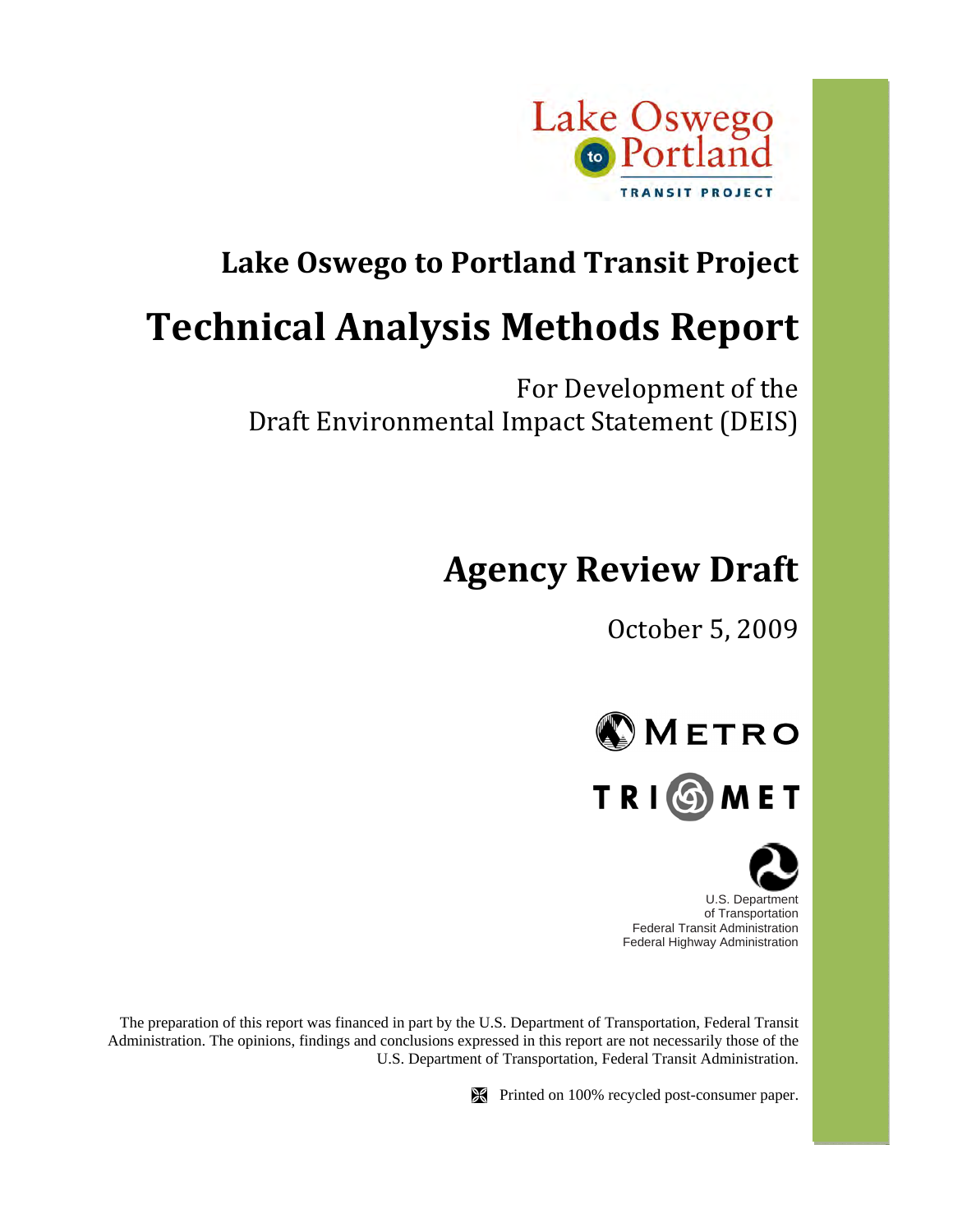# **LIST OF CONTRIBUTORS**

#### **Draft Technical Analysis Methods Chapters were prepared by:**

Document compilation, formatting and editing – Sharon Kelly, URS Introduction – Sharon Kelly, URS

- 1. Land Use and Planning Analysis Methods John Kelly, URS
- 2. Economic Activity Analysis Methods Bonnie Gee Yosick, BGY
- 3. Community Impact Assessment Analysis Methods Kate Lyman, URS
- 4. Visual Quality and Aesthetics Analysis Methods Suzanne Carey, DEA
	- Visual Analysis Suzanne Carey, DEA
	- Visual Simulations Donald Newlands
- 5. Historic, Archaeological and Cultural Resources Analysis Methods Martha Richards, URS
	- Historic Martha Richards, URS
	- Archaeology Michelle Stegner, URS
- 6. Parklands, Recreation Areas, Wildlife and Waterfowl Refuge Impacts Analysis Methods (including Section 4(f) and Section 6(f)) – Mara Krinke, DEA
- 7. Geology, Soils and Earthquake Analysis Methods Bryan Duevel, URS
- 8. Ecosystems Impacts Analysis Methods Dautis Pearson, URS
	- Wetlands Noah Herlocker, URS
	- Terrestrial Nicki Newman, URS
	- Aquatic Brad Rawls, URS
- 9. Hydrology and Water Quality Analysis Methods David Bissel, DEA and Emily Whiteman, URS
- 10. Noise and Vibration Analysis Methods Richard Steffel, Environ
- 11. Air Quality Analysis Methods (including Greenhouse Gases) Christy Schmitt, URS
- 12. Energy Impact Analysis Methods Thuy Tu, URS
- 13. Hazardous Materials Analysis Methods Shawn Williams, URS
- 14. Transportation and Traffic Analysis Methods Scott Harmon, DEA and John Cullerton, URS
- 15. Public Safety and Security Analysis Methods Sharon Kelly, URS with Steve Durrant and Mike Tresidder, Alta
- 16. Utility Impact Analysis Methods Sharon Kelly and Shari Munroe, URS

## **Review of the Draft Technical Analysis Methods Report was provided by:**

Joe Recker, TriMet Jamie Snook, Metro Bridget Wieghart, Metro Brian Monberg, Metro Christa Gardner, Metro Dana Lucero, Metro Joyce Felton, Metro Mark Turpel, Metro Matt Bihn, Metro Tim Collins, Metro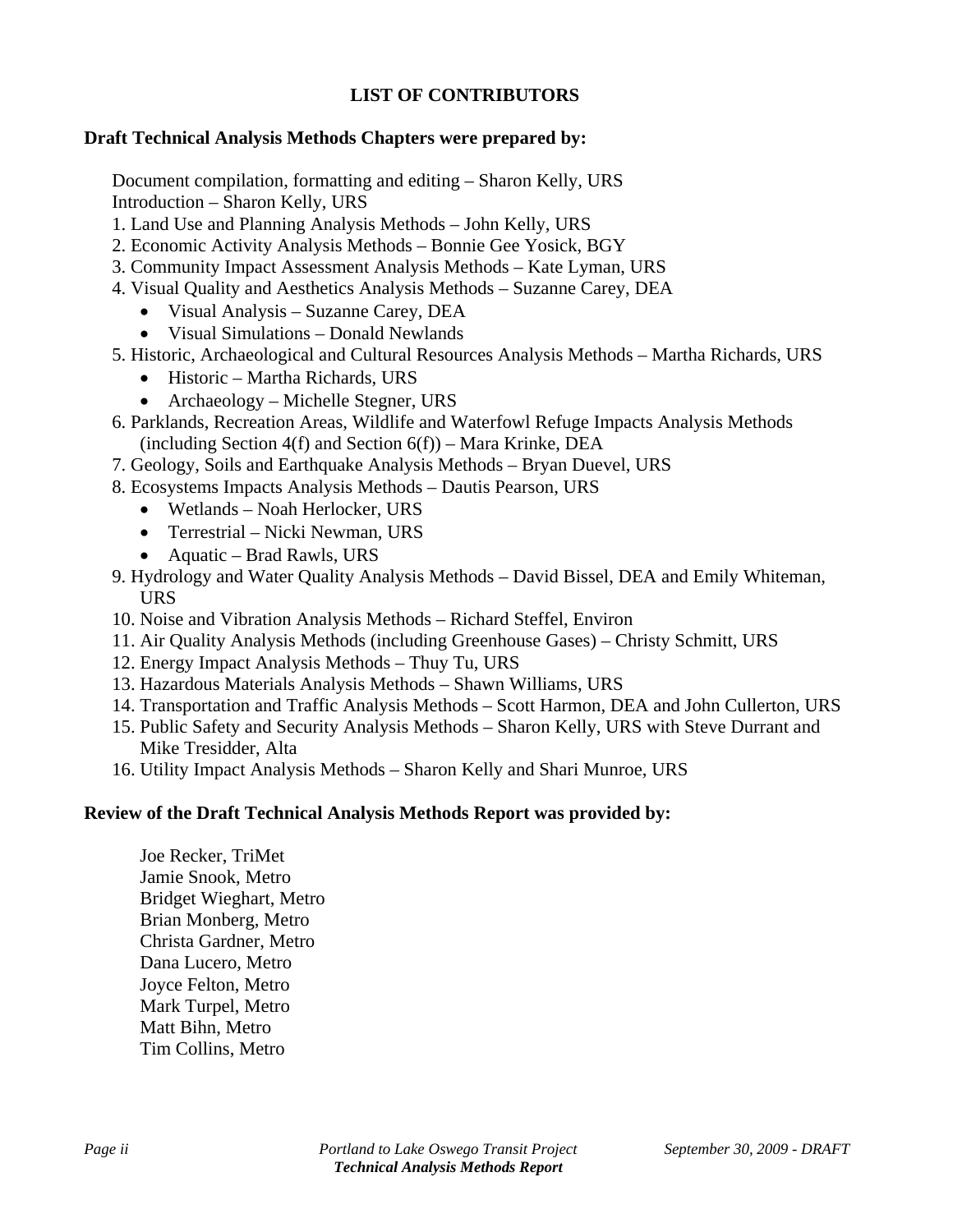# **TABLE OF CONTENTS**

Cover (will be provided by Metro) Internal Cover Page Table of Contents

| Introduction                                                                           |     |
|----------------------------------------------------------------------------------------|-----|
|                                                                                        |     |
|                                                                                        |     |
|                                                                                        |     |
|                                                                                        |     |
|                                                                                        |     |
| 6. Parklands, Recreation Areas, Wildlife and Waterfowl Refuge Impacts Analysis Methods |     |
|                                                                                        |     |
|                                                                                        |     |
|                                                                                        |     |
|                                                                                        |     |
|                                                                                        |     |
|                                                                                        |     |
|                                                                                        |     |
|                                                                                        |     |
|                                                                                        |     |
|                                                                                        |     |
|                                                                                        | 124 |

# **List of Tables**

|                                                                                                | 24 |
|------------------------------------------------------------------------------------------------|----|
| Table 8-1 Summary of Potential Federal Natural Resource Permitting Requirements  48            |    |
| Table 8-2 Summary of Potential State Natural Resource Permitting Requirements  49              |    |
|                                                                                                |    |
|                                                                                                |    |
| Table 9-2 Summary of Local Regulations Affecting Hydrology, Floodplains, and Water Quality  63 |    |
|                                                                                                |    |
|                                                                                                |    |
|                                                                                                |    |
|                                                                                                |    |
|                                                                                                |    |
|                                                                                                |    |
| Table 10-7 "Minimum Safe Distances" from Construction Equipment to Reduce Potential for GBV    |    |
|                                                                                                |    |
|                                                                                                |    |
|                                                                                                |    |
|                                                                                                |    |
|                                                                                                |    |

*September 30, 2009 - DRAFT Lake Oswego to Portland Transit Project Page iii Technical Analysis Methods Report*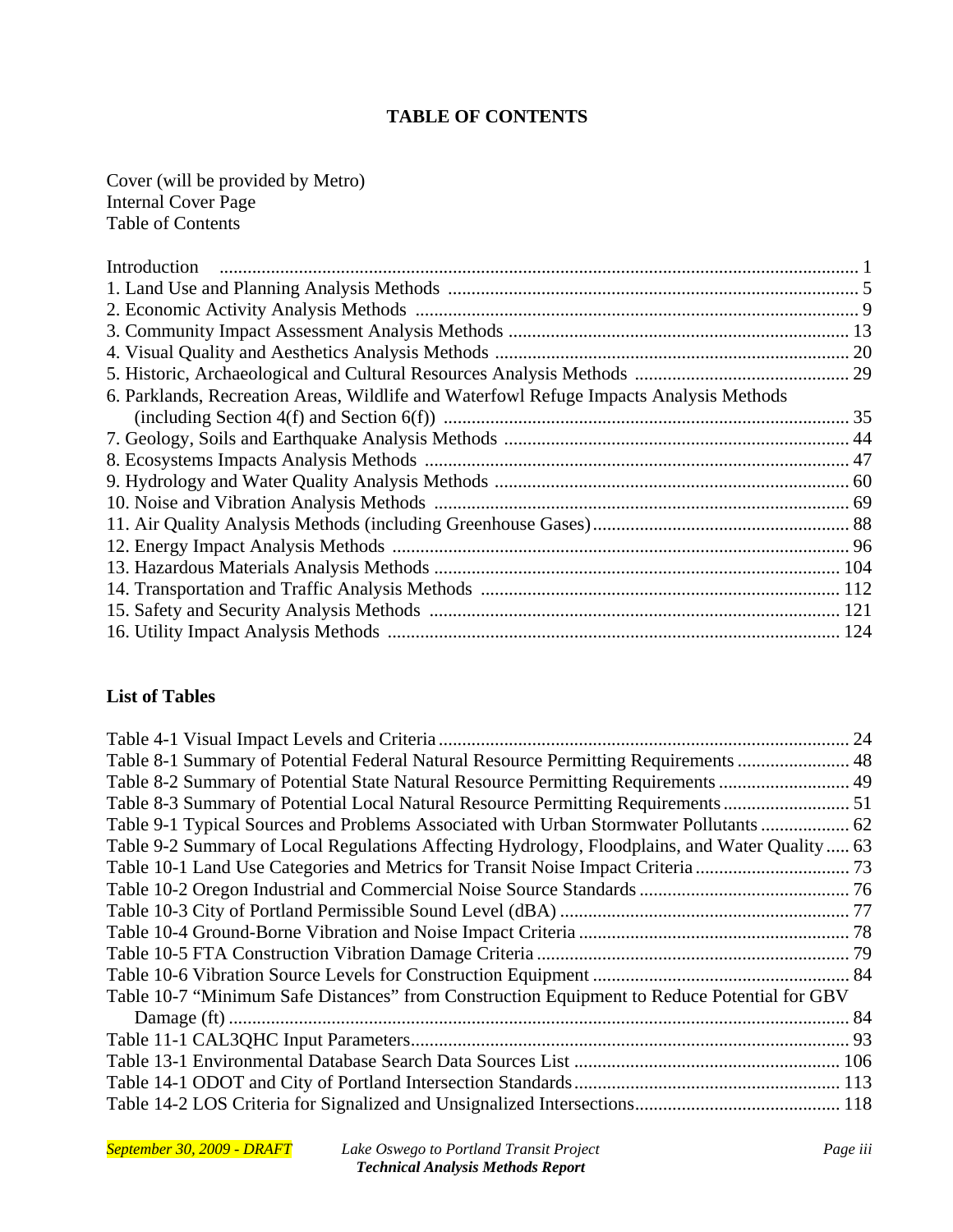# **List of Figures**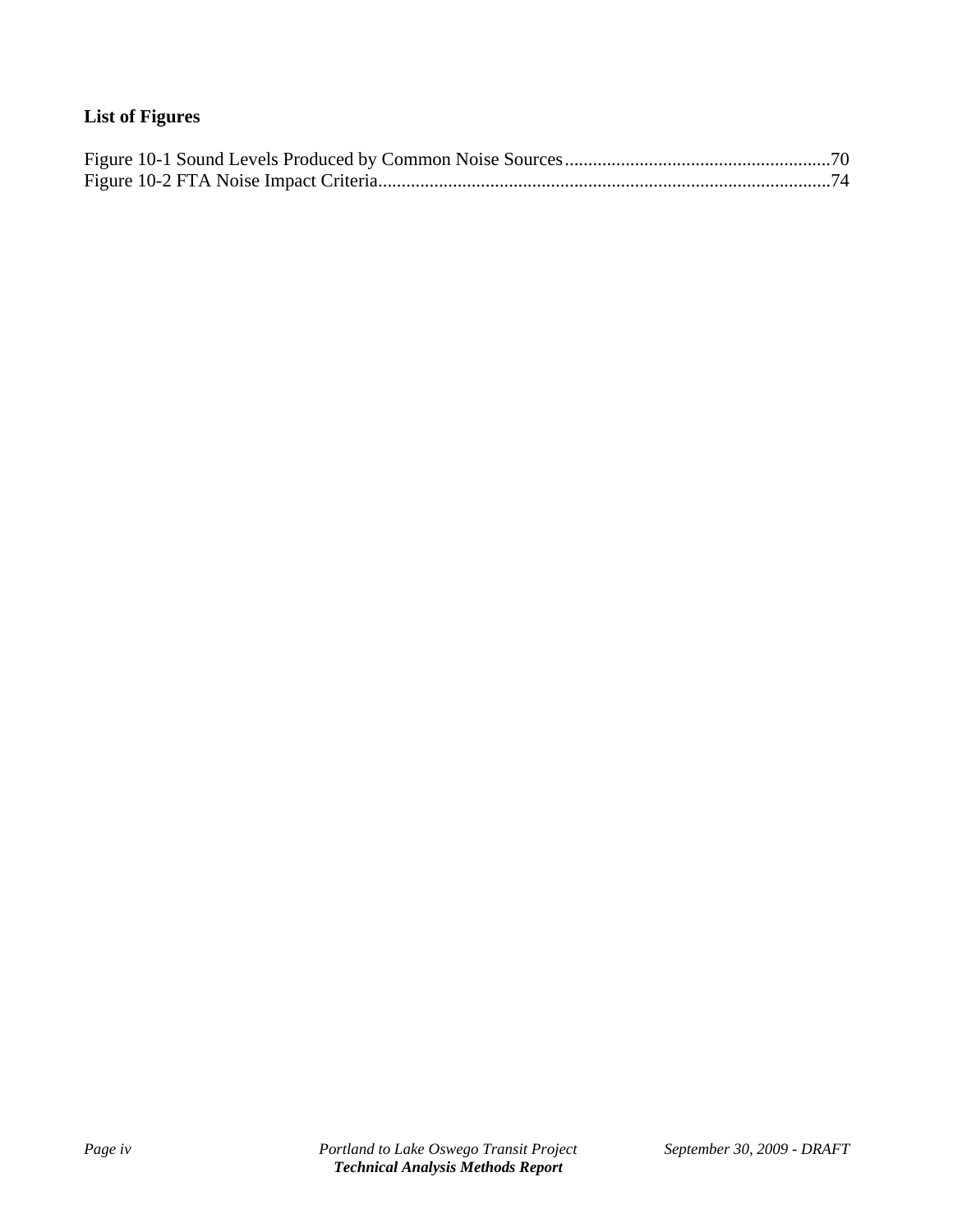# **Introduction**

This report describes the technical analysis methods to be used for identifying and assessing impacts of the Lake Oswego to Portland Transit Project (LOPT) on the natural and human environment, and for identifying potential measures to minimize harm if adverse impacts are identified. A Draft Environmental Impact Statement (DEIS) will be prepared, based on these technical analysis methods, to summarize the topically specific technical analyses described herein. A series of technical memorandum will be prepared to support the analysis and findings in the DEIS.

The technical analysis methods defined in this report were developed to be consistent with the requirements of the National Environmental Policy Act (NEPA) and other applicable federal, state and local laws, regulations and guidance. These analysis methods have been developed in part from previous analysis methods developed for other regional transit studies. The previous analysis methods have been reviewed, revised and updated to be focused on issues within the Lake Oswego to Portland corridor and changes in legislation and guidance.

Opportunity for review of these technical analysis methods will be/has been provided to a variety of local, state and federal agencies, in accordance with the *Lake Oswego to Portland Transit Project Section 6002 Coordination Plan (Draft September 16, 2009)*. Comments from these reviewers will be/have been incorporated into the final draft of the report. In addition, after the analyses for the corridor are completed, the individual topic-specific analyses may update these analysis methods in recognition of the actual analyses completed for the project. The updated versions of the technical analysis methods, if applicable, will reflect changes that occurred during the various analyses.

Following is the list of expected technical analysis topic areas. The DEIS will be prepared based on these analyses. A series of technical memorandum will be prepared as backup documentation, as appropriate, for the analyses. Where additional detail is necessary beyond the detail contained in the DEIS, it will be documented in Technical Memorandum authored by the task leaders for each of the following specific topic areas:

- 1. Land use and planning analysis
- 2. Economic activity analysis
- 3. Community impact analysis (including community impacts, environmental justice, displacements, and public services)
- 4. Visual quality and aesthetics analysis (including visual analysis and visual simulations)
- 5. Historic, archaeological and cultural resources analysis
- 6. Parklands, recreation areas, wildlife and waterfowl refuge impacts analysis (including Section 4(f) and Section 6(f))
- 7. Geology, soils and earthquakes analysis
- 8. Ecosystems analysis (including wetlands, terrestrial, and aquatic resources)
- 9. Hydrology and water quality analysis
- 10. Noise and vibration analysis
- 11. Air quality analysis (including greenhouse gases and global warming)
- 12. Energy analysis
- 13. Hazardous materials analysis
- 14. Transportation and traffic analysis
- 15. Public safety and security analysis
- 16. Utility analysis

*September 30, 2009 - DRAFT Portland to Lake Oswego Transit Project Page 1 Technical Analysis Methods Report*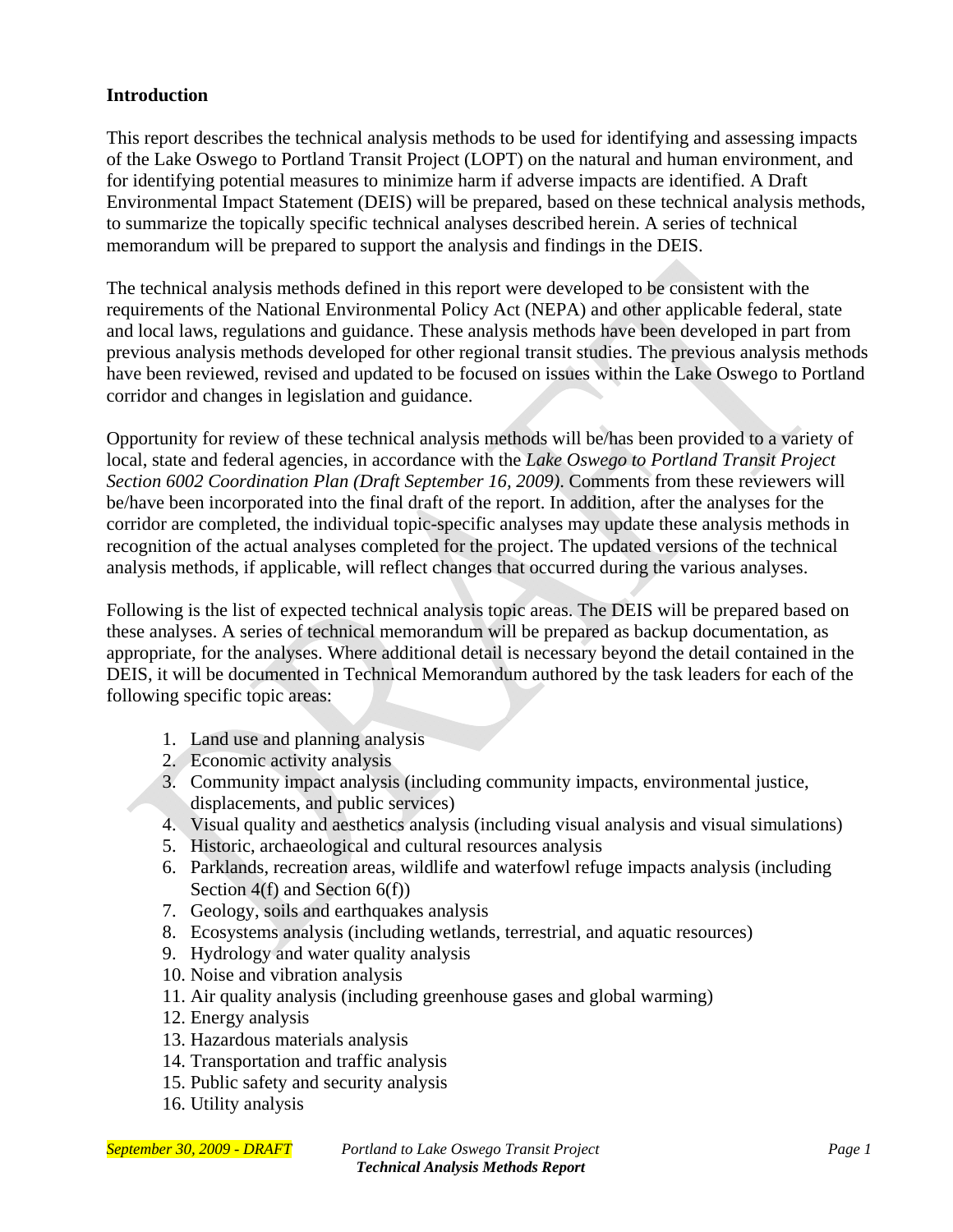Although each chapter of this technical analysis methods report is unique to the specific topic area, generally each chapter was developed based on the following outline, and includes sections discussing the following topics:

- 1.1 Introduction
- 1.2 Related Laws and Regulations
	- Federal
	- State
	- Local
- 1.3 Contacts, Coordination and Consultation
- 1.4 Data Collection
- 1.5 Affected Environment Profile
- 1.6 Impact Assessment Analysis Methods
	- Direct
	- Indirect
	- Cumulative
- 1.7 Potential Mitigation Measures
- 1.8 Documentation

At the time of preparation of this draft of the technical analysis methods report, the set of alternatives that will be examined in the individual topic analyses and documented in the DEIS is still being finalized. The development of the definition of alternatives report has begun, and at the current time the alternatives are anticipated to include the following list:

- 1. No-Build Alternative
- 2. Enhanced Bus Alternative
- 3. Streetcar Full Length Alternative
	- a. Segment 1 South Portal Segment
		- i. Willamette Shore Line Design Option
		- ii. South Portal Design Option
	- b. Segment 2 Johns Landing Segment
		- i. Willamette Shore Line Design Option
		- ii. Macadam In-Street Design Option
		- iii. Macadam Additional Lane Design Option
	- c. Segment 3 Sellwood Bridge Segment
		- i. Willamette Shore Line Design Option
		- ii. Sellwood Bridge Design Option
	- d. Segment 4 Dunthorpe Segment
		- i. Willamette Shore Line Design Option
		- ii. Riverwood Design Option
	- e. Segment 3 Lake Oswego Segment
		- i. Willamette Shore Line Design Option
		- ii. West of Railroad Design Option
- 4. Streetcar Sellwood Bridge Terminus Alternative)

Completion of the definition of alternatives report will finalize the list of alternatives and design options to be studied in the DEIS. The final alternatives and design options will be documented in the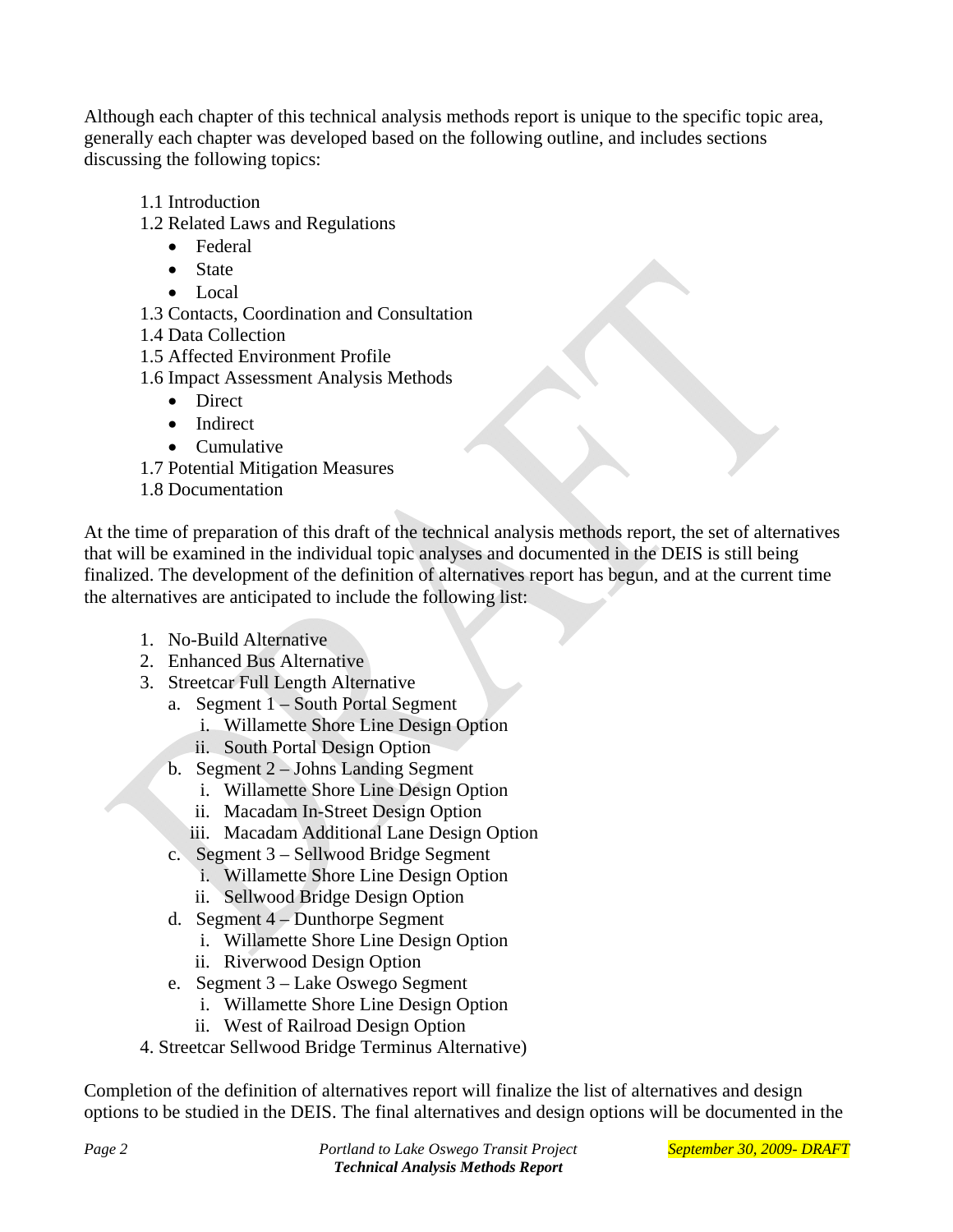definition of alternatives report and summarized in chapter 2 of the DEIS. If the list of alternatives and design options includes a broader set than is currently envisioned, revisions to the technical analysis methods may be required.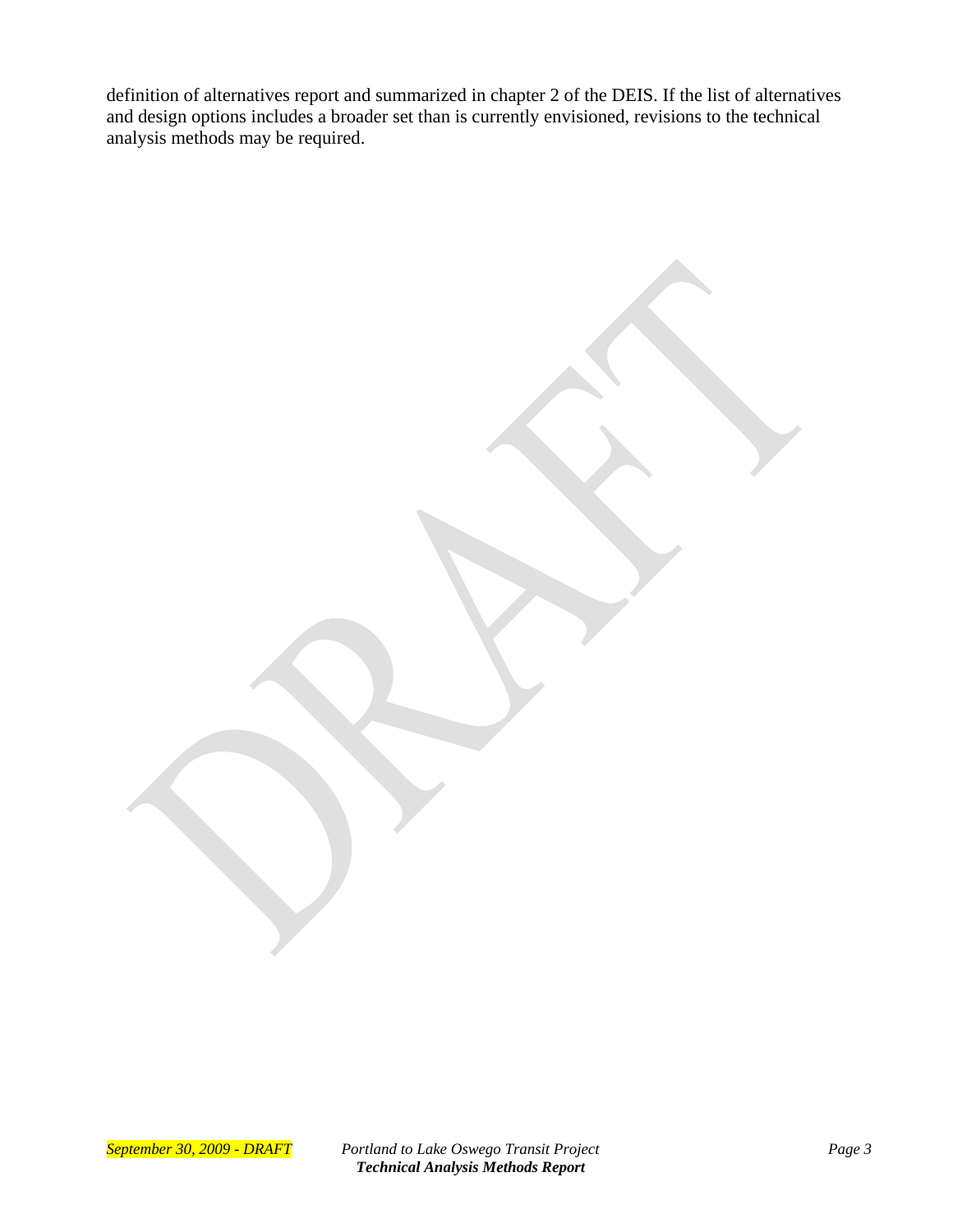*This page left blank intentionally*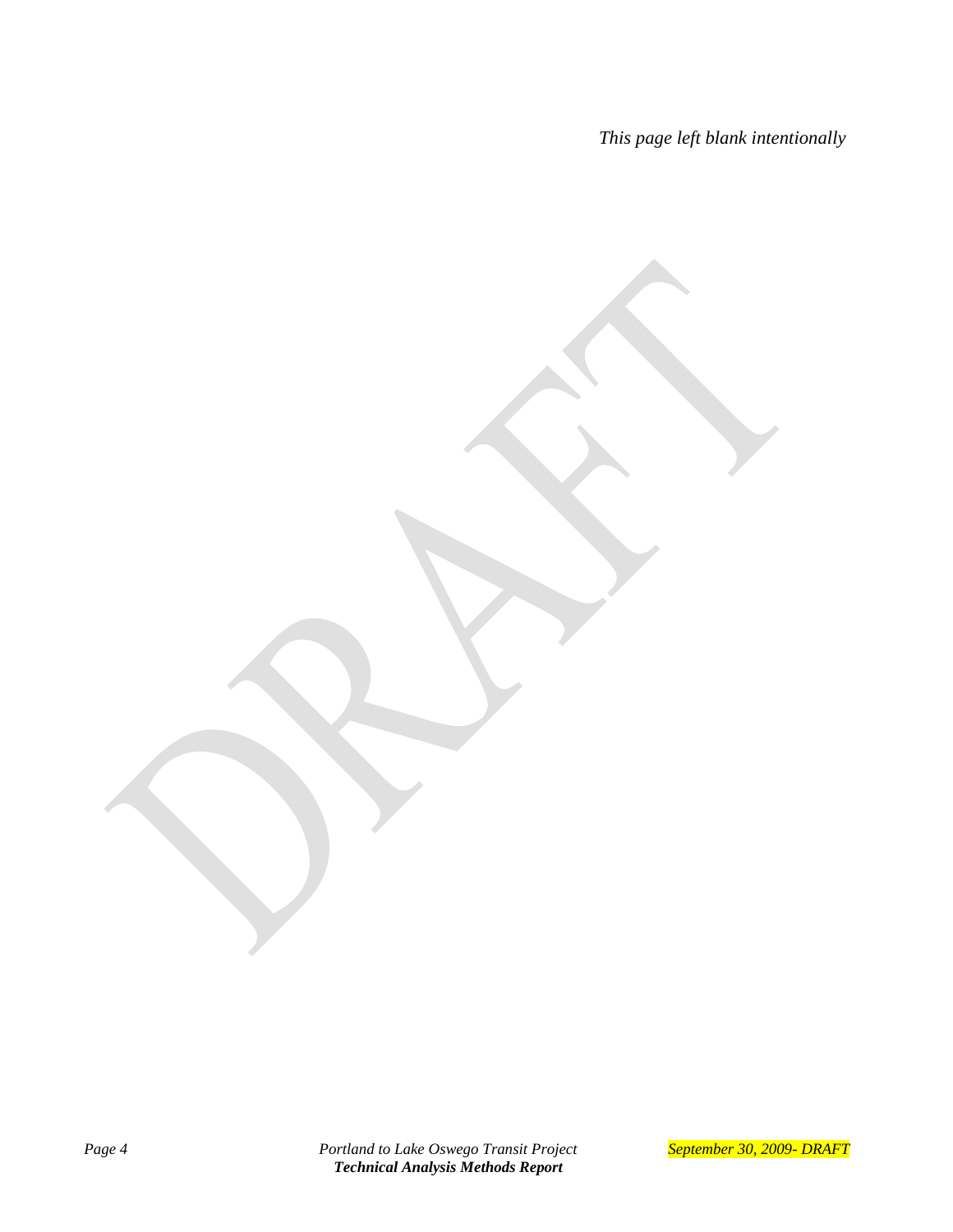# **1. LAND USE AND PLANNING ANALYSIS METHODS**

# **1.1 Introduction**

The land use and planning analysis will address the direct, indirect, and cumulative land use impacts of the Portland to Lake Oswego Transit Project study alternatives. Land use impacts are defined as changes in the use of land. Direct land use impacts are conversions of the use of land to transportation from another use that results from the placement of project improvements on the land. Indirect land use impacts are conversions of the use of land that result from changes in access to the land that result from a project. Cumulative impacts are direct and indirect impacts that result from a combination of the project and other projects, actions, and trends.

## **1.2 Applicable Laws and Regulations**

The land use and planning technical analysis will be prepared as part of compliance with the National Environmental Policy Act of 1969<sup>1</sup> the Federal Transit Administration's (FTA's) implementing regulations,<sup>2</sup> and applicable regulations of the Council on Environmental Quality.<sup>3</sup> The statutes and administrative rules that comprise the Oregon Statewide Planning Program apply to the sponsors of the Lake Oswego to Portland Transit Project (LOTP) and to the jurisdictions within which it would be built. A build alternative would need to be included in Metro's regional transportation plan (RTP), the transportation system plans (TSPs) of Lake Oswego, Portland, Clackamas County, and Multnomah County, and TriMet's Transit Investment Plan. The Transportation Planning Rule,<sup>4</sup> part of the Statewide Planning Program, applies to these plans. Specifically:

- TPR Section 660-012-0015(2)(c) states, "Metropolitan service districts shall adopt a regional TSP for areas within their jurisdiction." Metro is a metropolitan services district.
- Regarding cities and counties, which includes Lake Oswego, Portland, Clackamas County, and Multnomah County, TPR Section 660-012-0015(3) states:

Cities and counties shall prepare, adopt and amend local TSPs for lands within their planning jurisdiction in compliance with this division:

(a) Local TSPs shall establish a system of transportation facilities and services adequate to meet identified local transportation needs and shall be consistent with regional TSPs and adopted elements of the state TSP;

(b) Where the regional TSP or elements of the state TSP have not been adopted, the city or county shall coordinate the preparation of the local TSP with the regional transportation planning body and ODOT to assure that regional and state transportation needs are accommodated.

• Regarding mass transit districts, which includes TriMet, TPR Section 660-012-0015(6) states:

 $\overline{a}$ 

 $1$  42 U.S.C. 4321 et seq.

<sup>&</sup>lt;sup>2</sup> Environmental Impact and Related Procedures, 23 CFR part 771.

<sup>&</sup>lt;sup>3</sup> Regulations for Implementing NEPA, Part 1506.

<sup>4</sup> Oregon Administrative Rules Chapter 660, Division 12.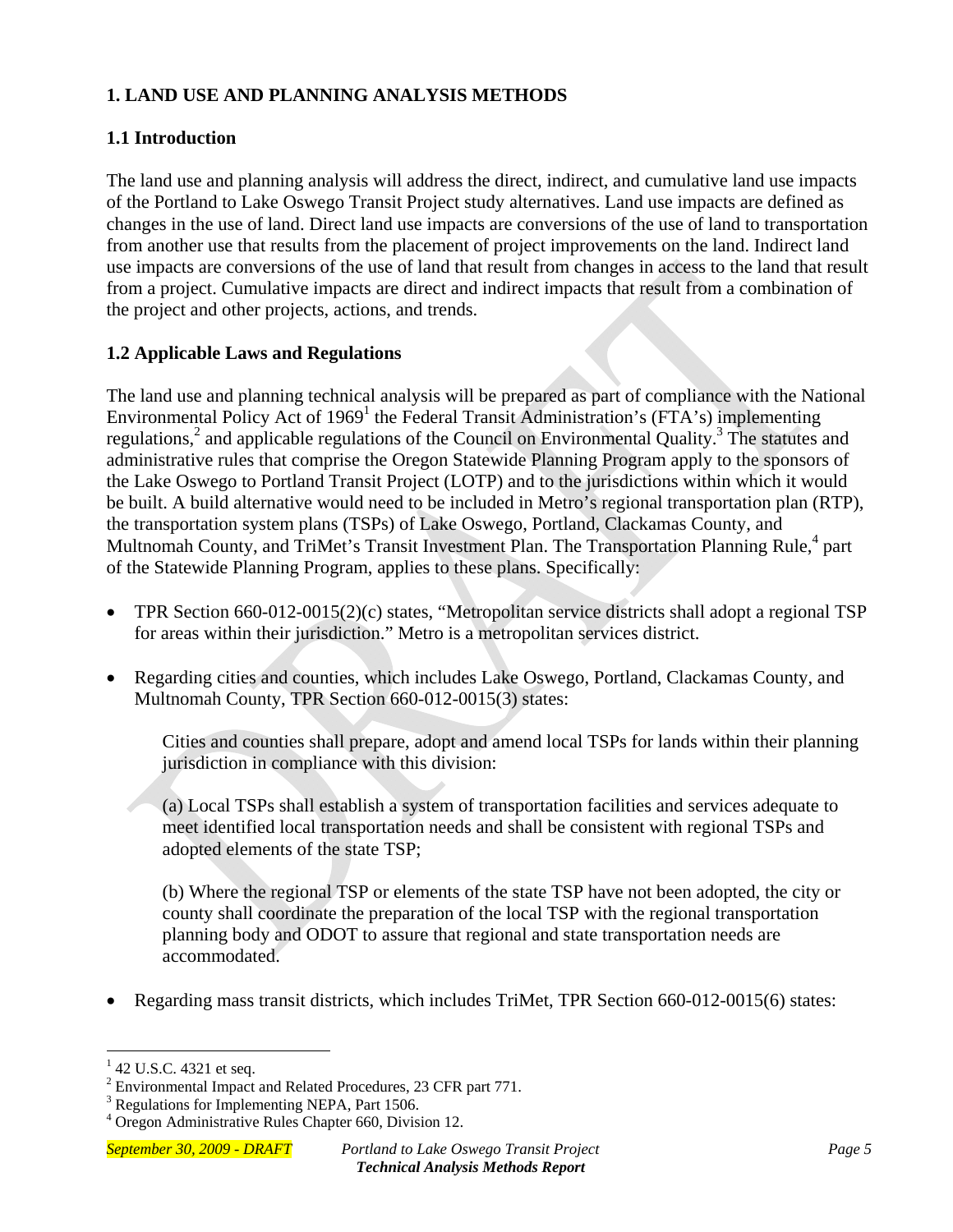Mass transit, transportation, airport and port districts shall participate in the development of TSPs for those transportation facilities and services they provide. These districts shall prepare and adopt plans for transportation facilities and services they provide. Such plans shall be consistent with and adequate to carry out relevant portions of applicable regional and local TSPs.

# **1.3 Coordination Requirements**

There are no specific, legal requirements for coordination in the preparation of the land use and planning technical report. There are coordination requirements that will apply if it is necessary to amend the RTP or TSPs referenced above to include a LOTP build alternative. TPR Section 660-012- 0015(5) states, "The preparation of TSPs shall be coordinated with affected state and federal agencies, local governments, special districts, and private providers of transportation services." This applies to the amendment of TSPs.

## **1.4 Data Needs and Sources**

# **A. Mapped Data**

The report will require the following geographic information system (GIS) data for the area of potential impact (API):

- 1. existing land use
- 2. comprehensive plan designation
- 3. zoning
- 4. assessed value of land
- 5. assessed value of improvements
- 6. allowed floor area
- 7. existing floor area

Items 1 through 5 will come from Metro's Regional Land Information System (RLIS). Metro is now compiling items 6 and 7. Whether items 6 and 7 for the project area will be available in time is uncertain.

# **B. Applicable Policies**

The report will require compiling the applicable adopted policies and plans from:

- 1. Metro's 2004 Regional Transportation Plan
- 2. The TSPs of Lake Oswego, Portland, Clackamas County, and Multnomah County
- 3. Any other adopted components, such as neighborhood plans and Lake Oswego, Portland, Clackamas County, and Multnomah County comprehensive plans that contain policies on the transportation system in the project area.
- 4. Any other urban design, streetscape, land use or other relevant plans in current process.

Copies will be obtained from each of these jurisdictions. Where planning processes are underway that may change these plans, they will be noted.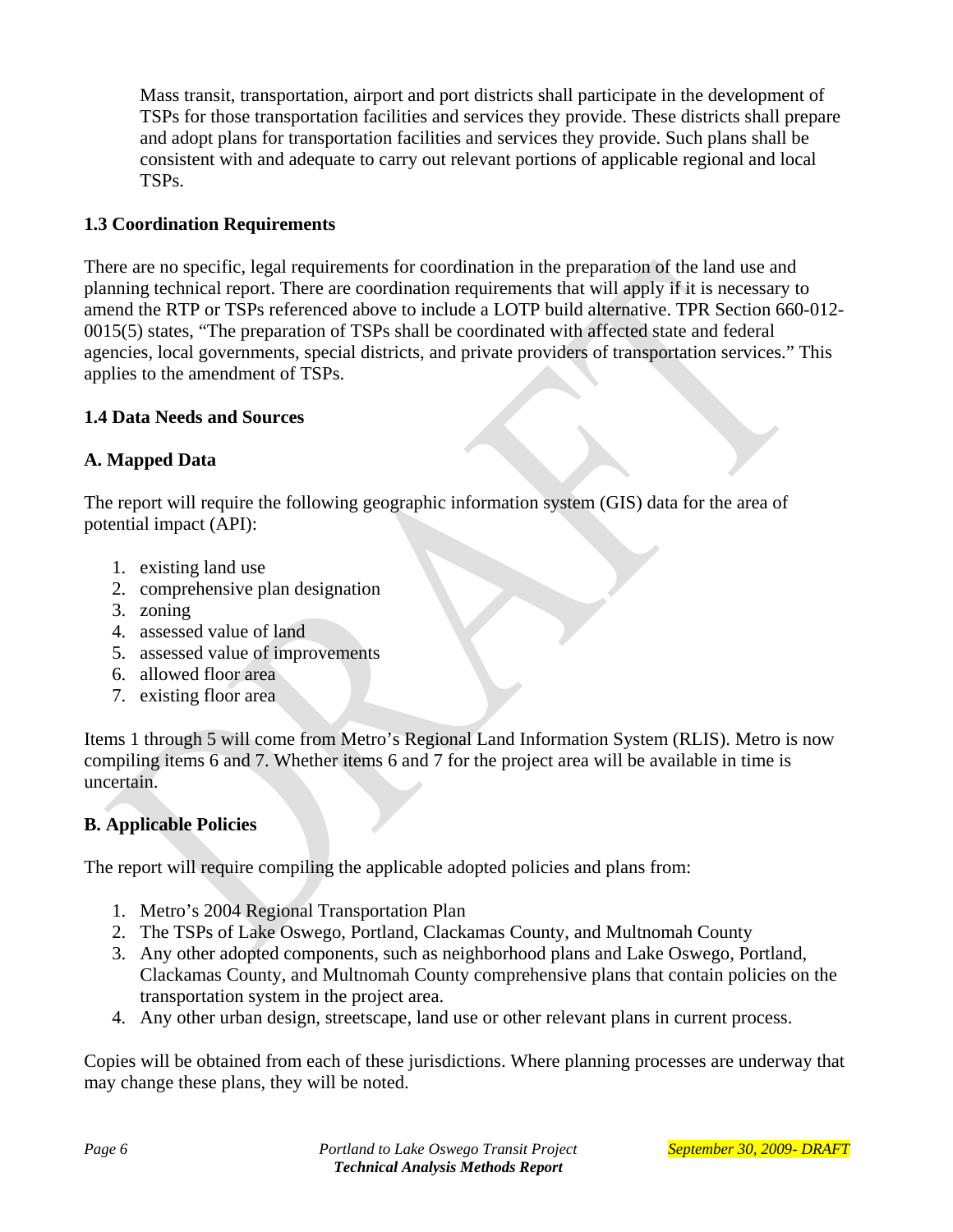# **1.5 Identification and Documentation of the Affected Environment**

The method will be to:

- 1. Define the API for land use impacts and divide it into analysis areas (e.g., Johns Landing, park, unincorporated shoreline, Lake Oswego waterfront, Lake Oswego downtown).
- 2. Produce tables and maps of existing land use, comprehensive plan designations, and zoning in the API using data from RLIS.
- 3. Produce tables of allowed, existing, and unused floor area within a half mile of proposed streetcar stops and map the percentage of unused allowed floor area in the same areas. This step is contingent on the availability of the needed data, as referenced above.
- 4. Produce tables of the ratio of the value of improvements to value of land within one half mile of proposed streetcar stops and map the information.

## **1.6 Impact Assessment Methods (Direct, Indirect and Cumulative)**

#### **A. Direct Impacts**

The method will be to use GIS to measure the land area the build alternatives and options would convert to transportation use from non-transportation use by existing use, comprehensive plan designation, and zoning and to tabulate the results by analysis area.

#### **B. Indirect Impacts**

The method will be to:

- 1. Review the literature on the effects of streetcar lines on land development.
- 2. Identify land development interventions local governments may take in conjunction with the build alternatives, such as the use of their urban renewal authority. This will be done by interviewing planning and community development officials of the Cities of Portland and Lake Oswego.
- 3. Evaluate the indirect impacts on land use in each analysis areas by reference to the literature on the effects of streetcar lines on land development; the effects of other, similar projects; possible land development interventions by local governments; the tables and maps of allowed and unused floor area ratio referenced above; and the tables and maps of the ratio of the value of improvements to value of land referenced above.
- 4. Discuss the land use impacts of the project construction process.

## **C. Cumulative Impacts**

The method will be to:

- 1. Identify other projects, actions, and trends related to land use by interviewing planning and community development officials of the Cities of Portland and Lake Oswego.
- 2. Consult a list of projects, actions, and trends compiled from other project team members.
- 3. Evaluate how these other projects, actions, and trends could interact with the land use impacts of the alternatives with results that differ from the land use impacts of the alternatives alone.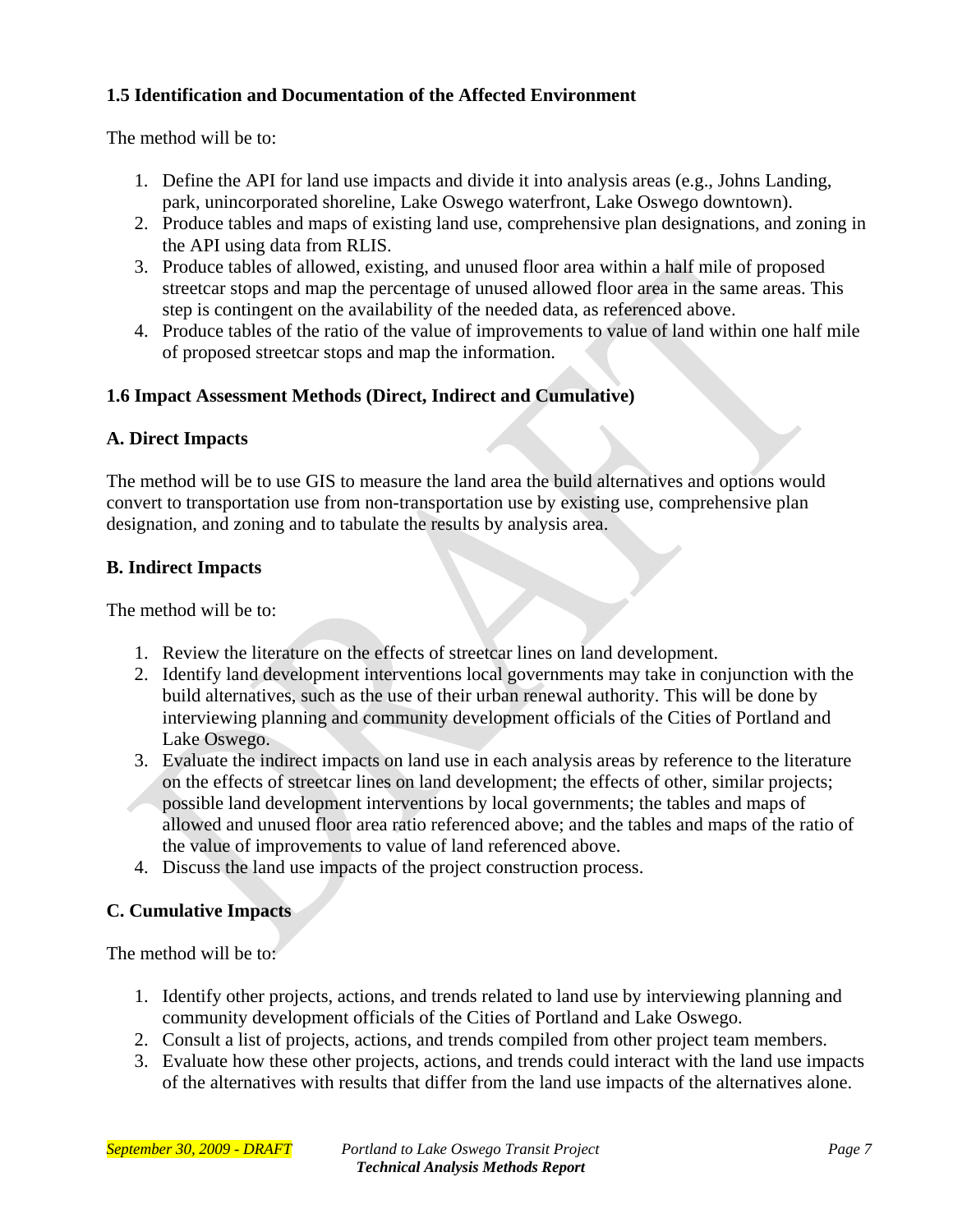# **D. Compliance with Applicable Policies and Regulations**

The method will be to:

- 1. Identify and compile the policies applicable to project alternatives from the RTP and the TSPs of the City of Portland, City of Lake Oswego, Multnomah County, and Clackamas County.
- 2. Analyze the consistency of the alternatives with the policies.
- 3. Identify the land use permits each jurisdiction would require for the build alternatives and instances where the zoning code treatment of project improvements is unclear.

#### **1.7 Mitigation Measures**

The purpose is to identify potential mitigation measures and when mitigation is required. The method will be to identify opportunities to amplify land use impacts that achieve public policy objectives by coordinating the alternatives with other public policy actions. This is because projects in Oregon normally do not have adverse land use impacts because land use plans prevail over project impacts in the use of land.

#### **1.8 Documentation**

The land use and planning analysis will be summarized in the Lake Oswego to Portland Transit Project DEIS.A technical memorandum will be prepared to document additional details of the land use and planning existing conditions, including the analysis, impacts identified, consultation, and potential mitigation. The technical memorandum will include a list of reference documents and persons contacted during report preparation and list them in an appendix along with other appendices as appropriate.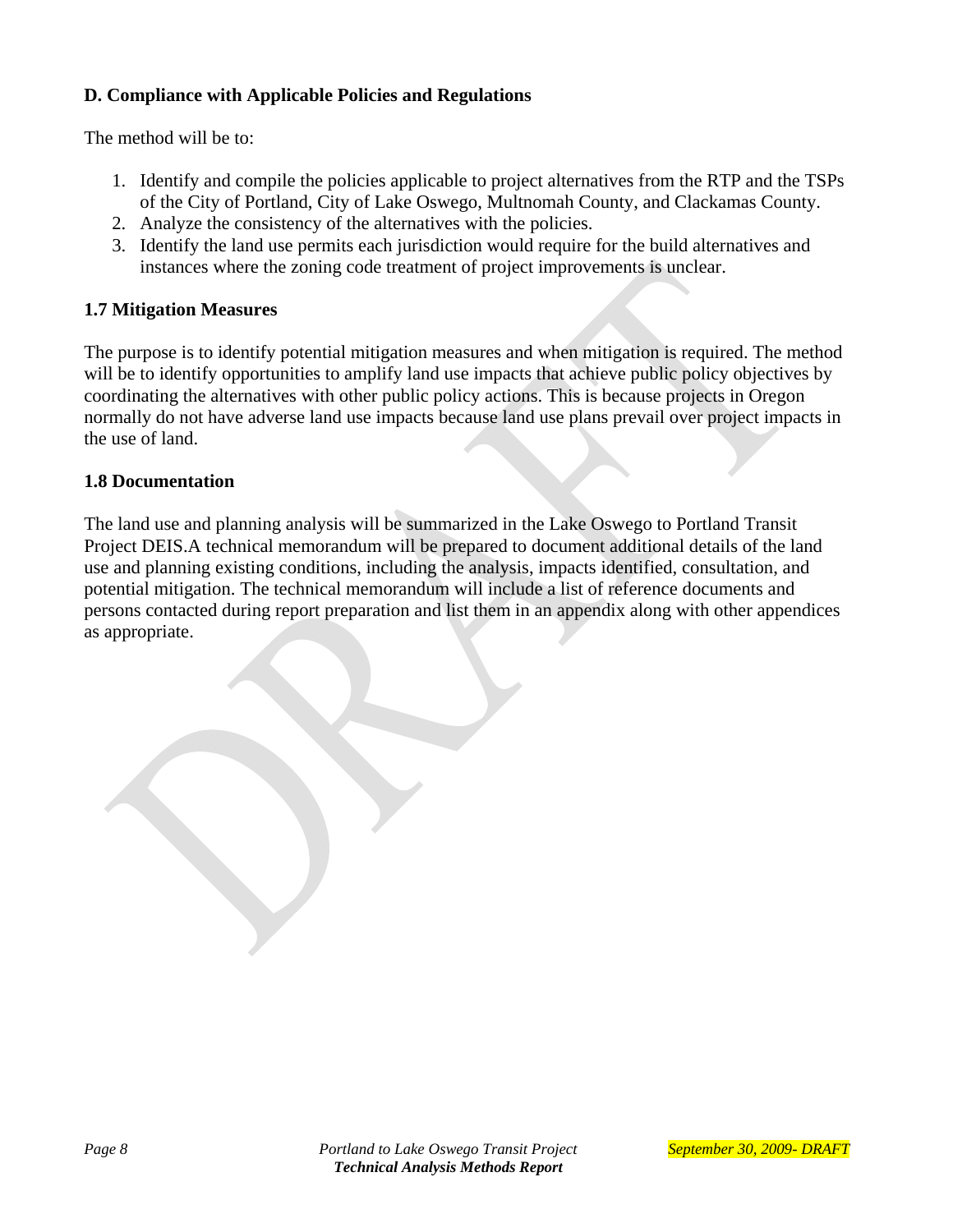# **2. ECONOMIC ACTIVITY ANALYSIS METHODS**

# **2.1 Introduction**

The purpose of the economics analysis is to provide information on the economic conditions in the region and the expected direct, indirect and cumulative effects of the Lake Oswego to Portland Transit Project study alternatives. The analysis will be conducted within the context of the overall land use and transportation planning in the region.

One component that an environmental analysis must address is the economic impacts of the proposed project. Most transportation projects provide the mobility necessary for economic activity in an area, but most have a relatively small direct impact on economic conditions. Direct effects are defined for this technical memorandum as jobs or spending caused by the project. Indirect effects are defined as jobs or spending that the project may cause or contribute to causing, by changing the level of access and mobility.

## **2.2 Related Laws and Regulations**

Federal laws, regulations and federal agency guidance will be considered in the analysis of economic impacts. The National Environmental Policy Act (NEPA), Council of Environmental Quality Guidance, Federal Transit Administration (FTA), and Federal Highway Administration (FHWA) environmental guidance on preparing NEPA documents will be considered, and the criteria for Section 5309 New Starts projects will be discussed.

## **2.3 Contacts and Coordination**

Coordination with Metro's Data Resource Center (DRC) staff may be necessary for the application of Metro's forecast of population, households, and employment. These forecasts are disaggregated geographically and have already been used for other long-range planning purposes. Other coordination outside the project team will include information on business tax revenue which will be requested from the City of Portland Revenue Bureau and property tax rate information from the Oregon Department of Revenue. These property tax rates will be used in conjunction with assessor data available in Metro's Regional Land Information System (RLIS) database to estimate property tax impacts of the proposed alternatives. Within the project team, the Areas of Potential Impact (APIs) will be defined in coordination with the land use and community impacts analyses in order to describe each area consistently across the three disciplines. Information on displacements will also be provided by other members of the project team: The community impacts report will provide information on residential property displacements, the land use report will identify displacements of nonresidential property, and the traffic report will identify displacements of on-street parking. Capital costs will be provided by URS's Conceptual Design team and TriMet will provide estimates of operating costs.

## **2.4 Economic Analysis Methods**

The economic impact analysis will support of the Draft Environmental Impact Statement (DEIS) for the Lake Oswego to Portland Transit Project (LOPT). The economic impact analysis will be completed in four phases: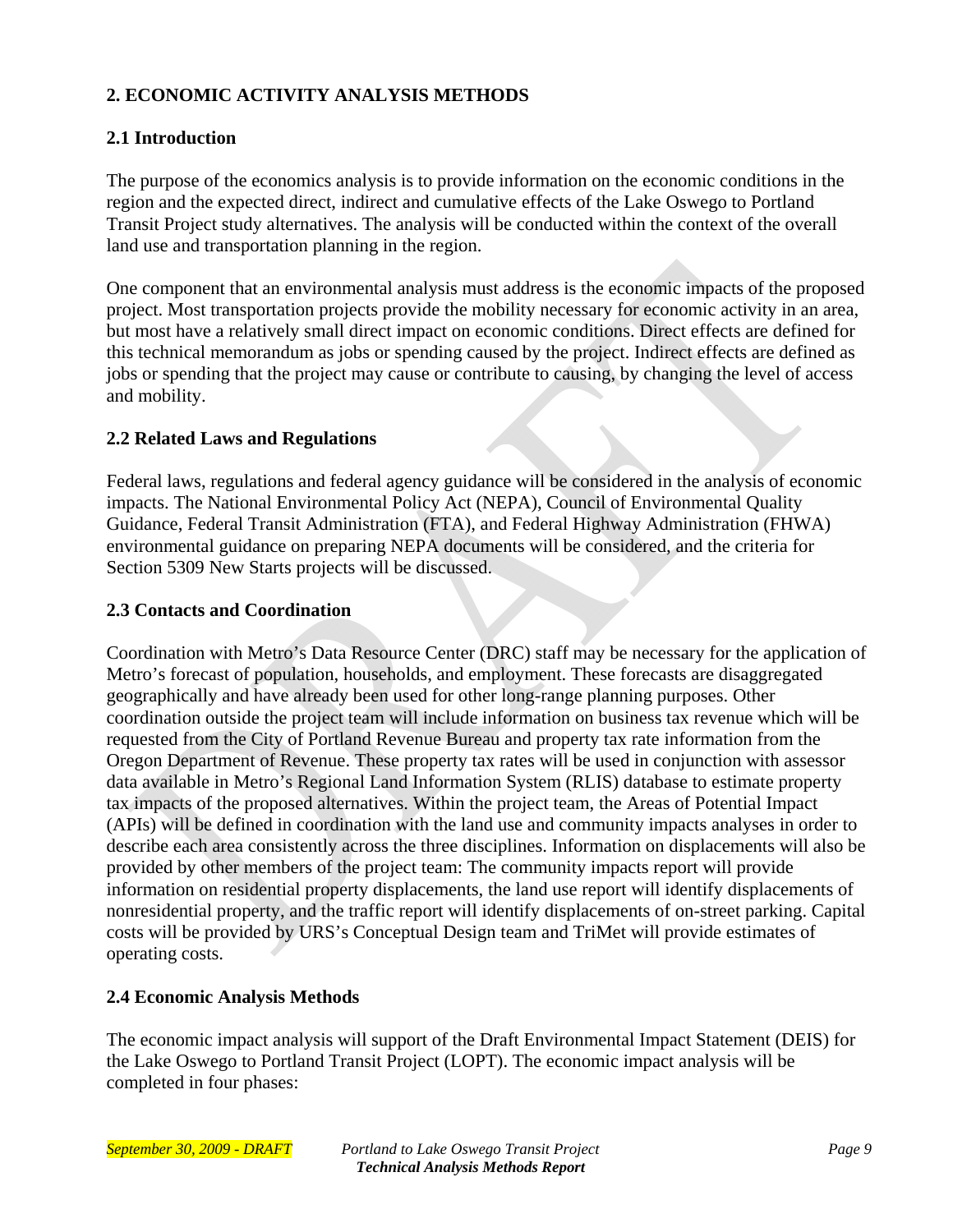- 1) collection of data;
- 2) profile of the affected environment at the regional and study-area levels;
- 3) assessment of potential impacts; and
- 4) identification of potential mitigation measures.

The analysis will consider the effects of developing the transit project alternatives on the pattern of growth in the region. The analysis of effects is based on data on historic and projected households, population, and employment in the region, and includes the effects of long-term operations impacts and short-term construction impacts.

The economic impact analysis will rely on the evaluation of land use patterns, plans, and development trends at the regional level, at the corridor level and for various project subsections in the land use and community impacts analyses. The analysis will include areas within one-half mile of transit improvements associated with the various alternatives. The analysis reflects the experiences of TriMet, Metro, and local jurisdictions as they have developed other streetcar and light rail projects in the region.

# **2.5 Data Collection**

The primary source of data will be Metro's estimates and forecast of population, households, and employment, prepared by Metro's Data Resource Center staff. These data will be supplemented with historical information from the U.S. Census Bureau's decennial census, employment data from the Oregon Employment Department, and land use information from the land use technical report, which will rely heavily on RLIS, Metro's geographic information system (GIS), supplemented by field observation. Information on future economic conditions, including population and employment by area, will be based on 2030 forecasts developed by Metro in cooperation with local jurisdictions, and allocated by Transportation Analysis Zones. These forecasts will be the same as those used to develop transportation demand and ridership forecasts, as discussed in more detail in the Transportation Analysis.

Information on construction and operation costs, construction phasing, operation details and right-ofway impacts will be used to evaluate impacts to economic activity. These data include the number of residences and businesses displaced and the effects of this major construction project on the regional economy. Assessed value by parcel and property tax rates will be used to estimate impacts to property tax revenue, license information from the Portland Revenue Bureau will be used to estimate the impact of displaced business on license revenue, and an inventory of displaced on-street parking and meter rates will be used to estimate the impact of displaced parking on parking revenue.

Construction impacts will be calculated using the IMPLAN model's data for the four-county economy, based on capital cost estimates for the transit project. IMPLAN is a static equilibrium input-output model first developed in 1979 by the U.S. Forest Service in cooperation with the Federal Emergency Management Agency and the U.S. Bureau of Land Management to assist the Forest Service in land and resource planning and management. The program has been updated and improved over subsequent years and is now one of the most commonly-used economic modeling tools for measuring the economic impacts of development projects. This analysis will employ data for Multnomah, Washington, and Clackamas counties in Oregon, and Clark County, Washington from 2007, which is the latest year for which data are available. Operations and maintenance (O&M) cost estimates will be used to generate long-term employment estimates.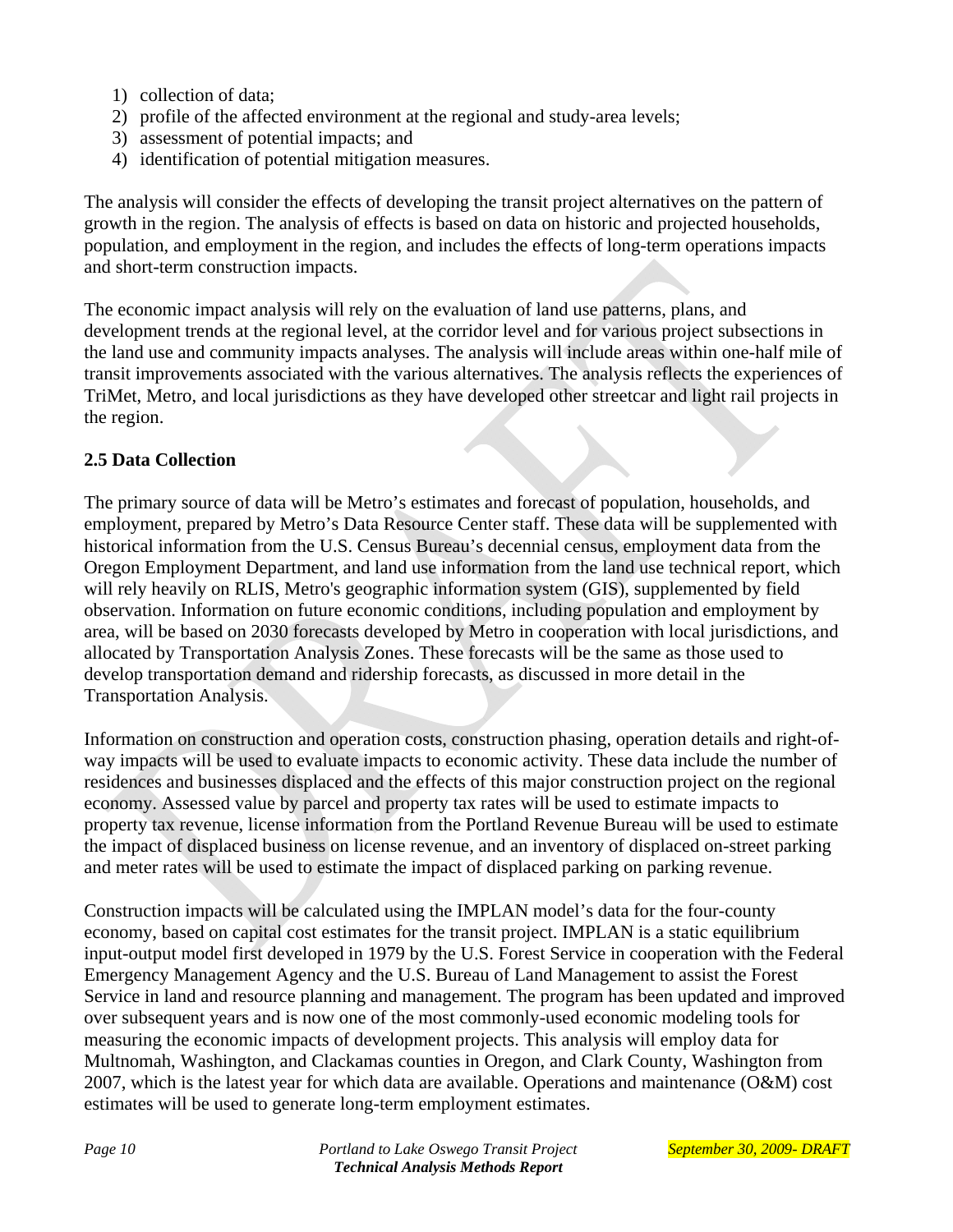Regional factors consistent with previously completed studies will be used (for example, the Portland to Milwaukie LRT Project DEIS), basing the forecasts on the cost estimates provided by Tri-Met and Metro. Information will be gathered on the real estate market by major market classification (officecommercial, industrial, retail-commercial) and on adopted plans and ordinances that address parking policies (maximum parking ratios); increased development density (minimum densities and floor area ratios); and transit-oriented design (minimum setbacks, building orientation, pedestrian connections, etc.). Additionally, information will be gathered on other tools and actions to promote transit-oriented development, such as urban renewal districts and tax abatement legislation.

# **2.6 Affected Environment Profile**

A profile of the affected environment will be prepared, including tabular representations of the regional population, households, and employment; profile of the regional real-estate market; and station-area and/or corridor profiles (of population, households and employment within each station area and the corridor by segment. The data review for the station areas and/or corridors will focus on factors relevant to the impacts analysis such as the population, households, and employment within one-quarter mile of study alternatives. Vacant and underutilized or re-developable lands will be identified and examined with respect to opportunities related to the various alternatives.

## **2.7 Impact Assessment Analysis Methods**

The impact assessment will focus on a comparison of the alternatives and design options. At the regional level, the potential effect of each alternative on the pattern of growth in the metropolitan area will be evaluated with respect to its compatibility with the statewide planning goals and guidelines, the Region 2040 Growth Concept, the Regional Transportation Plan and the local jurisdiction comprehensive plans.

The analysis will evaluate the effectiveness of the project alternatives in serving existing and future activity centers and various economic activities within the corridor. The analysis of impacts will include employment and other direct impacts, indirect impacts including tax base impacts (such as the impact of displacements on property and business tax revenue), parking revenue impacts, shortterm construction impacts, and cumulative effects. It will include tabular depictions of population, households, and employment to accompany the graphic representations of land use in the land use and community impact analyses.

**Direct Effects:** The analysis of direct effects of the various alternatives during construction and operation addresses impacts that could result from acquisition of right-of-way, changes to transportation and parking, changes to localized development patterns, and long-term operational employment. O&M cost estimates will be used to generate long-term employment estimates.

**Indirect Effects:** This analysis will consider the effects of other project influences on economic activity. The analysis would also include assessments of the degree that existing land uses would be affected, as well as a qualitative assessment of potential redevelopment or revitalization influences related to construction of the various alternatives. The potential effect of displacements and land acquisition for the study alternatives on local tax bases (such as property tax revenue, business tax revenue, and on-street parking revenue) will be examined. Indirect effects of operations will be estimated using regional or state multiplier factors from IMPLAN.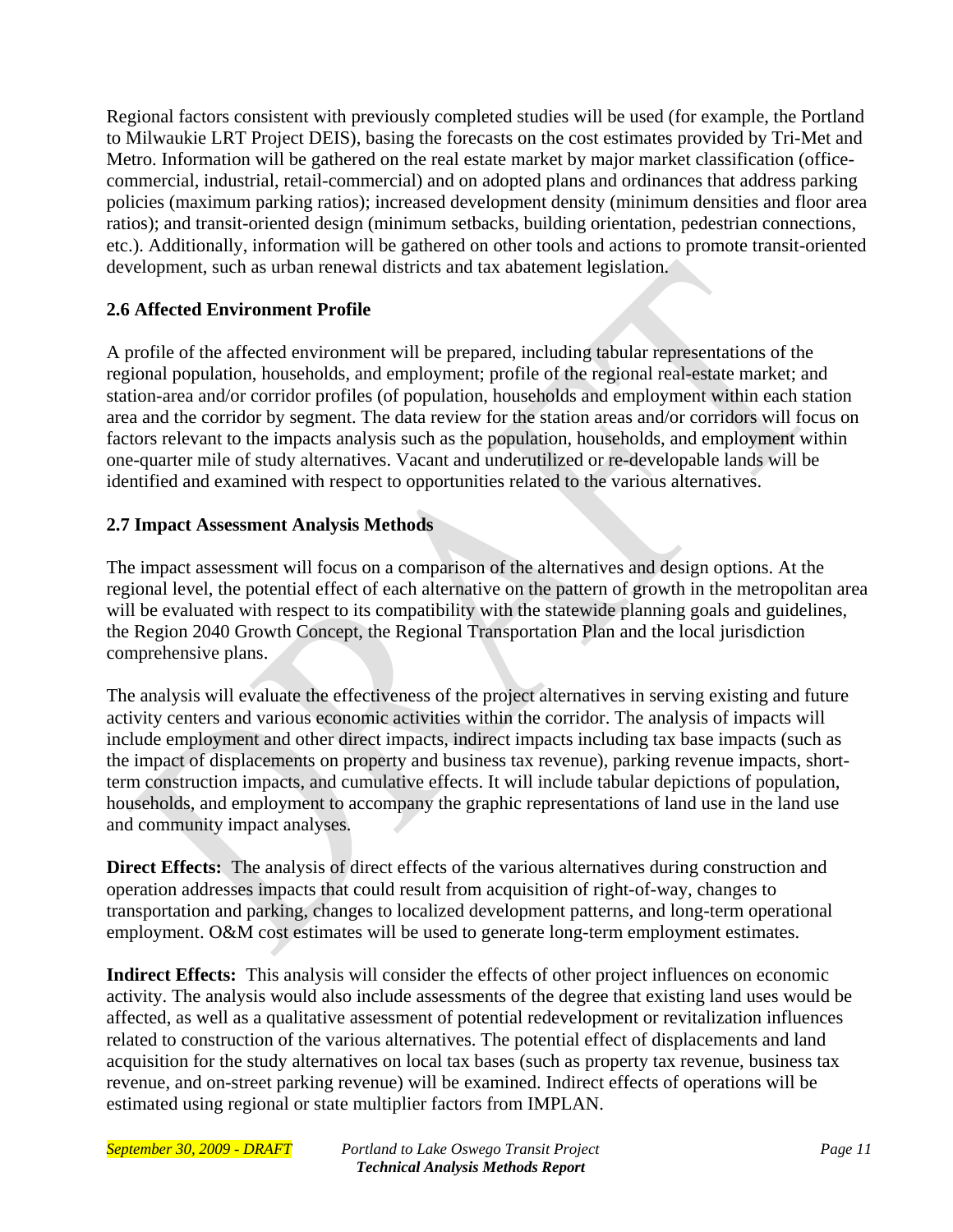**Construction-Related Effects:** This analysis will evaluate the short-term impacts of the timing and duration of construction and construction-related employment. Capital cost estimates will be used to estimate construction-related employment. Indirect effects of construction will be estimated using regional or state multiplier factors from IMPLAN.

**Cumulative Effects:** This section will review the extent of induced impacts resulting from the project in combination with other projects in the corridor.

#### **2.8 Economic Mitigation Measures**

The DEIS section on Economic Impacts will identify potential mitigation measures that could reduce or eliminate adverse economic impacts related to the study alternatives. Short-term constructionrelated mitigation (phasing, traffic signing, open business signing, etc.) and long-term changes (design or operations) would be included and would be coordinated with the applicable areas of analysis. Potential mitigation options will be identified if significant impacts are identified. It is expected that final commitments to mitigation will be identified for the Preferred Alternative and documented in the FEIS.

#### **2.9 Documentation**

The economic analysis will be summarized in the DEIS section on economic activity and if appropriate a technical memorandum will be prepared to provide additional documentation. The authors will compile a list of reference documents, experts contacted, and related technical analyses during the analysis and list them in an appendix to the technical memorandum along with other Appendices as appropriate..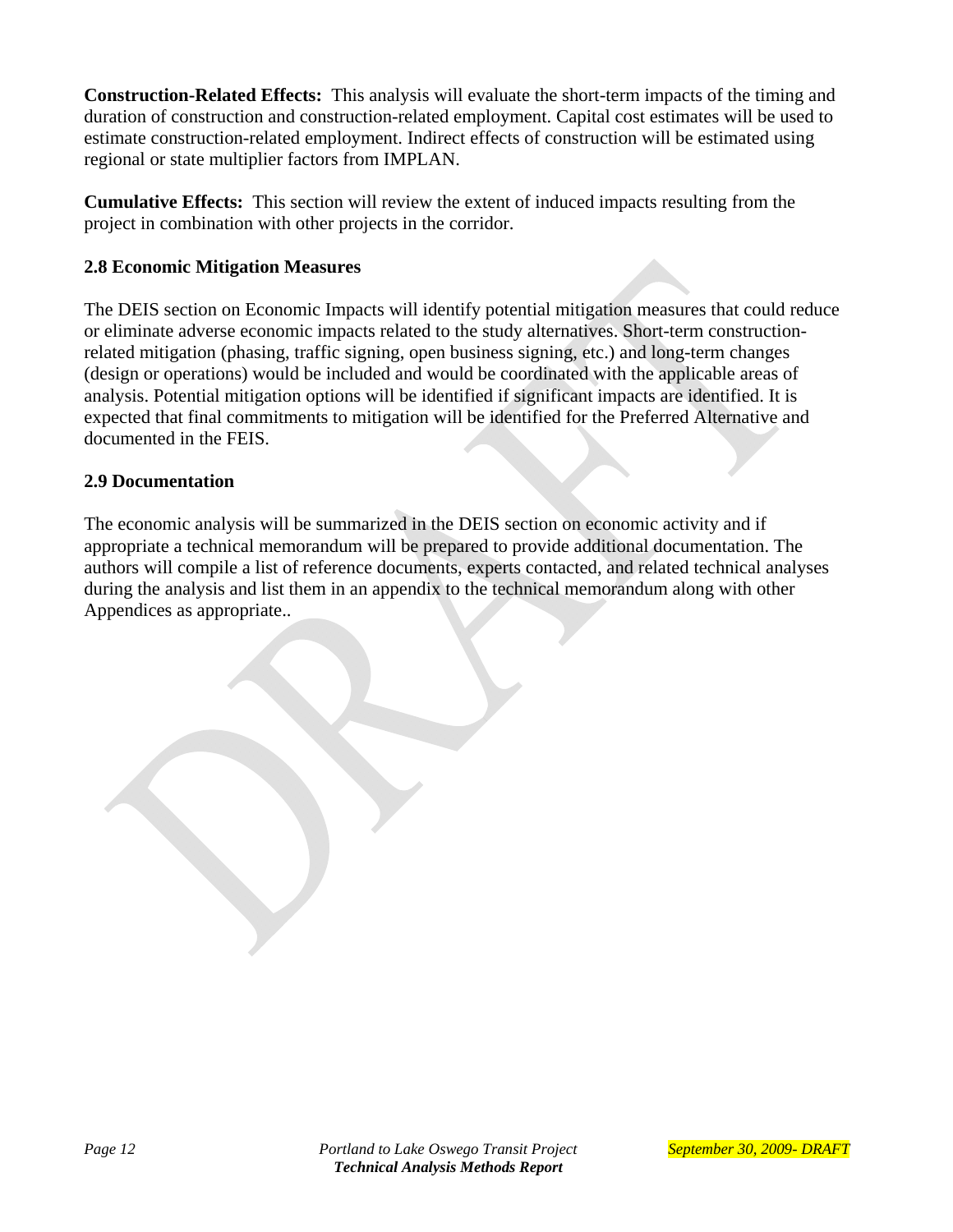# **3. COMMUNITY IMPACT ASSESSMENT ANALYSIS METHODS**

# **3.1 Introduction**

This section outlines the methods that will be used to complete the community impact assessment for the Lake Oswego to Portland Transit Project (LOPT). The community impact assessment will cover the following topic areas:

- Social and neighborhood impacts, including impacts to any environmental justice or otherwise sensitive populations
- Potential displacements and relocations
- Impacts to public services

The following sections of this report describe the relevant laws and regulations pertaining to this analysis and the specific methods that will be employed to conduct the analysis. The final community impact evaluation will consist of a neighborhood profile for each neighborhood within the project study area as well as a detailed impact assessment for each alternative studied.

# **3.2 Applicable Laws and Regulations**

The following sections list specific laws and regulations that guide analyses of impacts to communities, environmental justice populations, properties that may be displaced or relocated, and public services.

## **3.2.1 Community Impacts and Environmental Justice**

- Presidential Executive Order 12898, "Federal Actions to Address Environmental Justice in Minority Populations and Low Income Populations"
- Americans with Disabilities Act of 1990
- Title VI of the Civil Rights Act of 1964

## **3.2.2 Displacements and Relocations**

- Uniform Relocation Assistance and Real Property Acquisition Policies Act of 1970 as amended
- 49 CFR Part 24, titled Uniform Relocation Assistance and Real Property Acquisition
- Oregon Department of Transportation, Right-of-Way Manual
- Tri-Met Administrative Rules for Relocation Appeals

## **3.2.3 Public Services**

- Oregon Statewide Planning Goal 11. 2005. "Public Facilities and Services." OAR 660-015- 0000(11). Salem, OR.
- Oregon Revised Statutes 2003. "Municipal Solid Waste Management." ORS Chapter 459.Salem, OR.
- Oregon Revised Statutes 2003. "When district (is) required to provide transportation waiver." ORS 327.043. Salem, OR.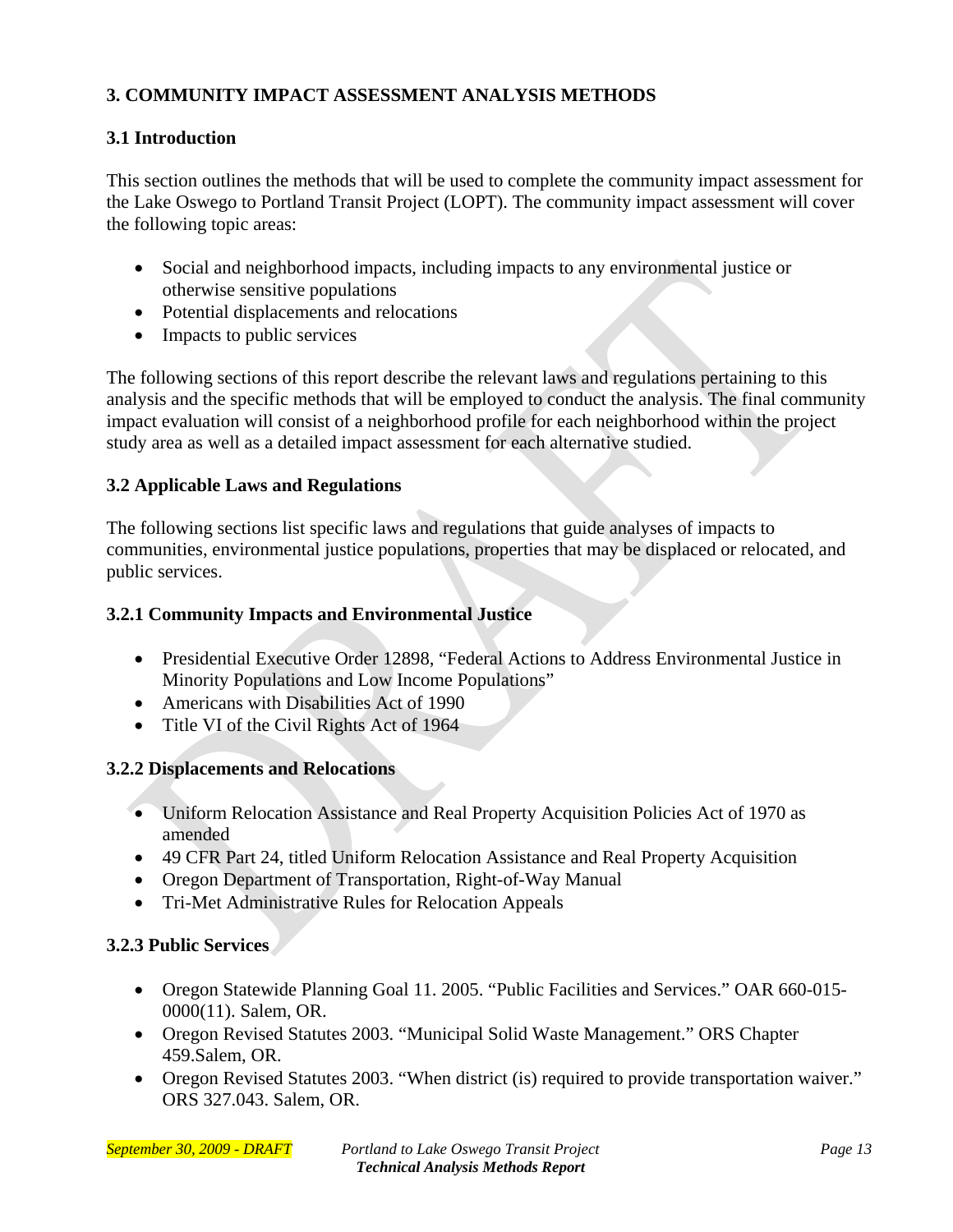- City of Portland and City of Lake Oswego Comprehensive Plans policies related to public services
- Multnomah County and Clackamas County Comprehensive Plans policies related to public services

# **3.3 Contacts, Coordination and Consultation**

**A. Data from outside the project team.** This report will require coordination with the following groups in order to assemble necessary data.

- Metro's Data Resource Center. Metro will be asked to provide information on forecasted population and employment. It is anticipated that this data will be available on Metro's website, and coordination with Metro staff members will be minimal.
- Clackamas and Multnomah County Tax Assessor and/or Housing Authorities. These agencies, as appropriate, will be asked to provide data on subsidized housing units within their jurisdictions for this project's study area.

**B. Data from within the project team**. This report will require coordination with the following members of the project team, at a minimum.

- Public Involvement Team. The public involvement team will be asked to provide public input on neighborhood boundaries and significant neighborhood facilities. The public involvement team will be provided information about any environmental justice or sensitive populations in the study area and, if there are any, will be asked to conduct outreach specific to those populations.
- Conceptual Engineering Team. The conceptual engineering team will be asked to provide data on proposed right-of-way impacts for each build alternative.
- Land Use, Economics, Air Quality, Noise, Visual Resources, Parks and Recreation, and Traffic/Transportation team members. Impacts from each alternative within each of these disciplines will be needed for this report.

**C. Possible coordination with other organizations**. Depending on the findings of the neighborhood profiles, this report may necessitate coordination with the following groups:

- Fire, Emergency Medical Services, and Law Enforcement Agencies with jurisdiction in the study area
- School transportation providers with jurisdiction in the study area
- Postal service providers with jurisdiction in the study area
- Solid waste providers with jurisdiction in the study area
- Representatives of other public facilities in the study area (medical centers, libraries, etc)

## **3.4 Data Collection**

This report will utilize the following data:

**A. Metro's Regional Land Information System Geographic Information System** (GIS) files, including: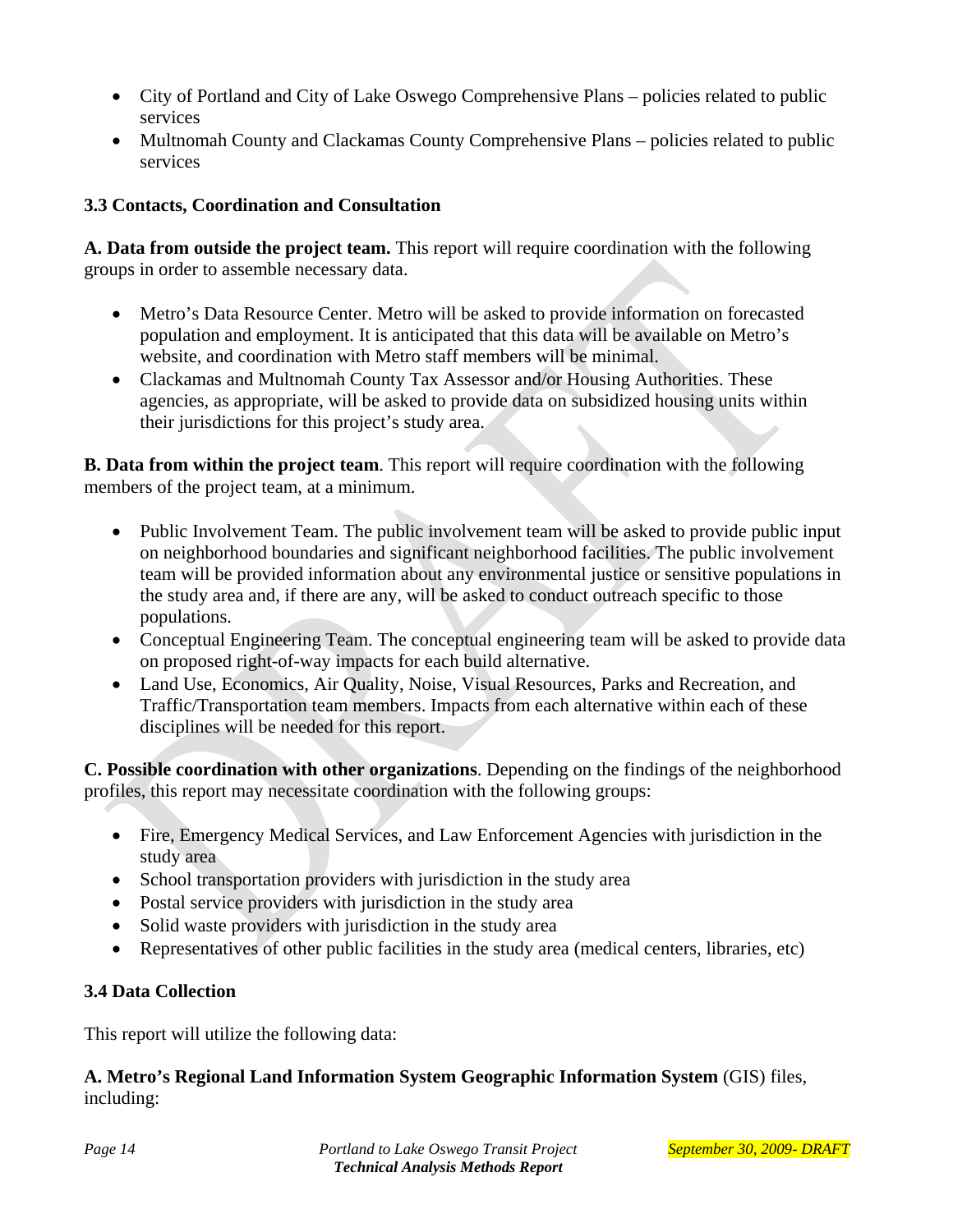- Aerial photo(s) of the study corridor
- Tax lot boundaries
- Neighborhood boundaries
- Census 2000 tract, block, and block group boundaries
- Traffic Analysis Zone boundaries
- City and County boundaries
- Locations of fire, emergency medical services, and law enforcement providers
- Locations of schools and school transportation routes
- Locations of postal service facilities
- Locations of solid waste facilities
- Other public facilities (libraries, community centers, etc)
- Existing building footprints

# **B. Census 2000 or 2005 American Community Survey** data for the following characteristics:

- Total population
- Total households
- Minority population (defined as the percentage of people who did not select "white alone" as their race)
- Hispanic population
- Elderly population (defined as 65 years of age or older)
- Population with disabilities
- Non-English-speaking population
- Households with income below the poverty level
- Housing units by ownership type

**C. City of Portland** Bureau of Planning and Sustainability, **City of Lake Oswego** Planning Department, **Multnomah County** Housing and Public Works Department, **Clackamas County** Housing Authority, and Metro:

- Median single family home value
- Number of subsidized housing units
- Number of children who qualify for free or reduced lunch

# **D. Metro's Data Resource Center**:

• Forecasted population

**E. Project Plans** including conceptual engineering drawings with initial identification of right-ofway needs.

**F. Public Involvement** input from the public involvement team on important neighborhood facilities and appropriate neighborhood boundaries.

• Notable characteristics of the neighborhood and its history

**G. Findings** from other technical reports prepared for this project: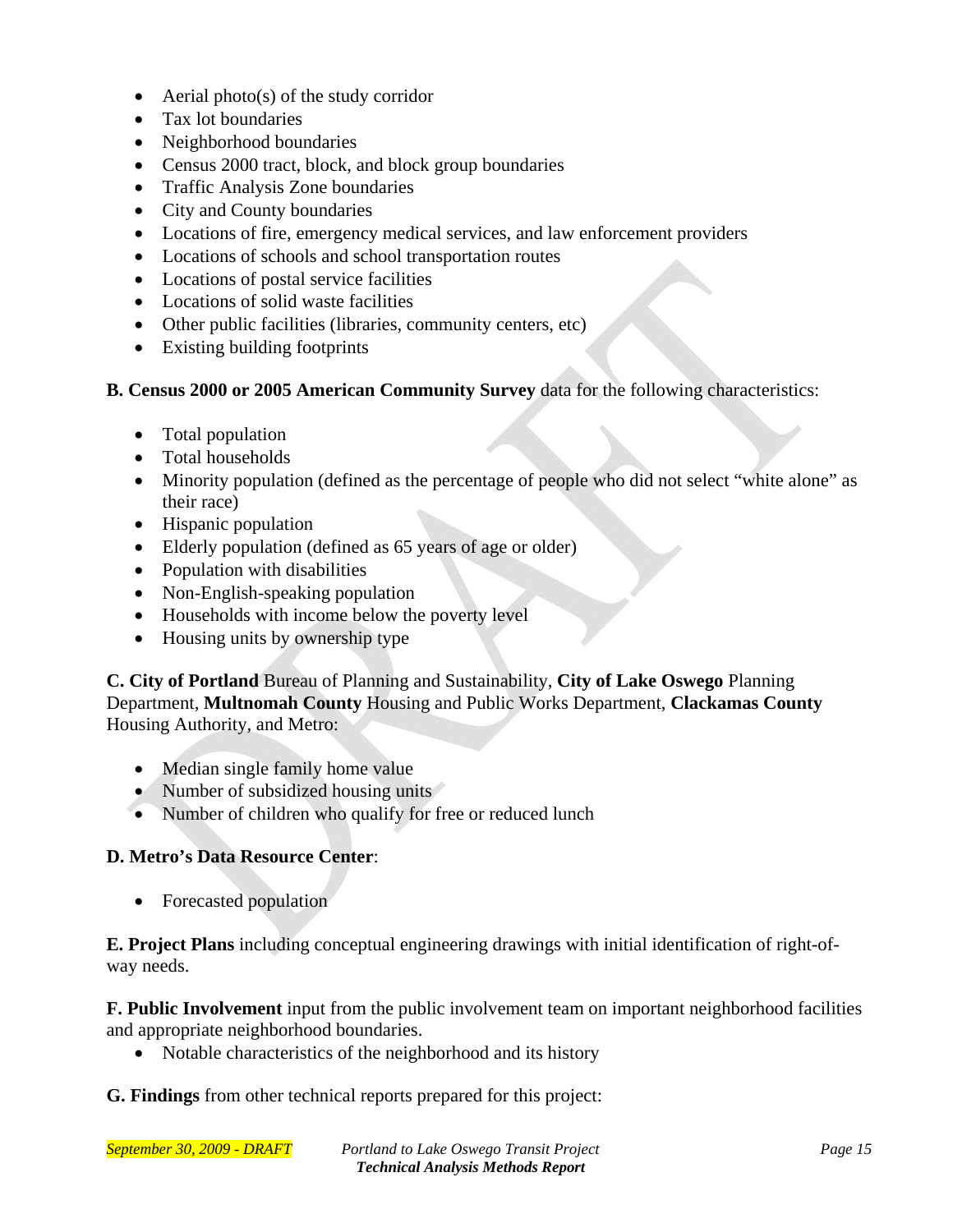- Impacts to traffic and transportation (changes to travel times, anticipated delays, changes in access)
- Impacts to visual resources
- Land use and economic impacts
- Noise impacts
- Air quality impacts
- Impacts to parks and recreation facilities
- Neighborhood character and history (neighborhood websites, neighborhood and stakeholder interviews, books and periodicals on the neighborhood, etc.)

**H. Displacements**. If residential relocations or displacements are anticipated, data on local real estate market conditions will be needed.

# **3.5 Affected Environment Profile**

## **3.5.1 Study Area Definition**

This report will discuss direct, indirect, and cumulative impacts to neighborhoods within a specifically defined Study Area. The Study Area will be developed in coordination with the land use and economic analysts for the project.

Impacts will be discussed for each neighborhood within the study area. The neighborhood boundaries from Metro's GIS shapefile will be used as the basis for these, but input from the public involvement team on public perceptions of neighborhood boundaries will also be taken into consideration when discussing impacts.

# **3.5.2 Creation of Neighborhood Profiles**

Utilizing the data outlined in Section 3.4 above, the report will present a detailed profile of each neighborhood in the study corridor. These profiles will be developed in consultation with the public involvement team, specifically regarding accurate neighborhood boundaries and significant neighborhood facilities. Each neighborhood profile will contain the following information, analyzed by census block, block group, or TAZ, as appropriate. Data will be presented in tables, graphs, or maps, as appropriate.

A. Demographics and other Characteristics of the Neighborhood:

- Total population
- Population density (defined as households/acre)
- Minority population (raw total and as a percentage of the total population)
- Low income population (raw total and as a percentage of the total population)
- Elderly population (raw total and as a percentage of the total population)
- Non-English speaking population (raw total and as a percentage of the total population)
- Percentage of renters in the neighborhood
- Housing and Transportation Affordability (Metroscope)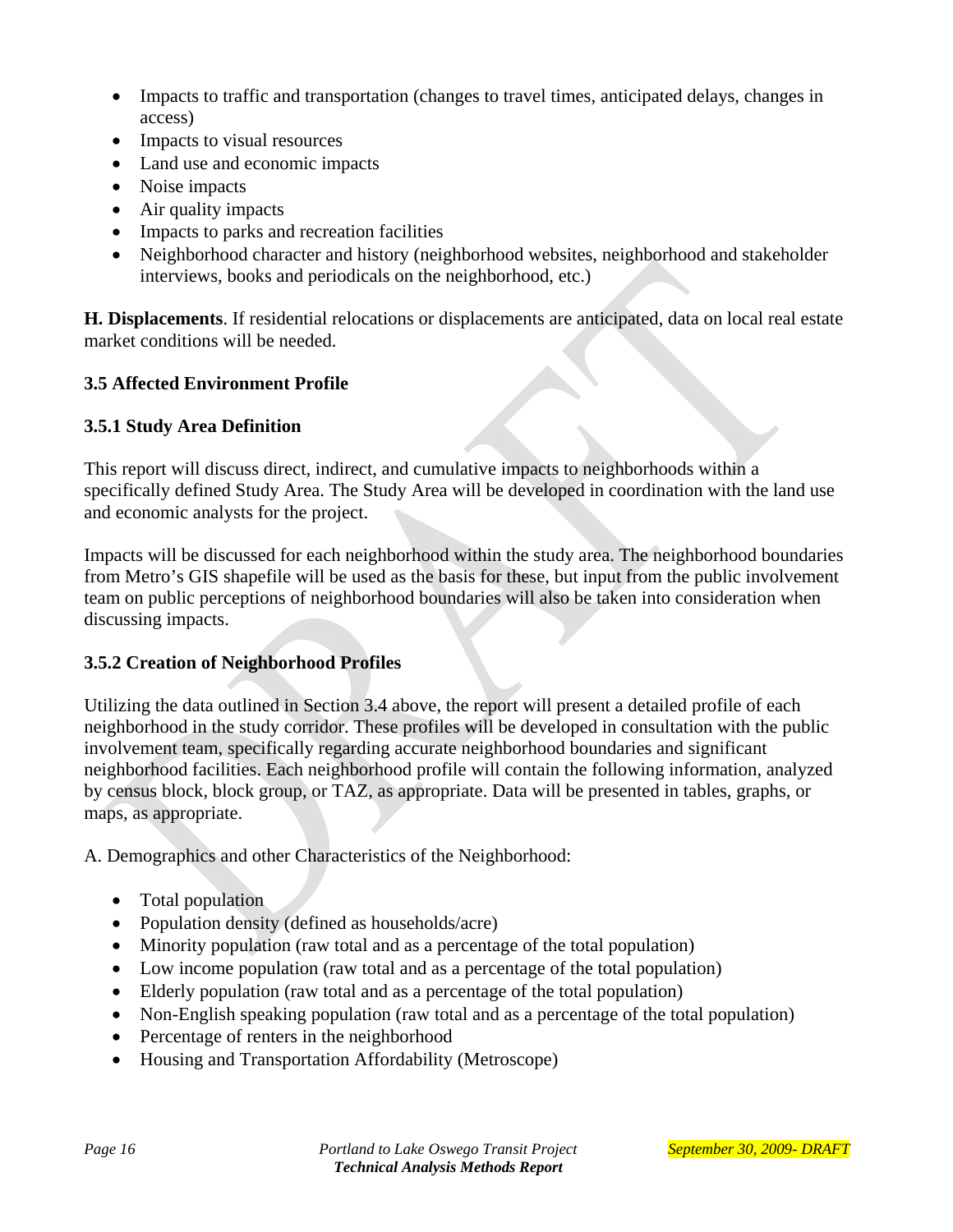- Number and location of urban amenities (as defined in the report: An Assessment of the Marginal Impact of Urban Amenities on Residential Pricing, Johnson-Gardner for Metro, 2007). Metro will provide the data (in a shapefile) and the consultant will analyze it.
- Neighborhood character and history

B. Existence of Environmental Justice populations in the Neighborhood:

- Neighborhood minority population percentage compared to the minority percentage in the region (defined as Multnomah, Clackamas, and Washington Counties). If the neighborhood percentage is larger, it may constitute a significant population.
- Neighborhood low income population percentage compared to the low income percentage in the region. If the neighborhood percentage is larger, it may constitute a significant population.
- If there are potential significant populations identified, this information will be communicated to the public involvement team to ensure that outreach specific to those populations is conducted.
- Number of children who qualify for free or reduced lunch.

C. Existence of Other Sensitive Populations in the Neighborhood:

- Neighborhood elderly population percentage compared to the elderly percentage in the region (defined as Multnomah, Clackamas, and Washington Counties). If the neighborhood percentage is larger, it may constitute a significant population.
- Neighborhood disabled population percentage compared to the disabled percentage in the region. If the neighborhood percentage is larger, it may constitute a significant population.
- Neighborhood percentage of non-English-speaking persons compared to the percentage of non-English speaking persons in the region. If the neighborhood percentage is larger, it may constitute a significant population.
- If there are potential significant populations identified, this information will be communicated to the public involvement team to ensure that outreach specific to those populations is conducted.
- D. Anticipated Population Growth in the Neighborhood:
	- Forecasted population
	- Forecasted population density (defined as households/acre)
- E. Public Services in the Neighborhood:
	- Number and locations of fire and emergency medical services and law enforcement providers
	- Number and locations of schools and school transportation routes
	- Number and locations of postal service facilities
	- Number and locations of solid waste facilities
	- Approximate number and locations of subsidized housing facilities
	- Number and locations of other neighborhood facilities, as defined through public involvement process

F. Existing Land Ownership in the Neighborhood: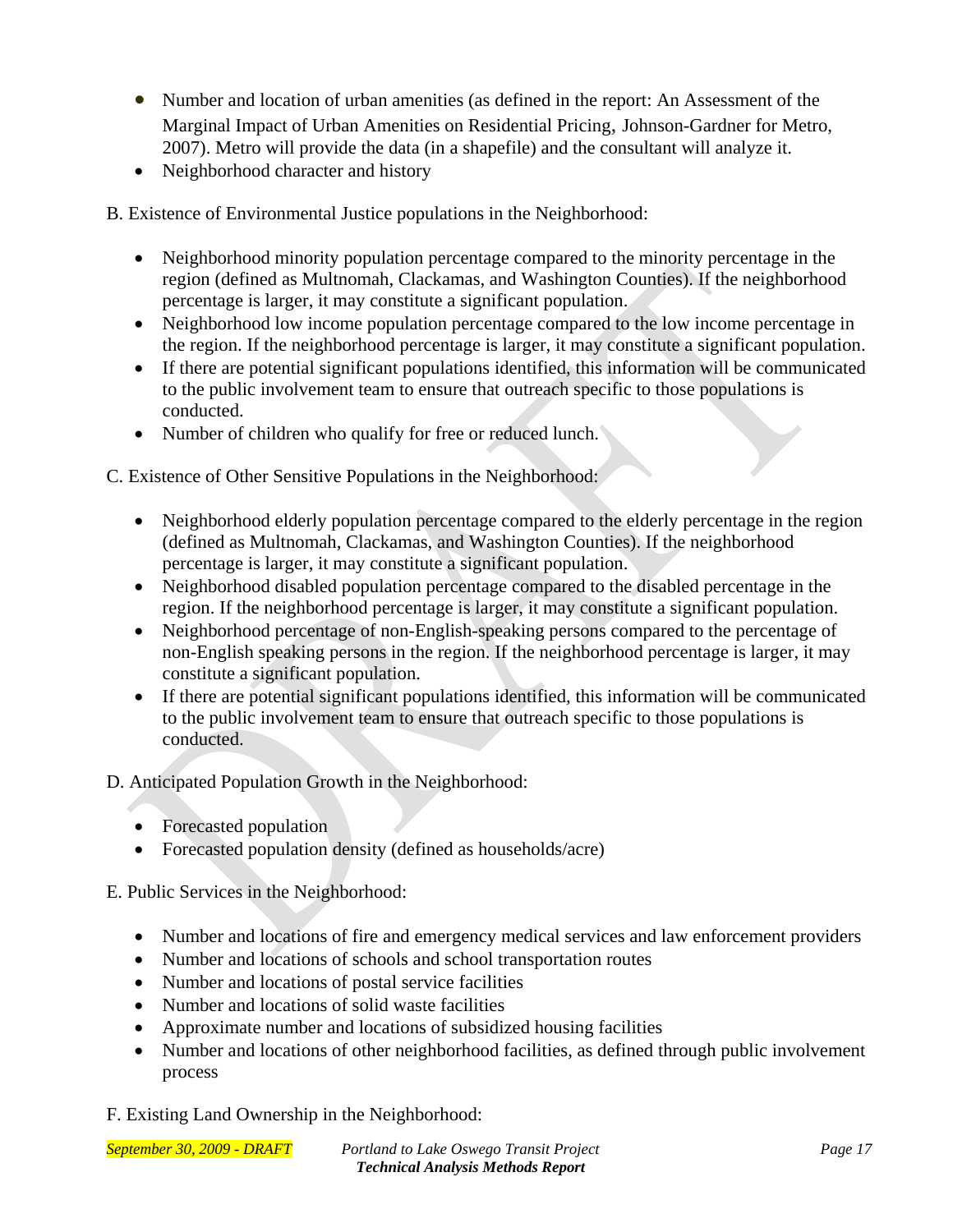- Existing significant public landowners
- Percentage of existing public versus private land
- Median single-family home value

## **3.6 Impact Assessment Analysis Methods**

#### **3.6.1 Direct Impact Analysis**

The analysis will consider several factors about the nature of construction and operation of the proposed alternatives. First, given available engineering data, the analysis will consider the maximum extent of potential direct impacts to housing or public services. The analysis will address such issues as direct acquisitions of property as well as impacts due to changes in access, parking, and other built environment features during and after construction; the ability to maintain living, activity, and business operation patterns, and the relationship of affected properties to the proposed transit improvements and the surrounding area.

Additionally, this analysis will consider impacts to neighborhood cohesion and quality of life that would result from each alternative.

Finally, the analysis will include a discussion of whether or not any anticipated impacts will be disproportionately experienced by environmental justice or otherwise sensitive populations.

**A. Impacts to Individual Properties, including Public Services.** This analysis will utilize GIS files of the proposed alternatives overlaid with the data listed in section 1.3.1 to determine if individual properties or public services would be directly impacted by the proposed alternatives. A property or public service would be considered impacted if:

- It lies in the path of a portion of the proposed alternative such that it could not continue to function in its current use;
- Access to any building on the property would be completely and permanently eliminated by any portion of a proposed alternative and could not be restored by reconfiguring the access or building;
- The widening of streets, construction of sidewalks or other improvements required in conjunction with proposed transit improvements would come into physical contact with or encroach upon a building such that it could not continue to function in its current use; or
- The nature and extent of construction would likely have a severe impact on a use and could not be mitigated.

**B. Neighborhood Impacts.** This analysis will utilize data gleaned from other technical reports to determine if any of the proposed alternatives would result in impacts within the following categories:

• Neighborhood Cohesion. Neighborhood cohesion consists of factors that contribute to a sense of community or social capital in a neighborhood. It can be impacted by changes to the traffic circulation pattern, changes to the bicycle and pedestrian transportation system, and the amount of overall displacement of residents, businesses, and public services in the neighborhood.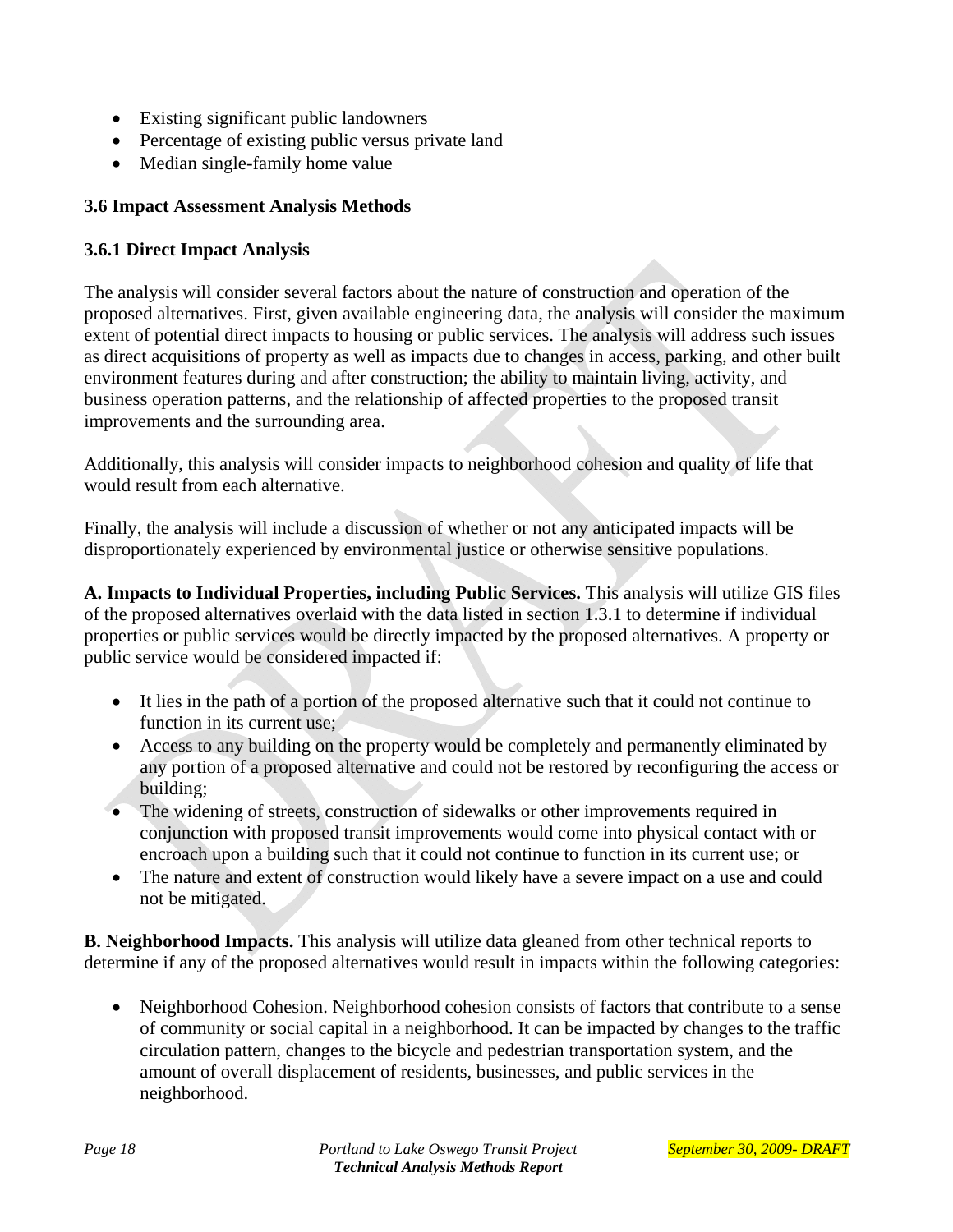- Neighborhood Quality. These include any noise, air quality, visual, or parks and recreation impacts.
- Neighborhood Mobility. These include any changes in access to public services, major employers, or other significant features in the neighborhood.

**C. Impacts to Environmental Justice or other Sensitive Populations.** If environmental justice or other sensitive populations have been identified in any neighborhoods in the study area, the direct impacts from each proposed alternative will be analyzed to determine if it would result in a disproportionate adverse impact to environmental justice or other sensitive populations.

## **3.6.2. Indirect and Cumulative Impact Analyses**

This analysis will utilize the list of future projects in the project area provided by the Project Manager. The project will be analyzed in conjunction with the entirety of other projects within a specified radius to determine if there is potential for greater impacts to public services, neighborhood cohesion, neighborhood quality, or neighborhood mobility from this project combined with other projects.

## **3.7 Mitigation Measures**

If significant impacts are anticipated from any of the alternatives, the community impact assessment will identify potential mitigation measures. These will be discussed by topic area for each neighborhood. Potential mitigation measures for neighborhood or social impacts will focus on preserving or enhancing neighborhood cohesion, maximizing social benefits, and minimizing impacts on low-income, minority, or otherwise sensitive neighborhoods. Potential mitigation measures for impacts to public services will be identified in consultation with the public service provider.

If residential displacements or relocations are identified as part of this analysis, local real estate market data will be used to the availability of potential sites for relocation. Specific displacement cases will be analyzed in depth during the Preliminary Engineering phase of this project.

## **3.8 Documentation**

The community impact assessment analysis will document the analysis of community impacts, environmental justice, displacements, and public services. The analysis will include documentation of existing conditions, impacts, potential mitigation and consultation. The analysis will be documented in the DEIS section on community impacts. The authors will compile a list of reference documents, data, experts contacted, and related technical analyses during the report preparation and list them in the supporting technical memorandum along with other appendices, as appropriate.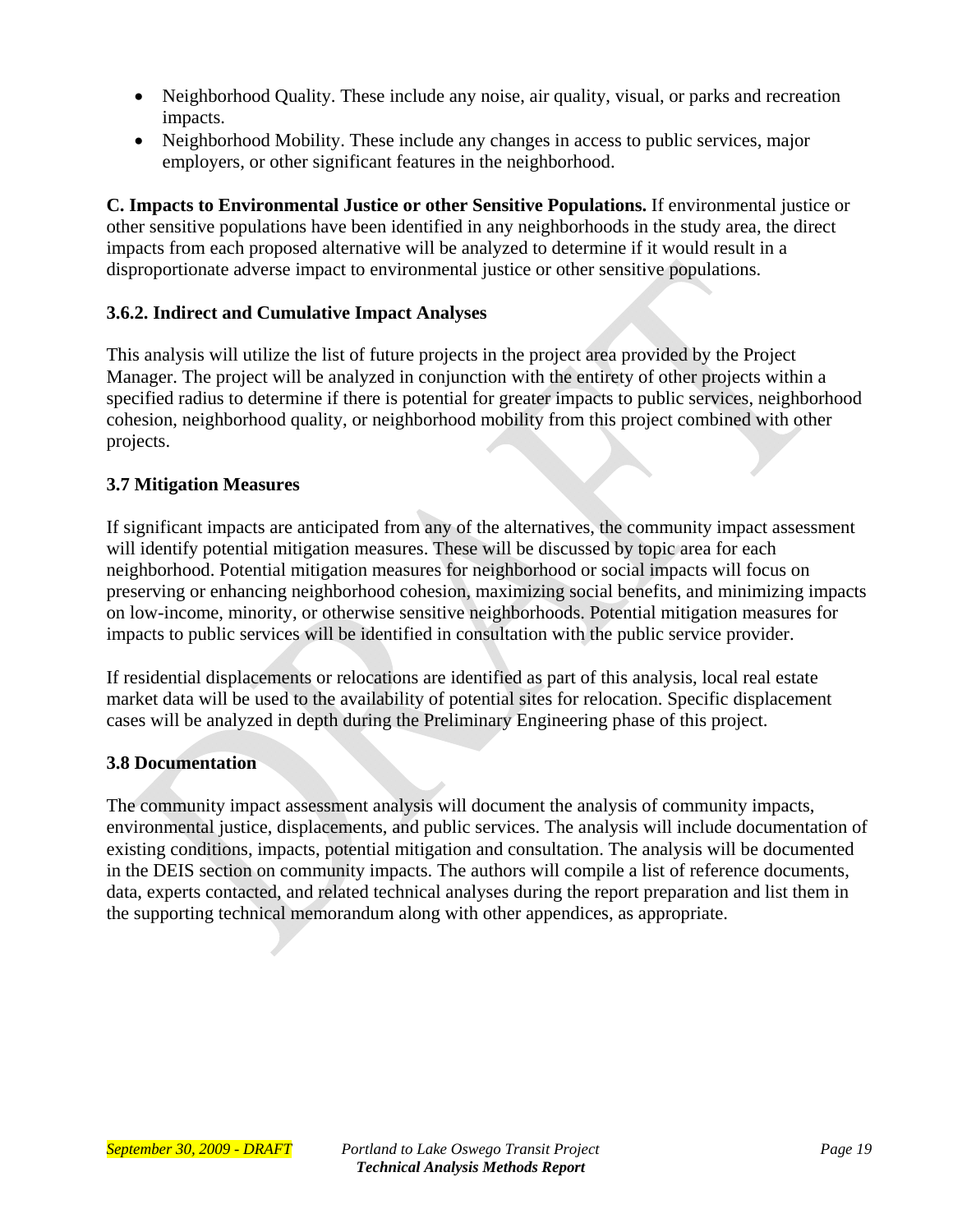# **4. VISUAL QUALITY AND AESTHETICS ANALYSIS METHODS**

# **4.1 Introduction**

The purpose of the visual quality and aesthetics analysis methods section is to describe the technical analysis methods expected to be used to collect data and evaluate potential visual quality and aesthetic impacts of the Lake Oswego to Portland Transit Project study alternatives. The analysis is developed to comply with the National Environmental Policy Act (NEPA), applicable state environmental policy legislation, and local and state policies, standards, and regulations.

# **4.2 Related Laws and Regulations**

Federal, state, and local plans and policies that encourage the protection of visual and aesthetic resources will be examined as they relate to the proposed project.

**A. Federal** regulations and plans that determine under what conditions visual quality and aesthetics are to be considered include:

- Regulations for Implementing NEPA, Council on Environmental Quality (CEQ), 40 CFR 1500-1508.
- Visual Impact Assessment for Highway Projects, U.S. Department of Transportation, Federal Highway Administration (FHWA), Office of Environmental Policy, FHWA-HI-88-054, 1981, reprinted 1989.
- Environmental Impact and Related Procedures, FHWA, 23 CFR 771, 1965.
- Aesthetics and Visual Quality Guidance Information, FHWA, August 18, 1986.
- Intermodal Surface Transportation Act (ISTEA)

**B. State** regulations and plans that influence or determine under what conditions visual quality and aesthetics are to be considered include the following:

- Oregon Administrative Rule (OAR) 660-015-0000, Oregon Statewide Planning Goal 5, Natural Resources, Scenic and Historic Areas, and Open Spaces, Oregon's Statewide Planning Goals and Guidelines, amendments effective August 30, 1996.
- Procedures and Requirements for Complying with Goal 5, OAR 660-15-0000 (5), Department of Land Conservation and Development (DLCD).
- Oregon Transportation Plan (OTP), 2006.
- Roadside Development Design Manual, Oregon Department of Transportation (ODOT), 2005.

**C. Local** plans, ordinances, and manuals identify visual and aesthetic values that help determine how communities may react to changes resulting from the project. Local plans to be considered include:

- 1. City of Portland Comprehensive Plan, Goals and Policies, Goal 8 and Goal 12, 2004.
	- Goal 8: Policy 8.14, Objectives F, G, H, J, K Conserve significant natural and scenic resource sites and values.
	- Goal 12: Enhance Portland as a livable city, attractive in its setting and dynamic in its urban character by preserving its history and building a substantial legacy of quality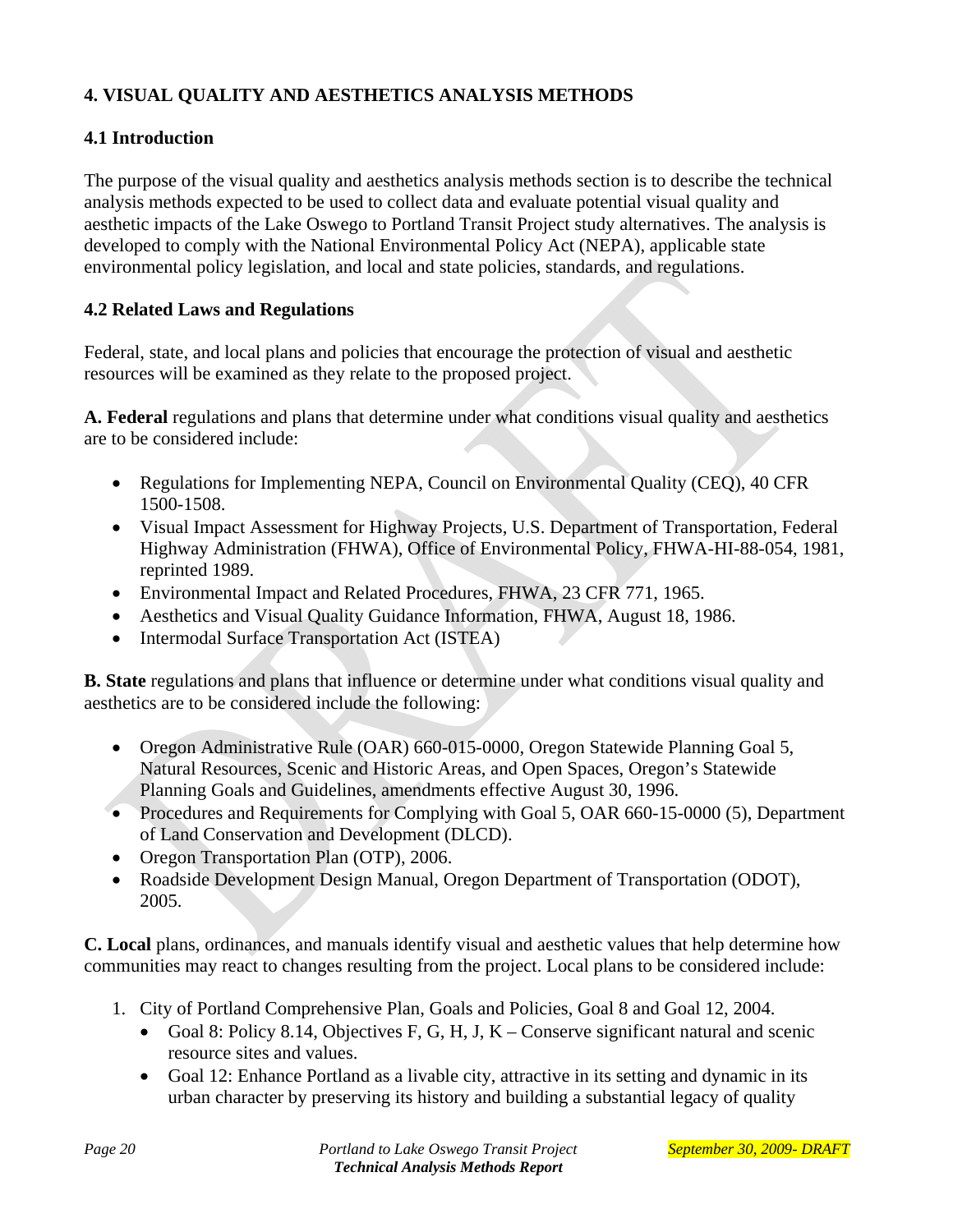private developments and public improvements for future generations. Provides guidelines for urban design.

- 2. City of Portland Title 33, Planning and Zoning, 1994.
	- Section 400s Overlay Zones: Design Overlay Zone (d), Greenway Overlay Zones (g), (n), and (r), and Scenic Resources Overlay Zone (s).
	- Section 500s Plan Districts: Central City Plan District and Macadam Plan District, City of Portland Scenic Resources Protection Plan, 1991.
- 3. City of Portland Design Guidelines and Policy Direction: Southwest Community Plan, 2003; South Waterfront Plan, 2004. South Waterfront Design Guidelines and Greenway Design Guidelines, 2002; Corbett, Terwilliger, and Lair Hill Policy Plan, 1977; Macadam Corridor Design Guidelines (South Macadam), 1985; and Macadam Corridor Design Guidelines (North Macadam), 1992.
- 4. City of Portland Scenic Resources Protection Plan, 1991.
- 5. Multnomah County Comprehensive Framework Plan, Natural Environment Policies, 2009.
	- Policy 15: Willamette River Greenway. A cooperative management effort between the state and local jurisdictions for the development and maintenance of a natural, scenic, historical, and recreational "greenway" along the Willamette River.
	- Policy16-F: Scenic Views and Sites. The county's policy to conserve scenic resources and protect their aesthetic appearance for the enjoyment of future generations.
	- Multnomah County Zoning Ordinance. Special Districts: Willamette River Greenway (WRG) and Heritage Preservation (HP), 2009.

6. City of Lake Oswego Comprehensive Plan, Goals 2, 5, and 15 – Section 2, 1994.

- Goal  $2 -$  Section 2: The City shall maintain and enhance the appearance and design quality of Lake Oswego.
- Goal 5 Section 2: The City shall protect and restore the community's wooded character and vegetation resources.
- Goal 5 Section 6: The City shall protect, enhance, maintain and expand a network of open space areas and scenic resources within and adjacent to the Urban Services Boundary.
- Goal 5 Section 8: The City shall preserve the historical, archaeological and cultural resources of the community.
- Goal 15 Section 1: The City shall protect, conserve, enhance and maintain the natural, scenic, historic, economic, and recreational qualities of the Willamette River Greenway.
- 7. City of Lake Oswego Community Development Code, 2009.
	- East End Design District and Old Town Design District.
- 8. Clackamas County Comprehensive Plan, Natural Environment Policies, 2009.
	- Wildlife Habitats and Distinctive Resource areas are intended to protect the scenic landscapes and natural beauty of Clackamas County. Provide an urban environment where trees and landscape plantings abound and where significant features of the natural landscape are retained.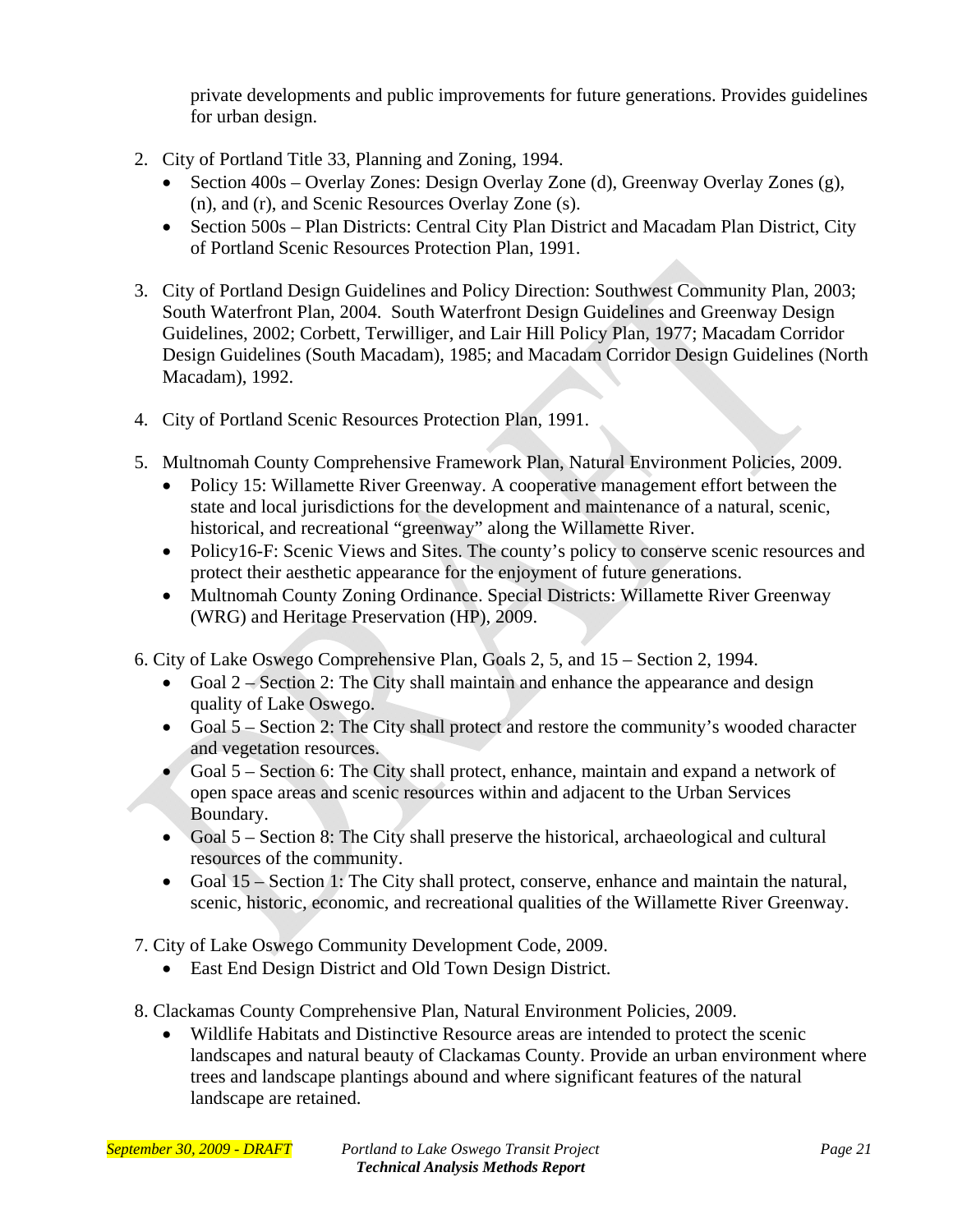9. TriMet, Design Criteria Manual.

# **4.3 Coordination and Consultation**

As part of the investigation of visual quality and aesthetic impacts pertaining to the LOPT Project, personnel will coordinate with the project team, including the visual simulation and public outreach consultants. In addition, staff will gather information from and/or coordinate with some or all of the following federal, state, and local government agencies:

## **A. Federal Agencies**

- Federal Transit Administration (FTA)
- Federal Highway Administration (FHWA)

# **B. State Agencies**

- Department of Land Conservation and Development (DLCD)
- Oregon Department of Transportation (ODOT)

# **C. Local Agencies**

- Metro
- City of Portland
- City of Lake Oswego
- Clackamas County
- Multnomah County
- TriMet

# **4.4 Data Collection**

This report will utilize the following data:

**A. Site characteristics** from survey data, Metro's Regional Land Information System (RLIS) Geographic Information System (GIS) files, and published maps including:

- Aerial photo(s) of the study corridor
- Tax lot boundaries
- Neighborhood boundaries
- City and County boundaries
- Locations of schools, parks, and other public facilities (libraries, community centers, etc)
- Existing building footprints
- Topography
- Natural waterways
- Zoning (plan districts, overlay zones, view corridors and other regulatory provisions with geographic specificity).

**B. Project Plans** including conceptual engineering drawings with elevations and plan details.

**C. Public Involvement** input from the public involvement team on important neighborhood features and facilities and appropriate neighborhood boundaries.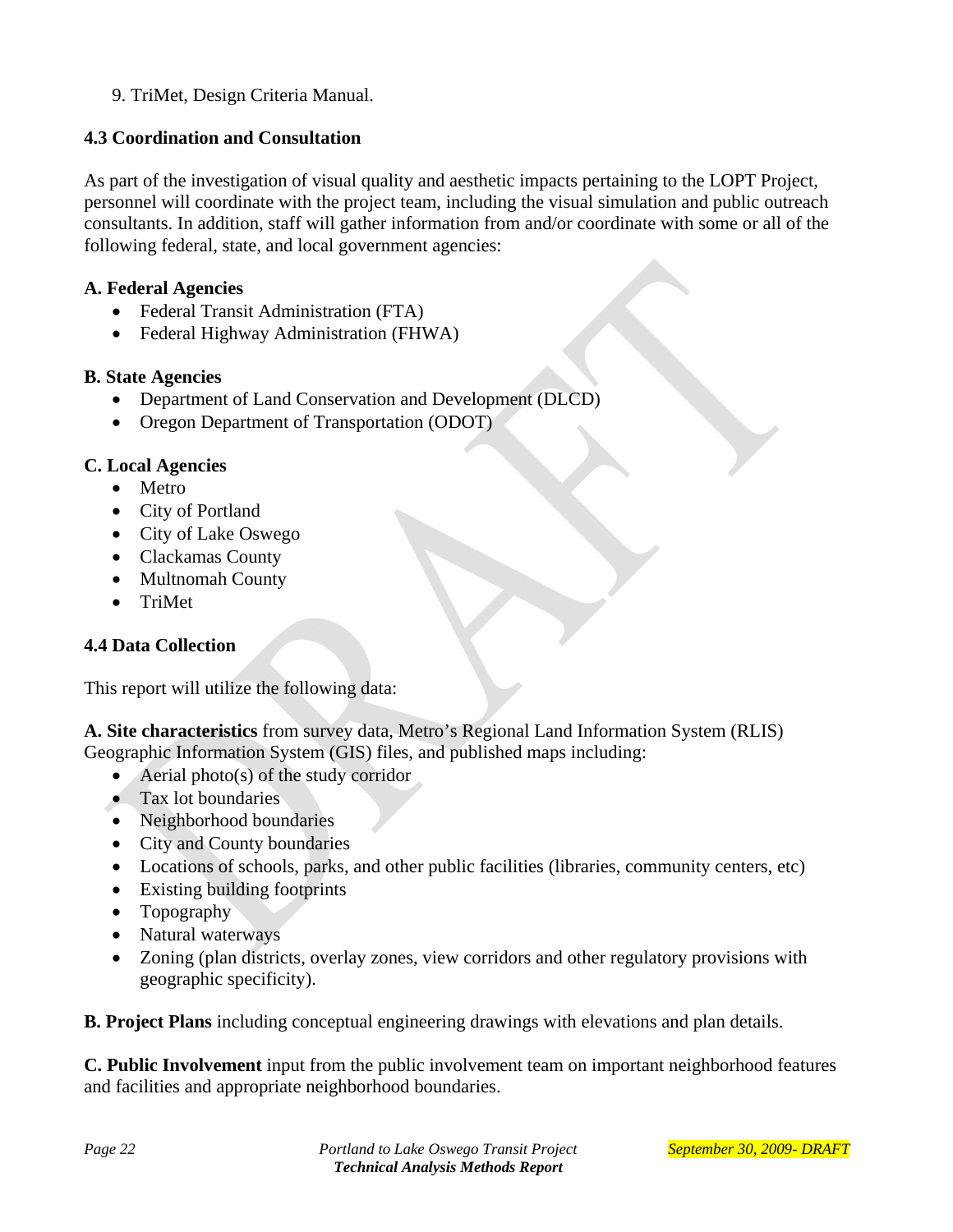**D. Findings** from other technical reports prepared for this project. Visual quality and aesthetic conditions are influenced by all of the factors that shape an environment, such as the presence of parks, natural features, or historic and cultural features. Therefore, the other technical assessment reports contain a great deal of information pertinent to the existing and future visual quality and aesthetics of the viewshed (as defined below). Technical reports that will be reviewed include:

- Ecosystems Impacts Analysis
- Historic, Archaeological and Cultural Resources Analysis
- Land Use and Planning Analysis
- Parklands, Recreation Areas, Wildlife and Waterfowl Refuge Impacts Analysis

**E. Visual simulations** produced by the visual simulation consultant illustrating likely change in visual quality of views and viewpoints due to the proposed alternatives.

## **4.5 Visual Analysis Methods**

## **4.5.1 Analysis Area**

The analysis area for visual quality assessment is called a "viewshed." A viewshed is the aggregate landscape that can be seen from the project area and that has views of the project area. The viewshed analysis area is delineated by the surrounding topography, vegetation, and built environment, including the scale of the proposed development in relationship to the surrounding area. This means that the viewshed analysis area may not be the same as the Area of Potential Impact (API).

## **4.5.2 General Methods**

Data collection and assessment methods will follow FHWA visual quality and aesthetics assessment methodology (FHWA 1989), because the Federal Transportation Administration (FTA) has not issued specific guidance on the visual quality and assessment methodology. This FHWA methodology was developed on behalf of communities adjacent to proposed transportation projects as a way to adequately and objectively consider the potential visual impacts resulting from highway projects. FHWA methodology has become an accepted framework for describing and analyzing a transportation project's subjective visual experience and for developing the social and physical contexts for visual impact analyses. The evaluation sequence is as follows:

- 1. Establish the project's visual limits (viewshed) and define the inherently distinctive subareas in the project area (landscape unit) by visiting the project area and using geographic information system (GIS) maps.
- 2. Determine who has views of and from the project (viewers) using project maps and the understanding gained in the previous step, and by reviewing relevant planning documents.
- 3. Describe and assess the built and natural environments that exist before the project (affected environment).
- 4. Select evaluation viewpoints in the project area and assess the views from the viewpoints as they exist before and as they are likely to be after the project.

*September 30, 2009 - DRAFT Portland to Lake Oswego Transit Project Page 23 Technical Analysis Methods Report*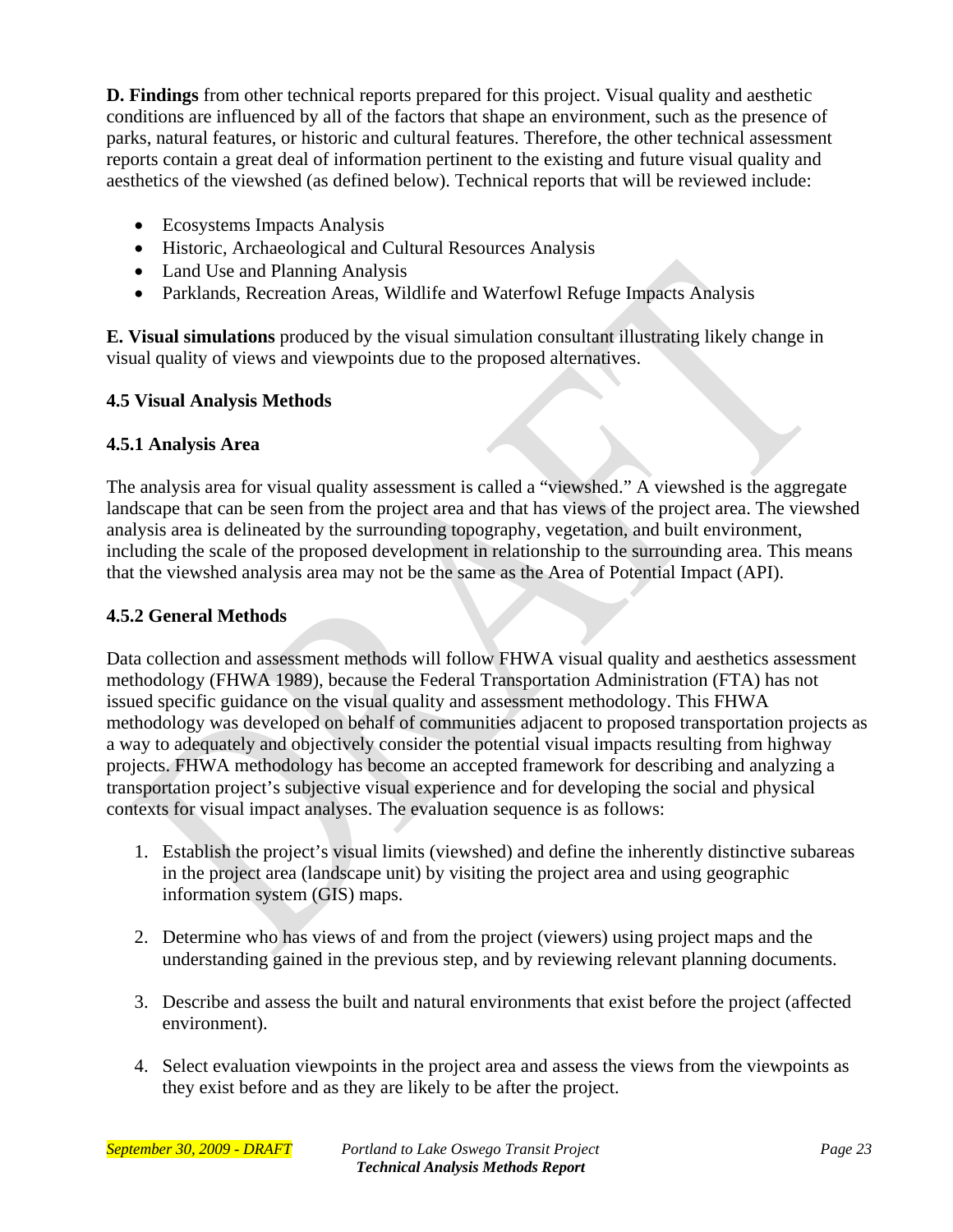- 5. Select views and viewpoints to be used for graphical simulations that illustrate likely changes due to the project and/or substantial numbers of sensitive viewers of representative features of the proposed alternatives, and/or of high quality views.
- 6. Describe the likely changes in visual quality that will result from the proposed alternatives.

The first three steps establish baseline or existing conditions and the extent of the project's visual context. Steps 4 and 5 are the basis for determining the level of changes in and impacts to the visual character or quality of the project area, which are then determined in Step 6.

Visualization and evaluation viewpoints (Steps 4 and 5) are places where substantial numbers of sensitive viewers have views of representative or typical features of the proposed alternatives, or of high quality views. Evaluating visual quality from these viewpoints is a useful way of understanding existing conditions and potential visual impacts. Photographs from many of the viewpoints are used in Step 3, to help portray existing conditions.

#### **4.5.3 Effects Guidelines**

The visual quality and aesthetics assessment is based on the synthesis of a set of broad criteria that include pedestrian or motorist experiences, the presence of panoramic or scenic views, overall character and quality of the area, scale and contrast between elements in the area, and other factors. There are three generally accepted impact levels (low, moderate, or high) used to assess and summarize impacts to visual resources. These are defined by the criteria shown in Table 4-1: Visual Impact Levels and Criteria, adapted from FHWA guidelines (FHWA 1989).

| Table 4-1                                                                                                                                                                                                                                                                                                 |                                                                                                                                                                                                                                                                                                                             |                                                                                                                                                                                                                                                                                                                                       |  |  |  |
|-----------------------------------------------------------------------------------------------------------------------------------------------------------------------------------------------------------------------------------------------------------------------------------------------------------|-----------------------------------------------------------------------------------------------------------------------------------------------------------------------------------------------------------------------------------------------------------------------------------------------------------------------------|---------------------------------------------------------------------------------------------------------------------------------------------------------------------------------------------------------------------------------------------------------------------------------------------------------------------------------------|--|--|--|
| <b>Visual Impact Levels and Criteria</b>                                                                                                                                                                                                                                                                  |                                                                                                                                                                                                                                                                                                                             |                                                                                                                                                                                                                                                                                                                                       |  |  |  |
| Low                                                                                                                                                                                                                                                                                                       | <b>Moderate</b>                                                                                                                                                                                                                                                                                                             | High                                                                                                                                                                                                                                                                                                                                  |  |  |  |
| 1. No physical changes are<br>expected to result from the<br>proposed project.<br>2. Any remodeling of existing<br>structures necessitated by<br>project includes blending of the<br>remodeled buildings into the<br>surrounding area.<br>3. Proposed structures would be<br>located in areas that do not | 1. Proposed construction includes<br>new structures that have a<br>different scale, color, location,<br>and/or orientation from<br>surrounding structures.<br>2. Proposed project is located<br>within historic district, adjacent<br>to historic structures, or<br>adjacent to major public<br>buildings designed as focal | 1. Proposed project is of a scale<br>that contrasts with its<br>surroundings (e.g., contains<br>structures of greater bulk than<br>those in surrounding areas or<br>introduces voids such as<br>parking lots, into the midst of a<br>developed area of well-defined<br>street spaces). The magnitude<br>of impacts will be greater in |  |  |  |
| exhibit a defined visual<br>character (areas made up of<br>different uses, different scales<br>of structures, and with no<br>landmarks or historic<br>structures).<br>4. Proposed project is compatible<br>with visual character of<br>surrounding area.                                                  | points (e.g., city halls and<br>courthouses).                                                                                                                                                                                                                                                                               | areas with a recognized visual<br>character that reinforces their<br>use and perception by the<br>community as an asset.<br>2. Proposed project would disrupt<br>important views (e.g., views of<br>mountains, oceans, rivers, or<br>significant human-made<br>structures).                                                           |  |  |  |

ð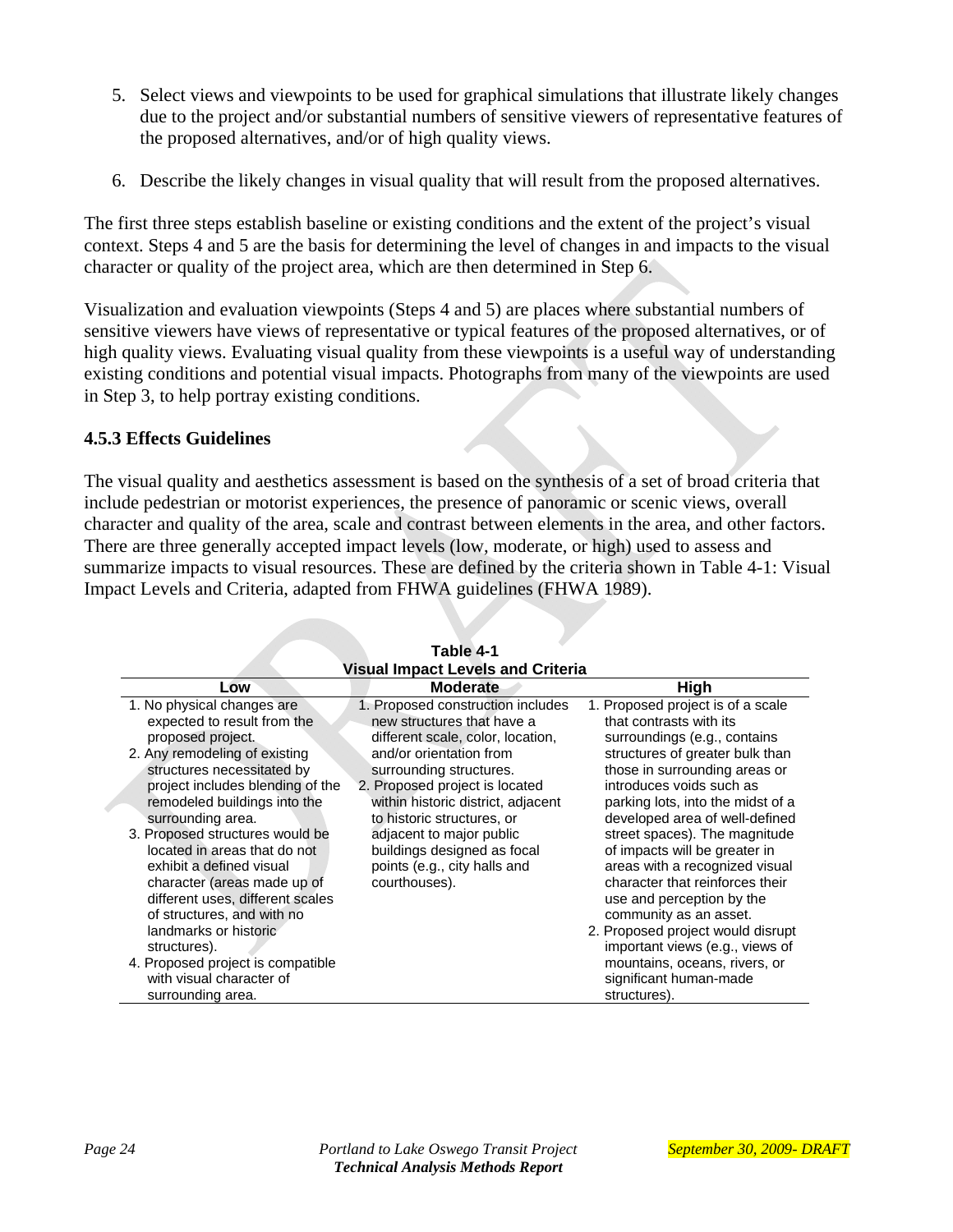# **4.5.4 Terminology**

Visual quality assessment has an accepted vocabulary that includes familiar, everyday words used as technical terms. Since this can be confusing, the key terms and parameters that are used for visual quality assessment are defined below.

**Views** are what can be seen from the project area and what can be seen of the project area from the surrounding areas. Views are defined by geography and built and natural features, and are described or assessed from a given vantage point, called the **viewpoint**. All the views visible combine to form the **viewshed**, which may be larger or smaller than the APIs. The viewshed is determined through GIS mapping and site visits. Viewers are the people who have views of or from the project. **Viewers** are discussed in terms of general categories of activities, such as resident, boater, jogger, or motorist, and in terms of their sensitivity to views.

Within a viewshed there are usually smaller areas defined by distinctive boundaries and characteristics called **landscape units**. A landscape unit is a subset of the project area and is a helpful tool for gaining a thorough understanding of the project area. The criteria for determining the limits of a landscape unit are that each landscape unit has a distinctive landscape character, has a specific geographic location, and has some degree of clear views within the unit.

The visual quality and aesthetics assessment will describe and evaluate these three composite factors summarized below: **visual character, visual quality, and viewer response**.

**Visual Character** is defined by the nature of existing visual resources and elements and the relationships between them. These relationships are typically described in terms of dominance, scale, diversity, and continuity. Character-defining visual resources and elements include:

- Landforms: type, gradient, and scale
- Vegetation: type, size, maturity, and continuity
- Land uses: size, scale, and character of associated buildings and ancillary site uses
- Transportation facilities (including Streetcar stops): type, size, scale, and directional orientation
- Overhead utility structures and lighting (including overhead catenaries and substations): type, size, and scale
- Open space: type (e.g., parks, reserves, greenbelts, and undeveloped land), extent, and continuity
- Viewpoints and views to visual resources
- Water bodies, historic structures, and downtown skylines
- Apparent grain or texture (e.g., the size and alternation of structures and unbuilt properties or open spaces of the landscape)
- Apparent upkeep and maintenance

**Visual Quality** is the assessed value of the existing visual experience and the likely value after the project is built. The assessment assigns a numeric value to three parameters that rank the existing visual quality and that which exists after the project. The three parameters are the memorability or distinctiveness of the landscape (vividness), the degree to which the landscape is a harmonious mix of elements (unity), and the degree to which the landscape is free of eyesores or elements that do not fit with the overall landscape (**intactness**).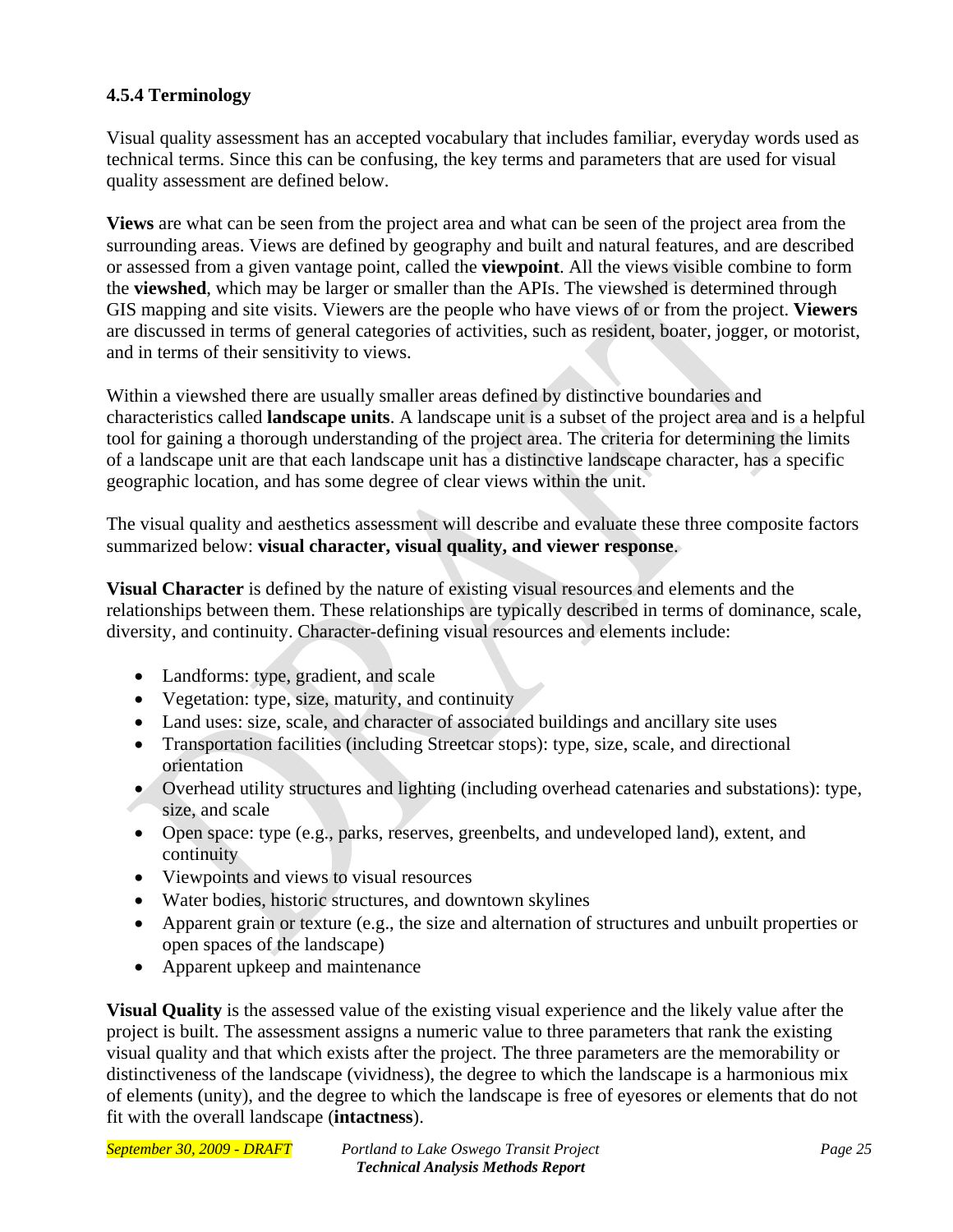**Viewer Response** is a combination of viewer exposure and viewer sensitivity. Viewer exposure considers the combined effect of the physical location of viewer groups, the number of people exposed to a view, and the duration of their view. This includes both transit users and people in the surrounding area. Viewer sensitivity is the degree to which a viewer expects a particular visual character and the extent to which that character is important to the viewer. Viewer sensitivity is the combined effect of the activities a viewer is engaged in, the visual context, and the values, expectations, and interests of a group of persons or a person involved in a particular activity or context.

# **4.5.5 Worksheets**

In order to maintain the highest possible level of objectivity when evaluating a largely subjective experience, visual quality and visual character are assessed using descriptive and numeric worksheets. The descriptive worksheets identify visual resources and objects in the viewshed and landscape units. The numeric worksheets assign numeric values to before and after conditions of selected views according to accepted, predefined significance thresholds (see Table 4-1: Visual Impact Levels and Criteria). Impacts are assessed by comparing the difference in significance thresholds and changes in the overall quality and character. The worksheet template will be based on FHWA Visual Impact Assessment for Highway Projects. One descriptive and one numeric thresholdbased evaluation will be conducted for each view. Views will be chosen according to the criteria discussed in Section 4.5.2.

Results for view evaluations will be presented in tabular form indicating view position, visual resource, and the project alternative or option. Key points for the landscape units will be summarized in tabular form, indicating the limits of the unit, and visual character and quality ranks. Visual impacts will be determined and ranked according to the significance thresholds described in Table 4- 1: Visual Impact Levels and Criteria.

# **4.6 Impact Assessment Analysis Methods**

# **4.6.1 Long-Term Operational Impacts Approach**

Long-term adverse and beneficial impacts to the visual and aesthetic environment will be assessed using the methodology described in the previous sections. Impacts can result from the permanent addition of new elements; displacement, alteration, or removal of existing elements; or the introduction of new light and glare sources. Impact levels are based on anticipated pedestrian or motorist experience of, or reaction to, the changed visual character due to the project; the presence of and attitudes toward panoramic or scenic views; changes to the overall visual quality and character of the area; and the degree of change in scale, contrast, or character between existing elements in the area and new elements created by the project.

Key assessment views and issues of concern will be identified or confirmed through consultation with the City of Portland, City of Lake Oswego, Multnomah County, Clackamas County, and TriMet, and other advisors as necessary. Local and regional plans, policies, and regulations will be taken into account with regard to aesthetic and historic resources. The results of the historic, parks and recreation, and neighborhoods discipline reports will also inform the selection of the assessment views and identification of visual resources. Photographs of the views will be used for computer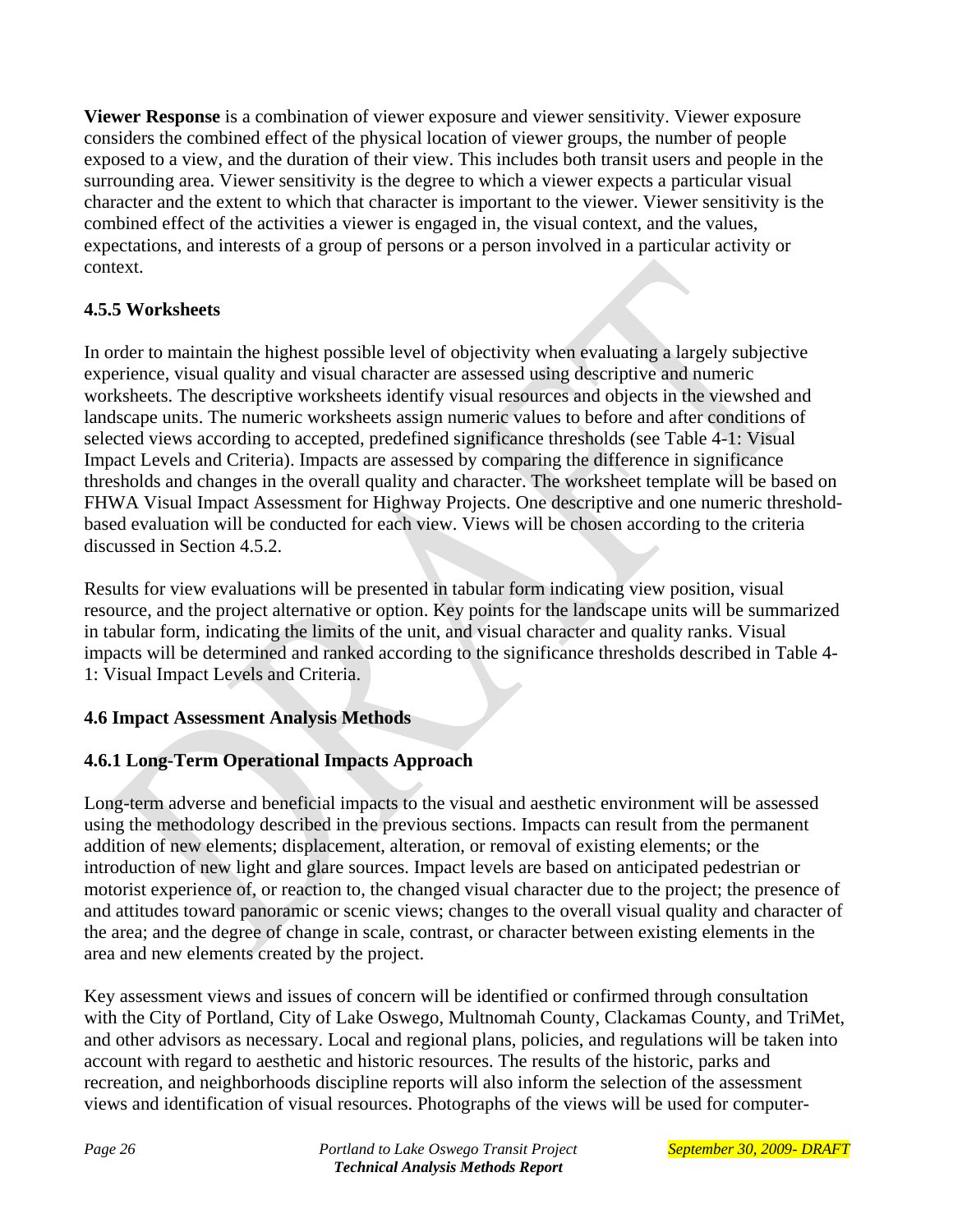generated simulations of the "after" conditions. Photographs will approximate a normal viewing angle and will provide a representation of the relative scales of structures seen from the viewpoint. Selection criteria for the simulations are:

- The view is a "typical" view that represents similar landscape types in the project area and is a location with many viewers of at least moderate sensitivity.
- The view is a location of potential high visual impact and has a significant number of viewers with high sensitivity.

# **4.6.2 Short-Term Construction Impacts Approach**

Short-term construction impacts will be evaluated by reviewing project construction plans for locations or situations where temporary installations of fences, equipment, barriers, signage, lighting, and other construction-related objects would or could occur. Temporary impacts to neighborhoods, parks and trails, landscaping, and vegetation will be evaluated in consultation with the relevant discipline reports.

## **4.6.3 Cumulative Impact Analysis Approach**

Cumulative impacts may occur when a project's effects are combined with those from past, present, and reasonably foreseeable future projects. They can also result from individually small, but collectively significant, actions that occur over a long period of time. Specific elements, like the appropriate base year and the geographic scale of analysis, may vary by discipline area. An overall framework for addressing cumulative effects will be defined for the project and applied for this analysis.

## **4.7 Mitigation Measures**

Potential mitigation measures for adverse visual and aesthetic impacts will be identified during the evaluation process and in coordination with other disciplines, including natural and built environment disciplines. Locations where impacts occur and the degree and nature of the impact will be noted. For these locations, possible mitigation options that could be considered include:

- $\bullet$  Selecting and/or modifying routes
- Using interdisciplinary design teams to create aesthetic guidelines and standards in the design of project elements
- Integrating facilities with area redevelopment plans
- Minimizing clearing for construction and operation
- Planting appropriate vegetation in and adjoining the project right-of-way
- Replanting remainder parcels
- Using source shielding in exterior lighting at stations and ancillary facilities

Determination of final mitigation measures to be included in the project will be made after impacts have been identified. Mitigation measures will be the product of coordination with other disciplines and overall project goals to ensure that the measures are feasible and integrated with the entire mitigation program.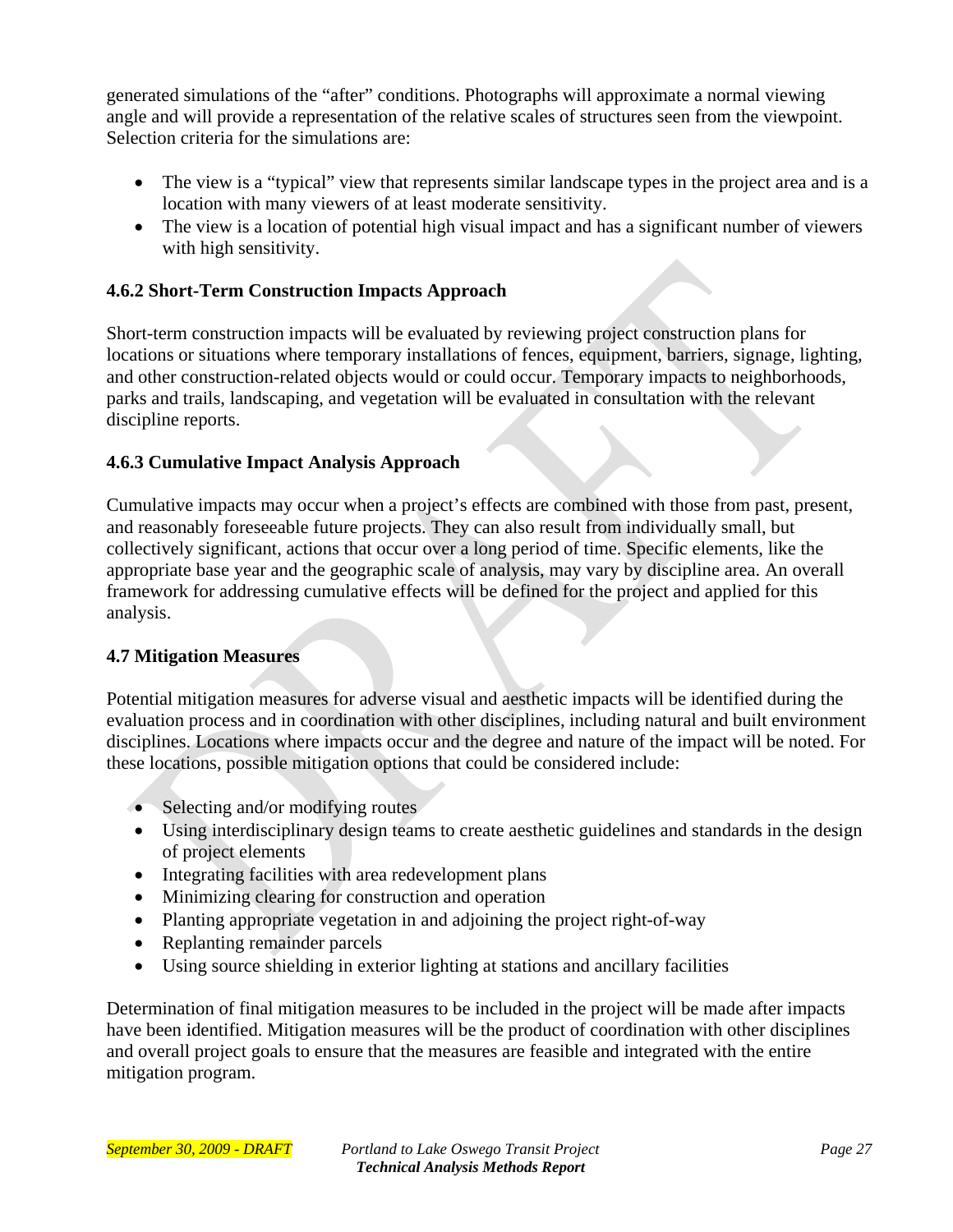## **4.8 Documentation**

The visual quality and aesthetics analysis and technical memorandum will be prepared to document the analysis methods, coordination, data collection, inventory of the existing environment, analysis of potential impacts, and any avoidance recommendations. The analysis will be summarized in the DEIS.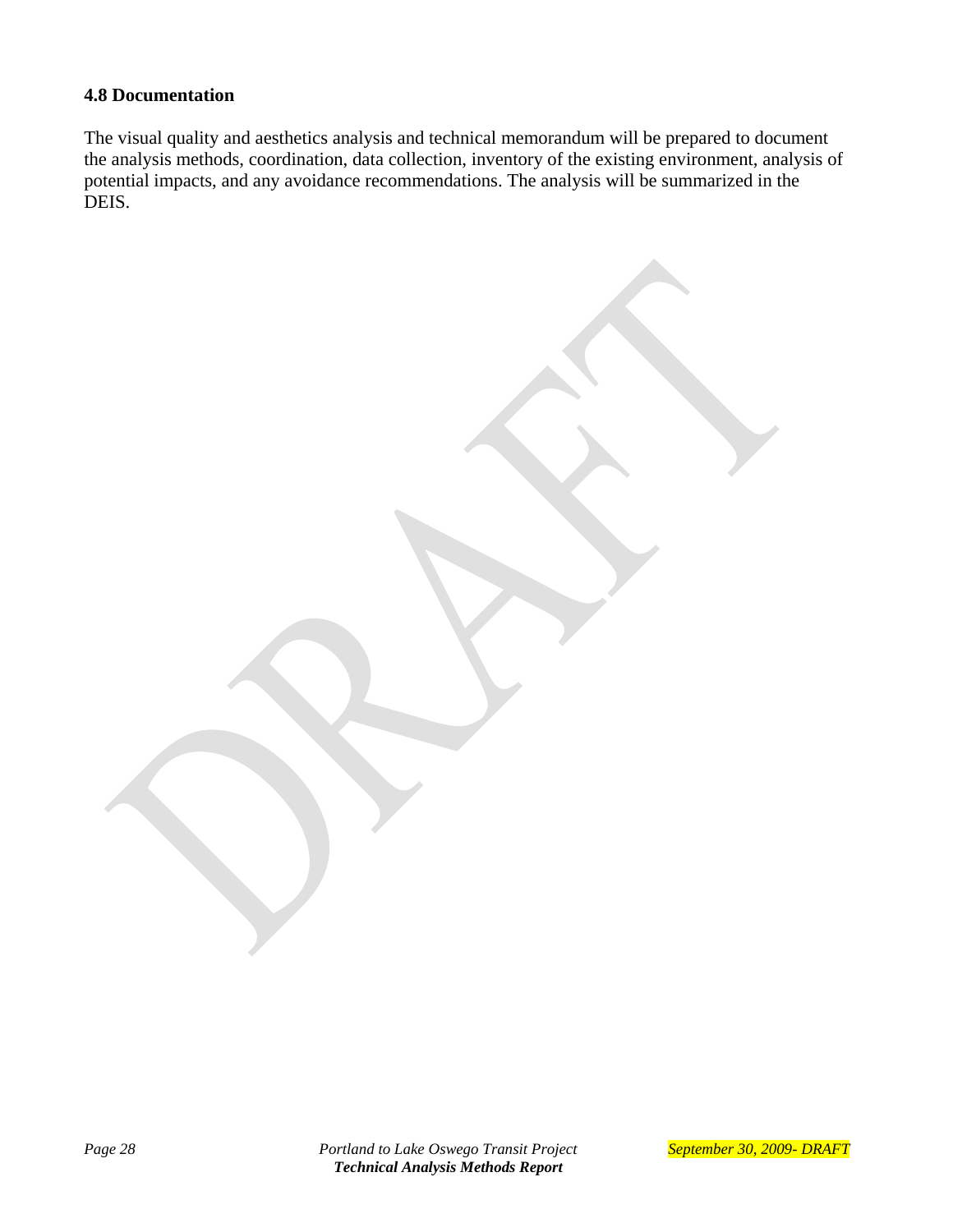# **5. HISTORIC, ARCHAEOLOGICAL AND CULTURAL RESOURCES ANALYSIS METHODS**

# **5.1 Introduction**

Section 106 of the National Historic Preservation Act of 1966 requires that impacts of federally assisted projects be examined for impacts to historic districts, sites, buildings, structures, or objects, and archaeological sites listed on, or eligible for inclusion in the National Register of Historic Places. Federal agencies must coordinate with the State Historic Preservation Officer (SHPO) before undertaking projects that affect such properties. The Advisory Council for Historic Preservation (ACHP) has established procedures for the protection of historic and cultural properties that are in, or determined to be eligible for inclusion in the National Register (36 CFR 800). There are also Oregon statutes that protect archaeological sites on both private and public lands. The analysis, documentation and coordination are being conducted to satisfy Section 106 requirements for the Lake Oswego to Portland Transit Project.

The purpose of the historic, archaeological and cultural resources analysis is to identify resources and assess the impacts of the various project alternatives on known and potential historic, archaeological and cultural resources. Issues that will be identified in the historic and cultural component relate to the numbers and types of resources and their relative locations in relationship to the study alternatives.

## **5.2 Related Federal, State, and Local Regulations**

The following regulations will be considered in the historic, archaeological and cultural analysis:

- National Environmental Policy Act (NEPA) of 1969
- National Historic Preservation Act (NHPA) of 1966 (P.L. 102-575; 16 U.S.C. 470), as amended. 36 CFR 800. 40 CFR 1508.27. Executive Order 11593. Secretary of Interior **Standards**
- National Register Standards for eligibility regulation (36 CFR 60.4)
- U.S. Department of Transportation (DOT) Act of 1966 (49 U.S.C. 1653, 23 U.S.C. Section 138), Section 4(f), as amended)
- Antiquities Act of 1906 (P.L. 59-209; 16 U.S.C. 431-433)
- Historic Sites Act of 1935 (16 U.S.C. 461-467)
- Protection and Enhancement of the Cultural Environment of 1971 (Executive Order 11593)
- Oregon SHPO regulations
- Oregon statutes that address Indian burials (ORS 97.740) and archaeological sites (ORS 358.905 and 390.235)
- Oregon Statewide Planning Goal 5 (Oregon Administrative Rule [OAR] 660-015-0000) Natural Resources, Scenic and Historic Areas, and Open Spaces. Oregon's Statewide Planning Goals and Guidelines. OAR 660-015-0000. Amendments effective 08/30/96
- Clackamas County Comprehensive Plan and standards related to historic resources
- Multnomah County Comprehensive Plan and standards related to historic resources
- Portland and Lake Oswego plans and standards related to historic resources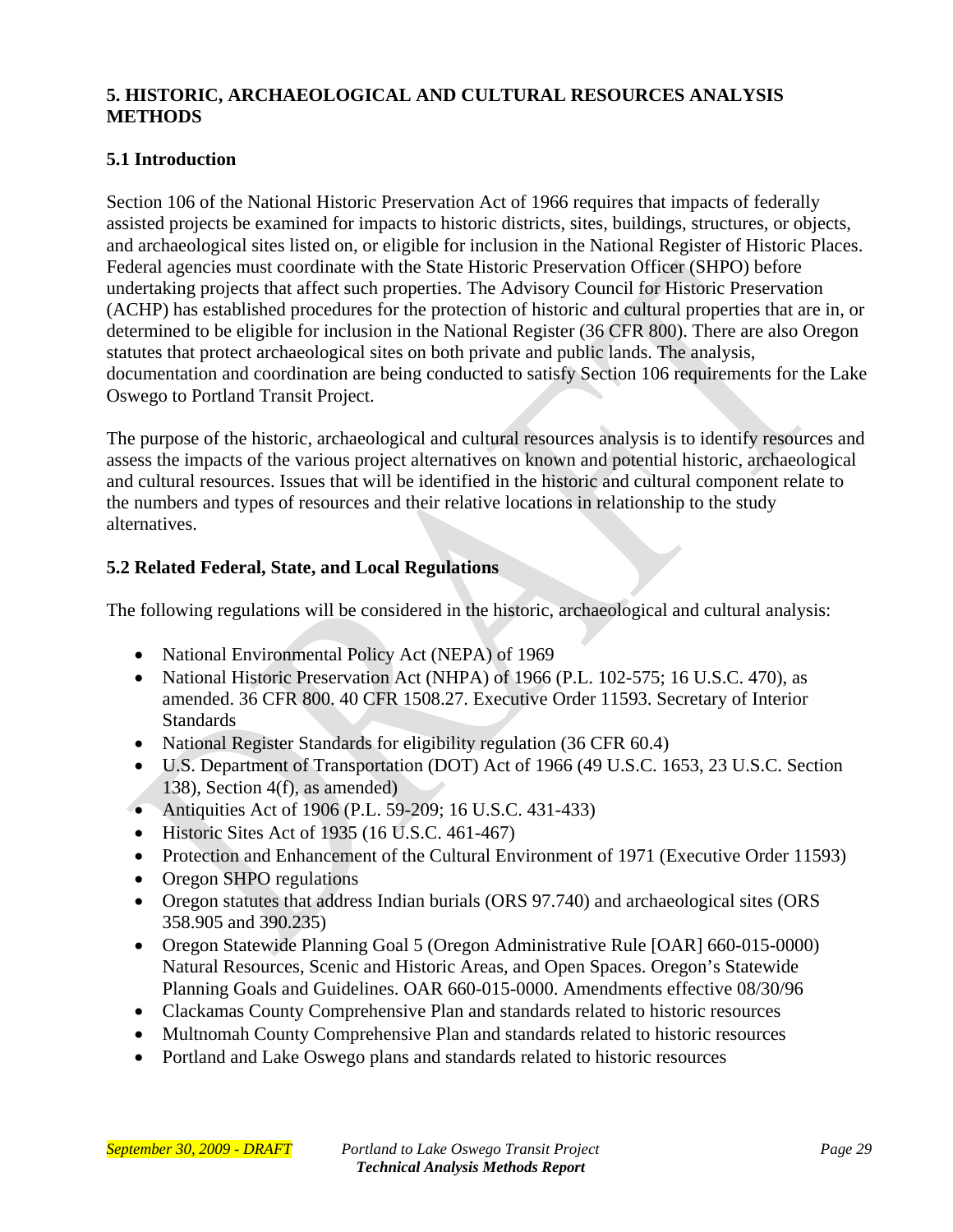# **5.3 Contacts, Coordination and Consultation**

Federal, state, and local agencies will be contacted and coordinated with, during the identification of resources and preliminary evaluation of effects. Agencies involved include Metro, Tri-Met, the Oregon Department of Transportation (ODOT), SHPO, Clackamas County, Multnomah County, and the cities of Portland and Lake Oswego. FTA, acting on behalf of the US government, will lead any contacts with Native American Tribes in the area to invite them to participate and/or consult on historic, archaeological and cultural issues. Other jurisdictions and agencies may also be consulted on an as-needed basis. Individual property owners of identified resources may also be consulted.

Consultation with the SHPO will be as defined in the SAFTEALU 6002 Coordination Plan, and include the following steps: $5$ 

- Initiate coordination to obtain a SHPO case number, approval of proposed methods, and concurrence with the proposed area of potential effect (APE).
- After draft determination of eligibility forms have been completed but before they have been submitted, the SHPO may be invited to a field visit to view the project area and to discuss preliminary findings.
- Determination of Eligibility forms will be submitted to the SHPO for their concurrence (or non-concurrence), along with the *draft Cultural Resources Report*.

If a project alternative requires the use of any part of a historic resource, or if the project would have an "adverse effect" on an historic or cultural resource, a preliminary Section 4(f) evaluation will be prepared for each affected historic resource. The Section 4(f) evaluation for historic and/or cultural resources will be included in the parklands (Section 4(f)) results report. The Section 4(f) methods are discussed separately in Chapter 6 of this technical analysis methods report.

## **5.4 Affected Environment Profile**

The area of potential effect (APE) within which the historic, archaeological and cultural historical resources will be inventoried and evaluated for project effects will generally be defined as the adjacent tax parcels (extending to approximately 150 feet beyond project limits or property line) on both sides of the study alternatives and design options. In areas with a defined grid pattern such as the Portland Central City and downtown Lake Oswego, the APE would be one-half block (or approximately 100 feet) on either side of the study alternatives and design options. In some locations, the APE may extend further than 150 feet from a study alternative or design option. For the archaeological resource investigation, the vertical APE may vary according to construction practice and depth of excavation, depending on the geomorphology of the landform where the project element occurs.

# **5.4.1 Historic Resources**

An inventory of historic resources within the APE will be developed. This inventory will include resources that are listed on the National Register of Historic Places (NRHP) or determined to be eligible for the NRHP through the Section 106 Determination of Eligibility process. For the sake of

 $\overline{a}$ <sup>5</sup> Consultation with the SHPO will be conducted by the FTA. Local agency and consultant technical staff will assist FTA as needed.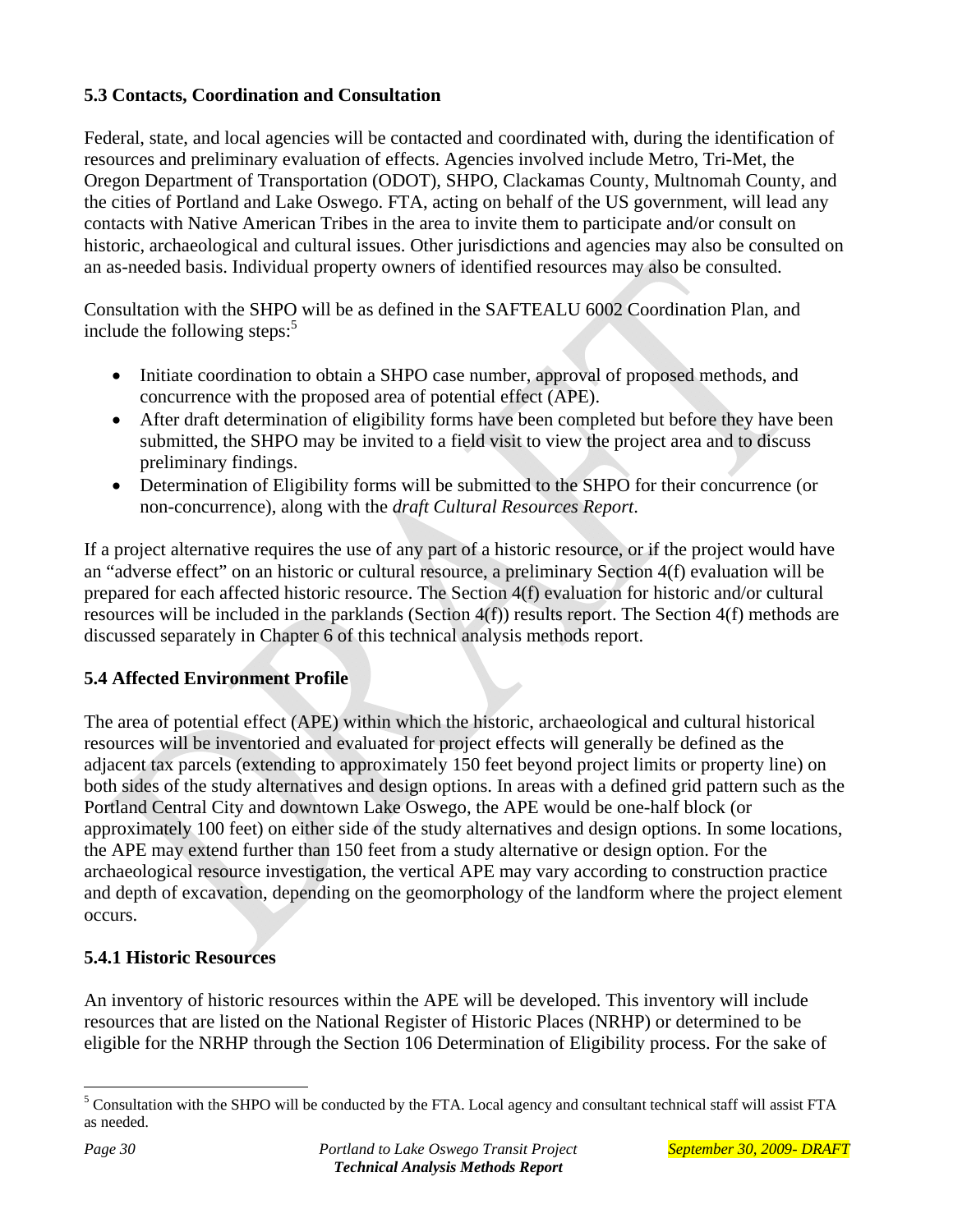clarity, resources that have been determined to be not eligible for the NRHP through the Section 106 Determination of Eligibility process will be noted as well. The methods for developing the inventory and determining eligibility will include the following steps.

- 1. Tax assessor's records will be reviewed to develop a preliminary list of resources within the API that are at least 45 years old.
- 2. Field studies will be conducted to verify the list of resources that could potentially be eligible for the NRHP, and to photograph and document all potentially historic resources.
- 3. City, county, and state historic resource inventories will be consulted, including:
	- City of Portland Historic Resource Inventory (1984)
	- City of Lake Oswego Cultural Resources Inventory (1989)
	- Clackamas County Cultural Resource Survey (1983-84)
	- Multnomah County inventory of historic properties
	- State of Oregon inventory of historic properties
- 4. Oregon SHPO records will be consulted to determine which resources are listed on the NRHP and which resources have been determined eligible for the NRHP by previous projects.
	- Resources that have been determined eligible for the NRHP by previous projects but that have undergone a significant loss of integrity or other significant change will be reevaluated through the Determination of Eligibility process.
	- Those resources that appear to have retained their integrity and historic character will not be re-evaluated and will be considered historic.
- 5. An inventory of resources within the APE that are at least 45 years old will be developed. This inventory will note whether the resource has been previously determined historic (either through listing on the NRHP or through a determination of eligibility), if it has lost a significant amount of integrity such that it is readily apparent that it is not eligible for the NRHP, or if further research is required to determine whether it may be considered eligible for the NRHP.
- 6. Archival research will be conducted to develop an area-wide context statement as well as brief histories for each of the resources for which a Determination of Eligibility form will be completed. Research materials could include historical maps, city directories, newspaper articles, books, and other available sources.
- 7. Determination of Eligibility forms will be completed for each of the potentially historic resources that require further research.

# **5.4.2 Archaeological Resources and Traditional Cultural Properties**

An inventory of archaeological resources within the APE will be developed. This inventory will include resources that are listed on the National Register of Historic Places (NRHP) or determined to be eligible for the NRHP through the Section 106 Determination of Eligibility process. The methods for developing the inventory and determining eligibility will include the following steps.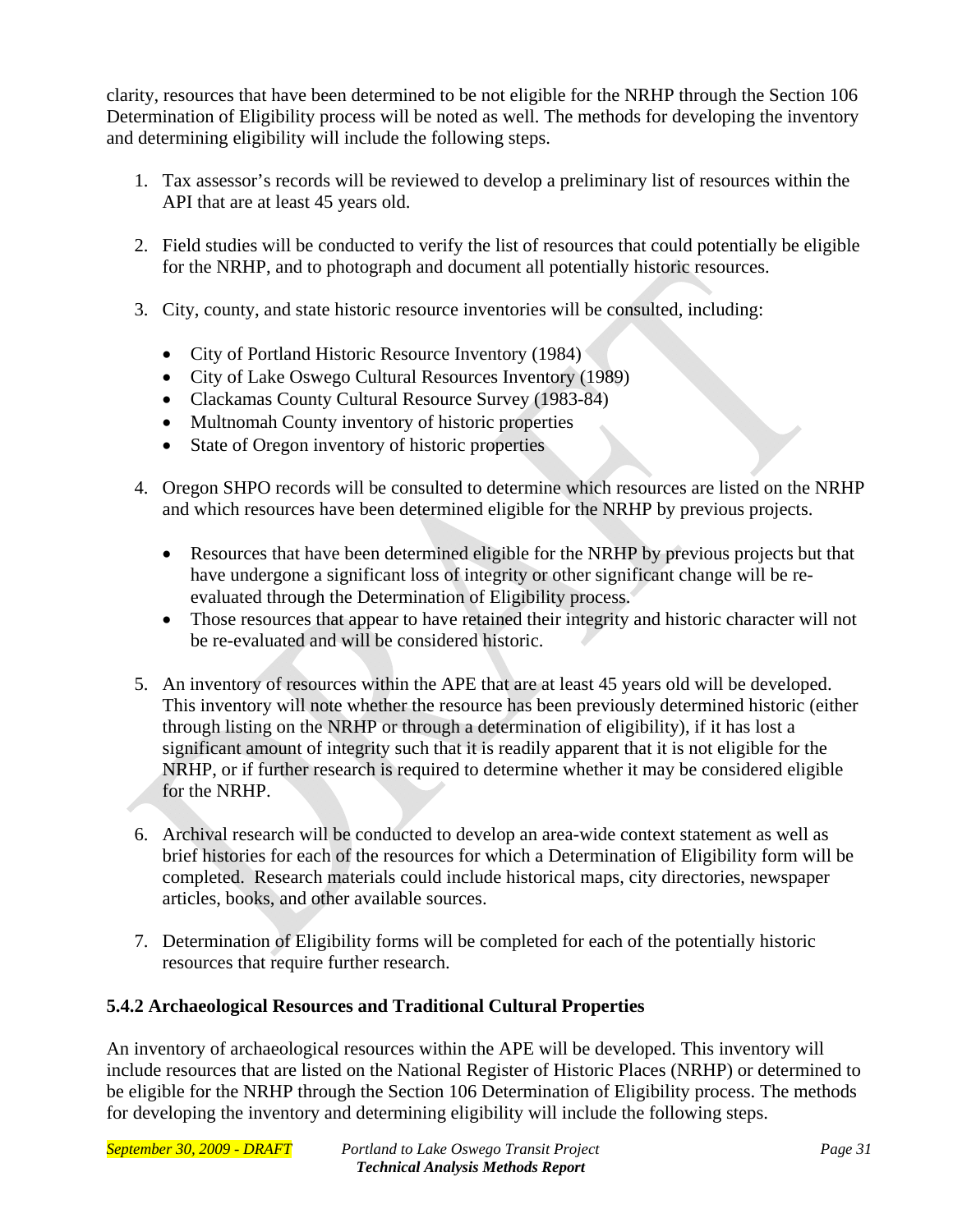- 1. A comprehensive records search at Oregon SHPO to gather data on any archaeological surveys or related studies conducted along the entire proposed alignment, including all options currently under consideration.
- 2. A review of historical cartographic materials, photographs, and other documents for new project areas/alignments not previously reviewed in detail. This review is to identify locations considered likely to have associated historic period archaeological resources.
- 3. A field reconnaissance of the project area to assess current conditions and supplement the archival research in determining if any of these areas should be considered high-probability locations for archaeological resources.
- 4. Federal, state and local jurisdictions, such as the State Historic Preservation Officer, Tribal Historic Preservation Officers and county and city planning departments, will be contacted for the most current inventories of historic and cultural resources within the corridor.
- 5. Archival research will be completed where necessary to document known resources.
- 6. Field studies will be conducted to identify potential resources not previously included in local inventories and to review locations and condition of previously recorded resources.
- 7. FTA will undertake coordination and consultation with the appropriate communities, including but not limited to Native American Tribes, to determine if there are traditional cultural properties in the project area.

## **5.5 Impact Assessment Analysis Methods**

## **5.5.1 Historic Resources**

For the DEIS phase of the analysis, direct (including construction), indirect, and cumulative impacts of the project alternatives will be described and evaluated. This evaluation will include a preliminary assessment of the likely effects of the project alternatives. The effects will be categorized as no effect, no adverse effect or adverse effect for each identified historic resource. Potential impacts may be evaluated in general terms (not on a resource-by-resource basis) unless there is a particular impact or a specific property that is significant enough to warrant individual treatment. Possible mitigation strategies will be identified to reduce or avoid adverse impacts. The evaluation of effects will be presented in a way that allows comparison of the project alternatives and design options.

After a preferred alternative is selected, for the FEIS phase of the NEPA analysis, individual Finding of Effect (FOE) forms will be prepared for each historic resource within the APE for the preferred alternative. These effect forms will describe the potential impacts for each historic resource and will assess the level of effect. SHPO concurrence with the FOE findings will be sought during this later phase of the project.

## **5.5.2 Archaeological Resources and Traditional Cultural Properties**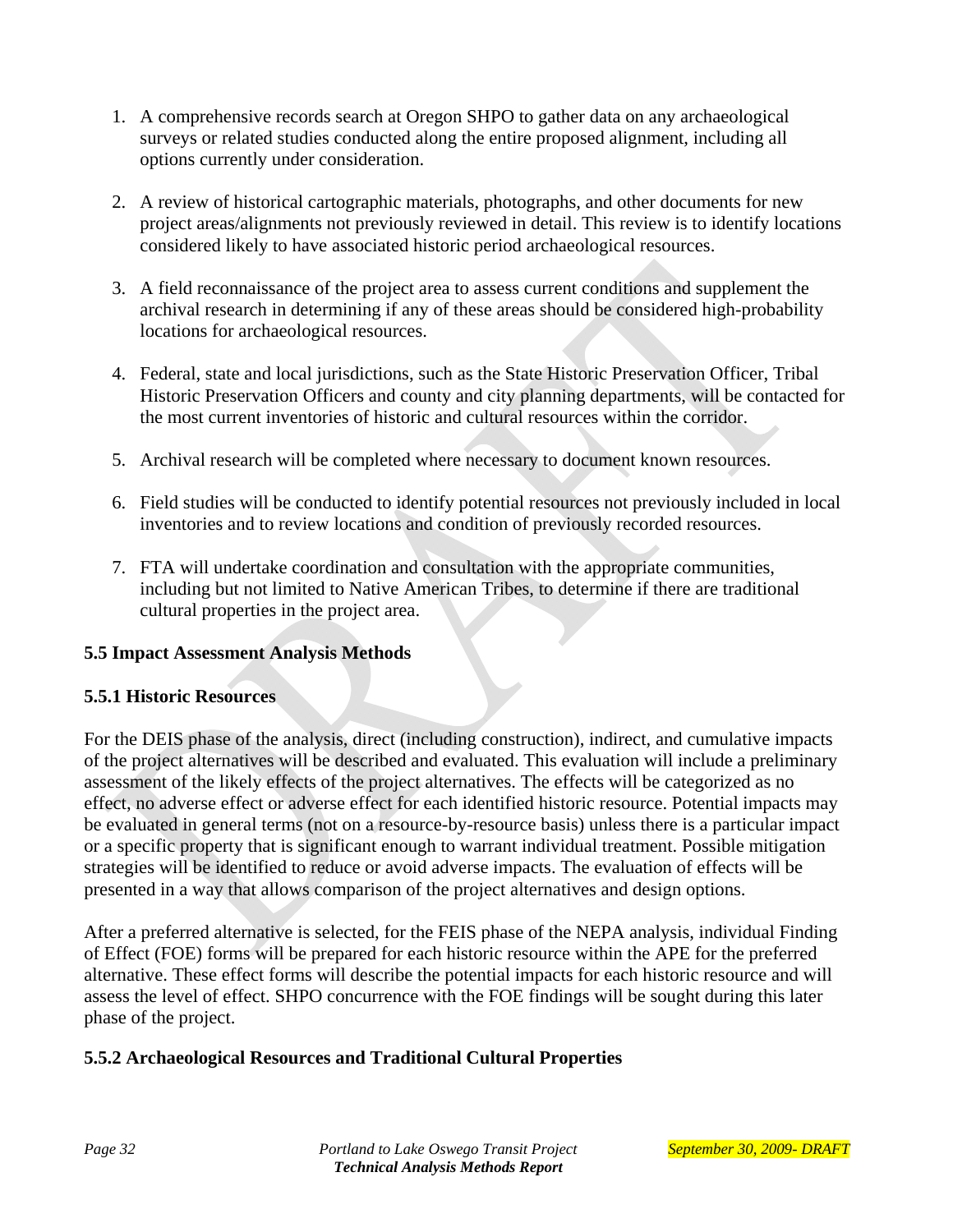For the DEIS phase of the analysis, direct (including construction), indirect, and cumulative impacts of the project alternatives will be evaluated and described. This evaluation will include a preliminary assessment of whether any of the project alternatives would be likely to adversely affect an archaeological resource, and whether there may be mitigation strategies to lessen or avoid adverse impacts. Consideration of Traditional Cultural Properties would be addressed, if appropriate, based on results of agency consultation with pertinent communities, including, but not limited to, Native American groups. Potential impacts will be evaluated in general terms (not on a resource-by-resource basis) unless there is a particular impact or a specific property that is significant enough to warrant individual treatment. The evaluation and impact description will be presented in a way that allows comparison of the project alternatives and design options.

### **5.6 Mitigation Measures**

Mitigation measures will be identified and described. Mitigation measures will be focused on areas where historic, archaeological, or cultural resources may be adversely affected, with the goal of reducing or removing the adverse impact so that a finding of no adverse effect could be possible.

#### **5.7 Historic and Cultural Documentation**

The project consultant team will prepare a draft *Historic, Archaeological and Cultural Resources Report* that fulfills the requirements of Section 106, the FTA and the Oregon SHPO. The report will document the methods used for the project; precontact and historic context of the project area; identified historic resources within the project APE; resources that were evaluated and determined to be not historic; potential impacts to historic resources; a preliminary assessment of the level of effect; and potential mitigation measures. If there are known archaeological sites within the APE, the presence of those sites will be noted in the report but their locations will not be disclosed within the body of the report.

The appendix of the report will include:

- Cover Sheet from the SHPO Historic Sites Database (as required by the SHPO report guidelines)
- Summary reports from the SHPO Historic Sites Database
- Determination of Eligibility forms prepared for the project
- Final survey map showing the locations and eligibility status of resources within the APE
- 7.5' USGS quadrangle map showing APE boundaries
- Photographs and other supporting documentation
- Bibliography
- Agency correspondence
- Detailed archaeological data (this will not be available for public review, but will be filed with the SHPO)

The analysis and draft report will be reviewed by the project partners, including Tri-Met, Metro, Portland and Lake Oswego and other parties as appropriate. This report will form the basis of the discussion of historic and cultural resources in the DEIS.

All primary and secondary sources will be listed as references in bibliographical format in the Appendix to the report. All newspapers, books, interviews, reports, papers, inventories, National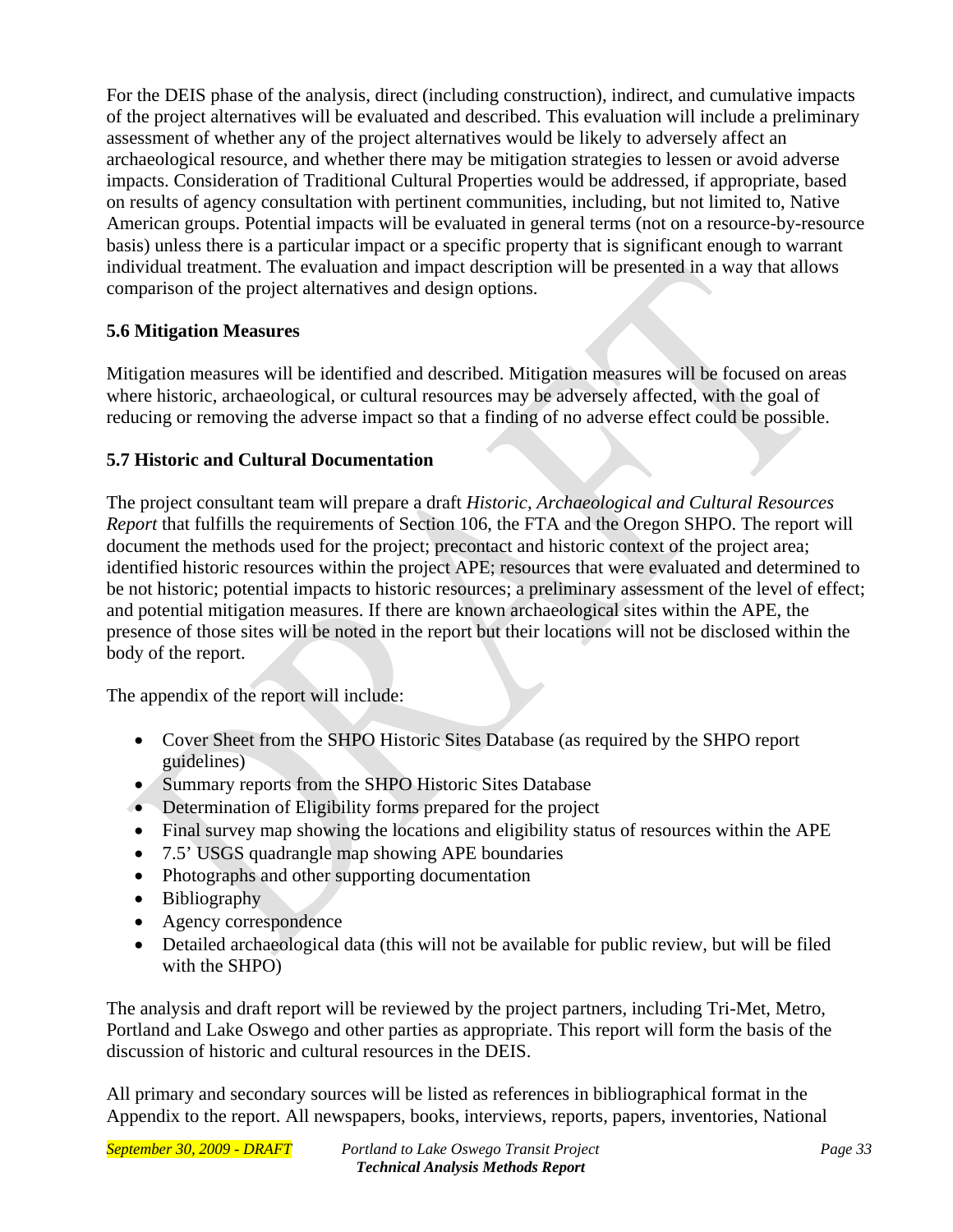Register Nominations, and miscellaneous data will be included. As noted above, archaeological data will be summarized and documented in a separate appendix, but will not available for public review, and instead will be filed with the SHPO.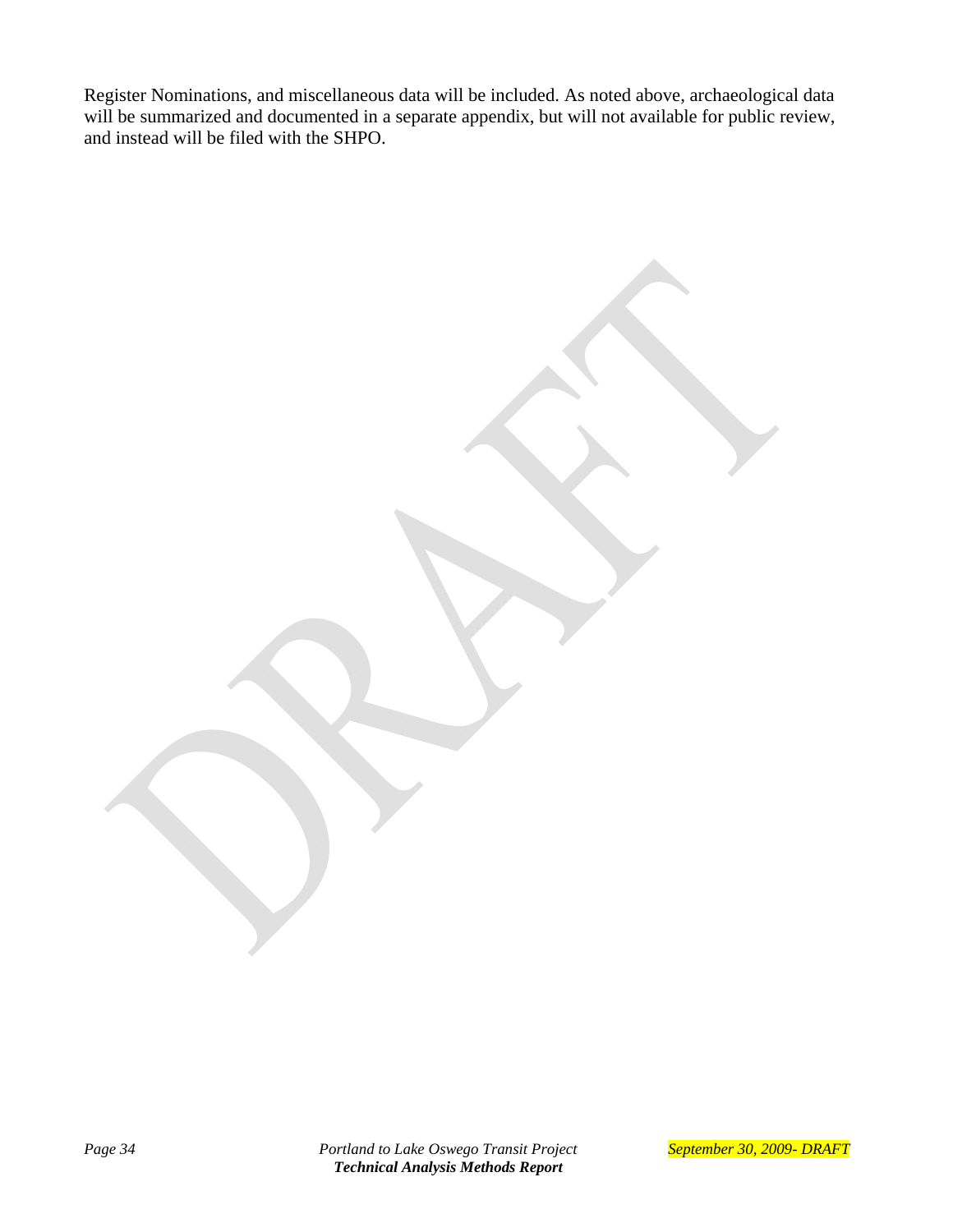#### **6. PARKLANDS, RECREATION AREAS, WILDLIFE AND WATERFOWL REFUGE IMPACTS ANALYSIS METHODS** (including Section 4(f) and Section 6(f))

### **6.1 Introduction**

The purpose of this section is to identify the approach for data collection, impacts analysis, and mitigation that the Lake Oswego to Portland Transit Project will use for parks, recreational resources, and Section 4(f), 6(f), and state recreation grant resources. The analysis will be developed to comply with the National Environmental Policy Act (NEPA), applicable state parklands policy legislation, and local and state parks and recreation planning policies and standards.

Federal requirements protecting publicly owned parks, recreation, and wildlife preserve lands apply to all transportation projects that utilize Federal funding. These requirements, known as Section 4(f), will be addressed in the analysis of the potential impacts of the project alternatives on parklands in the vicinity of the study alternatives. The draft Section 4(f) evaluation will be prepared and documented in the parklands technical memorandum. The Section 4(f) evaluation will focus on comparing the potential impacts of the various alternatives on park resources. The findings of the draft Section 4(f) analysis will be summarized in the Draft Environmental Impact Statement (DEIS). After selection of the Preferred Alternative, an updated Section 4(f) Statement will be prepared in conjunction with the Final Environmental Impact Statement (FEIS). A final Section 4(f) Statement will be prepared prior to issuance of the Record of Decision (ROD).

Historic and cultural resources are also protected by Section 4(f) regulations and will be evaluated as part of the FEIS. If any identified historic and cultural resources would be used by one or more of the study alternatives, a Section 4(f) evaluation will be conducted.

#### **6.2 Related Laws and Regulations**

Several Federal and state regulations are associated with the park and recreational resources. Regarding all 4(f) resources, regulations that apply to historic, archaeological, and cultural resources are addressed in the reports developed for those resources. The extent to which laws and regulations are relevant to this project will depend upon the specific resources encountered within the project area. This section outlines the Federal, state, and local laws, regulations, and planning documents that apply to the protection of park and recreational resources.

### **6.2.1 Federal**

**A. Section 4(f)** of the U.S. Department of Transportation (USDOT) Act of 1966 (49 U.S. Code [USC] 303 et seq.), implementing regulations at 23 Code of Federal Regulations [CFR] 774.

The United States Department of Transportation (USDOT) Act of 1966 (49 USC 303) includes regulations that prohibit the use of parklands for transportation projects except in very unusual circumstances. These regulations, known as Section 4(f), require that USDOT agencies (including the Federal Transit Administration (FTA)):

…*not approve the use of land from a significant publicly-owned park, recreation area or wildlife and waterfowl refuge or any significant historic site, unless there is no feasible and* 

*September 30, 2009 - DRAFT Portland to Lake Oswego Transit Project Page 35 Technical Analysis Methods Report*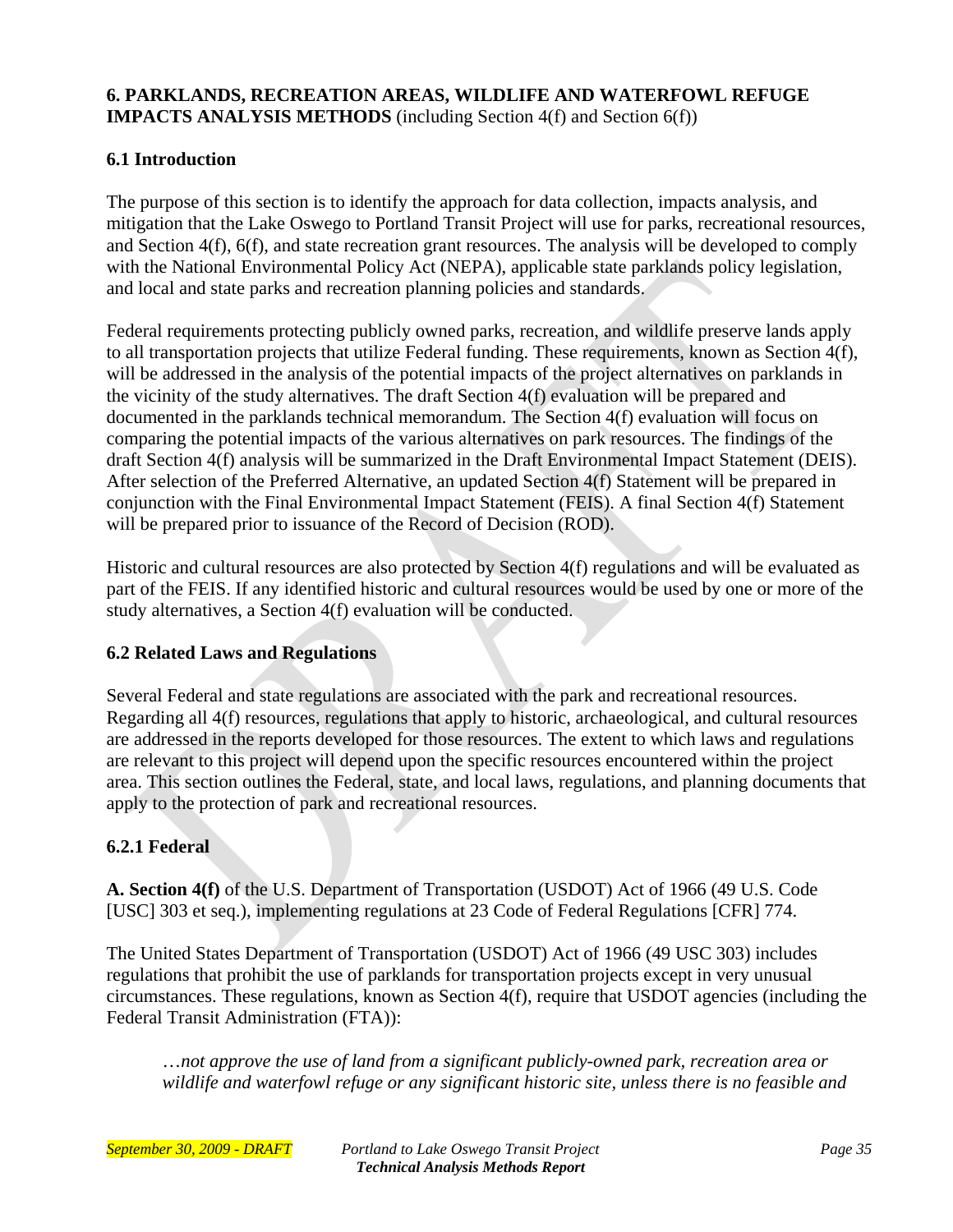*prudent alternative to the use of land from the property and the action includes all possible planning to minimize harm to the property resulting from the use.*

"Use" can be permanent, temporary, or constructive, as defined below:

**Permanent use** includes acquisition and incorporation of the resource into the transportation facility. It includes fee simple and permanent easements use.

**Temporary use** occurs when a transportation project temporarily occupies any portion of the resource and results in an adverse condition. In order for a temporary use of Section 4(f) land not to be considered adverse, it must meet the following conditions:

- The duration of the occupancy must be less than the time needed for the construction of the project and there must not be a change in ownership;
- $\bullet$  Both the nature and magnitude of the changes to Section 4(f) resources are minimal;
- There are no anticipated permanent adverse physical changes or interference with activities or purposes of the resource, on a temporary or permanent basis;
- The land is restored to the same or better condition: and
- There is a documented agreement of the appropriate Federal, state, or local officials having jurisdiction over the resource, regarding the above condition.

**Constructive, or indirect, use** occurs when the proximity effects of the transportation project are so great that the use of the property is substantially impaired. Examples are provided in 23 CFR 77.135 and are discussed below:

- The projected noise level increase from the project substantially interferes with the use and enjoyment of a resource, protected by Section 4(f), such as enjoyment of a historic site where a quiet setting is a generally recognized feature or attribute of the site's significance.
- The proximity of the proposed project impairs the aesthetic quality of a resource, where aesthetic qualities are considered important contributing elements to the value of a resource, such as impairment to visual or aesthetic qualities that obstructs or eliminates the primary views of an architecturally significant historic building.
- $\bullet$  The project results in a restriction of access to the Section 4(f) resource, which substantially diminishes the utility of a resource.
- A vibration impact from the operation of a project substantially impairs the use of a Section 4(f) resource, such as projected vibration levels from a rail transit project great enough to affect the structural integrity of a historic building.
- The ecological intrusion of the project substantially diminishes the value of wildlife habitat in a wildlife or waterfowl refuge adjacent to the project or substantially interferes with the access to a wildlife or waterfowl refuge.

**B. Section 6009(a) of the Safe, Accountable, Flexible, Efficient Transportation Equity Act: A Legacy for Users (SAFETEA-LU)**, Pub. L. 109-59, amended existing Section 4(f) legislation at Section 138 of Title 23 and Section 303 of Title 49, United States Code, to simplify the processing and approval of projects that have only de minimis impacts on lands protected by Section 4(f). This is the first substantive revision of Section 4(f) legislation since passage of the USDOT Act of 1966. This revision provides that once the USDOT determines that a transportation use of Section 4(f) property (after consideration of any impact avoidance, minimization, and mitigation or enhancement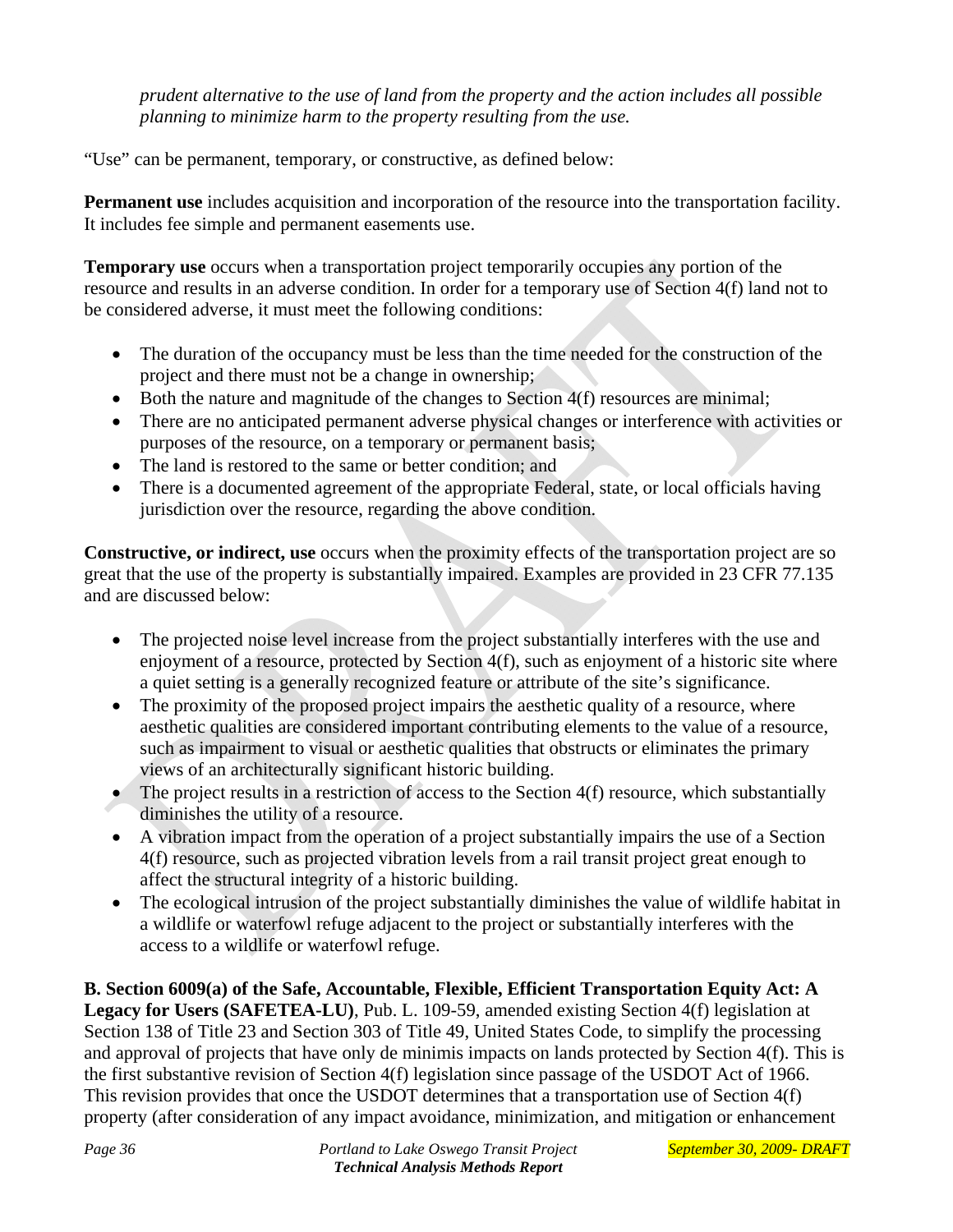measures) results in a de minimis impact on that property, an analysis of avoidance alternatives is not required and the Section 4(f) evaluation process is complete.

An analysis of the project alternatives will be conducted to identify potential impacts to Section 4(f) properties as outlined in 23 CFR 774.17. Section 4(f) properties may not be used for any transportation project receiving Federal funds or approval from a USDOT agency, except where de minimis impacts or use occurs or where no feasible or prudent alternative exists. Section 4(f) ensures that all possible planning has been done to minimize harm to those properties covered by the act.

**C. Section 6(f) of the Land and Water Conservation Fund (LWCF) Act of 1965** (16 USC 4601-4 et seq.), and the LWCF of 1965 (PL 88-578, 78 Stat 897).

State and local governments often obtain grants through the Land and Water Conservation Fund Act to acquire or make improvements to parks and recreation areas. Section 6(f) of the LWCF Act of 1965 prohibits the conversion of property acquired or developed with these funds to a nonrecreational purpose without the approval of the U.S. Department of Interior (DOI) National Park Service (NPS).

#### **6.2.2 State of Oregon**

#### **A. Oregon Administrative Rule (OAR) 736-070-030, Community Opportunity Grant Program (COGP).**

This regulation provides for Oregon Parks and Recreation Department (OPRD) allocation of revenue from recreational vehicle registration fees to counties for park and recreation sites and programs. The COGP provides funding on a project basis for the acquisition, development, rehabilitation, and planning of county park and recreation sites that provide camping facilities. Protection measures mimic Section 6(f) requirements, except they do not include NPS involvement.

#### **B. OAR Chapter 736-Division 6.**

This regulation provides for OPRD to allocate state lottery funds to local governments to finance the protection, repair, operation, and creation of state parks and public recreation areas through the Local Government Grant Program (LGGP). Protection measures mimic Section 6(f) requirements, except they do not include NPS involvement.

#### **C. OAR Chapter 736-Division 7.**

This regulation provides for OPRD to allocate recreational vehicle registration fees to counties for park and recreation sites and programs through the COGP. Protection measures mimic Section 6(f) requirements, except they do not include NPS involvement.

#### **D. Oregon Statewide Planning Goals.**

Oregon's Department of Land Conservation and Development (DLCD) also has specific planning goals that local jurisdictions must address in their Comprehensive Plans. In particular, Oregon Statewide Planning Goal 8 addresses recreational needs of citizens and visitors and provides for the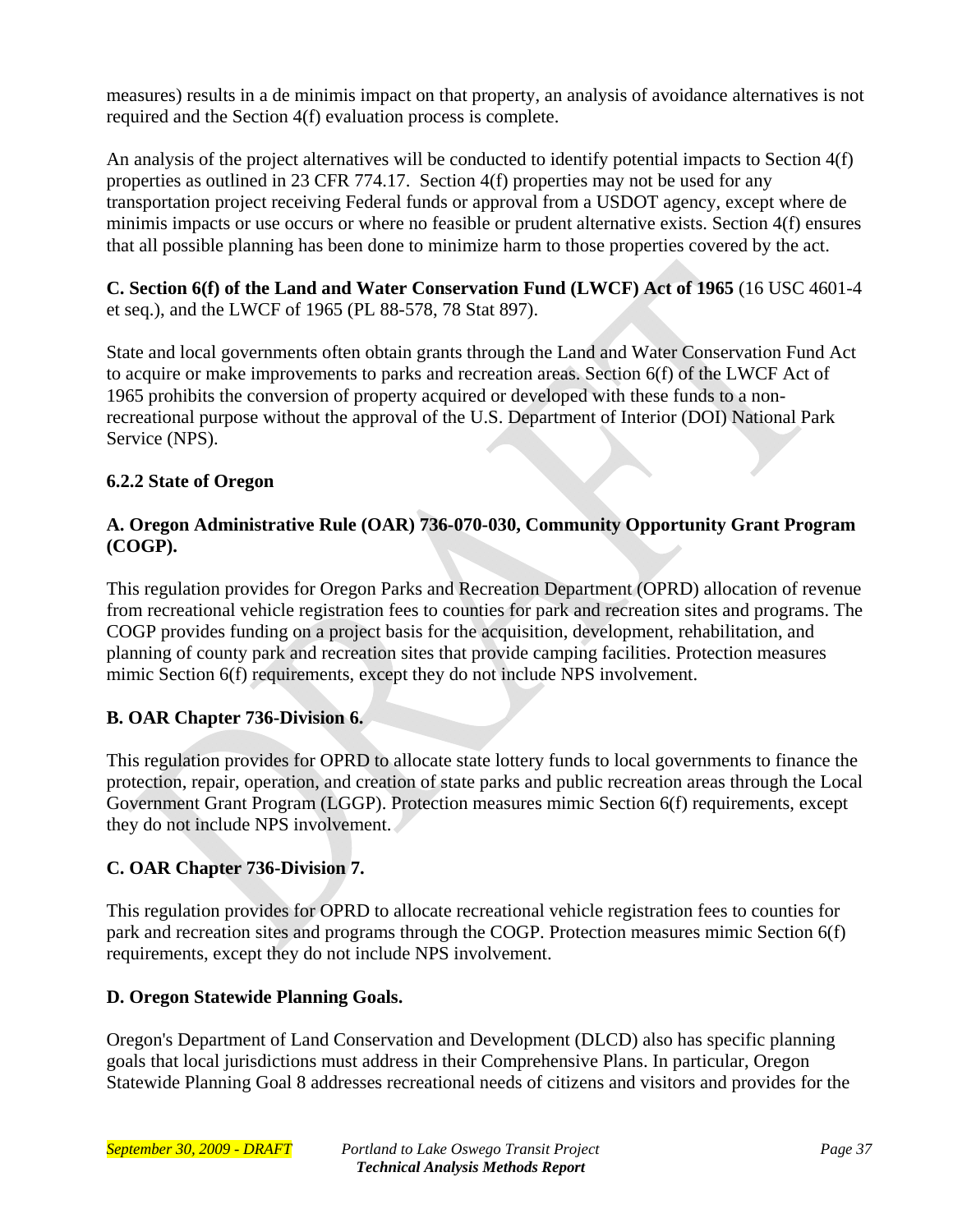siting of necessary recreational facilities. Oregon Statewide Planning Goal 15 addresses the Willamette River Greenway.

### **6.2.3 Local Jurisdictions**

- A. Metro parks and facility plans
- B. City of Portland and Multnomah County comprehensive plans and zoning maps
- C. City of Portland Parks 2020 Vision
- D. City of Lake Oswego comprehensive plans and zoning maps
- E. Clackamas County comprehensive plans and zoning maps
- F. Available statewide outdoor recreation plans

Parkland and recreation facilities in the project area are owned and managed by several entities. These entities include the City of Portland Parks and Recreation Bureau for Portland, the City of Lake Oswego Department of Parks and Recreation, and Clackamas County Parks. Metro also owns and manages public parks and open spaces within unincorporated Multnomah County and functions as an open space provider for the overall Portland Metro area.<sup>6</sup> The cities of Portland and Lake Oswego and Clackamas and Multnomah counties continue to maintain general parks goals and policies within their Comprehensive Plans.

### **6.3 Contacts, Coordination and Consultation**

There are several agencies that regulate lands that could be subject to Section 4(f) and Section 6(f) regulations. These agencies may be contacted or consulted to identify publicly owned parklands, recreation areas, or wildlife and waterfowl refuges under their jurisdiction. This study will also draw from the results of the historic, archaeological and cultural analysis to define resources that could be regulated under Section 4(f). If properties on (or eligible for listing on) the National Register of Historic Places would be used or adversely affected by the any of the project alternatives, the analysis of impacts would be coordinated with the Section 4(f) evaluation.

If uses or impacts to Section 4(f) and/or Section 6(f) resources are anticipated, the agency with jurisdiction over that resource will be identified and contacted. The project team will arrange a meeting with the official having jurisdiction over the property to discuss the significance of the property and probable effects. If the official determines that a site is not significant, documentation to that effect will be requested and included in the technical memorandum. Further consideration under Section 4(f) is not required for insignificant sites. For sites that are defined as significant, the Section 4(f) analysis will be completed.

Agencies that may be contacted or require coordination for the parks and recreation analysis include:

Federal Agencies:

- U.S. Fish and Wildlife Service (USFWS)
- National Marine Fisheries Service (NMFS)
- U.S. Department of Interior (DOI)
- DOI National Park Service (NPS)

1

<sup>&</sup>lt;sup>6</sup> In 1994, Metro assumed management responsibility for the Multnomah County parks system. Ownership of these facilities was transferred to Metro on July 1, 1996.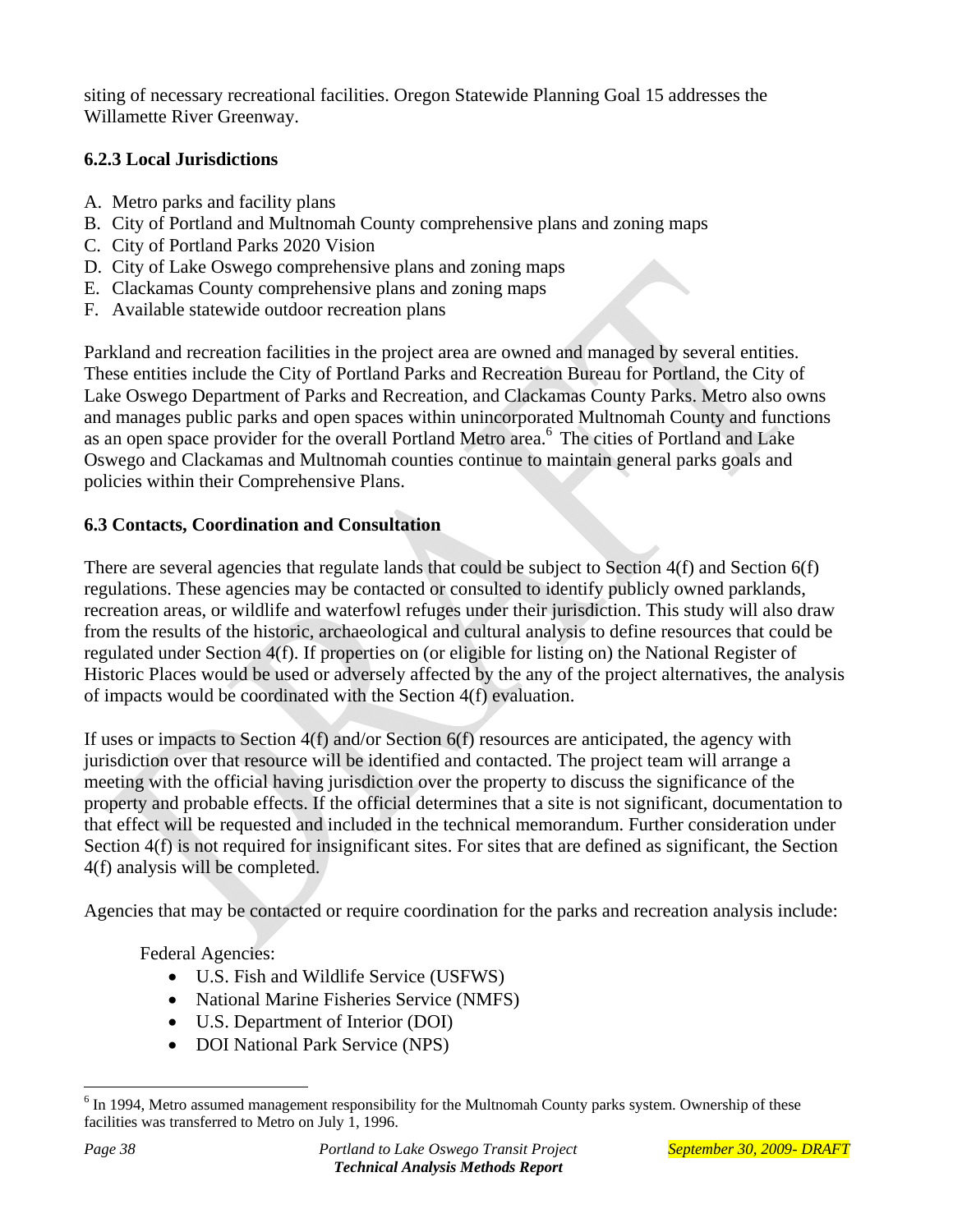State Agencies:

- Oregon Parks and Recreation Department (OPRD)
- Oregon Department of Land Conservation and Development (DLCD)
- Oregon Department of Fish and Wildlife (ODFW)
- Oregon Department of State Lands (ODSL)

Local Jurisdictions and Agencies:

- Metro Regional Parks and Greenspaces
- Clackamas County Parks Department
- Portland Parks and Recreation Bureau
- Clackamas County
- Multnomah County
- City of Lake Oswego

#### **6.4 Data Collection for the Affected Environment**

#### **A. Project Area**

The Lake Oswego to Portland Transit Project corridor is generally located between the South Waterfront area in the Portland Central City and the Lake Oswego Town Center. It encompasses the area west of the Willamette River and generally east of Oregon Highway 43. The project area is more specifically described in the definition of alternatives report.

#### **B. Inventory of Resources**

Park and recreational resources will be identified through contact with affected agencies, site visits, and review of map resources to identify any potential Section 4(f) and Section 6(f) properties in the vicinity of the study alternatives. Metro's regional park database in the Regional Land Information System (RLIS) will also be consulted for parks identification and data. All data collection will be closely coordinated with the historic and visual analyses conducted for this project to determine the relationship of any important historic resources to potentially affected park and recreational resources.

Staff will contact local officials having jurisdiction over the recreational resources to obtain information about the character of the sites. Project staff will contact the OPRD, the Portland Parks and Recreation Bureau, and the Lake Oswego Department of Parks and Recreation to identify park and recreational sites that have received funds through LWCF, LGGP, or COGP and are subject to the protection procedures for each of these programs. The local official having jurisdiction over any park or recreational property will be requested to provide information about the grant and the availability of potential replacement properties meeting the requirements of the respective regulations.

Identified park resources located within 100 feet (or within one block in areas with a defined street grid pattern) of the alternatives will be inventoried and mapped. The inventory will describe type and size of the resource, types and levels of use, access to the resource, and unusual or significant characteristics of the resource.

*September 30, 2009 - DRAFT Portland to Lake Oswego Transit Project Page 39 Technical Analysis Methods Report*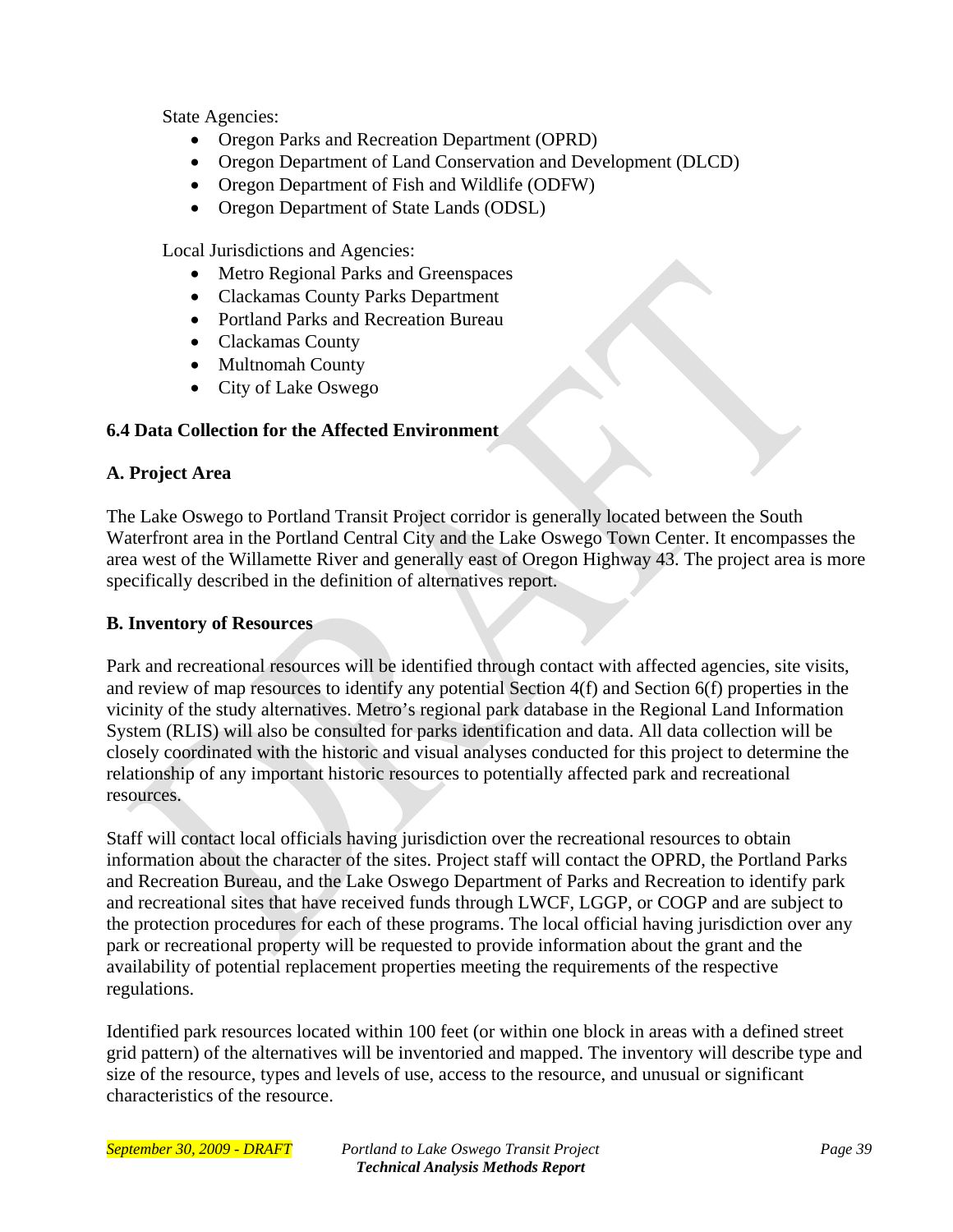Existing or planned parks or recreational resources located in the vicinity of the project are listed below, along with the owner(s) of the park or recreational resource. Additional resources may be identified during the technical studies.

- Willamette Greenway (State of Oregon, Metro, City of Portland, City of Lake Oswego)
- Willamette Shoreline Trolley Rail with Trail (Metro)
- Cottonwood Bay (City of Portland)
- Willamette Park (City of Portland)
- Willamette Moorage Park (City of Portland)
- Butterfly Park (City of Portland)
- Powers Marine Park (City of Portland)
- Peter Kerr Property (City of Portland)
- Tryon Creek State Park (State of Oregon)
- Tryon Cove Park (City of Lake Oswego)
- Foothills Park (City of Lake Oswego)
- Kincaid Curlicue Corridor (City of Lake Oswego)

Because no wildlife or waterfowl refuge has been identified in the project area to date, the focus of the Section 4(f) efforts will be on park, recreational, historic, and cultural resources; however, project documentation will include confirmation that no wildlife refuges would be affected by the project. Wetlands and other resources that may provide habitat to sensitive species but that are not managed as "wildlife refuges" as defined by Section 4(f) guidelines will be addressed in the ecosystems section of the EIS.

To address impacts to historic resources under Section 4(f), including any required Section 4(f) evaluations, the analysis will rely on the historical data developed separately for the historic and the archaeological and cultural resources analyses.

### **6.5 Impact Assessment Analysis Methods**

All identified public parks, recreation areas, wildlife and waterfowl refuges, and historic sites will be evaluated for positive and negative direct, indirect and cumulative effects resulting from the project alternatives. Analysis specific to Section 4(f) requirements will include evaluation of each applicable resource to determine whether there would be a "use" of the site by any of the study alternatives. If applicable, the analysis of impacts to wildlife and waterfowl refuges will be coordinated with the analysis conducted for the ecosystems analysis, and possible "use" of historic and cultural resources will be evaluated in conjunction with the Section 106 analysis.

According to 23 CFR 774.17, the "use" of a significant park or recreational land, or historic resource, subject to Section 4(f) provisions, occurs when:

- Land is permanently incorporated into a transportation facility.
- There is a temporary occupancy of land that is adverse in terms of the law's preservationist purposes as determined in 23 CFR 774.13(d).
- There is a constructive use of land as determined by the criteria in 23 CFR 774.15. A constructive use could occur when the "proximity impacts" (such as noise, vibration, visual quality, or access) are so severe such that the Section 4(f) site's vital functions are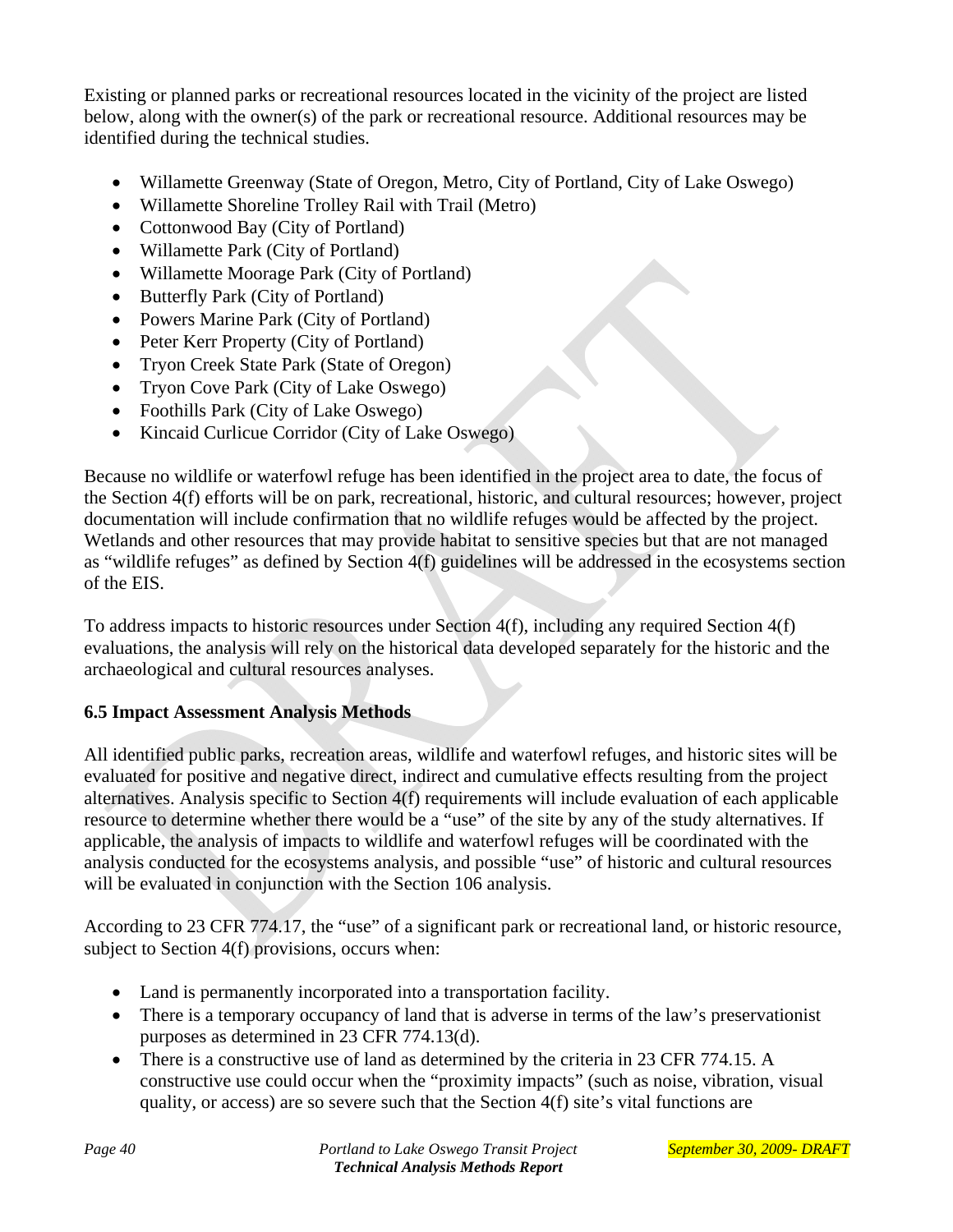substantially impaired. A constructive use requires that the value of the Section 4(f) site's prior significance and enjoyment be substantially reduced or lost, requiring close coordination with the official or officials having jurisdiction.

Although the recommendations of the official having jurisdiction over the Section 4(f) resource substantially informs the process of determining the importance of an impact, or the net effect or magnitude of effect, to a Section 4(f) resource, the ultimate determination will be made by USDOT (FHWA and/or FTA). Also, the net adverse effect may be reduced, and potentially eliminated, through either minimization measures incorporated into the project description or adopted mitigation measures.

The plan and profile drawings of the study alternatives from the definition of alternatives report will be used in conjunction with property boundary maps for the identified resources to determine whether a use of any parkland would be involved. To determine whether there would be a constructive use, the parks analysis will be coordinated with the analyses of noise and vibration, traffic, parking, access, non-motorized use, and the visual impacts. If a use or constructive use of identified parkland would be required with any of the study alternatives, potential avoidance opportunities would be identified. If a conversion of Section 6(f) lands would be required for the project alternatives, other avoidance alternatives would be identified.

The magnitude of adverse effects to parks, recreational (such as trails), and/or historic resources will be determined by evaluating the degree to which the proposed alternatives impact the resources and the related changes in access and enjoyment of the resources. The opinion of the Federal, state, or local official having jurisdiction over ownership and management of the resource is an important consideration. The ultimate determination of magnitude will be made by USDOT (FHWA and/or FTA). Factors to consider would typically include:

- The size of the use relative to the overall size of the resource.
- The type of occupancy; for example, shaving an edge of a property rather than dividing it.
- The effect of removing compared to altering the context surrounding a structure or use area.
- The rate of occupancy of unused or highly used portions of the resource.

Determining whether or not an alternative is feasible and prudent relative to Section 4(f) requirements is a threshold test in itself. An alternative is feasible if it is technically possible to design and build that alternative from an engineering and design standpoint. An alternative may be rejected as not being prudent for any of the following reasons:

- It does not meet the project purpose or need.
- It involves extraordinary operational or safety problems.
- There are unique problems or truly unusual factors present with it.
- It results in unacceptable and severe adverse social, economic or other environmental impacts.
- It would cause extraordinary community disruption.
- It has additional construction costs of an extraordinary magnitude.
- There is an accumulation of factors that collectively, rather than individually, have adverse effects that present unique problems or reach extraordinary magnitudes.

The extent and manner in which impacts to properties subject to the preservationist provisions of Section 4(f)/6(f), LGGP, and/or COGP are identified, evaluated, and reported for this project vary by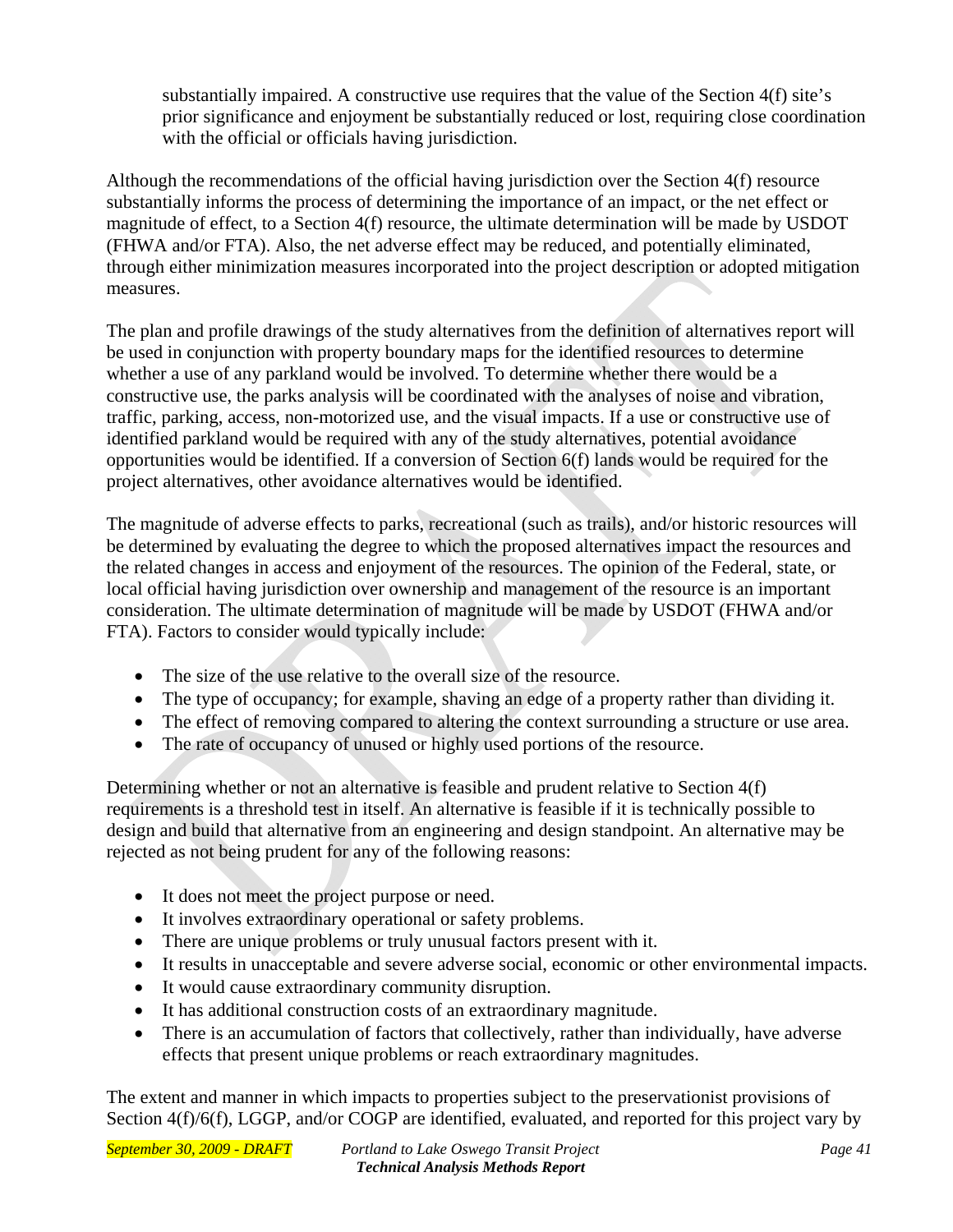extent and type of impact. However, under the requirements of Section 6(f), if any portion of a recreational resource has received LWCF grant support, then, unless the mapping associated with the grant explicitly identifies a limited area of the resource, a conversion of any portion of the entire recreational resource is considered a conversion.

### **6.6 Mitigation Measures**

The Section 4(f) regulations are very specific regarding the order in which steps must be taken before authorizing the use or constructive use of a Section 4(f) property. If a use or constructive use of parkland is identified, alternatives to avoid the use of the Section 4(f) resource must be developed and examined. If no reasonable alternative can be identified, then documentation showing that there is "no prudent or feasible alternative" must be prepared and approved by the DOI. If use of a Section 4(f) resource cannot be avoided for the selected alternative, then, during the FEIS phase, measures to minimize the use must be developed, evaluated, and coordinated with the agency with jurisdiction over the resource.

If a conversion of Section 6(f) lands is required, the land must be replaced with other recreational properties of at least equal fair market value and with reasonable equivalent usefulness and location.

### **6.7 Documentation**

### **A. Draft Section 4(f) Report and DEIS**

The analysis methods, coordination, data collection, inventory of the existing environment, analysis of potential impacts (or use), and any avoidance recommendations will be summarized in the DEIS.

#### **B. Section 4(f) Documentation**

Should any of the proposed alternatives use or have a constructive use of a publicly owned, accessible, and significant park or recreational property, or historic or cultural property subject to the provisions of Section 4(f), then a draft Section 4(f) evaluation will be prepared and focus on comparing the potential Section 4(f) impacts of the various alternatives. The analysis will require data and analysis from the historic and cultural resources results report and will be compiled based on the findings of the parks and recreation, and historic and cultural resources technical reports. Depending on the level of effect, one of two procedures of documentation will need to be prepared, as discussed below.

#### **C. Section 4(f) de Minimis Documentation**

Recent revisions to Section 4(f) under Section 6009(a) of the SAFETEA-LU amended existing Section 4(f) procedures to simplify the processing and approval of projects that have only de minimis impacts. The project team will utilize USDOT guidance and standards for assessing and documenting de minimis impacts.

#### **D. Full Section 4(f) Evaluation**

A full Section 4(f) evaluation (Evaluation) will be required if the project alternatives would "use" land from a Section 4(f) resource and the de minimis standards do not apply. A Section 4(f)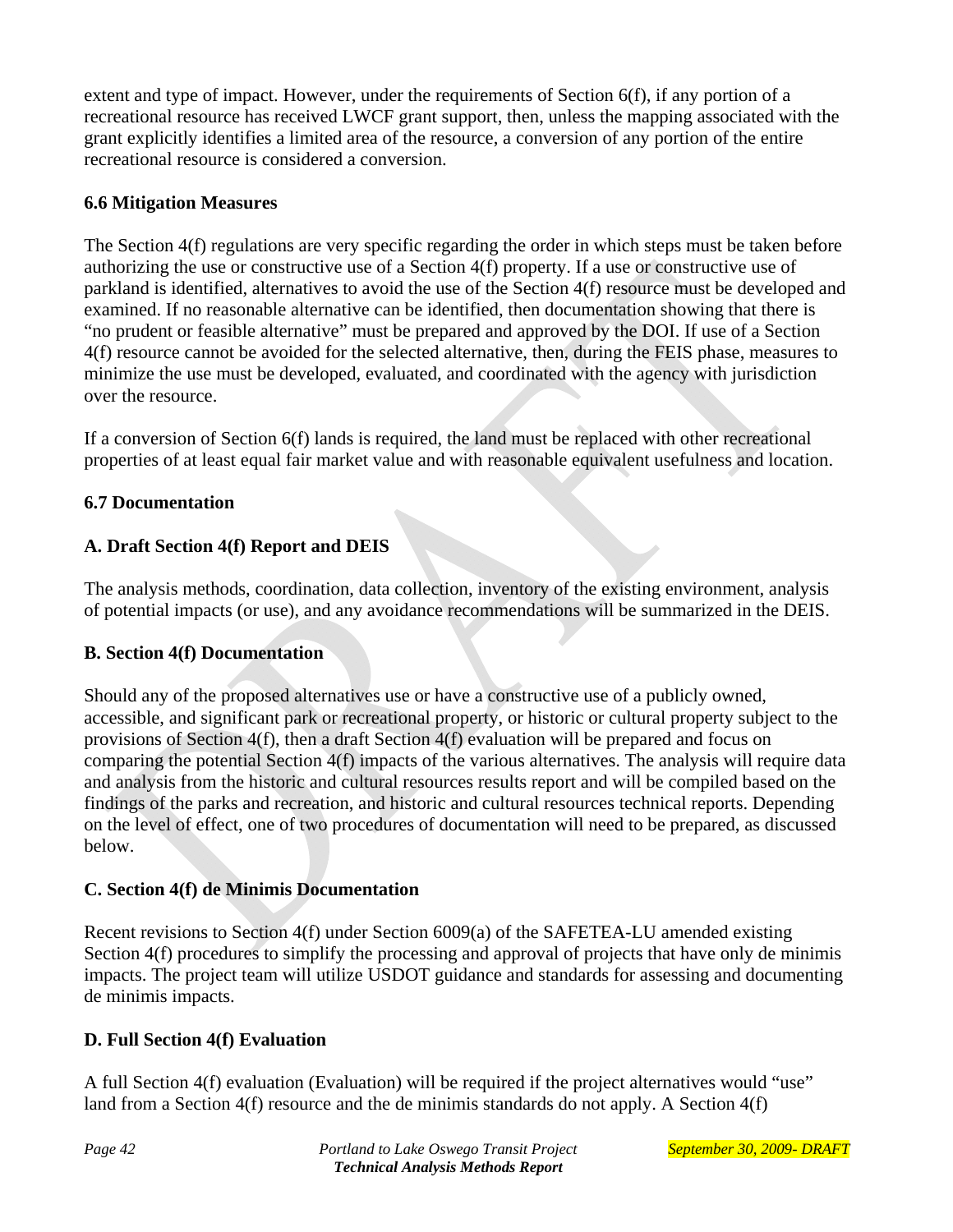Evaluation must rigorously document the facts regarding the use or constructive use of all Section 4(f) resources. To the extent needed, coordination with the DOI will be included. Although considered a stand-alone document, the Evaluation will be summarized in the DEIS or as an appendix to the DEIS for the proposed project. A draft Section 4(f) analysis will be done for the DEIS and the final Section 4(f) analysis and documentation will be completed in conjunction with the FEIS. If there are concurrent concerns with respect to Section 6(f) or the state recreation grant provisions, these concerns will also be discussed generally in the Evaluation; however, the "Conversion Requests/Reports" typically needed for a conversion of state recreation grant resources are typically not included with the Section 4(f) Evaluation.

#### **E. Section 6(f) and Other Regulatory Documentation**

Should any of the proposed alternatives require conversion of a property having received LWCF, COGP, or LGGP grants, the conversion and replacement review procedures pursuant to the applicable program will be implemented. Typically, the Section 4(f) Evaluation outlines the concerns and procedures, but does not include detailed documentation regarding their implementation, such as property appraisals for the converted and proposed replacement property or properties. Replacement property associated with the affected resources is preferred, although properties serving the equivalent (or higher) recreational function, of at least equivalent fair market value, and located within the same general service area are usually acceptable. Each program's procedures require the following documentation (if one property receives multiple grants, then typically one report suffices for documenting compliance with each program):

- Background
- Prerequisites for consideration of conversion
- Replacement property description (recreational value and fair market value)
- Alternatives considered
- Environmental impacts of requested conversion
- Agencies consulted
- Attachments and appendices, including maps, photos, appraisals, and applicable land use actions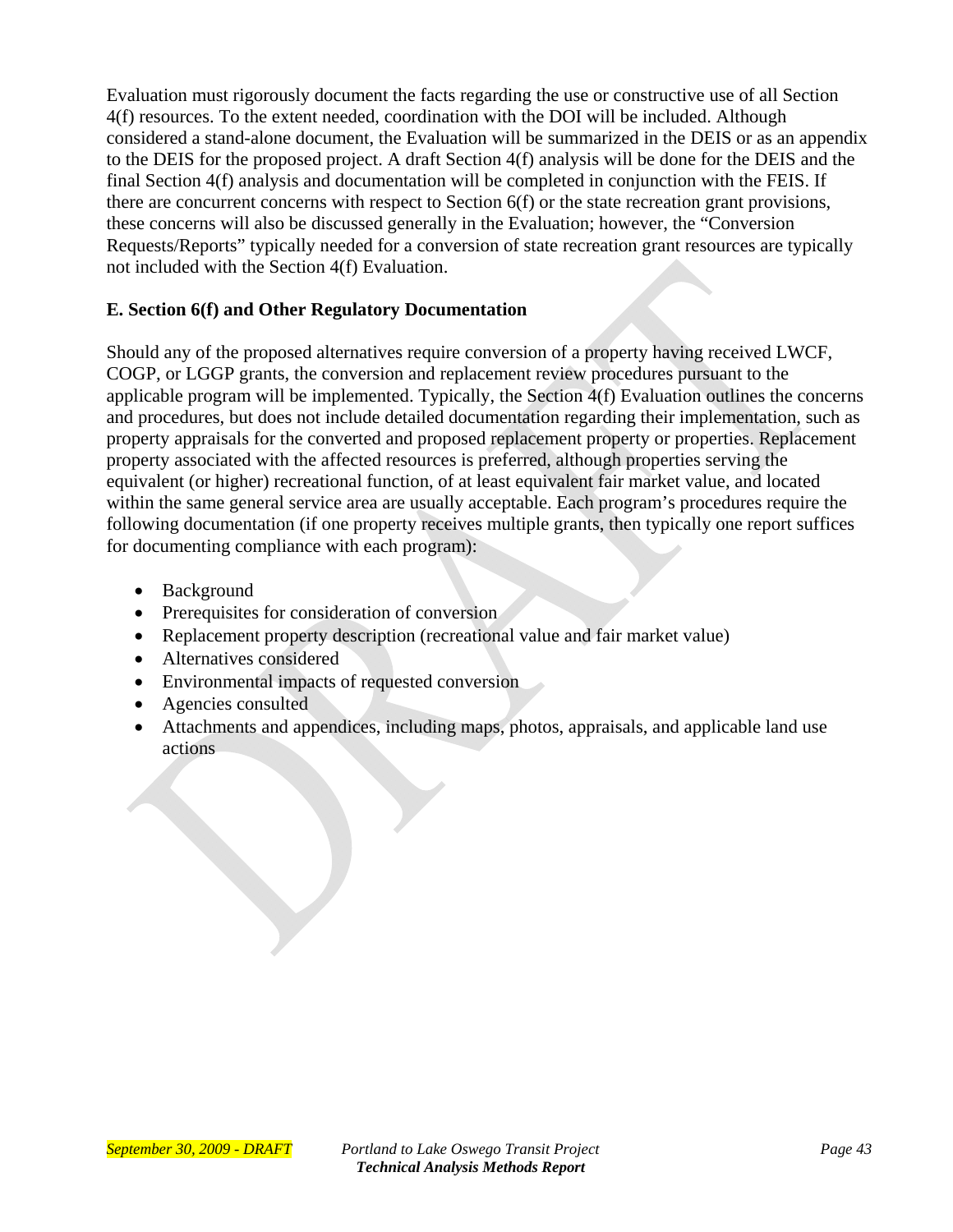# **7. GEOLOGY, SOILS AND EARTHQUAKE ANALYSIS METHODS**

### **7.1 Introduction**

The purpose of this section is to describe the methodology and data sources that will be used to investigate the existing geologic, hydrogeologic, soil and seismic conditions for the Lake Oswego to Portland Transit Project (Project). Information obtained in this investigation will be used to identify geologic conditions that may affect project design, schedule and costs for the proposed alternatives. The study will also investigate the affect of the project on local geologic conditions.

### **7.2 Related Laws and Regulations**

Laws or regulations pertaining specifically to geology that are applicable to the Project area are addressed through industry practices established by the Oregon Department of Transportation (ODOT) Environmental Procedures Manual (2002). In addition, the Statewide Planning Goal 7, Areas Subject to Natural Hazards, as well as local zoning requirements pertaining to natural hazards related to soils and geology, will be addressed in the Land Use section.

The Farmlands Protection Policy Act (FPPA) of 1981 (7 U.S.C. §§4201 - 4209) protects prime or unique farmlands and soils.

### **7.3 Contacts, Coordination and Consultation**

State and Local agencies and municipalities will be contacted to obtain existing soil and geologic reports and maps along the project alignment. Anticipated contacts include the following:

- Oregon Department of Geology and Mineral Industries (DOGAMI)
- Oregon Department of Transportation (ODOT)
- Multnomah County
- Clackamas County
- The City of Portland
- The City of Lake Oswego

### **7.4 Data Collection**

The primary data source for the analysis will be that collected from existing maps, publications and reports. Anticipated data sources include the following:

- U.S. Army Corps of Engineers (USACE)
- U.S. Geological Survey (USGS)
- U.S. Department of Agriculture (USDA) Soil Conservation Service (SCS)
- Oregon Department of Transportation (ODOT)
- Oregon Department of Geology and Mineral Industries (DOGAMI)
- Oregon Water Resources Department (OWRD)
- Portland State University
- Metro
- City of Portland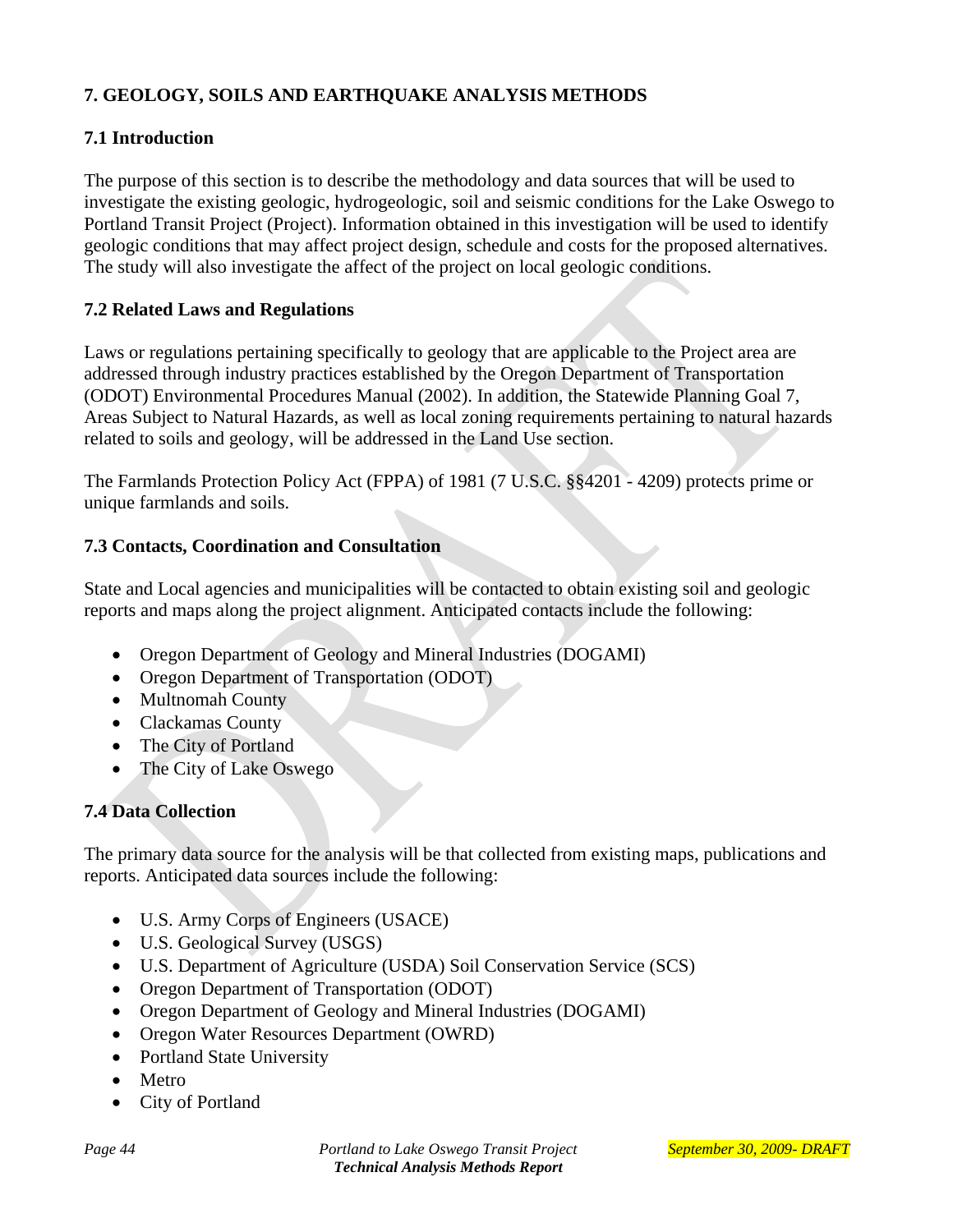- Reports and data developed for and by other local county, city and regional agencies
- Previous data developed by URS within the Project area.

In addition to reviewing this data, personnel will perform field reconnaissance across the project area to identify potential impacts and adverse geologic conditions. Field reconnaissance will be limited to visual observation of the surface conditions along the project alignment. Site-specific subsurface investigation and analyses will not be performed for this analysis. Detailed subsurface investigation is typically performed during preliminary and final design phases of the project.

### **7.5 Affected Environment Profile**

The data collected will range from regional geologic maps to site specific geotechnical investigations providing detailed soil information in localized areas. This data will be reviewed and integrated with field observations to develop a model of the existing geologic conditions for the project area. Included in this model will be data such as predominant soil types, depths to rock, regional groundwater conditions and geologic hazards (such as landslides).

### **7.6 Impact Assessment Analysis Methods**

The soil and geologic conditions of the project area will be evaluated with regard to their affect on the project alternatives. Soil and geologic conditions may affect the cost and feasibility of alternatives. Aspects of the project may also adversely affect the existing geologic conditions. Certain geologic conditions may require mitigation to maintain the safety and integrity of the project.

Existing groundwater conditions will be assessed through hydrogeologic resource studies and review of Willamette River data. The impacts of groundwater on the alternatives (for example, special construction methods may be required where groundwater is near-surface) as well as the affect of the project on groundwater resources (for example, cutting and filling may alter regional groundwater flow patterns) will be investigated.

Seismic hazards will be assessed by review of USGS and DOGAMI publications for the project area. Site ground motions based on USGS probabilistic methods will be determined. Using ground motion data and the geologic model developed for the site, potential seismic hazards such as liquefaction and slope instability will identified. The impact of these hazards with respect to the project will be assessed.

Review of published information and site observations may reveal geologic hazards along the project alignment such as poor soil conditions, landslides, or faults. Potential affects of the hazards to the project will be assessed. For example, project ground modifications may mobilize an existing, dormant landslide.

The direct, indirect, and cumulative effects of the project will be evaluated with regard to the site geologic and hydrogeologic conditions, as well as the seismic and geologic hazards.

### **7.7 Mitigation Measures**

It is anticipated that project impacts will be identified during the completion of the assessment. General mitigation measures will be developed to address these impacts. These measures may range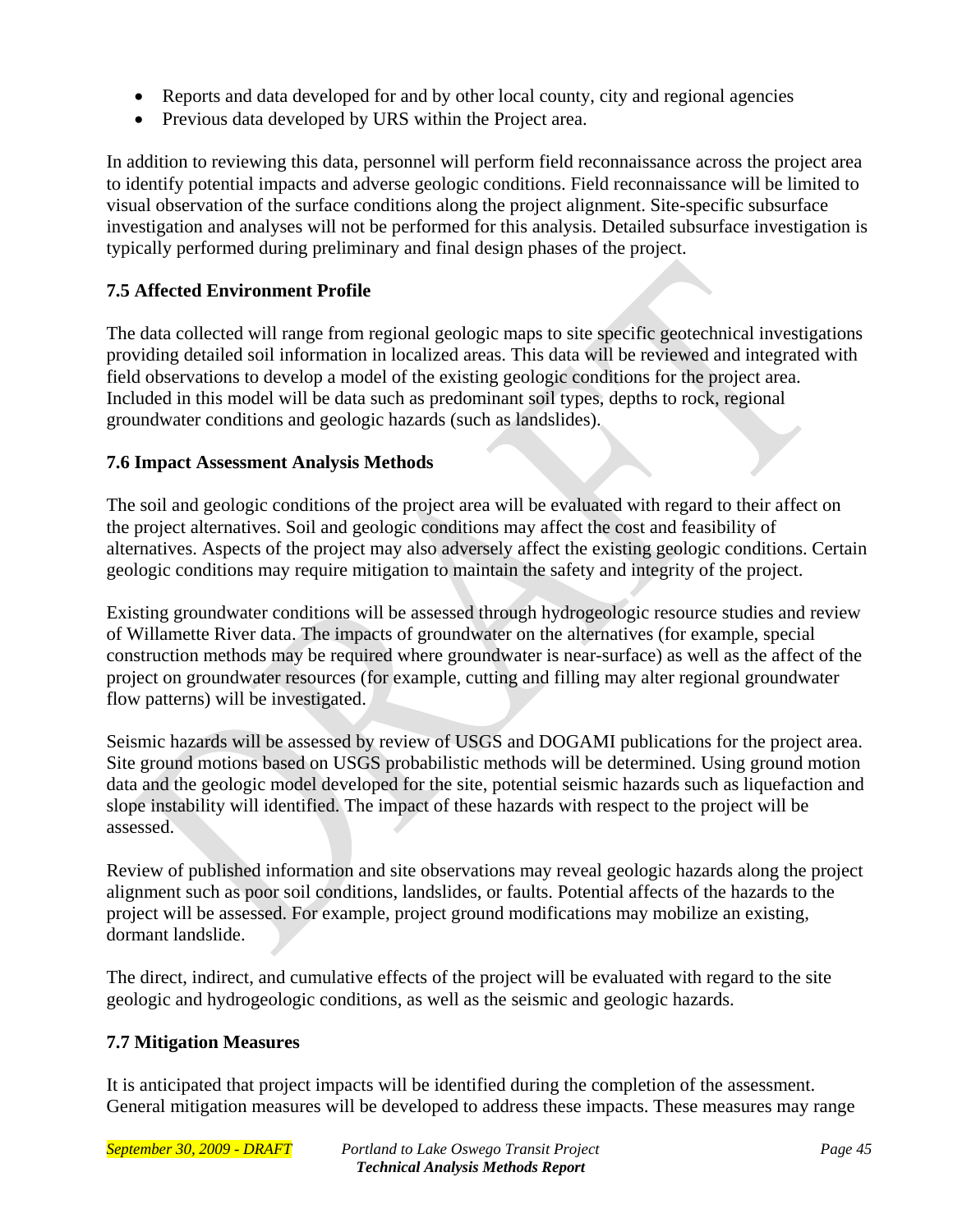from avoidance of the impact to engineered modifications to the existing conditions. Mitigation measures will be coordinated with state and local government requirements and with other technical disciplines.

### **7.8 Documentation**

The geology, soils and earthquake analysis will document the existing conditions within the project area, impacts of the study alternatives, potential mitigation measures and information sources used in the assessment. A summary of the analysis will be included in Chapter 3 of the Draft Environmental Impact Statement.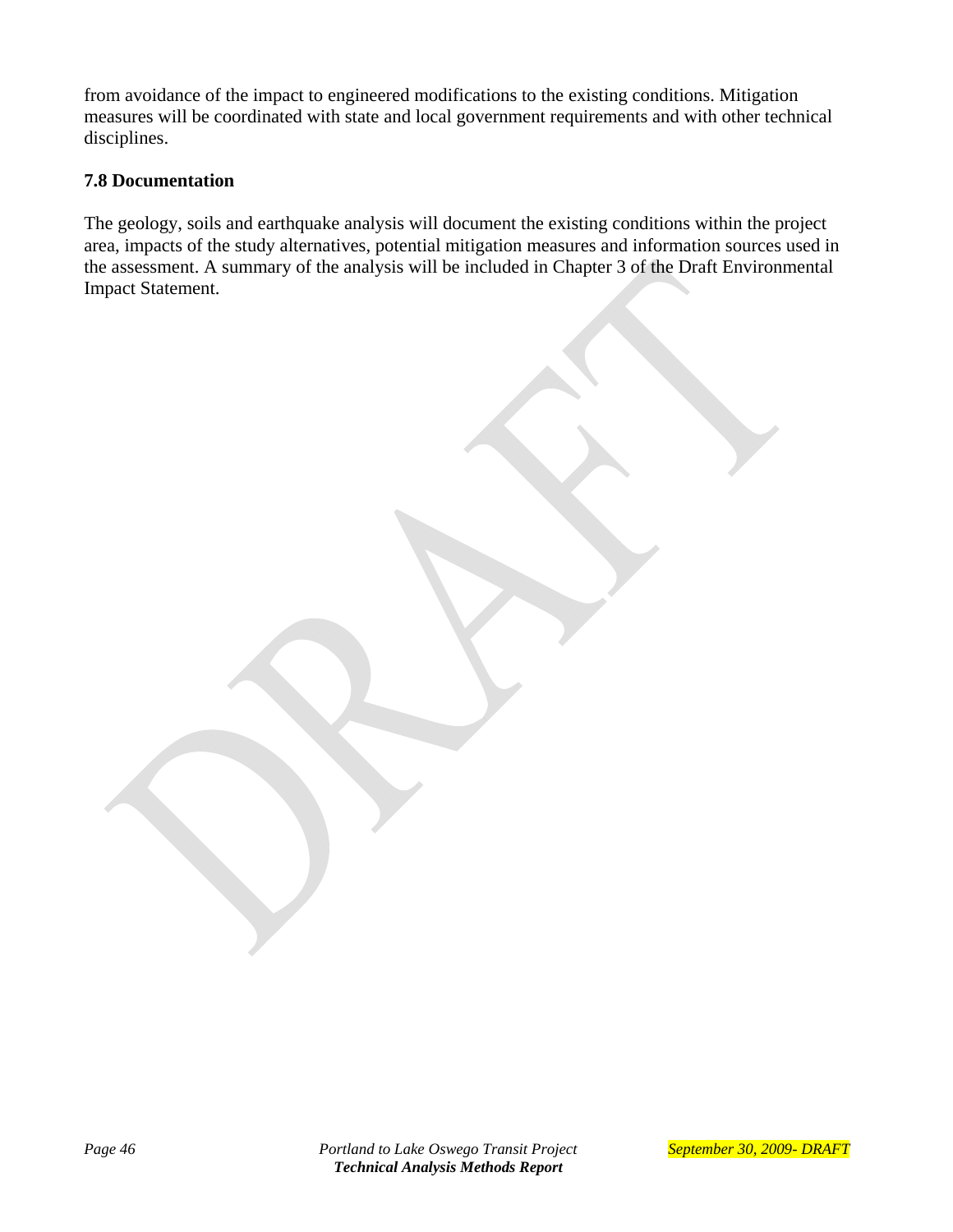### **8. ECOSYSTEMS IMPACTS ANALYSIS METHODS**

#### **8.1 Introduction**

The ecosystems analysis for the Lake Oswego to Portland Transit Project (Project) will focus on identifying and characterizing the biological resources that may be affected by the study alternatives. For the purposes of this analysis, biological resources are categorized as follows:

- Vegetation, including plant species and vegetation communities
- Wildlife, including wildlife species and habitat
- Fisheries resources, including fish species and aquatic and riparian habitats
- Wetlands, including wetland conditions and functional characteristics

Potential ecosystem impacts resulting from the proposed Project will be assessed. The impact assessment will include a determination of significance based on regulatory guidelines, resource agency consultations, and review of locally protected Oregon Statewide Goal 5 inventoried resources and areas scheduled for protection under Title 3 of the Metro Functional Plan. Threatened, endangered, and sensitive (TES) species will be addressed by resource category.

#### **8.2 Related Laws and Regulations**

Construction of the Project will be subject to Federal, state, and local regulations designed to protect biological resources. The principal regulations, ordinances, and permit actions that could apply to implementation of the selected alternative are discussed below and summarized in Tables 8-1, 8-2, and 8-3. As Project design progresses, additional regulatory compliance may be required. Additional regulation will be added to tables below as needed.

#### **8.2.1 Federal Regulations**

Several Federal regulations apply to the proposed Project, including the National Environmental Policy Act (NEPA), Endangered Species Act (ESA), and Clean Water Act (CWA). NEPA provides an interdisciplinary framework for Federal agencies to evaluate potential impacts resulting from a proposed Federal action. A key component of NEPA is the preparation of an Environmental Impact Statement (EIS) for major actions that may significantly affect the quality of the environment. Detailed descriptions of anticipated environmental impacts resulting from the proposed project, including measures for mitigating adverse impacts will be provided in the EIS.

ESA was designed to protect critically imperiled species from extinction. The Act protects species which are officially listed as "endangered" or "threatened", or areas of designated critical habitat for these species. Regulatory approval for the proposed Project may be required under Section 7 of the ESA. As required by this statute, consultation with National Marine Fisheries Services (NMFS) and U.S. Fish and Wildlife Services (USFWS) will be initiated to identify listed threatened and endangered species and their habitats that could be affected by the study alternatives. It is not anticipated that listed fish species would be adversely affected by proposed crossings of tributaries to the Willamette River, or the location of the proposed alignment parallel to the Willamette River. However, as part of the FEIS, preparation of a Biological Assessment (BA) will likely be required for the Preferred Alternative because of the potential for impacts to Federally listed fish species and/or their habitats located in Tryon Creek. The BA will include an analysis of the alternatives and a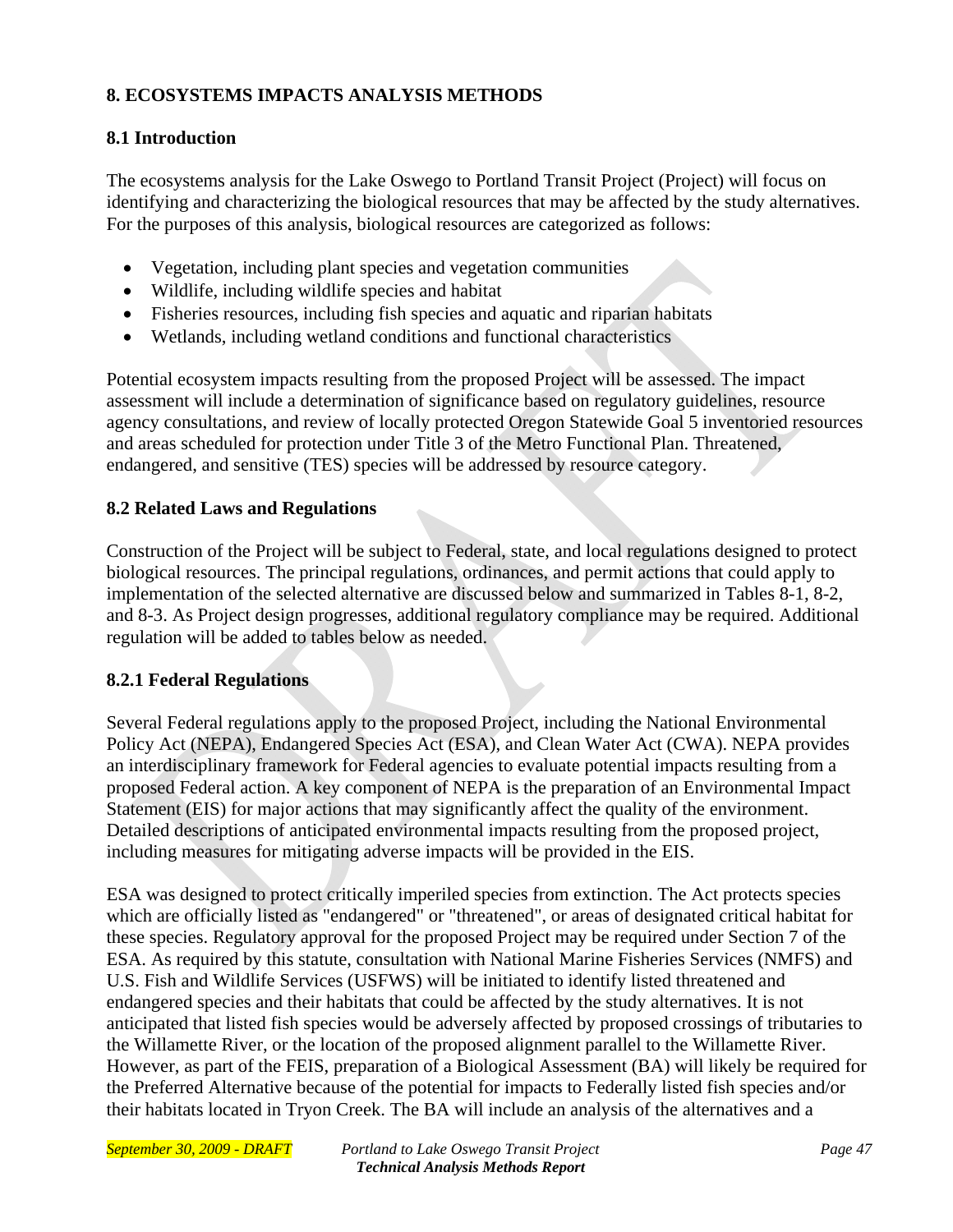description of all potential impacts to listed species and Essential Fish Habitat (EFH) under the Magnuson-Stevens Fishery Conservation Management Act (MSA). A finding of effect on the species and its critical habitat will be presented for approval by NMFS and USFWS.

The CWA protects the physical, chemical, and biological integrity of the nation's jurisdictional waters. Section 401 of the CWA authorizes the Environmental Protection Agency (EPA) to review Federal actions for potential water quality impacts. Federal actions must receive Section 401 water quality certification. In Oregon this responsibility is delegated to the Oregon Department of Environmental Quality (DEQ).

Section 404 of the CWA regulates the discharge of dredged or fill materials into "waters of the U.S." (waters). Because the proposed alignment and alternatives are located adjacent to the Willamette River and cross several of its tributaries, non-wetland waters could be affected. Section 404 is regulated by the U.S. Army Corps of Engineers (USACE) for most projects on non-tribal lands in Oregon. Applicants desiring a Department of the Army CWA Section 404 permit must demonstrate that all impacts to waters have been avoided to the maximum extent practicable and that unavoidable impacts are compensated for. Section 404(b)(1) guidelines state that an alternatives analysis must be prepared to demonstrate that the development footprint reduced impacts to the maximum extent practicable. This analysis must present alternatives in a comparative fashion to ensure that proposed activities would cause minimal effects to the environment. In general, projects required to complete an EIS fulfill this requirement through the NEPA process.

| <b>Summary of Potential Federal Natural Resource Permitting Requirements</b> |                                                                                                                                                                  |                                                                                                                                          |                                                                                                         |
|------------------------------------------------------------------------------|------------------------------------------------------------------------------------------------------------------------------------------------------------------|------------------------------------------------------------------------------------------------------------------------------------------|---------------------------------------------------------------------------------------------------------|
| <b>Regulation/Permit</b>                                                     | <b>Responsible</b><br>Agency                                                                                                                                     | <b>Resource</b><br><b>Studies</b>                                                                                                        | <b>Regulated Biological</b><br><b>Resources</b>                                                         |
| National<br>Environmental<br>Policy Act (NEPA)                               | <b>Federal Transit</b><br>Administration (FTA)                                                                                                                   | NEPA EIS addressing natural<br>resource conditions, impacts,<br>and mitigation                                                           | Vegetation, wildlife, and<br>fisheries                                                                  |
| Clean Water Act<br>(CWA)<br>Section 404                                      | U.S. Army Corp of<br>Engineers (USACE) for<br>discharge of fill material;<br>U.S. Environmental<br>Protection Agency (EPA)<br>for water quality<br>certification | Delineate and evaluate<br>physical, chemical, and<br>biological impacts to Waters of<br>the US                                           | Waters of the US,<br>including wetlands                                                                 |
| <b>Rivers and Harbors</b><br><b>Act Section 10</b>                           | U.S. Army Corp of<br>Engineers (USACE)                                                                                                                           | Ordinary High Water Line<br><b>Boundary for River</b>                                                                                    | Navigable Waters of the<br>US, including Willamette<br>River                                            |
| <b>USACE EC116-2-</b><br>211                                                 | U.S. Army Corp of<br>Engineers (USACE)                                                                                                                           | Water Resources Policies and<br>Authorities Incorporating Sea-<br><b>Level Change Considerations</b><br>in Civil Work Programs           | Project areas that may<br>become vulnerable or<br>affected by increasing sea<br>levels and tidal shifts |
| <b>Endangered Species</b><br>Act (ESA)                                       | <b>National Marine Fisheries</b><br>Service (NMFS); U.S.<br><b>Fish and Wildlife Service</b><br>(USFWS)                                                          | Biological Assessment (BA)<br>addressing project impacts to<br>listed species, species<br>proposed for listing, and<br>candidate species | Vegetation, wildlife, and<br><b>Fisheries</b>                                                           |
| <b>Fish and Wildlife</b><br><b>Coordination Act</b>                          | USFWS, NMFS, and<br><b>ODFW</b>                                                                                                                                  | Agency consultation, identify<br>impacts to fish and wildlife<br>resources, and recommend<br>mitigation                                  | Vegetation, wildlife, and<br>fisheries                                                                  |
| <b>Migratory Bird</b><br>Treaty Act (MBTA)                                   | <b>USFWS</b>                                                                                                                                                     | Identify impacts to migratory<br>birds                                                                                                   | Wildlife                                                                                                |

# **Table 8-1**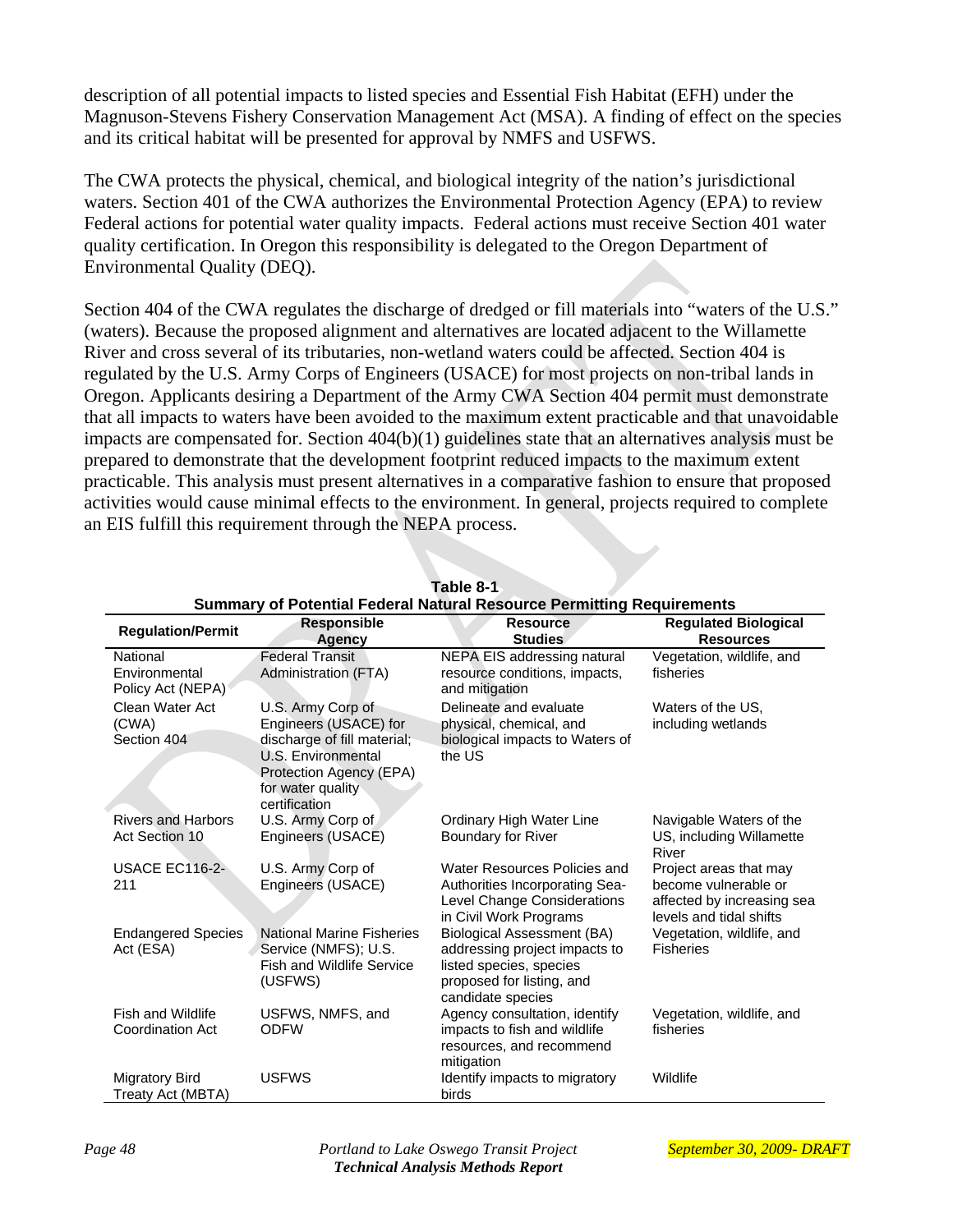In Oregon, wetland impact review is a coordinated process where the Oregon Department of State Lands (DSL) provides wetland boundary concurrence, which the USACE uses to process permit applications. Wetland permit applications are jointly filed with the USACE and the DSL. Issuance of a CWA Section 404 permit is a Federal action. As such an application for regulated wetland impacts will trigger the following Federal coordination:

- ESA review by the USFWS and NMFS;
- CWA 401 Water Quality Certification from the Oregon Department of Environmental Quality (DEQ); and
- Clearance from the State Historic Preservation Office (SHPO).

These Federal reviews will be handled through the NEPA process by the FTA, which is the lead Federal agency for the Project.

### **8.2.2 State Regulations**

The proposed Project would be required to comply with several Oregon State natural resource regulations, including CWA Section 401, Water Quality Certification, the Oregon Removal - Fill Law, and Oregon State ESA. Section 401 Water Quality Certification is administered by DEQ and will be required to ensure compliance with water quality standards. Section 404 is triggered by review for Section 401 Water Quality Certification.

The Oregon Removal - Fill Law requires a permit for any removal or fill activities within Essential Salmonid Habitat (ESH) or activities involving 50 cubic yards or more of disturbance in any other waters of the state (including wetlands). The Willamette River and many of its tributaries are considered ESH. Removal Fill permit applications are filed concurrently with CWA Section 404 permit applications using the Joint Permit Application (JPA). The DSL review of the joint application includes consultation with the Oregon Department of Fish and Wildlife (ODFW), DEQ, the Department of Land Conservation and Development (DLCD), the City of Portland, and the City of Lake Oswego.

|                                                                            |                                                                                                                                  | Table 8-2                                                                                                                   |                                                 |  |
|----------------------------------------------------------------------------|----------------------------------------------------------------------------------------------------------------------------------|-----------------------------------------------------------------------------------------------------------------------------|-------------------------------------------------|--|
| <b>Summary of Potential State Natural Resource Permitting Requirements</b> |                                                                                                                                  |                                                                                                                             |                                                 |  |
| <b>Requlation/Permit</b>                                                   | <b>Responsible</b><br>Agency                                                                                                     | <b>Resource</b><br><b>Studies</b>                                                                                           | <b>Regulated Biological</b><br><b>Resources</b> |  |
| Oregon State ESA                                                           | Oregon Department of<br>Fish and Wildlife and<br>Oregon Department of<br>Agriculture (ODA)                                       | Identify project impacts to<br>state-listed and candidate<br>species                                                        | Vegetation, wildlife, and<br><b>Fisheries</b>   |  |
| CWA Section 401 Water<br>Quality certification                             | Oregon Department of<br><b>Environmental Quality</b><br>(DEQ); delegated by the<br>U.S. Environmental<br>Protection Agency (EPA) | Assess project compliance<br>with state water quality<br><b>Standards</b>                                                   | Rivers, streams, and<br>other waters            |  |
| Oregon Removal-Fill<br>Law                                                 | Oregon Department of<br>State Lands                                                                                              | Wetland/waterway boundary<br>delineation, and assessment<br>of impacts to regulated waters<br>in terms of area and function | Wetland and other<br>waters of the state        |  |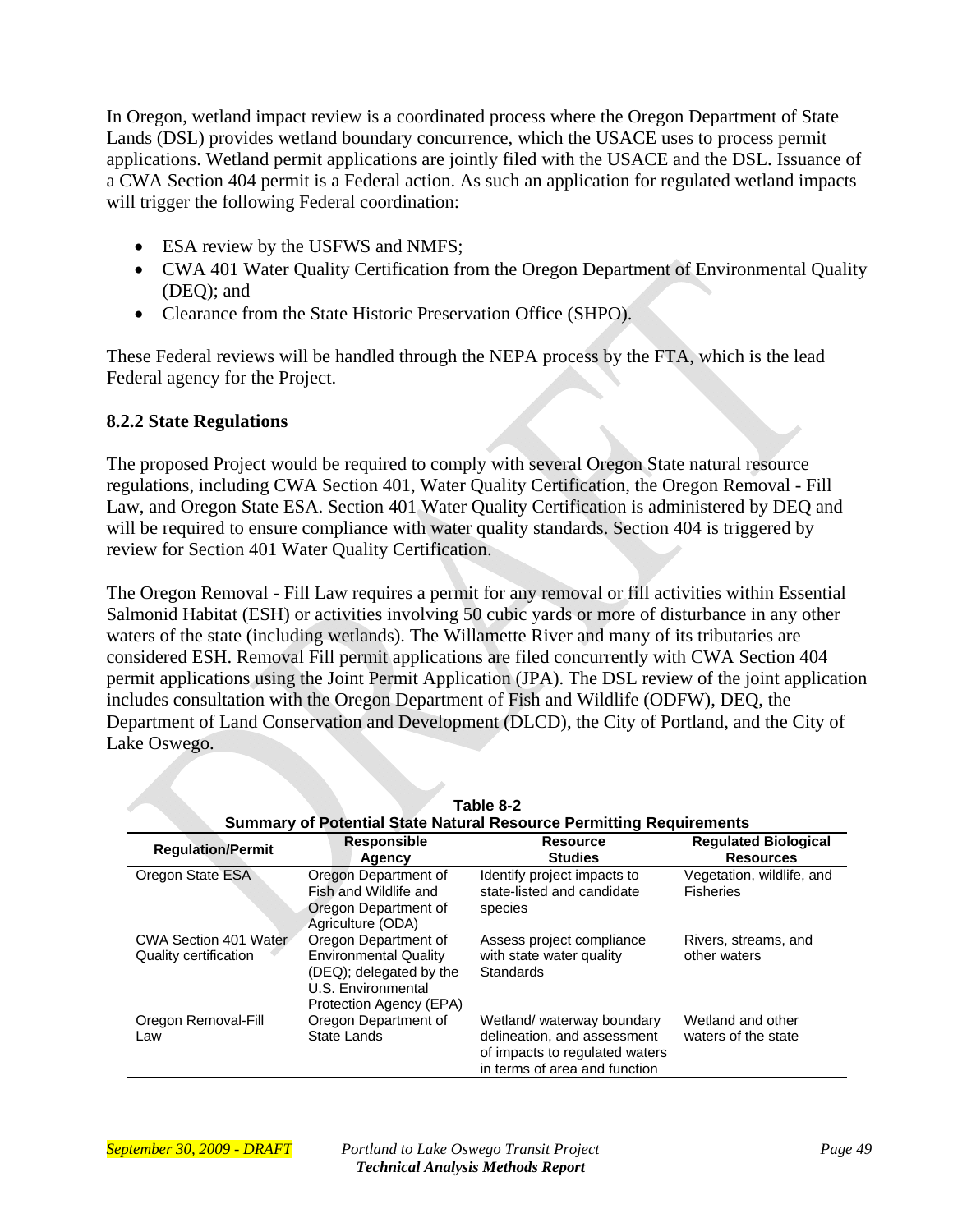The Oregon ESA gives the Oregon Department of Agriculture (ODA) and ODFW responsibility and jurisdiction over state TES species. These agencies, in cooperation with the USFWS, implement research and conservation programs for plant and animal species under the auspices of the Federal ESA. The Oregon Natural Heritage Program (ONHP) plays a similar role in conservation efforts for invertebrate species. Federal ESA Section 7 consultation with the USFWS and NMFS includes consultation with ODFW if there is potential for impacts to listed fish species, and with ODA if the potential for impacts to listed plant species are identified.

### **8.2.3 Local Regulations**

Under Oregon land use regulations, local and state jurisdictions are required to compile inventories of wetland and natural areas and protect the highest-ranking inventoried sites. Within the project corridor, this protection is provided by DSL through its Lower Willamette River Management Plan and by the City of Portland through its Environmental Overlay Zone and Willamette River Greenway Overlay Zone. Additional protection is provided through Clackamas County's setback requirements for buildings and structures along rivers or perennial streambeds. Additional environmental protection is afforded by Title 3 of Metro's Urban Growth Management Functional Plan. Compliance with Title 3 by city and county jurisdictions can be accomplished by adopting Metro's Water Quality and Floodplain Management Model Ordinance, or by demonstrating that plans and local implementing ordinances comply with Title 3 performance standards for flood protection and management.

The City of Portland (COP) regulates wetland buffers for wetlands that have been identified within a mapped environmental zone overlay. This includes most of the prominent, large, high-quality wetlands within the City. If a project is not exempt from environmental zoning regulations (COP Code Section 33.430.080) and/or the project does not meet the City's development standards (COP Code Section 33.430.140 through .190), environmental review and mitigation will be required by the City, which may include buffer mitigation. When necessary, mitigation site plans must demonstrate functional replacement of wetland/buffer resources within the same watershed as the affected environmental zone. Mitigation must occur on land that is owned by the project proponent.

The City of Lake Oswego regulates environmentally significant wetlands, stream corridors, and associated applicable buffers under Section 50.16 of the City Code. This section of code creates Resource Protection (RP) and Resource Conservation (RC) Overlay Districts. These overlay districts are shown on the Sensitive Land Atlas. Generally the significant wetlands and streams are designated RP and the surrounding buffers are designated RC. All wetlands and waterway resources identified within a property that are not already noted in the Sensitive Lands Atlas are subject to ranking and evaluation by the City to determine, through an Economic, Social, Environmental, and Energy (ESEE) analysis, if the resources merit RC or RP designation. All wetlands include "RC" buffer areas, which have widths that are defined as follows:

#### Buffer  $= 30$ ft:

- Class I Wetlands
- Class I Stream Corridors
- Class II Wetlands abutting Class I Stream Corridors

#### Buffer  $= 25$  feet:

• Other Class II Wetlands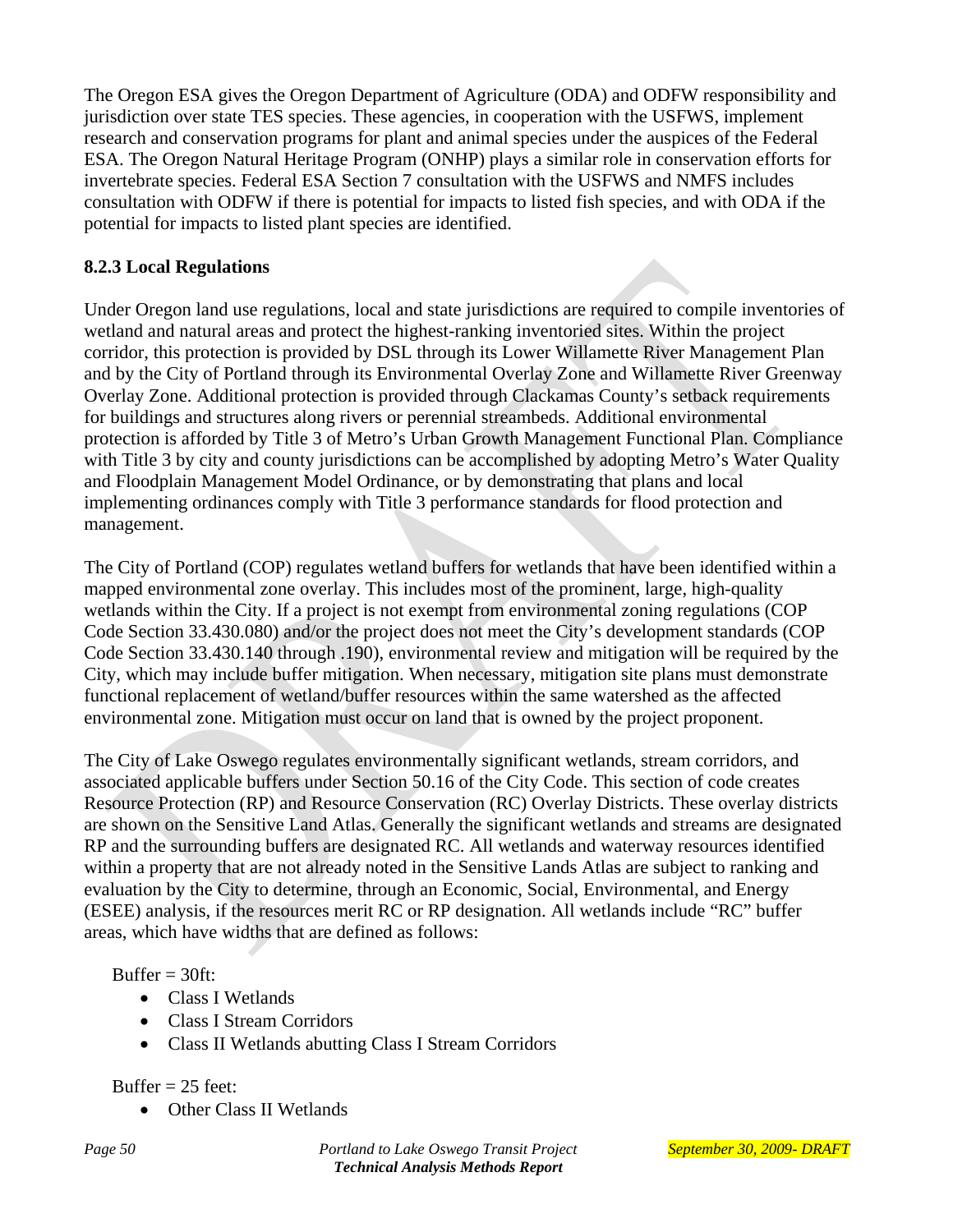Class II Stream Corridors

Buffer widths may be reduced if a qualified professional can demonstrate that doing so will not affect the functionality of the buffer in relation to the protected resource.

| Table 8-3                                                                  |                              |                                                                                                                                                      |                                                                                  |
|----------------------------------------------------------------------------|------------------------------|------------------------------------------------------------------------------------------------------------------------------------------------------|----------------------------------------------------------------------------------|
| <b>Summary of Potential Local Natural Resource Permitting Requirements</b> |                              |                                                                                                                                                      |                                                                                  |
| <b>Requlation/Permit</b>                                                   | <b>Responsible</b><br>Agency | <b>Resource</b><br><b>Studies</b>                                                                                                                    | <b>Regulated Biological</b><br><b>Resources</b>                                  |
| Portland Greenway<br>Permit                                                | City of Portland             | Evaluation of impacts to native<br>vegetation; mitigation or<br>preservation of native vegetation                                                    | Vegetation, wildlife, and<br>fisheries                                           |
| Environmental<br>Zone Overlay<br><b>Districts</b>                          | City of Lake Oswego          | Identification and evaluation of<br>impacts to wetlands or waters.<br>including associated buffers<br>identified in a zoning overlay district        | Vegetation, wildlife, waters,<br>wetlands, and fisheries; may<br>include buffers |
| Environmental<br>Zone Overlay                                              | City of Portland             | Identification and evaluation of<br>impacts to wetlands or waters,<br>including associated buffers<br>identified in an environmental<br>overlay zone | Vegetation, wildlife, waters,<br>wetlands, and fisheries; may<br>include buffers |
| Metro Functional<br>$Plan - Title 3$                                       | Metro                        | Evaluation of impacts on water<br>quality, flood management, fish,<br>and wildlife                                                                   | Vegetation, wildlife, and<br>fisheries                                           |

### **8.3 Contacts, Coordination, and Consultation**

Coordination with resource and governmental agencies has been, and will continue to be, essential for obtaining regulatory approval of the project. Federal, state, and local agencies will be contacted regarding natural resources issues in the potentially affected area in accordance with the Project's *SAFTEA-LU 6002 Coordination Plan*.

#### **8.4 Data Collection and Establishing the Affected Environment**

For the purpose of this analysis the potentially affected area is limited to the existing right-of-way (ROW) for wetlands and botanical resources. The potentially affected area for wildlife and fisheries includes all areas of suitable habitat along the existing right-of-way. If other alternatives or design options are included the area of potential impact will need to be expanded. Additionally, the "action area" will be identified as it relates to critical habitat and fish species through the consultation process with NMFS.

### **8.4.1 Review of Existing Information**

Prior to conducting field studies, background data will be obtained to compile a natural resources database for guiding and supplementing field investigations. Information regarding vegetation, wildlife, fisheries, and wetlands will be obtained from a variety of sources that include, but are not limited to, the following:

- ONHIC database
- Willamette River Greenway Plan
- Oregon Department of Forestry (ODF) fish presence maps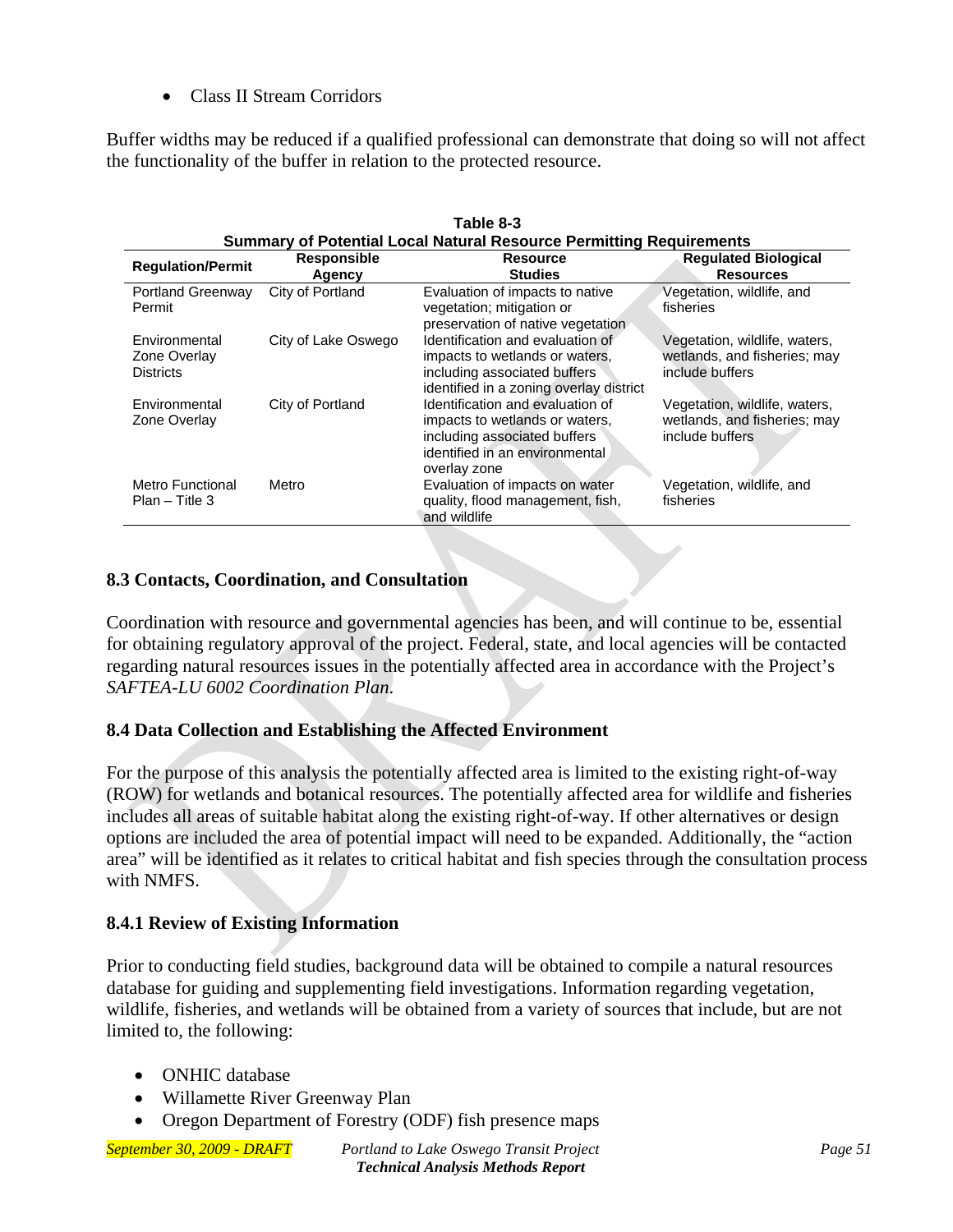- StreamNet Interactive Mapper
- Lower Willamette River Management Plan
- Lower Willamette River Wildlife Habitat Inventory
- COP Environmental Zone Overlay
- COP Greenway Plan
- City of Lake Oswego Goal 5 Natural Resource Inventory
- City of Lake Oswego Natural Resources Overlay Zone
- Metro Functional Plan Title 3 Water Quality and Floodplain Management Model Ordinance
- Metro's Regional Land Information System (RLIS) database
- Metro's Greenspaces Natural Resources Inventory
- Recent color and historic aerial photographs
- ODOT BA for Highway 43 (Tryon Creek crossing)
- ODFW Fish passage data for Tryon Creek
- Local Wetland Inventories (LWI) maps (if available)
- National Wetlands Inventory (NWI) maps
- Soil Conservation Service (SCS) soil surveys

Previous studies and reports will also be reviewed, including environmental documents prepared for NEPA review, resource agency reports, and various technical studies and manuals. Also included in this review will be Federal, state, county, and local regulations and ordinances pertaining to natural resource protection. A list of the primary documents reviewed will be included in the references section of the technical memorandum.

ODFW has conducted considerable research on fish species present in the lower Willamette River and Tryon Creek, including potential effects resulting from shoreline development. Consultation with local ODFW biologists and a review of available information on fish use in tributary streams will greatly assist in the identification of potential impacts to these resources.

Aerial photography and existing GIS datasets (Metro, SSCGIS) will be used to determine the spatial extent of riparian vegetation, commercial and residential development, and other attributes that contribute to the ecological health of waterways located within the Project area.

#### **8.4.2 Vegetation and Wildlife Habitat Surveys**

Field evaluations for vegetation and wildlife will be conducted in the vicinity of the study alternatives. A map of vegetation types within the potentially affected area will be prepared using aerial photographs, NWI maps, and existing vegetation maps. Vegetation polygons will be classified by type using accepted classification systems for wetland and upland habitats. Upland vegetation will be classified using methods described in Johnson and O'Neil (2001). Final maps will indicate locations and aerial extent of vegetation types, sensitive plant associations, important wildlife habitat, and other key ecological features. Vegetation polygons will be field-verified during reconnaissancelevel field surveys.

More detailed surveys will be conducted in sensitive habitats, or where potential to impact TES species exists. Surveys will include collecting data on plant species composition, habitat quality, and structure of vegetation communities. Assessment of habitat quality will include consideration of such factors as native species composition, past disturbance, edge effect, and degree of fragmentation and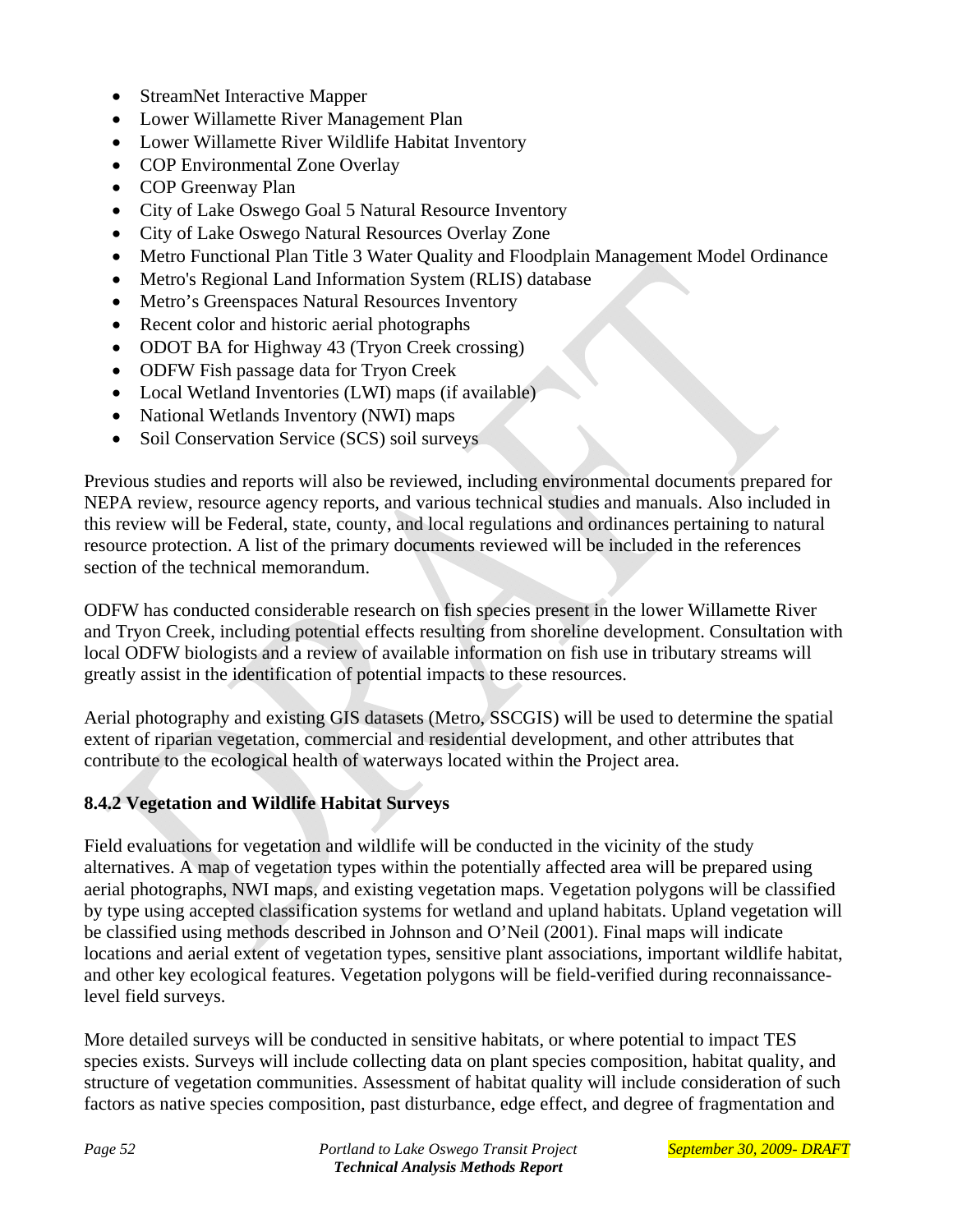isolation. The relative function of each plant community in providing a habitat to wildlife will also be evaluated. Finally, a list of observed and expected wildlife species will be compiled.

Sensitive plant surveys will be conducted during the blooming period to ensure positive identification. The blooming period for all species with potential to inhabit the project footprint coincides with the month of June, which is when botanical surveys will occur. The BLM "intuitive controlled" survey method will be used. This method consists of two or more botanists forming a search line. Botanists will walk parallel to each other at distances determined by the size of the target species and the height and density of the surrounding vegetation. More intensive survey focus will occur in areas with known listed plant populations nearby or where appropriate special status plant habitat is observed, such as near Elk Rock.

Noxious weeds will be recorded during all ground surveys. Isolated populations of noxious weeds will be mapped where observed using GPS and the relative abundance and size of the infestation will be recorded. Where noxious weeds are widespread throughout the corridor, they will not be mapped, but rather described in the analysis narrative.

When practicable, surveys for plant species will be conducted in conjunction with vegetation mapping and wetland determinations.

### **8.4.3 Threatened and Endangered Species (TES) Surveys**

#### **A. Plants**

Approximate population sizes of TES plant species within the ROW will be determined during field surveys. Impacts will be assessed by determining direct losses to those populations, and potential indirect effects resulting from construction and operation of the proposed Project. Status, size, and regional importance of populations and the potential for implementing successful mitigation measures (e.g., feasibility of propagation or transplantation) will be considered in determining significance of potential impacts.

### **B. Wildlife**

Impact assessments for potentially occurring TES wildlife species will be based primarily on determining project effects to suitable breeding and foraging habitat. Direct habitat loss and short and/or long-term impacts to habitat quality resulting from construction and operation of the proposed Project will be assessed. Because focused surveys for most of these species are beyond the scope of this study, occurrence in the area will be determined by incidental observations, records of positive sightings (i.e. ORNHIC database), habitat suitability, and consultation with resource agencies.

Although not listed under the ESA, the bald eagle remains protected under the Bald and Golden Eagle Protection Act and the Migratory Bird Protection Act. Under both laws, the disturbance of eagles, their nests, and eggs is prohibited. On June 5, 2007, the USFWS issued the Bald Eagle Management Guidelines, which clarified its regulations regarding implementation of the Bald and Golden Eagle Protection Act. Consequently, a pre-field review for the bald eagle will be conducted including database searches, discussions with local experts, and an assessment of habitat within the vicinity of the proposed Project. Potential to harm individual birds at any life stage will also be evaluated. Impacts on breeding and foraging success will include an assessment of existing and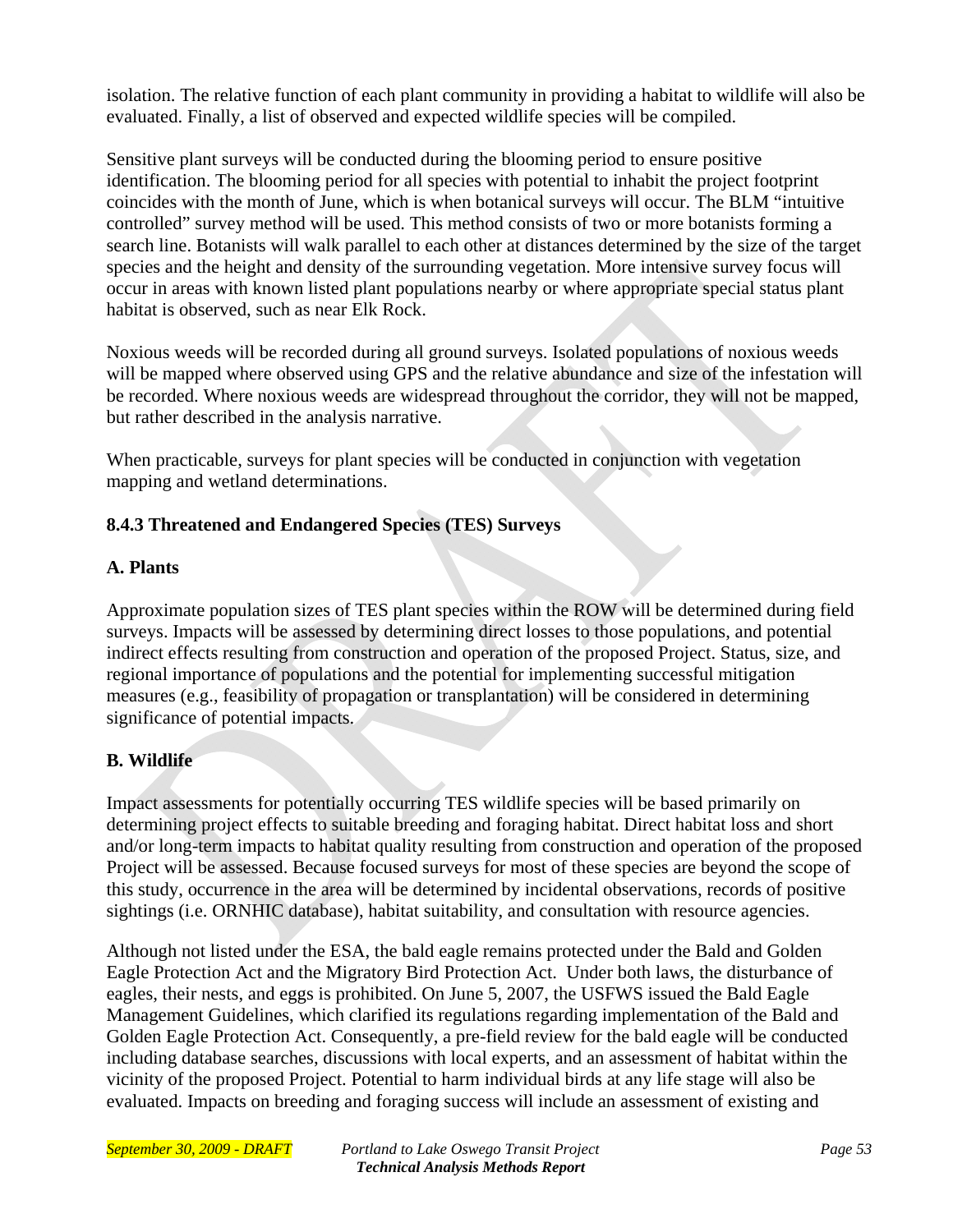predicted levels of noise, light, vibration, and human activity during project construction and operation.

Surveys for TES wildlife species will be conducted in conjunction with wildlife habitat assessments. Surveys will focus on the field habitat assessment to predict the likelihood of TES species occurrence within the potentially affected area. Focused surveys for specific TES species will only be conducted where habitat is observed that meets the habitat requirements of one or more TES species. Results of these surveys will be used to supplement information obtained from resource agencies and existing data.

### **8.4.4 Fisheries**

Existing conditions of all watercourses potentially impacted by the study alternatives will be assessed. Field reconnaissance will focus on characterizing stream corridors, including descriptions of riparian vegetation, stream bank stability, in-stream habitat and cover, substrate composition, and fish passage obstructions. A photographic record of key habitat features, areas of degraded habitat, barriers, riparian condition, etc. will be made for each potential crossing area. Finally, fish usage data will be recorded. Potential fish usage will be estimated through existing distribution information, specific habitat features (e.g., spawning habitats), and by the identification of fish barriers or other physical factors that might be limiting use by particular species.

### **A. TES Fish**

Because fishery resources of the lower Willamette River and Tryon Creek have been studied extensively, consultation with resource agencies and a review of existing information will provide the necessary information regarding the distribution of TES fish in the potentially affected area. Focused surveys for potentially occurring TES species will not be conducted; field surveys will instead focus on habitat evaluation to determine the likelihood that TES species occur in the potentially affected area.

### **8.4.6 Wetland and Waterway Assessment**

URS will conduct wetland delineations using the Routine Approach, as described in the 1987 USACE Wetlands Delineation Manual and amended by the Interim Western Mountains, Valleys, and Coast regional supplement (2008). The study area contains several known small stream crossings that are mostly contained in culverts within Willamette Shore Line Consortium right-of-way. URS will survey culvert inlets and outlets, where access is provided, to establish the location of waters where they pass beneath the study area. Where waters are observed out of culvert, they will be delineated along their ordinary high water line. Where dry channels are observed they will be delineated if they demonstrate presence of bed and banks or evidence of prolonged flow (scour marks). Linear depressions abound along the edges of railroad tracks; minor linear depressions at the base of the railroad embankment that lack water presence, bed and banks, or scour marks will not be delineated.

The approximate boundary of all wetlands and waters will be hand-drawn on field maps and surveyed using GPS survey equipment with sub-meter positional accuracy. If GPS reception is unavailable, hand drawn mapping will be digitized into a GIS and refined using topographic LIDAR data. A statement of accuracy will be placed on all wetland delineation figures to indicate the level of survey accuracy.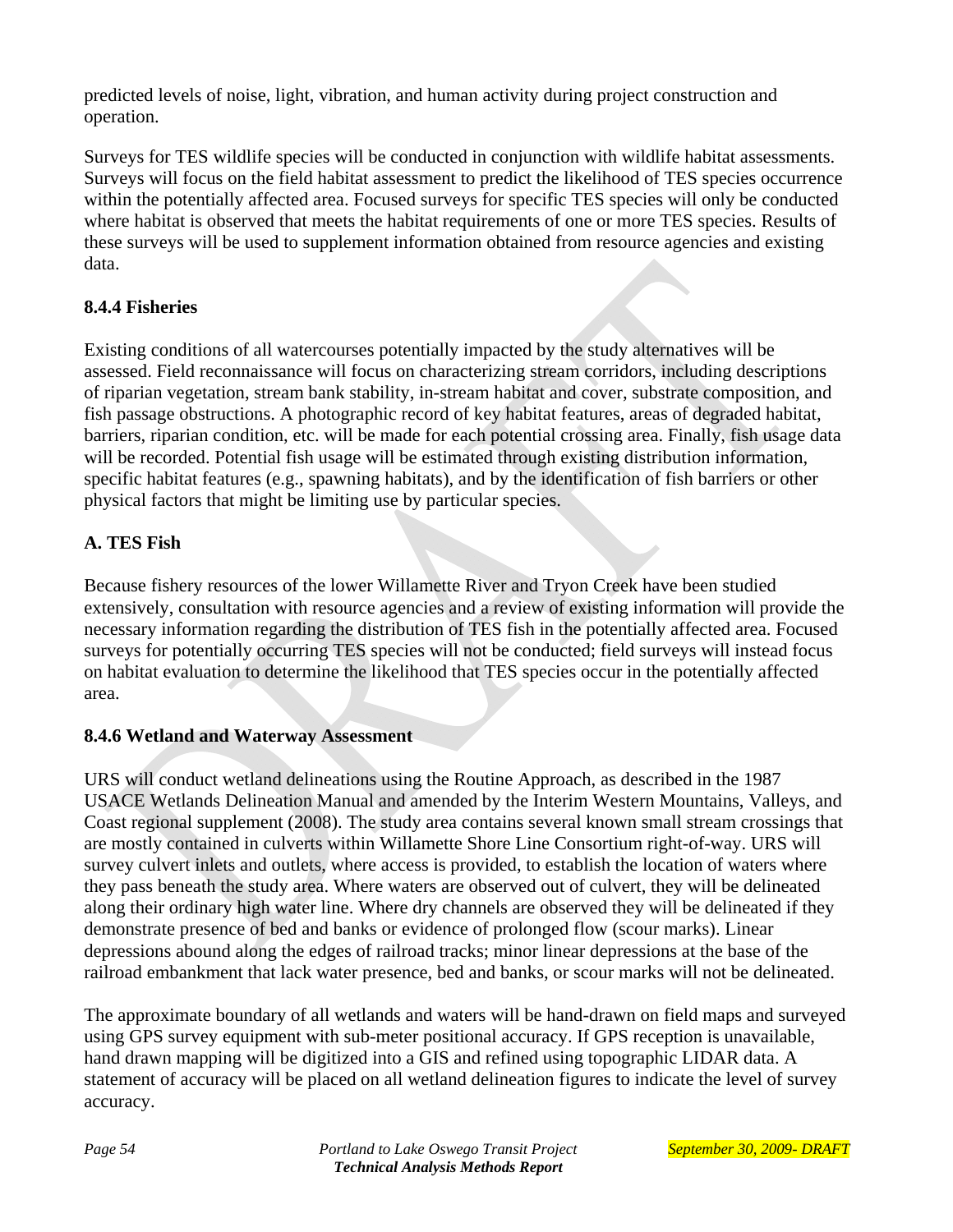In addition to delineating wetland boundaries, URS will collect information needed to establish jurisdictional criteria. Wetlands that are exempt from Federal jurisdiction (as per the December 2, 2008 revised CWA jurisdictional guidance from the U.S. Environmental Protection Agency (EPA)) include isolated wetlands that are not connected to jurisdictional waters by a relatively permanent tributary and have no other significant nexus. Such wetlands may be state jurisdictional, however. Wetlands that are exempt from state jurisdiction include artificial wetlands under 1 acre. These include road- or rail-side ditches less than 10 feet wide created from uplands for the purpose of conveying drainage. In order to assess the likelihood of state and Federal jurisdiction, URS will collect key data for each wetland (or group of small wetlands in mosaic situations) in an attempt to determine the following:

- Does the feature appear to meet the definition of a wetland (dominance of hydrophytic vegetation, hydric soil criteria, and wetland hydrology criteria)?
- Is the wetland isolated from other waters?
- Was the wetland artificially created from upland?
- Does the drainage feature meet the definition of a stream channel? If so, does the stream exhibit indicators of perennial, intermittent, or ephemeral flow?

In the event that a wetland is likely to be impacted by the project, URS will assess wetland functions for that wetland using the *Guidebook for Hydrogeomorphic (HGM)–based Assessment of Oregon Wetland and Riparian Sites. I. Willamette Valley Ecoregion, Riverine Impounding and Slope/Flats Subclasses. Volume IA: Assessment Methods* (Adamus and Fields 2001).

### **8.5 Impact Assessment Analysis Methods**

The analysis will evaluate direct, indirect and cumulative effects of the project alternatives. It will address several areas as defined below.

### **A. Vegetation, Wildlife, and Fisheries (including TES)**

The study alternatives will be assessed for both long-term (permanent) and short-term (temporary) effects to biological resources. Long-term impacts would include the irreversible removal, disturbance, or destruction of biological resources. Short-term impacts are generally associated with construction activities and would include reversible effects on biological resources.

Impacts to all resources will be evaluated quantitatively (or qualitatively, where appropriate) by alternative. Potential cumulative impacts to biological resources resulting from the project alternatives will also be addressed qualitatively. Implementation of Project Alternatives could have both positive and negative effects on biological resources by supporting growth management policies which 1) limit growth outside of the urban boundaries, and 2) accommodating more growth in the vicinity of the system.

### **B. Wetlands/Waters**

Impacts to wetlands will be evaluated by overlaying the proposed alternative development footprints on the delineated wetland and waterway polygons. After establishing the area of wetland impact, a wetland ecologist will consult with the project engineers to determine if any additional impact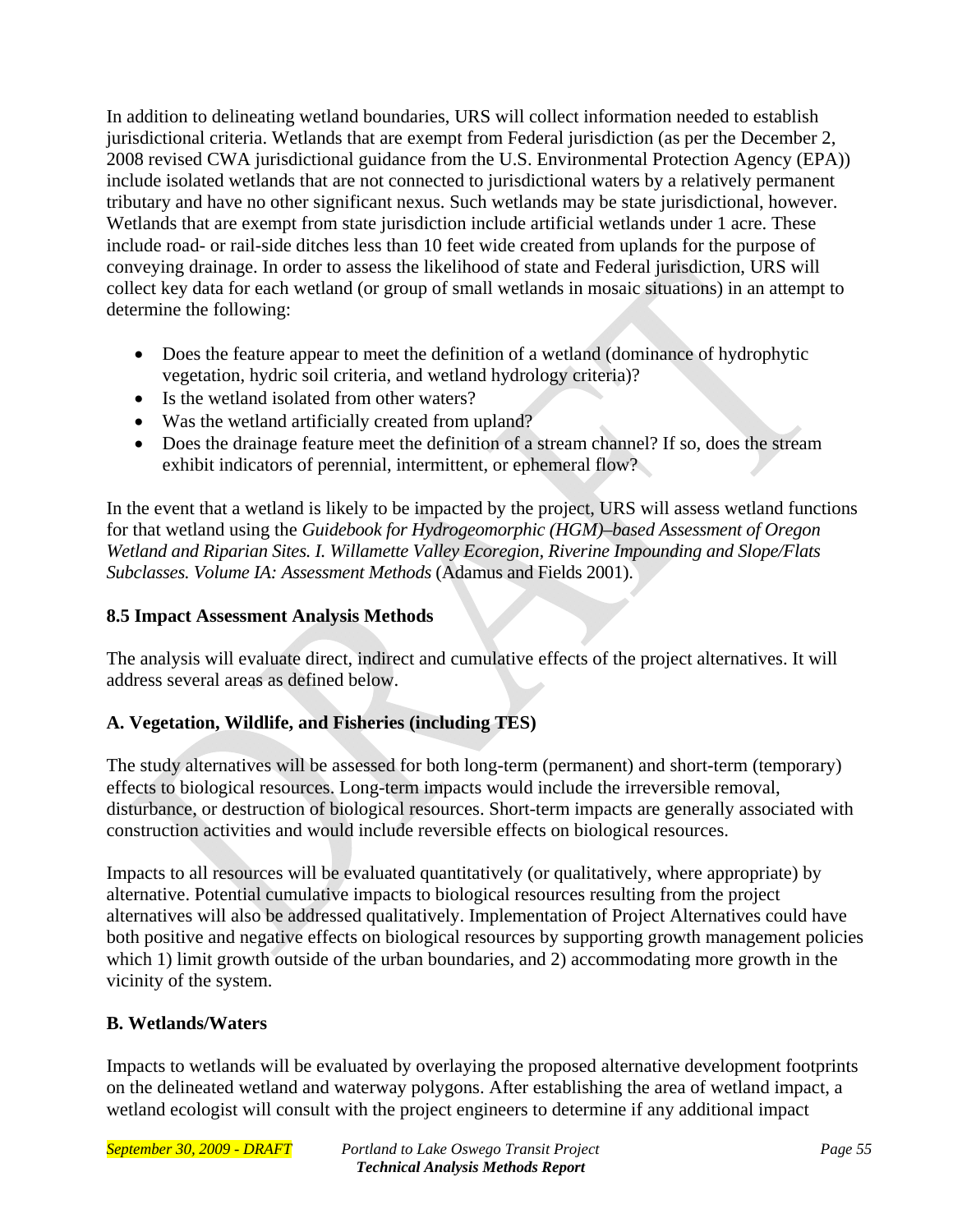avoidance or minimization opportunities exist. In addition to calculating impacted wetland acreage, URS will assess wetland functions impacted by the project and will also consider indirect impacts associated with long-term operational and short-term construction-related impacts. The wetland impacts resulting from each alternative will be compared in tabular form and discussed in the analysis.

### **8.5.1 Development of Significance Criteria**

The finding of significance for impacts to biological resources will be based upon criteria outlined in NEPA (40 CFR 1508.27) guidelines, evaluation of technical data, consultation with resource agencies, and professional judgment and experience. Consideration will also be given to input from the affected public, including the degree to which the significance of an activity may vary with setting, severity, duration, and likelihood of the impact. However, the primary criteria for determining significance of impacts to biological resources will be the sensitivity rating or status assigned to the resource by Federal, state, and local agencies. For instance, impacts to the habitat of Federally listed species may be considered of higher significance than impacts to locally sensitive species' habitat. Although an indirect measure of biological rarity, status generally reflects the biological vulnerability of species (or habitats) by considering such factors as geographical distribution, remaining population size, reproductive success, distribution and status of its habitat, and threats of elimination.

### **A. Vegetation and Wildlife**

Project impacts to vegetation, wildlife, and wildlife habitats will be determined by calculating the amount (i.e., acreage) of each vegetation type removed by each Project alternative. A qualitative assessment of impacts will also be conducted by considering the following factors:

- The regional significance of the resource (e.g., priority habitats)
- Wildlife habitat value (including the site's role as a wildlife movement corridor)
- The degree of fragmentation and isolation of the habitat pre-and post-project implementation
- Overall habitat quality
- Potential for enhancement or restoration

Construction and operation impacts to wildlife, including disturbances from increases in human access, noise, and light, will be assessed based on available data. Potential impacts to vegetation and wildlife will be assessed using information presented in the water quality and hydrology analysis for this project. The analysis will also determine the potential for direct impacts to vegetation due to increases in soil erosion and streambed scouring (e.g., uprooting of trees, shrubs, etc.). Essentially, an interdisciplinary process will be used.

#### **B. Fisheries**

The proposed Project alternatives cross the several tributaries to the Willamette River, all designated as critical habitat under the ESA. Through coordination with NMFS, proposed activities within the designated critical habitat for the salmon will be assessed to determine potential impacts to the habitat and fish runs under the Federal ESA. TES fish species and species protected under the MSA will be identified by determining fish usage of potentially affected waterways. Fish usage information is useful for verifying the appropriate in-water construction timing schedules to avoid or minimize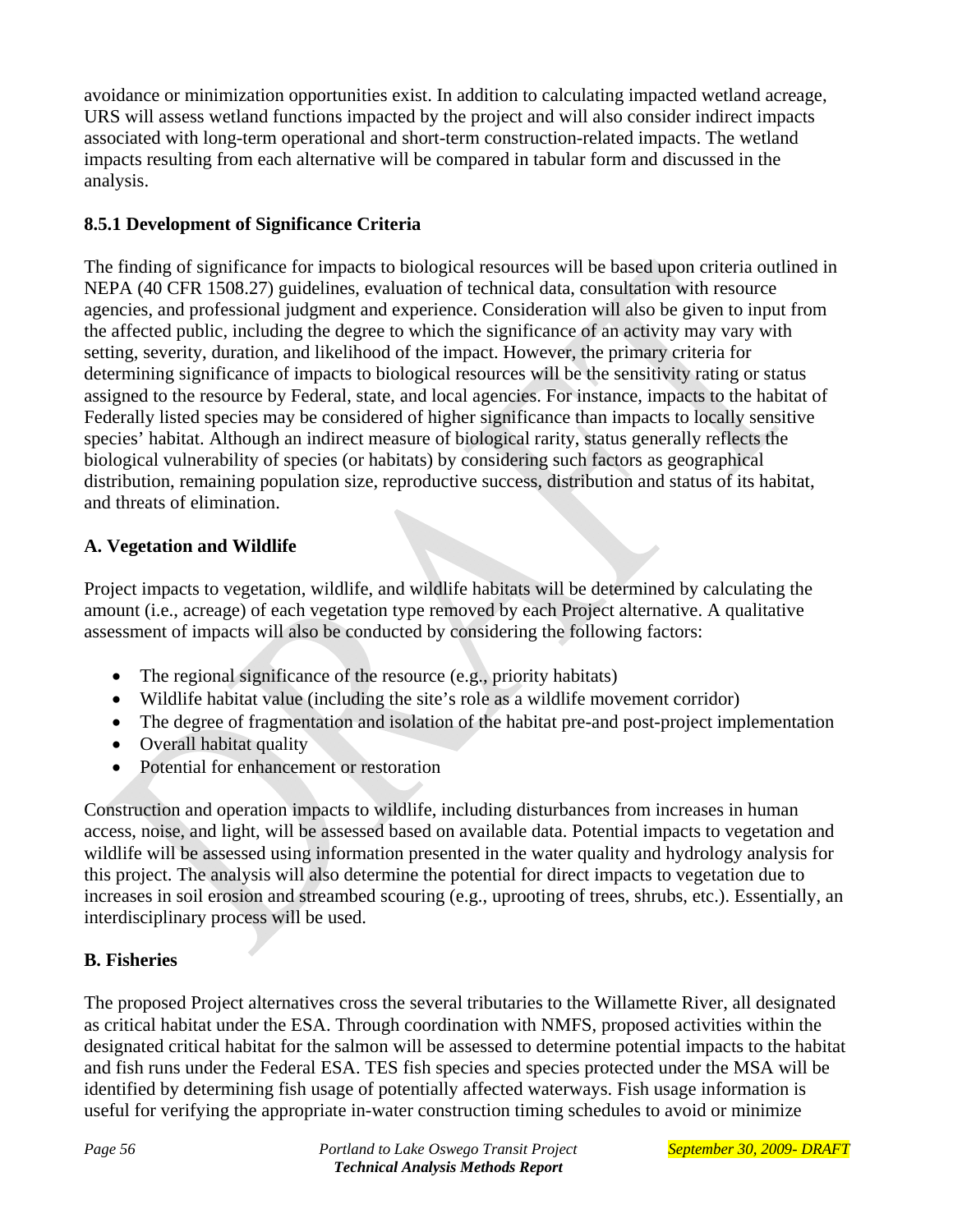impacts to these and other fish stocks. It will also be used to identify habitat quality and quantity and to determine the potential extent or significance of habitat impacts from project development.

#### **C. Wetlands and Other Waters**

In addition to the development of significance criteria as per the NEPA guidelines, wetland impacts will be considered "significant" if locally-defined significant wetlands are impacted. The City of Portland and the City of Lake Oswego both regulate locally significant wetlands and other waters through their local zoning and comprehensive plans. The City of Lake Oswego regulates environmentally significant wetlands, stream corridors, and associated applicable buffers under Section 50.16 of the City code. These significant waters are shown as overlay districts on the City's Sensitive Land Atlas. The City of Portland (COP) regulates wetland buffers for locally significant wetlands that have been identified and mapped as an environmental zone overlay. In general, locally significant wetlands and waters include most of the prominent, large, high-quality wetlands and perennial rivers/streams within the Cities.

For wetlands, in cases where the project results in indirect impacts, minor direct impacts, temporary impacts, or buffer impacts only, the impact will not be considered "significant" if it does not change the functional performance of the wetland as per the results of a reference-based wetland functions assessment.

#### **8.6 Mitigation Measures**

Incorporation of mitigation into project designs to reduce or eliminate adverse project impacts to resources of concern is an important component of the NEPA analysis. General mitigation measures will be evaluated and include the following:

- Avoidance of the impact
- Minimizing the impact
- Rectifying the impact
- Reducing or eliminating the impact
- Compensating for the impact with substitute resources or environments

The degree to which one or more of these measures is incorporated into the selected alternative will depend on the level of impact and the mitigation standards required to meet permit requirements.

### **8.6.1 Vegetation and Wildlife**

Conceptual mitigation strategies will be identified for significant impacts to wildlife habitats or populations. Mitigation for vegetation and wildlife impacts will be coordinated with mitigation planning for other related ecosystem impacts (e.g., wetlands).Mitigation could potentially include:

- Reducing habitat fragmentation and maintaining wildlife travel routes.
- Screening sensitive habitats from project view and noise.
- Enhancing vegetation associated with wetlands and water courses used by wildlife.

#### **8.6.2 Fisheries**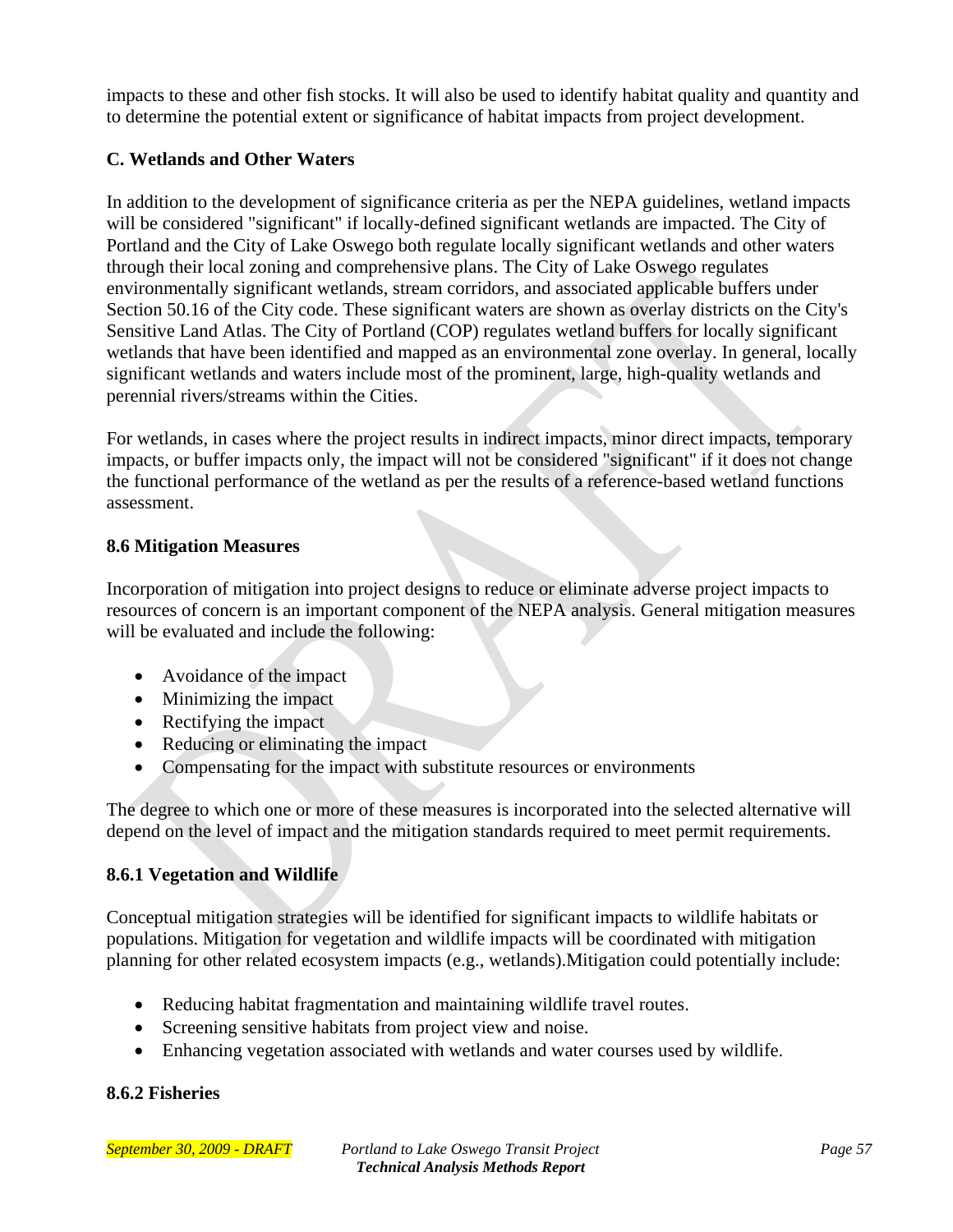The proposed project is not likely to result in direct effects to the Willamette River. However Willamette River tributary streams may be impacted to varying degrees depending on specific design and alignment decisions.

Potential impacts to aquatic ecosystems include:

- Water quality degradation
- Temporary reduction in fish passage
- Altered predator/prey relations
- Habitat disturbance
- Temporary degradation of riparian zone

Stream crossing methods and mitigation will be designed to offset potential impacts identified in the analysis. Potential approaches for addressing these concerns include:

- Using existing crossing structures to avoid in-water work.
- Placing piers outside of the channel's OHW elevation or in deep water areas to avoid impacts to migration, spawning, and/or juvenile rearing habitat if bridge or culvert replacement is required.
- Isolating pier construction activities from the in-water environment and/or using construction techniques to avoid water quality impacts.
- Limiting in-water construction to designated fisheries' windows.
- Where feasible, using high bridge designs to minimize shading.
- Using streamlined pier designs to minimize hydraulic impacts and minimize opportunities for increased predation.
- Limiting removal of riparian vegetation and restoring/replanting all areas temporarily disturbed during construction.

# **8.6.3 Wetlands**

If wetland impacts are unavoidable, conceptual mitigation measures will be provided to describe how wetland acres and functions can be compensated to result in no net loss of either. Compensatory mitigation opportunities will be ranked according to preference by the USACE as per the Wetlands Mitigation Final Rule established by the USACE and EPA in the Federal Register on March 4, 2008. This rule expresses a preference for mitigation provided by a certified wetland mitigation bank followed by a preference for in-lieu fee mitigation, with permittee-responsible mitigation being the least desirable option. Wetland mitigation will be coordinated with other ecosystem or water quality/hydrology mitigation planning, as practicable; to minimize mitigation costs and to incorporate a watershed- based assessment of mitigation options.

### **8.7 Documentation**

The results of the ecosystems analysis will be summarized and documented in the DEIS. A supporting technical memorandum will provide additional documentation as necessary on the existing environment, the expected impacts of the study alternatives, and potential mitigation measures. The analysis of potential impacts to listed fish species, and species protected under the Magnuson-Stevens Fisheries Conservation Management Act, and their habitats will be documented in a draft BA and submitted to the appropriate resource agencies after the selection of a preferred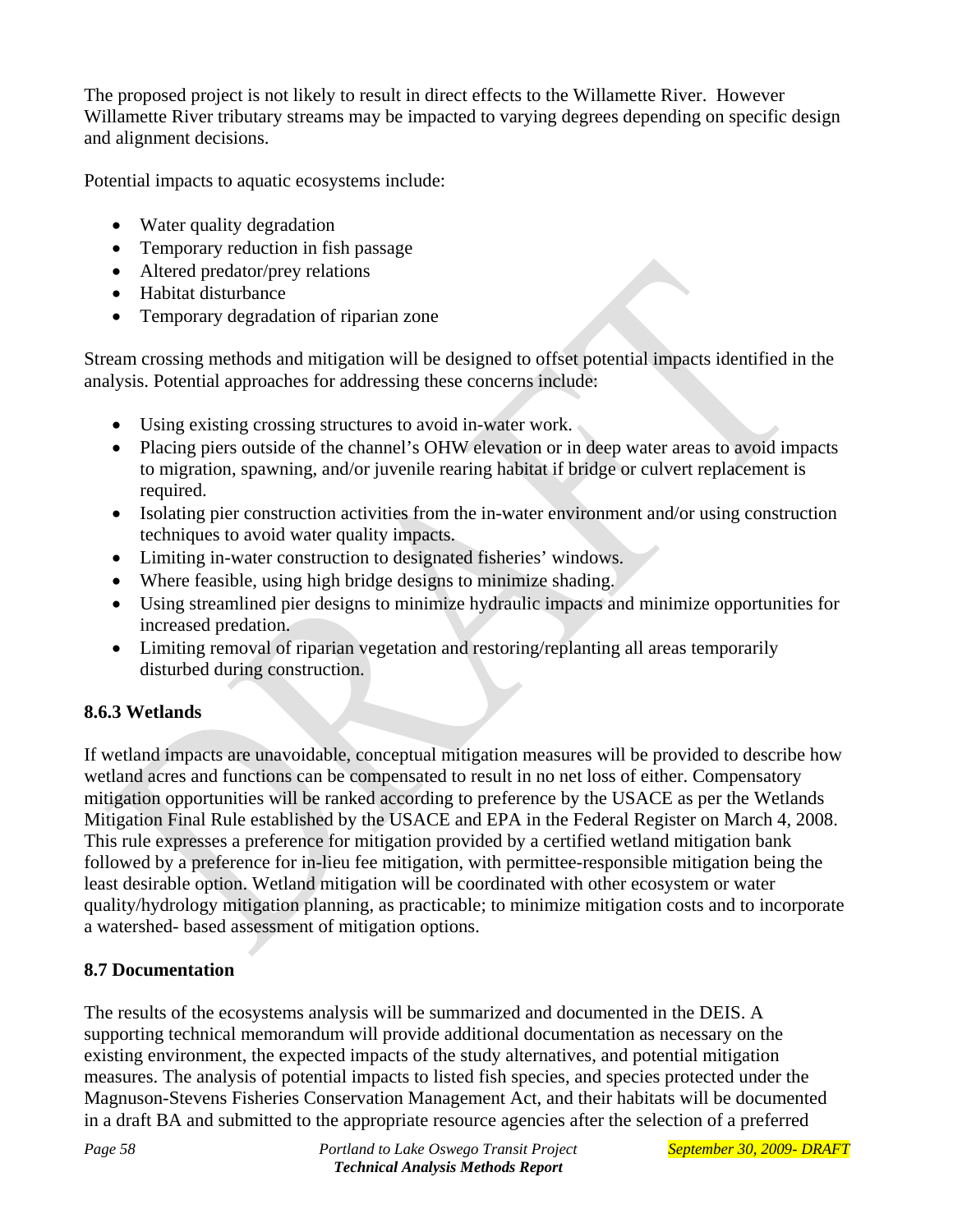alternative. Although not anticipated, if any proposed or candidate species that may occur in the project area are designated, an assessment of impacts to these species also will be included in the draft BA. The draft BA will evaluate the best available design information to determine potential impacts of each relevant alternative or option to TES species and discuss measures to avoid or reduce impacts. These evaluations will be coordinated with NMFS and USFWS to assure completeness and accuracy and to receive input about any additional information required for preparation of a final BA and completion of Section 7 ESA Consultation.

Wetland and waterway boundaries within the existing and proposed ROW along the study alternatives will be documented in a wetland delineation report. The delineation report will be submitted to DSL and USACE for boundary concurrence and jurisdictional determination. If unavoidable wetland and/or waterway impacts are identified in the analysis, wetland functions will be assessed and documented in a wetland functional assessment report and a conceptual mitigation plan will be prepared. These documents will be summarized in the Wetland/Waterway Technical Memorandum in support of the DEIS and will be used to supplement a complete JPA.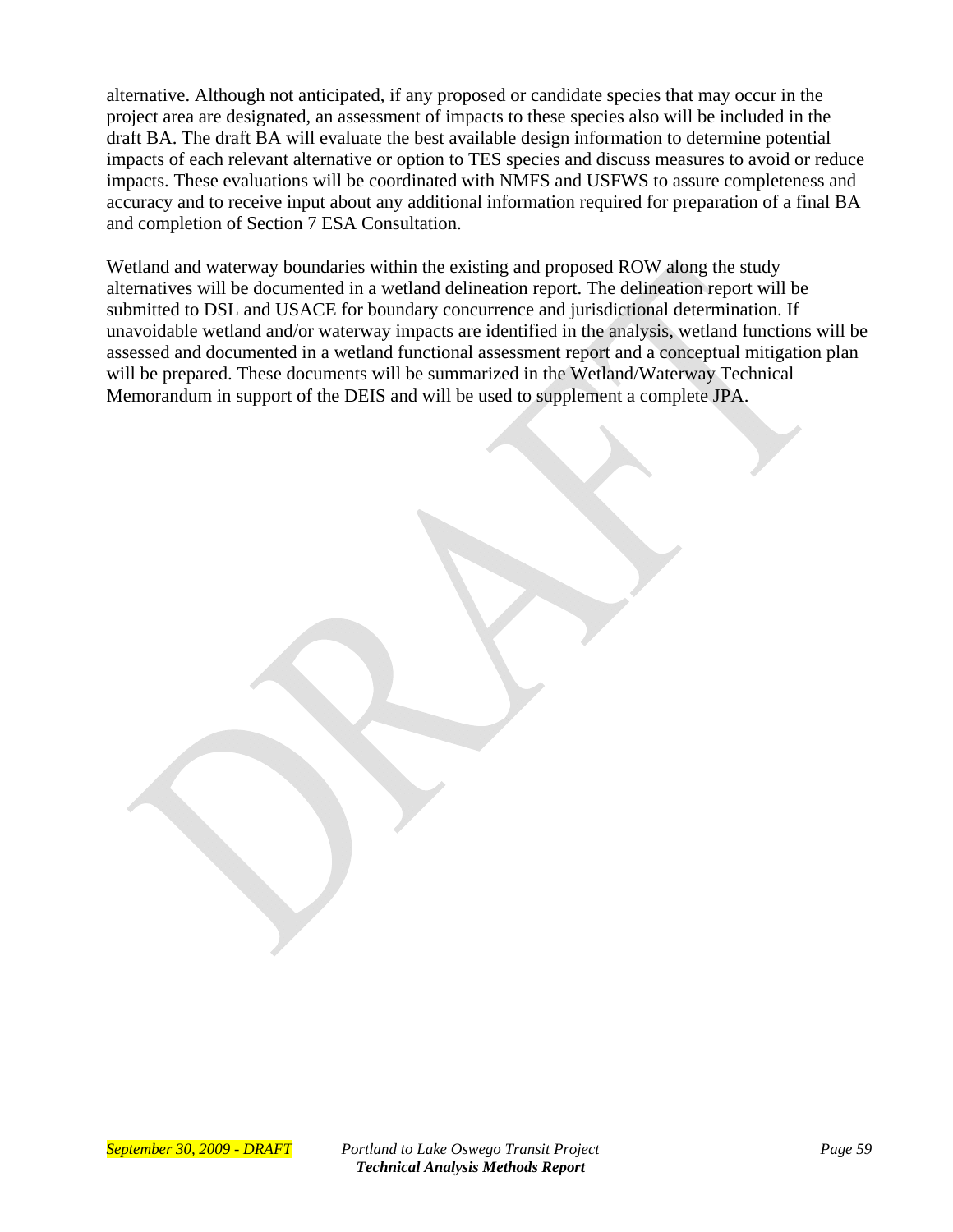### **9. HYDROLOGY AND WATER QUALITY ANALYSIS METHODS**

### **9.1 Introduction**

The Lake Oswego to Portland Transit Project may affect rivers and streams through stormwater hydrology, floodplains, and water quality impacts. The stormwater hydrology, floodplain, and water quality analysis will be included in the Draft Environmental Impact Statement (DEIS) for the Lake Oswego to Portland Transit Project. The DEIS will highlight project alternatives that will be described and compared on the basis of their potential adverse and beneficial impacts. The alternatives will be compared and ranked to identify the least environmentally damaging alternative for each corridor segment. This portion of the study will deal with impacts associated with stormwater hydrology, floodplains, and water quality.

### **9.2 Related Laws and Regulations**

### **9.2.1 Hydrology**

Development can affect the amount and timing of runoff that leaves a site during a storm. The peak runoff rate and volume of stormwater discharges typically increase when construction removes vegetation, compacts soils, and/or covers portions of a site with buildings or pavement. Such changes: 1) reduce the precipitation intercepted by vegetation and infiltrated into the ground, thereby increasing runoff volume; and 2) reduce the effective time of concentration (Tc) of runoff from a site by collecting rain and runoff more efficiently with pavement and storm sewers. As a result, peak discharge rates increase, increasing the possibility of flooding if the capacities of downstream storm drainage system components (pipes, streams, or bridges) become constrained. Regulations are in place in order to negate these types of effects.

Hydrology and water quantity are primarily regulated locally. The City of Lake Oswego, City of Portland, and Clackamas County regulate water quantity for new and re-development through development standards by setting detention and flow reduction requirements to meet predevelopment conditions for specified rain events.

The following Federal laws, state statutes, local ordinances, and guidance standards address hydrology issues associated with development:

- National Environmental Policy Act (NEPA)
- Environmental Protection Agency (EPA) National Pollutant Discharge Elimination System
- (NPDES) Permit Regulations
- National Marine Fisheries Service (NMFS) stormwater guidance standards
- Presidential Executive Order 11990
- Oregon Administrative Rules 340-41
- Metro Regulations Title 3: Water Quality and Flood Management Conservation
- City of Portland Stormwater, Development, and Erosion Control ordinances (City of Portland
- Code Titles 10 and 33)
- Local overlay districts, e.g., the City of Portland's Environmental Zones (E-zones) (CPC Title
- $\bullet$  3.430)
- City of Lake Oswego City Development Code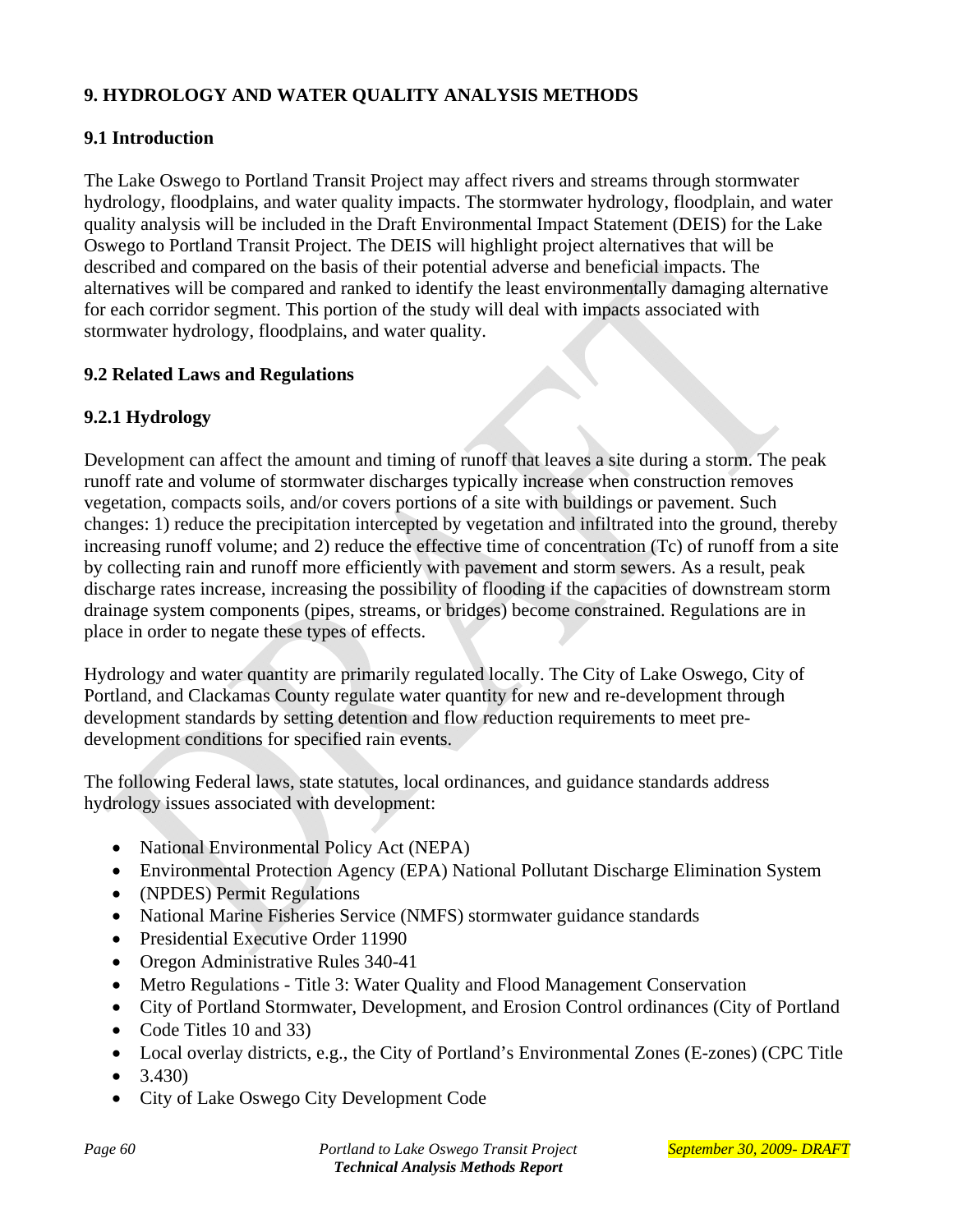• Clackamas County Stormwater Rules and Regulations

Local stormwater regulations relating to hydrology and water quantity are summarized in Table 9-2 at the end of this section.

### **9.2.2 Floodplains**

Federal, state, and local regulations establish standards for floodplain regulation. In general, established standards are to: 1) prevent flooding conditions from worsening due to new development and floodplain encroachment, and 2) to protect new facilities located in the floodplain from damage. These regulations are administered through state and local agencies. Where floodplain impacts are expected to occur, projects must compensate for encroachments by providing floodplain storage equivalent to that lost. Facilities constructed in the floodplain must be flood-proofed to prevent damage during flood events.

The following Federal and local regulations relate to flooding issues:

- U.S. Coast Guard Section 9
- National Flood Insurance Act
- Flood Disaster Protection Act
- National Environmental Policy Act (NEPA)
- Presidential Executive Order 11990
- U.S. Code of Federal Regulations, Title 33, Section 208.10
- Metro Regulations Title 3: Water Quality and Flood Management Conservation
- Clackamas County Floodplain Regulations
- Multnomah County Floodplain Regulations
- City of Lake Oswego Community Development Code
- City of Portland Regulations, including the City's E-zones (CPC Title 33.430)

Local stormwater regulations relating to floodplains are summarized in Table 9-2 at the end of this section.

# **9.2.3 Water Quality**

Water quality problems are typically related either to conventional pollutants or to nutrients. Conventional pollutants include suspended solids, metals, oil and grease, not usually found in a dissolved state and turbidity. Nutrient pollutants include phosphorus, nitrogen, metals, and organics found in a dissolved state. Typical pollutants are described in Table 9-1.

The following Federal laws, state statutes, local ordinances, and guidance standards address water quality issues:

- NEPA
- Section 402 of the Clean Water Act (CWA), National Pollutant Discharge Elimination System (NPDES) Permit Regulations (40 Code of Federal Regulations (CFR) 124)
- Section 401 of the CWA, State Water Quality Certification
- Safe Drinking Water Act of 1974, as amended, 42 United States Code (USC) 300f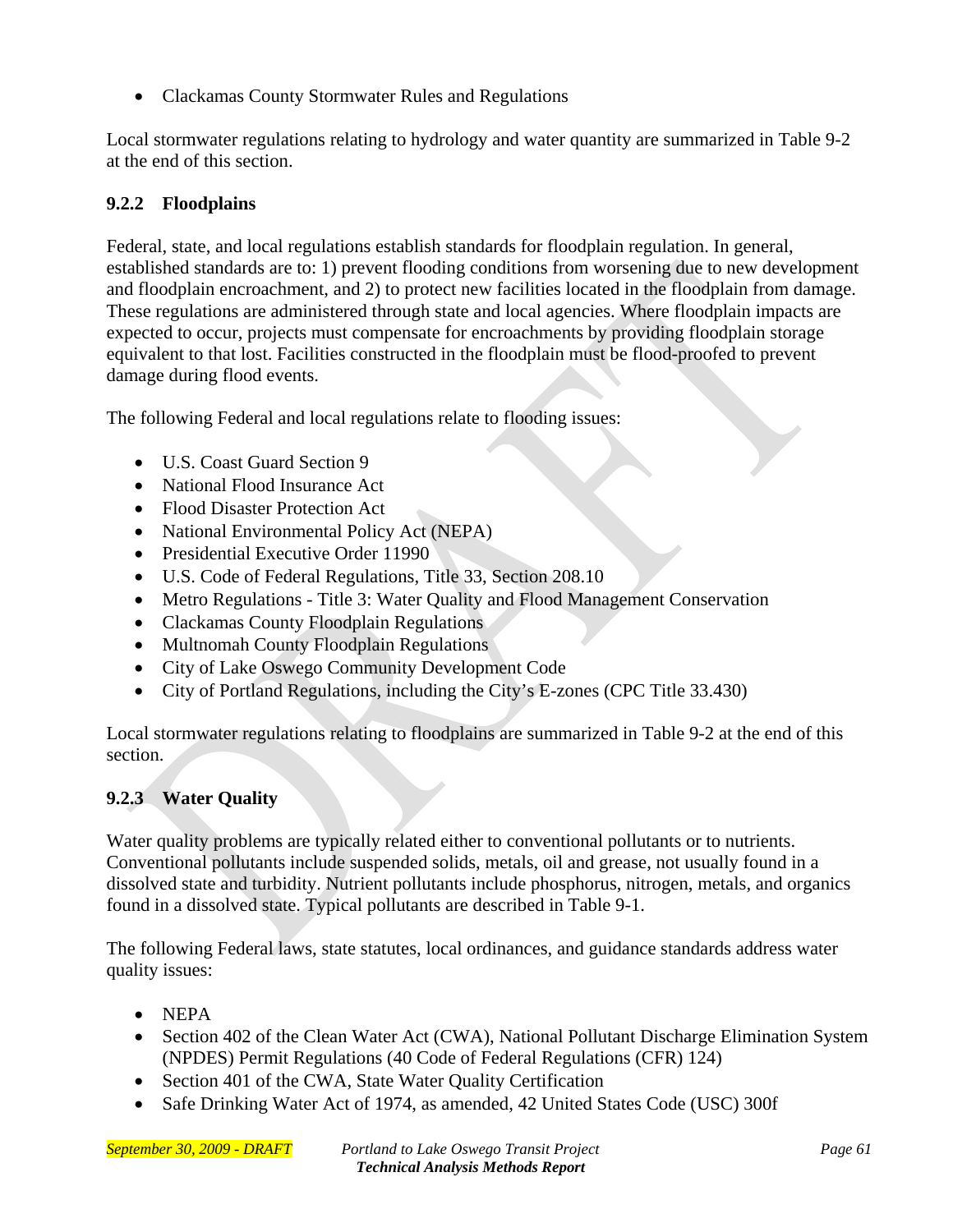- NMFS water quality guidance standards
- Oregon Revised Statutes (ORS), "Water Quality," ORS 468B
- Oregon Administrative Rules (OAR), "Department of Environmental Quality: Regulations Pertaining to NPDES and WPCF Permits," OAR 340-045-0005 to 340-045-0080
- OAR, "Water Quality Standards: Beneficial Uses, Policies, and Criteria for Oregon," OAR 340-41
- Metro Regulations Title 3: Water Quality and Flood Management Conservation (Draft)
- Clackamas County Water Quality Rules and Regulations
- Multnomah County Stormwater Regulations
- City of Lake Oswego Stormwater Regulations
- City of Portland Stormwater, Development, and Erosion Control ordinances (City of Portland Code Titles 10 and 33)

| <b>Contaminants</b>  |                                       |                                                             |
|----------------------|---------------------------------------|-------------------------------------------------------------|
| of Concern           | <b>Common Sources</b>                 | <b>Known Problems</b>                                       |
| Oil and grease       | Primarily from automotive and heavy   | Hazardous to fish and wildlife, aesthetic degradation, may  |
|                      | industrial sources.                   | be associated with noxious odors and toxic chemicals.       |
| <b>Nutrients</b>     | Phosphorous and nitrogen occur        | The principle nutrients are phosphorous and nitrogen.       |
|                      | naturally in eroded soil.             | Releases of these elements, the availability of which is    |
|                      | Anthropogenic sources include         | limited in aquatic environments, can cause algal blooms     |
|                      | fertilizers, detergents, and mulch.   | and other problems.                                         |
| Oxygen-demanding     | Natural organics washed from paved    | Can cause O2 depletion when decomposed through              |
| organics             | areas.                                | bacterial action.                                           |
| Toxic organics       | Examples of toxic organics include    | In the greater Seattle area, EPA found 19 of 121 priority   |
|                      | pesticides, phenols, and PAHs.        | pollutants in stormwater runoff.                            |
| Metals               | Concentrations of lead, zinc,         | Toxic to aquatic and benthic organisms.                     |
|                      | cadmium, and copper primarily from    |                                                             |
|                      | automotive and industrial sources.    |                                                             |
| Bacteria and viruses | Fecal coliform from failing septic    | Impacts to shellfish (harvest closures) and beneficial uses |
|                      | leaching systems, pet wastes,         | (e.g., restriction of recreation).                          |
|                      | municipal system overflows, and other |                                                             |
|                      | non-point sources.                    |                                                             |
| Eroded soil          | Streets and construction sites.       | Sediments in stormwater can smother habitat.                |
|                      |                                       |                                                             |

**Table 9-1 Typical Sources and Problems Associated with Urban Stormwater Pollutants** 

EPA's stormwater requirements have been promulgated as part of the CWA and the NPDES program. In most areas, including Oregon, the NPDES program implementation has been transferred to state environmental agencies. Under the NPDES program, permits are issued by the state agencies for various categories of industrial activities. Generally, these activities pertain to specific classes of operations, such as industrial sites, commercial land use, transportation, and residential uses. Best management practices (BMPs) must be implemented on each site where such activities take place.

Currently, the City of Portland, Multnomah County, Clackamas County, and the City of Lake Oswego have NPDES General Stormwater Permits. These permits require implementation of BMPs to control stormwater quality and quantity as a result of new development in the urban environment. At this time, there are no numerical performance criteria that are required to be met with these permits. However, the lower Willamette River is listed on the current 303(d) list by Oregon Department of Environmental Quality (ODEQ) as water-quality limited for several constituents and has also been issued a TMDL for bacteria, mercury, and temperature. For this reason, the jurisdictions listed above have set specific goals for pollutant removal efficiency of selected BMPs,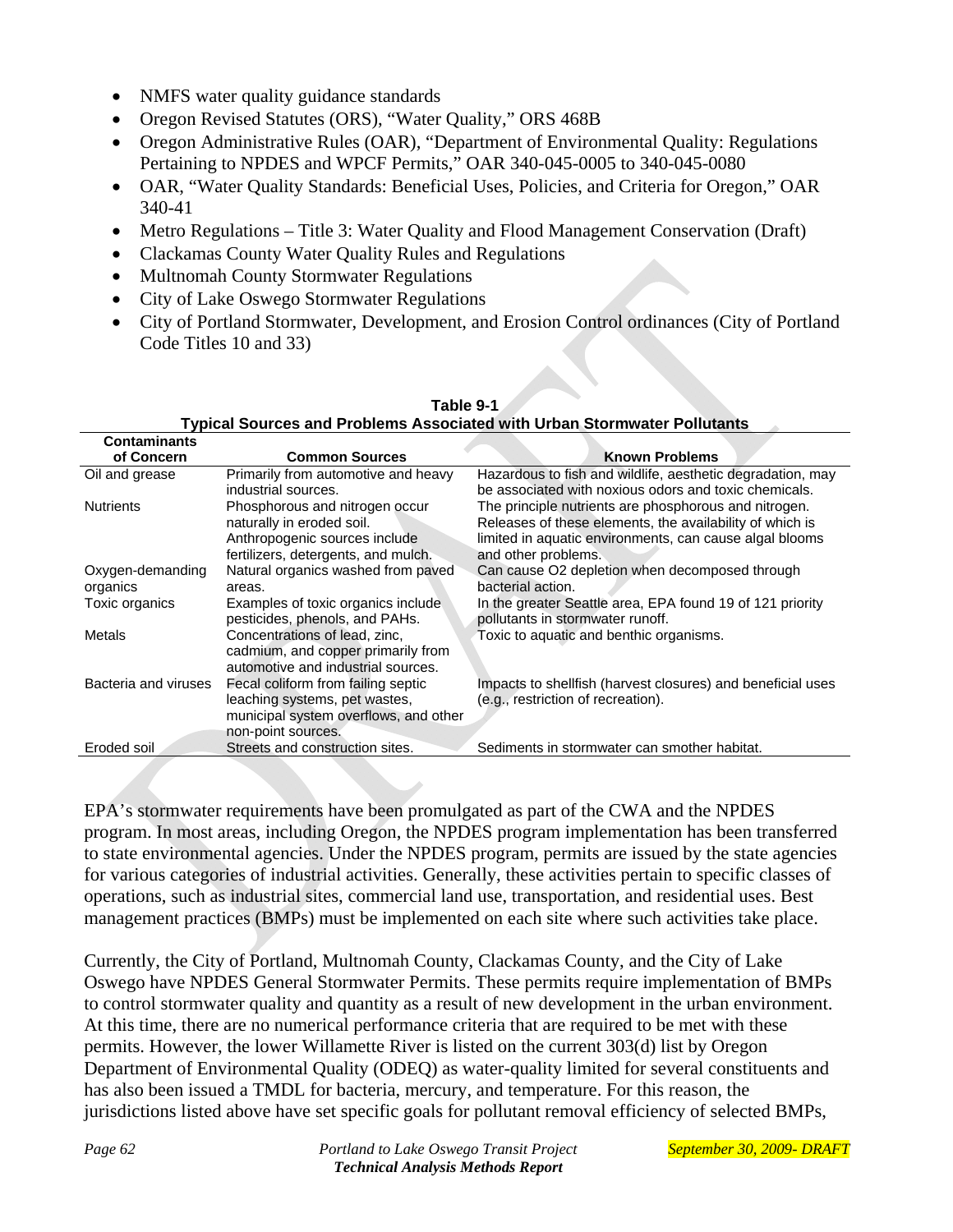#### **Table 9-2 Summary of Local Regulations Affecting Hydrology, Floodplains, and Water Quality**

| Local                                                       | <u>cannial y el Eccal Regulatione Anceling Tiyal olegy; Procapiante; and Mater Quant</u><br><b>Water Quantity Regulations</b>                                                                                                                                                                                                                                                                                                                                                                                                                                                                                                                                                                                                                                                                    | Floodplain                                                                                                                                                                                                                                                                                                                                                                                                                                                                                 | <b>Water Quality</b>                                                                                                                                                                                                                                                                                                                                                                                                                                                                                                                                                                                                                                                                                                                                                                                                                                                                                                                                                                                                    |
|-------------------------------------------------------------|--------------------------------------------------------------------------------------------------------------------------------------------------------------------------------------------------------------------------------------------------------------------------------------------------------------------------------------------------------------------------------------------------------------------------------------------------------------------------------------------------------------------------------------------------------------------------------------------------------------------------------------------------------------------------------------------------------------------------------------------------------------------------------------------------|--------------------------------------------------------------------------------------------------------------------------------------------------------------------------------------------------------------------------------------------------------------------------------------------------------------------------------------------------------------------------------------------------------------------------------------------------------------------------------------------|-------------------------------------------------------------------------------------------------------------------------------------------------------------------------------------------------------------------------------------------------------------------------------------------------------------------------------------------------------------------------------------------------------------------------------------------------------------------------------------------------------------------------------------------------------------------------------------------------------------------------------------------------------------------------------------------------------------------------------------------------------------------------------------------------------------------------------------------------------------------------------------------------------------------------------------------------------------------------------------------------------------------------|
| <b>Jurisdiction</b>                                         |                                                                                                                                                                                                                                                                                                                                                                                                                                                                                                                                                                                                                                                                                                                                                                                                  | <b>Regulations</b>                                                                                                                                                                                                                                                                                                                                                                                                                                                                         | <b>Regulations</b>                                                                                                                                                                                                                                                                                                                                                                                                                                                                                                                                                                                                                                                                                                                                                                                                                                                                                                                                                                                                      |
| <b>Clackamas</b><br>County<br><b>Service</b><br>District #1 | Stormwater quantity control<br>facilities must be designed to limit peak rates<br>as follows: 1) post development (post) 25-<br>year discharges to less than or equal to the<br>peak rate of the predevelopment (pre) 5-year<br>storm event, 2) Post 2-year discharges less<br>than or equal to half the 2-year pre-event, and<br>3) stormwater and roof drains cannot be<br>discharged directly to streams without<br>approval of the district. Clackamas County<br>has generally adopted the King County<br>Surface Water Design Manual (1990) for all<br>other standards dealing with the selection and<br>design of stormwater quantity controls.                                                                                                                                            | The FEMA 1-ft regulatory<br>floodplain standard has been<br>adopted. Floodplain fills require<br>compensatory volume to be<br>provided at the same elevation.                                                                                                                                                                                                                                                                                                                              | No person may discharge any quantity of<br>stormwater or pollutant that will violate a<br>discharger's permit, the District's NPDES<br>permit or any water quality standard. Non-<br>single-family development must provide an<br>approved water quality facility prior to<br>discharge from a site. Erosion control<br>measures are required during all<br>construction and site disturbance activities<br>and until permanent ground covers are<br>installed. Additional ground cover controls<br>are required between October 1 and April<br>30 each year. Erosion control must be<br>designed so no visible or measurable<br>erosion leaves the property during<br>construction. The treatment design storm is<br>listed as 2/3 of the 2-year, 24-hour storm.                                                                                                                                                                                                                                                       |
| <b>Metro</b>                                                |                                                                                                                                                                                                                                                                                                                                                                                                                                                                                                                                                                                                                                                                                                                                                                                                  | Title 3 standards apply to new<br>development. New development<br>is prohibited within flood<br>management areas to the<br>maximum extent possible.<br>Limited development may occur<br>if excavation and fill is<br>performed in a manner to<br>maintain or increase flood<br>storage and does not increase<br>flood elevations.<br>Flood Hazard Areas include:<br>1) areas within the FEMA 100-<br>year floodplain, and<br>2) other areas inundated in the<br>February 1996 flood event. | Title 3 standards are intended to protect<br>water quality associated with beneficial<br>uses as defined by Oregon Water<br>Resources Department (OWRD) and<br>Oregon Department of Environmental<br>Quality (ODEQ). The current version of<br>Title 3 requires: (1) erosion and sediment<br>control for all new development to a "no<br>visible" and measurable standard, (2)<br>reservation of native vegetation, and (3) no<br>use of hazardous materials in uncontained<br>areas. Water Quality Resource Areas<br>include areas: (1) along perennial streams<br>and streams draining > 100 acres - min. 50'<br>from top of bank or 200' from top of bank on<br>long steep slopes (25% or greater) or an<br>intermediate distance on shorter (150 sq.<br>ft.) steep slopes, (2) along intermittent<br>streams draining 50 to 100 acres - 15' from<br>top of bank or 50' from top of bank on steep<br>slopes, and (3) 50' from the edge of<br>wetlands or 200' from the edge of wetlands<br>bordered by steep slopes. |
| <b>City of Lake</b><br>Oswego                               | The City Of Lake Oswego Development Code<br>Article 50.41 specifies that sufficient storm<br>water detention shall be provided to maintain<br>runoff rates at their natural undeveloped<br>levels for all anticipated intensities and<br>durations of rainfall and provide necessary<br>detention to accomplish this requirement.<br>Detention volume shall be the maximum<br>difference between: a. The storm water runoff<br>produced from the proposed development site<br>by a 50 year storm, and b. The storm water<br>runoff produced from the pre-development<br>site area by a 10 year storm.<br>Development shall be conducted in such a<br>manner that alterations of drainage patterns<br>(streams, ditches, swales, and surface runoff)<br>do not adversely affect other properties. | The City administers the NFIP<br>program. This includes the<br>administration of the<br>City's floodplain ordinance,<br>which insures that any building<br>in the floodway will not cause a<br>rise in the water surface<br>elevations during the base flood<br>event.                                                                                                                                                                                                                     | The City of Lake Oswego Surface Water<br>Management Design Manual has specified,<br>depending on the type of water quality<br>facility, a standard of removal of up to 65<br>percent of the phosphorous from 100<br>percent of the "newly constructed<br>impervious surface." The treatment design<br>storm is listed as 0.36 inches of<br>precipitation falling in 4 hours.                                                                                                                                                                                                                                                                                                                                                                                                                                                                                                                                                                                                                                            |
| City of<br>Portland                                         | In areas with combined sewers, as much<br>runoff as possible must be controlled on-site,<br>where soils permit. Onsite flow control must<br>maintain post-development peak flows at<br>magnitudes associated with undeveloped land<br>for the 2-year, 5-year and 10-year events<br>with limited exceptions.                                                                                                                                                                                                                                                                                                                                                                                                                                                                                      | Encroachments into the<br>floodway by development and<br>structures defined in 24.50.020<br>are prohibited unless technical<br>analysis shows that the<br>development will not result in an<br>increase in the base flood<br>elevation. The minimum width of<br>the floodway must be 15 ft.                                                                                                                                                                                                | According to NPDES permit, 80 percent of<br>total suspended solids (TSS) must be<br>removed from 1/3 of the 2-year storm.<br>Construction projects that will modify<br>drainage facilities must include a plan to<br>control erosion and sedimentation during<br>construction and to permanently stabilize<br>soils disturbed during construction.                                                                                                                                                                                                                                                                                                                                                                                                                                                                                                                                                                                                                                                                      |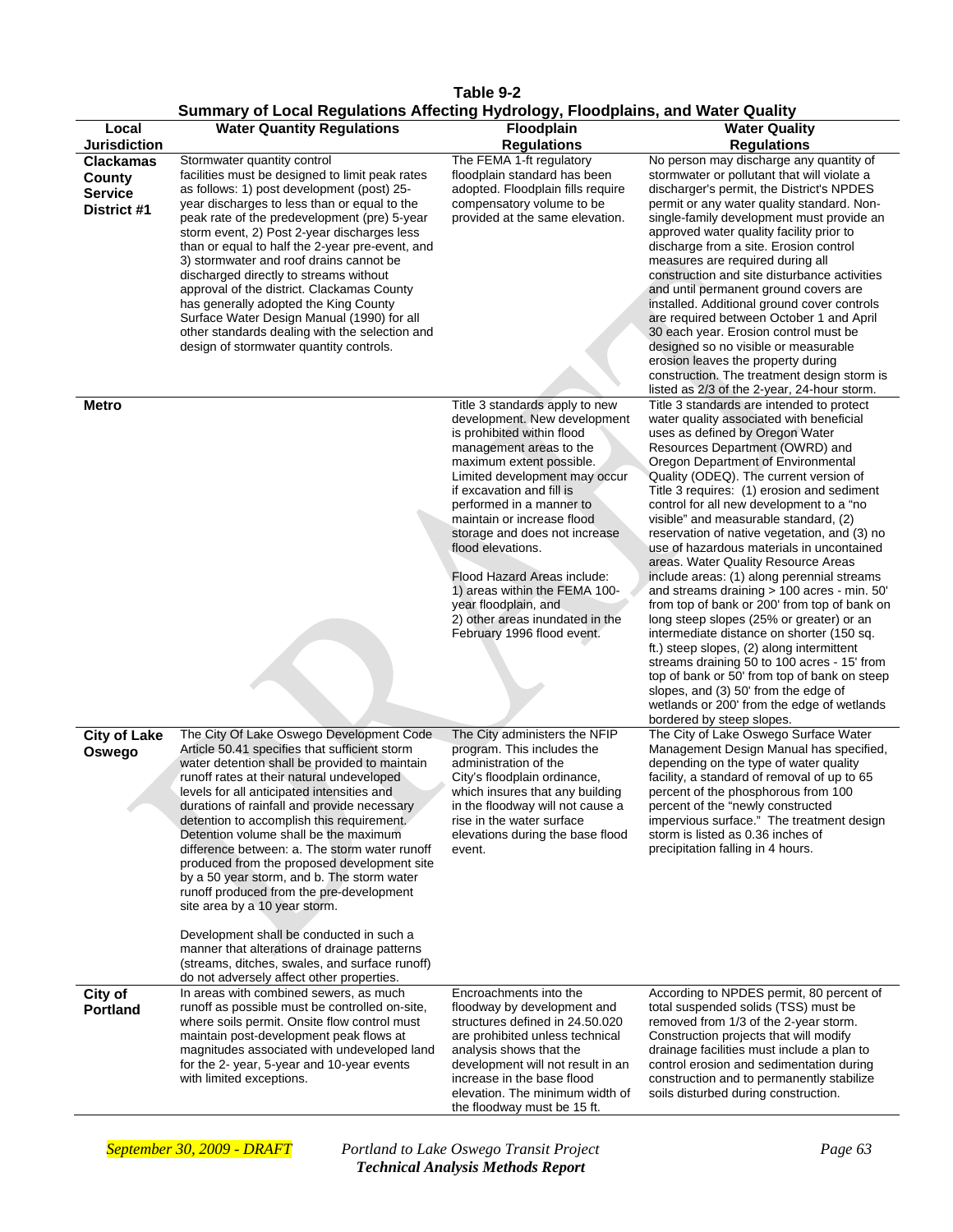or water quality treatment criteria as outlined in Table 9-2. These standards can be used as guidance for measuring potential impacts and selecting mitigation methods and criteria.

For construction activities that would disturb one acre of land or more, other NPDES permits are required for the construction phase. It is anticipated that NPDES permits from Oregon agencies will be required for the Lake Oswego to Portland Transit Project due to anticipated areas that would be disturbed by the project. However, these permits will be required only if the project progresses to a design and construction phase; they would not be required for an EIS.

The EPA and most state agencies have established minimum water quality standards for different classes of surface waters. In OAR 340-41-445, DEQ has defined special water quality standards for the Willamette River Basin. These standards were adopted to protect the beneficial uses of surface waters within the basin and to provide minimum design criteria for waste treatment and control.

### **9.3 Contacts, Coordination and Consultation**

As part of the investigation of hydrologic, floodplain, and water quality issues pertaining to the Lake Oswego to Portland Transit Project, in addition to internal coordination, staff will gather information from and/or coordinate with some or all of the following Federal, state, and local government agencies:

### **A. Federal Agencies**

- $\bullet$  EPA
- National Marine Fisheries Service (NMFS)
- U.S. Army Corps of Engineers (Corps), Portland District
- U.S. Coast Guard
- Federal Emergency Management Agency (FEMA)

### **B. State Agencies**

- Oregon Department of Environmental Quality (ODEQ)
- Oregon Department of Transportation (ODOT)
- Oregon Department of Fish and Wildlife (ODFW)
- Department of State Lands (DSL)

### **C. Local Agencies**

- Metro
- Clackamas County Service District #1
- Multnomah County Department of Community Services
- City of Lake Oswego Engineering
- City of Portland Bureau of Environmental Services (BES)

### **9.4 Data Collection**

Available information on existing hydrologic, floodplain, and water quality conditions within basins within the corridor will be obtained from Federal, state, and local sources. A variety of local sources will provide data that includes state water quality standards, basin plans, and published data compiled from monitoring efforts.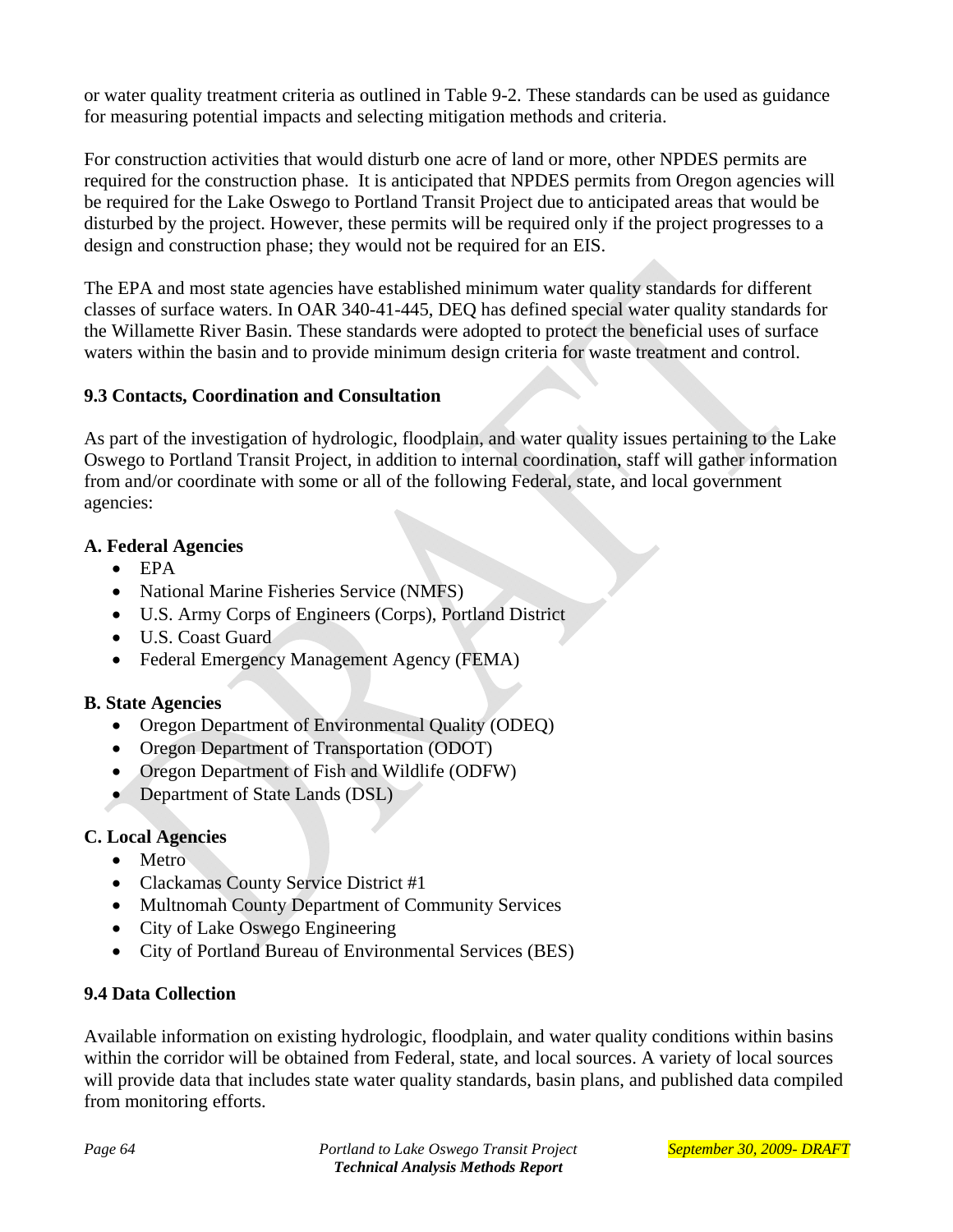### **9.5 Affected Environment Profile**

To quantify existing conditions with respect to hydrology, floodplains, and water quality in the study area, field reconnaissance will be conducted along the entire proposed streetcar alignment and design alternatives, including proposed crossings, streetcar stops, park-and-rides, and operations and maintenance (O&M) facilities. Information on existing systems will also be gathered from local jurisdictions, ODOT, TriMet, and other sources as available.

For purposes of the hydrologic, floodplain, and water quality assessment, project facilities refer to impervious track and nonlinear features including stations, maintenance facilities, bridges, and parkand-ride facilities. It will be assumed that in many locations, ballasted track has and or will be used, and in these locations the rail track would not increase runoff, because track ballast allows infiltration and storage of precipitation and prevents runoff. This assumption will be considered to be valid for the range of soil and vegetation conditions found along the entire corridor. Therefore, ballasted track (if used) will not add to existing or proposed impervious surface values.

### **A. Hydrology**

Existing documents to be reviewed for assessing hydrologic conditions include existing basin studies, drainage basin plans, master plans, capital improvement plans, USGS streamflow data, precipitation data published by the National Weather Service, topographic maps, aerial photographs, National Resources Conservation Service (NCRS) maps, FIRM maps, and stormwater infrastructure as-built drawings.

Field reconnaissance will also be conducted to observe general drainage patterns in the project area, including locations, sizes, and flow direction of culverts and conveyance ditches. Evidence of high water marks, scouring, and standing water will also be observed to gain a general understanding of the movement of stormwater runoff in the project area.

Information gained from the document review and field reconnaissance described above will be used to determine direction of flows and delineate subbasins within the study area. Peak flow rates and volumes generated and discharged from the study area under existing conditions will be estimated based on impervious cover, adjacent land use, existing drainage system plans, and measuring of existing culverts during field reconnaissance.

#### **B. Floodplains**

Information on existing flooding conditions will be collected for rivers, streams, and tributaries that would be affected by the proposed study alternatives. General information on basin-wide flooding conditions will be collected and described in the description of the affected environment. Existing flooding conditions at individual sites, where major or minor crossings are proposed to occur, will be estimated as part of the Floodplains Impacts Analysis. FIRM maps generated by FEMA and Flood Management Area (FMA) maps generated by Metro will be reviewed in order to determine existing floodplain conditions.

### **C. Water Quality**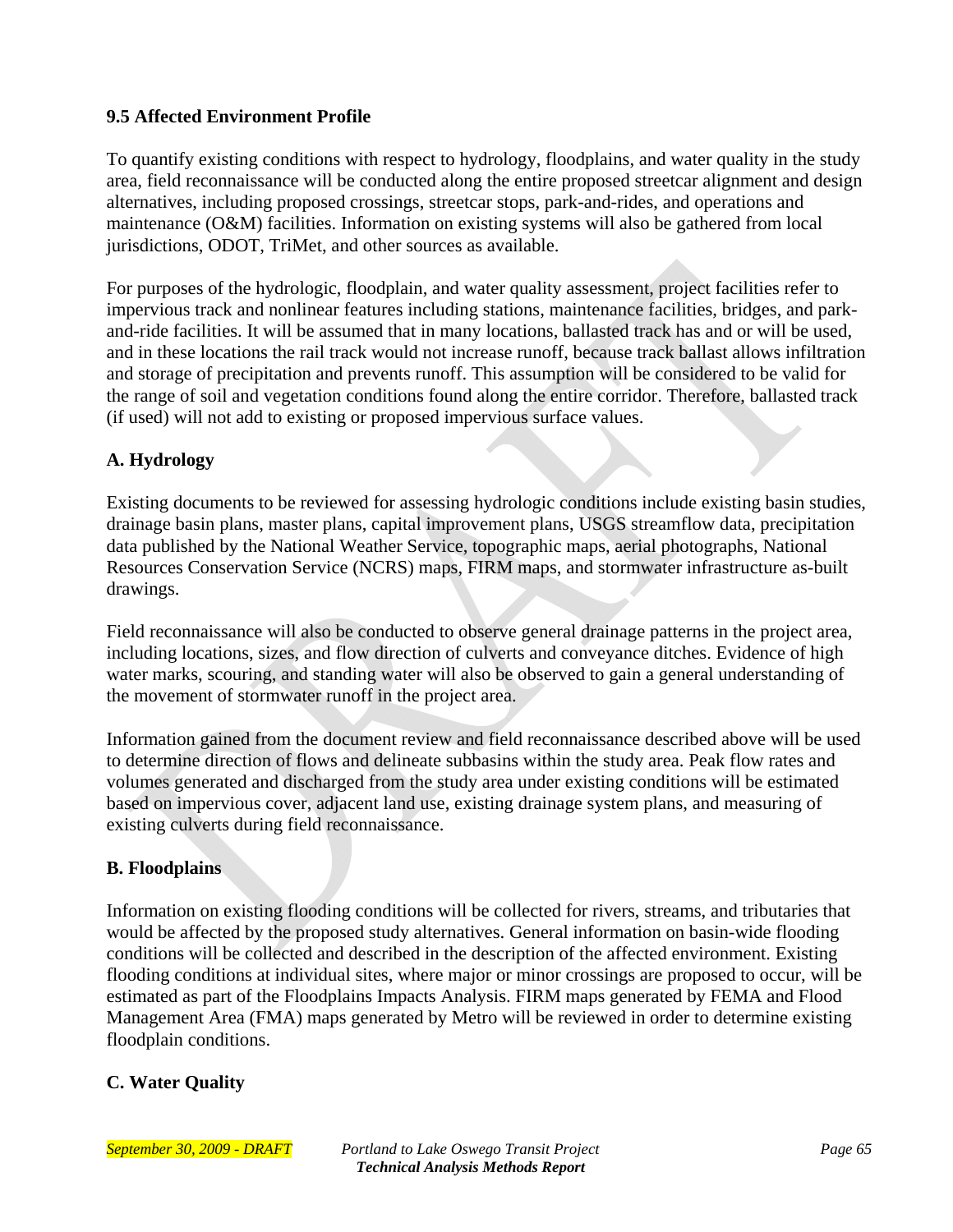To quantify existing water quality conditions in rivers, streams, and tributaries within the study area, published data from Federal, state, and local sources will be searched and documented. Pollutant export or loading from project facilities will be estimated based primarily on assessments of existing impervious area within the Lake Oswego to Portland Transit Project.

Pollutant loading analysis will be conducted using Federal Highway Administration (FHWA) Methodology from FHWA-RD-88-006 using site median concentrations and procedures developed by ODOT for the Portland Metro area. The analysis will show just the theoretical increase in annual loading and pollutant concentrations from existing and extra impervious area that may or may not be added by the Lake Oswego to Portland Transit Project. The results from this probabilistic procedure can be used to predict the possibility of a once-in-three-year exceedance of acute water quality criteria.

ODOT has modified the FHWA procedures outlined in FHWA-RD-88-006 as follows. Site median concentrations were taken from ODOT stormwater sampling data, as reported on its NPDES Municipal Separate Storm Sewer System (MS4) Permit application, instead of from the Nationwide Urban Runoff Program (NURP) data used by FHWA. ODOT site median concentrations, as taken from ODOT's MS4 permit application, were typically measured at sites with greater urbanization and higher traffic volumes than the NURP studies; therefore, the actual median concentrations for this project will probably be lower than those assumed. Water quality criteria are taken from the ODEQ acute and chronic requirements (Table 20 of ODEQ's water quality standards), instead of the EPA acute and threshold requirements as reported in FHWA-RD-88-006. Once a preferred alternative has been selected, future studies can continue to use the FHWA method with the ODOT MS4 permit data, or more specific median concentration data from on-site monitoring can be used.

### **9.6 Impact Assessment Analysis Methods**

The analysis will assess direct, indirect and cumulative effects of the project alternatives.

# **9.6.1 Hydrology**

To assess potential hydrologic impacts, peak stormwater discharge rates for existing and future (post construction) conditions will be estimated along the corridor at existing drainage ditches and culverts. These results will be evaluated based on new impervious surface estimates to allow for a qualitative assessment of pre- and post-development discharge rates to determine whether significant impacts would occur as a result of the Lake Oswego to Portland Transit Project.

At this stage of project development, the hydrological analysis is focused on defining the comparative magnitude of impacts and to help define potential mitigation measures. More detailed analysis will be performed during final design and permitting phases. The final design and supporting analyses will be used for permitting applications needed to satisfy the requirements of individual agencies.

Hydrologic impacts will be considered only in association with the long-term operation of proposed project facilities in the corridor. No specific hydrologic impacts will be assigned to construction activities because:

• In most cases, short-term runoff increases are temporary and related to vegetation removal; in the long-term, runoff would be reduced from areas where vegetation would be restored;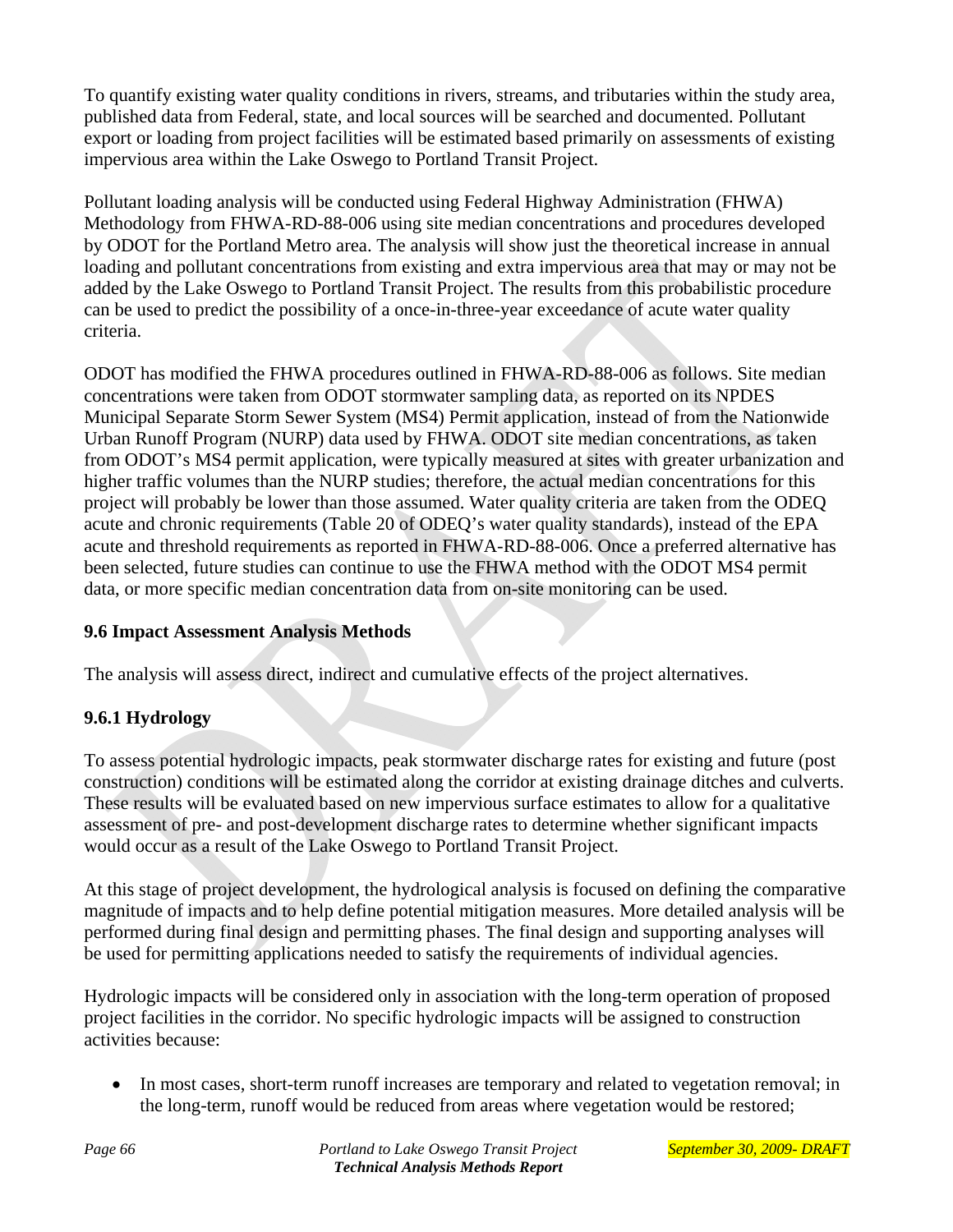- Most jurisdictions require strict BMP measures to limit the specific impacts of construction and often include detention to promote removal of suspended sediments;
- Most construction occurs during the dry season when hydrologic impacts would not occur; and
- Most hydrologic and flooding impacts are permanent changes to individual sites and require site-specific mitigation to be incorporated into the final site design.

Construction-related BMPs will be discussed in the section on potential mitigation measures.

#### **9.6.2 Floodplains**

A qualitative analysis will be conducted of potential floodplain impacts at all stream and river crossings and at locations of potential floodplain encroachment along the various alternatives. The investigation of potential flooding impacts will rely on FEMA NFIP studies, Metro's FMA maps, and other more recent information if available.

Potential impacts of proposed stream and river crossings will be assessed on the basis of:

- Potential floodplain encroachments;
- Potential changes in channel capacity that could affect flood depths;
- Potential changes in flow velocities that could cause morphological changes in the adjacent channel; and
- Regulatory standards and requirements, such as FEMA floodplain regulations, U.S. Army Corps of Engineers 404 permit requirements regulating the discharge of dredge or fill in waters of the U.S., and Title 3 regulations promulgated by Metro.

#### **9.6.3 Water Quality**

Surface water quality degradation can result from: 1) pollutant increases in runoff from roads and parking lots, and 2) quantity-related problems that increase erosion and sediment loads to streams and wetlands. Urban stormwater often contains increased levels of oil and grease, nutrients, sediment, and various heavy metals. Two types of significant water quality degradation can occur in association with site development: short-term (construction-related) and long-term (operations-related).

During construction, equipment operation can cause accidental releases of fuels, oil, and grease, and can degrade surface water quality by increasing erosion and sedimentation. Loss of protective vegetation cover during construction is another cause of increased sediment loading. For the analysis conducted for the EIS, it will be assumed that proper use of erosion control BMPs and spill control plans during construction would prevent significant water quality impacts. This assumption would be especially valid should construction activities involve working in a mapped FEMA floodplain. Longterm water quality impacts are associated with increases in impervious surfaces (e.g., pavement and buildings). Impervious surfaces prevent rainfall infiltration and promote the storage and wash-off of pollutants from vehicle emissions and other sources. Motorized vehicles are the primary source of water quality degradation from a variety of contaminants including oils and grease, metals, and other combustion by-products. Facilities that would cause significant increases in motorized vehicle usage can also be expected to generate significantly higher pollutant loadings. Landscaped areas, another significant source of pollutants from developed sites, can contribute fertilizer and pesticide residues, such as phosphates and nitrates, to stormwater runoff.

*September 30, 2009 - DRAFT Portland to Lake Oswego Transit Project Page 67 Technical Analysis Methods Report*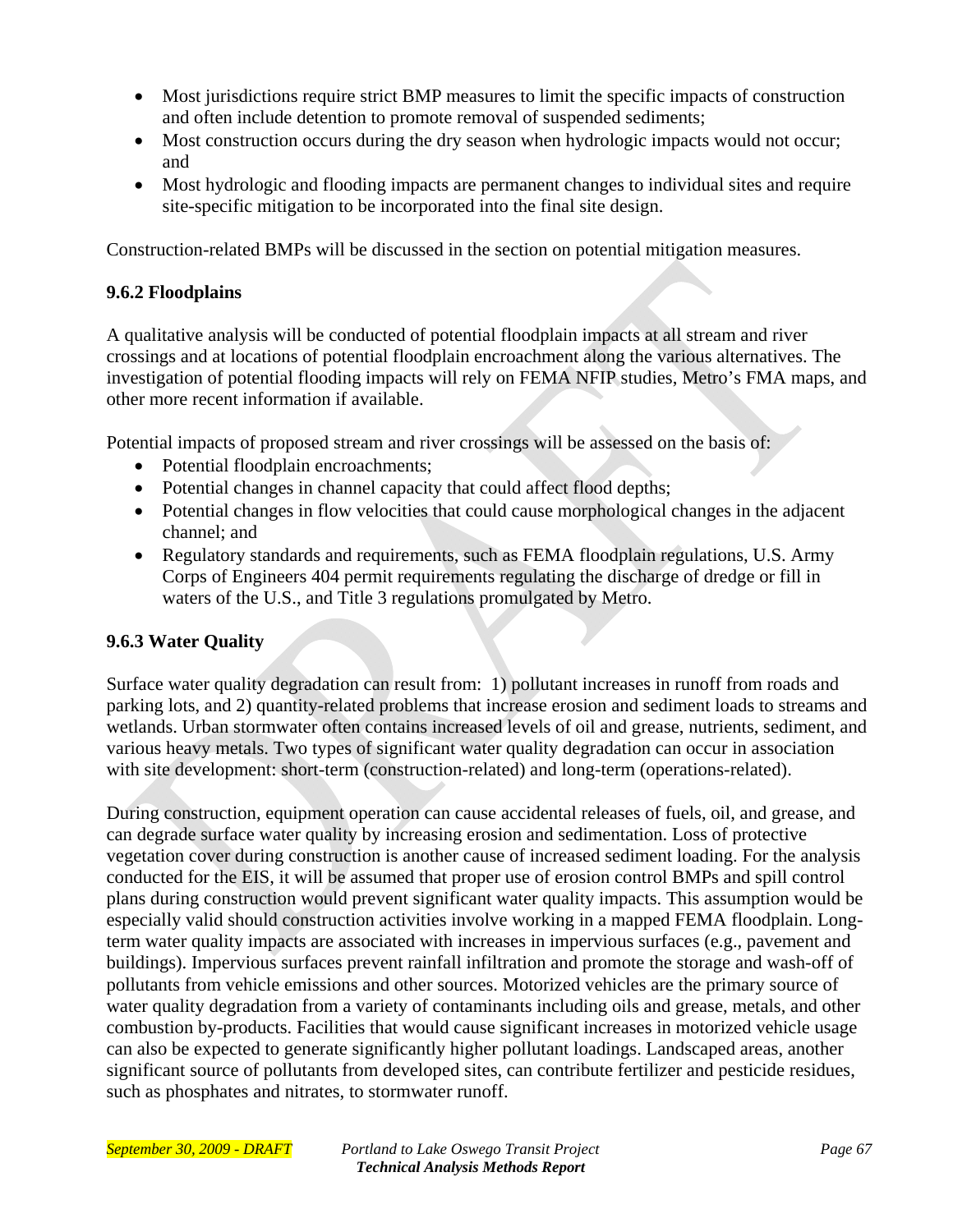For this analysis, pollutant loads will be estimated for project facilities along the proposed alternatives and will be based on impervious surface estimates for the Lake Oswego to Portland Transit Project and its alignment and design options. It will be assumed that water quality treatment facilities would be provided at each site where significant development or redevelopment would occur, such as park-and-ride lots, operations and maintenance (O&M) facilities, and roadway improvements. Comparisons of baseline and post-construction loading, and general effectiveness of water quality treatment systems will be discussed qualitatively.

On a cumulative basis, impacts will be assessed qualitatively by comparing existing receiving water quality to expected impacts from proposed project facilities (railway alignments, park-and-ride lots, O&M facilities, and transit stations).

For the water quality analysis, the risk of oil and grease spills from train operations will be assumed to be negligible. Operational experience gained on the existing Eastside and Westside rail lines suggests that oil and grease releases from train operations along the proposed alignment would not be significant. It will be assumed that if the track segments were constructed with rail, ties, and ballast, then receiving water quality would not be significantly impacted by runoff from track segments.

#### **9.7 Mitigation Measures**

Mitigation alternatives will be identified and considered where the evaluation of existing and proposed hydrologic, floodplain, and water quality conditions along the alternatives indicates that potential adverse impacts could result. Mitigation alternatives will include identification of measures that could reduce and minimize potential impacts as they relate to water resources.

#### **9.8 Documentation**

The description of the affected environment, the results of the analysis, and the potential mitigation measures identified in the analysis will be documented and summarized in the DEIS. Additional documentation may be included in hydrology and water quality technical memorandum. Documentation will be provided for all calculations. Documentation of hydrologic calculations will include the results of existing and future condition peak flow estimates for various storms events; water quality analyses of existing and proposed conditions will include pollutant loading calculations; and the floodplain analysis will include conditions for all crossing locations along the study alternatives representing existing and proposed conditions. The hydrology and water quality analysis will be summarized and included in the DEIS.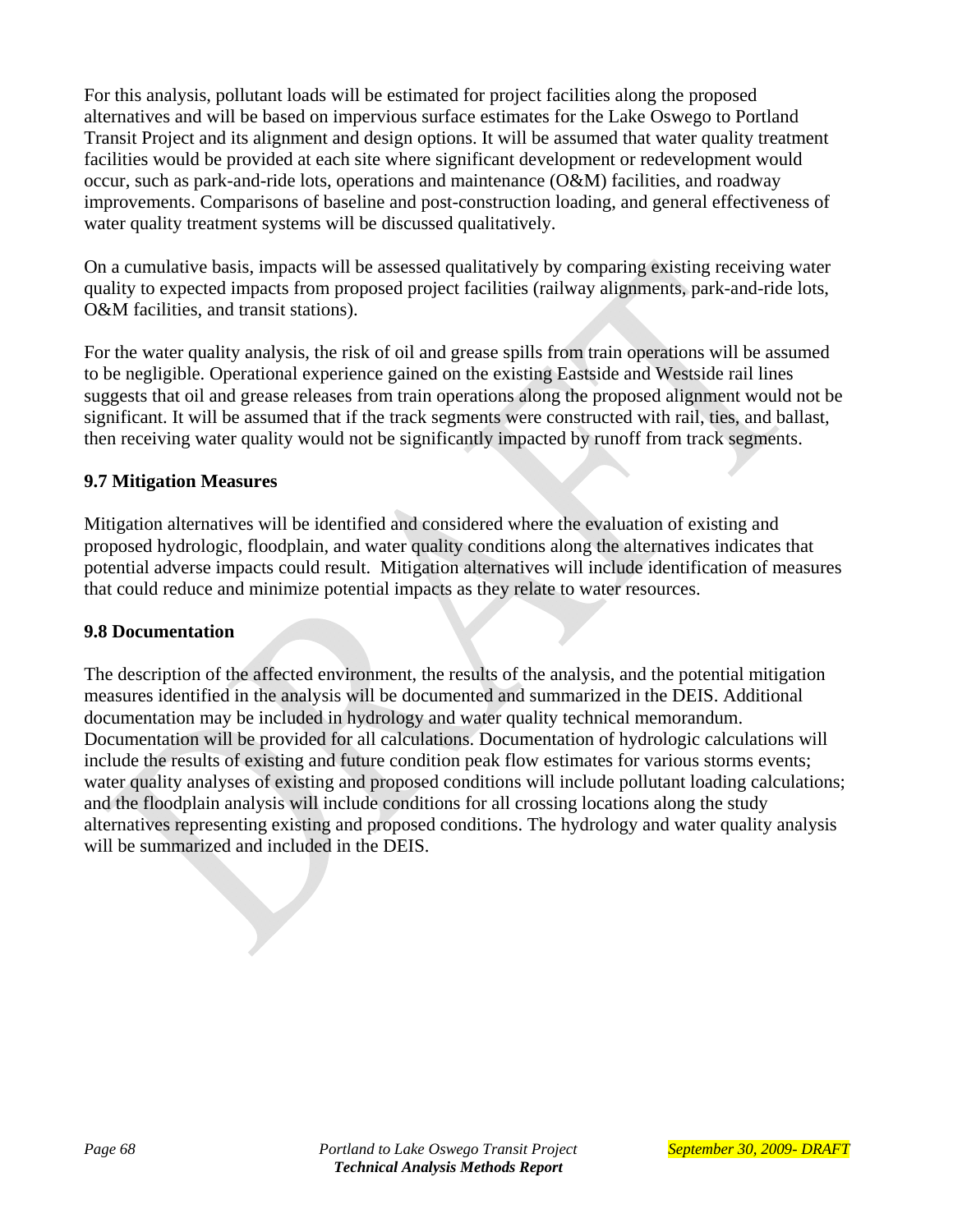### **10. NOISE AND VIBRATION ANALYSIS METHODS**

#### **10.1 Introduction**

This section provides definitions of noise and vibration and discusses the methods proposed for use in the analyses of potential noise and vibration impacts related to the Lake Oswego to Portland Transit Corridor Project. After an introduction to noise and vibration terminology and the metrics used to describe each, the potentially applicable federal, state, and local noise and vibration rules are reviewed. Noise and vibration evaluation/impact criteria for the project will be established based on the information presented. Finally, noise impact and mitigation evaluation methodologies are described, and potential mitigation criteria discussed.

### **10.2 Noise and Vibration Characteristics and Descriptors**

### **10.2.1 Noise Characteristics and Terminology**

Noise is sometimes defined as unwanted sound, and the terms noise and sound are used more or less synonymously in this section. The human ear responds to a very wide range of sound intensities. The decibel (dB) scale used to describe and quantify sound is a logarithmic scale that provides a convenient system for considering the large differences in audible sound intensities. On this scale, a 10-dB increase represents a perceived doubling of loudness to someone with normal hearing. Therefore, a 70-dB sound level will sound twice as loud as a 60-dB sound level.

People generally cannot detect sound level differences (increases or decreases) of 1 dB in a given noise environment. Although differences of 2 or 3 dB can be detected under ideal laboratory conditions, such changes are difficult to discern in an active outdoor noise environment. A 5-dB change in a given noise source would be likely to be perceived by most people under normal listening conditions.

When addressing the effects of noise on people, it is necessary to consider the "frequency response" of the human ear, or those frequencies that people hear best. Sound-measuring instruments are therefore often programmed to "weight" sounds based on the way people hear. The frequencyweighting most often used to evaluate environmental noise is A-weighting, and measurements using this system are reported in "A-weighted decibels" or dBA. All sound levels discussed in this evaluation are reported in A-weighted decibels.

As mentioned above, the decibel scale used to describe noise is logarithmic. On this scale, a doubling of sound-generating activity (i.e., a doubling of the sound energy) causes a 3-dBA increase in average sound produced by that source, not a doubling of the loudness of the sound (which requires a 10-dBA increase). For example, if traffic along a road is causing a 60-dBA sound level at some nearby location, twice as much traffic on this same road would cause the sound level at this same location to increase to 63 dBA. Such an increase might not be discernible in a complex acoustical environment.

Relatively long, multi-source "line" sources such as roads emit cylindrical sound waves. Due to the cylindrical spreading of these sound waves, sound levels from such sources decrease with each doubling of distance from the source at a rate of 3 dBA. Sound waves from discrete events or stationary "point" sources (such as a backhoe operating in a stationary location) spread as a sphere, and sound levels from such sources decrease 6 dBA per doubling of the distance from the source.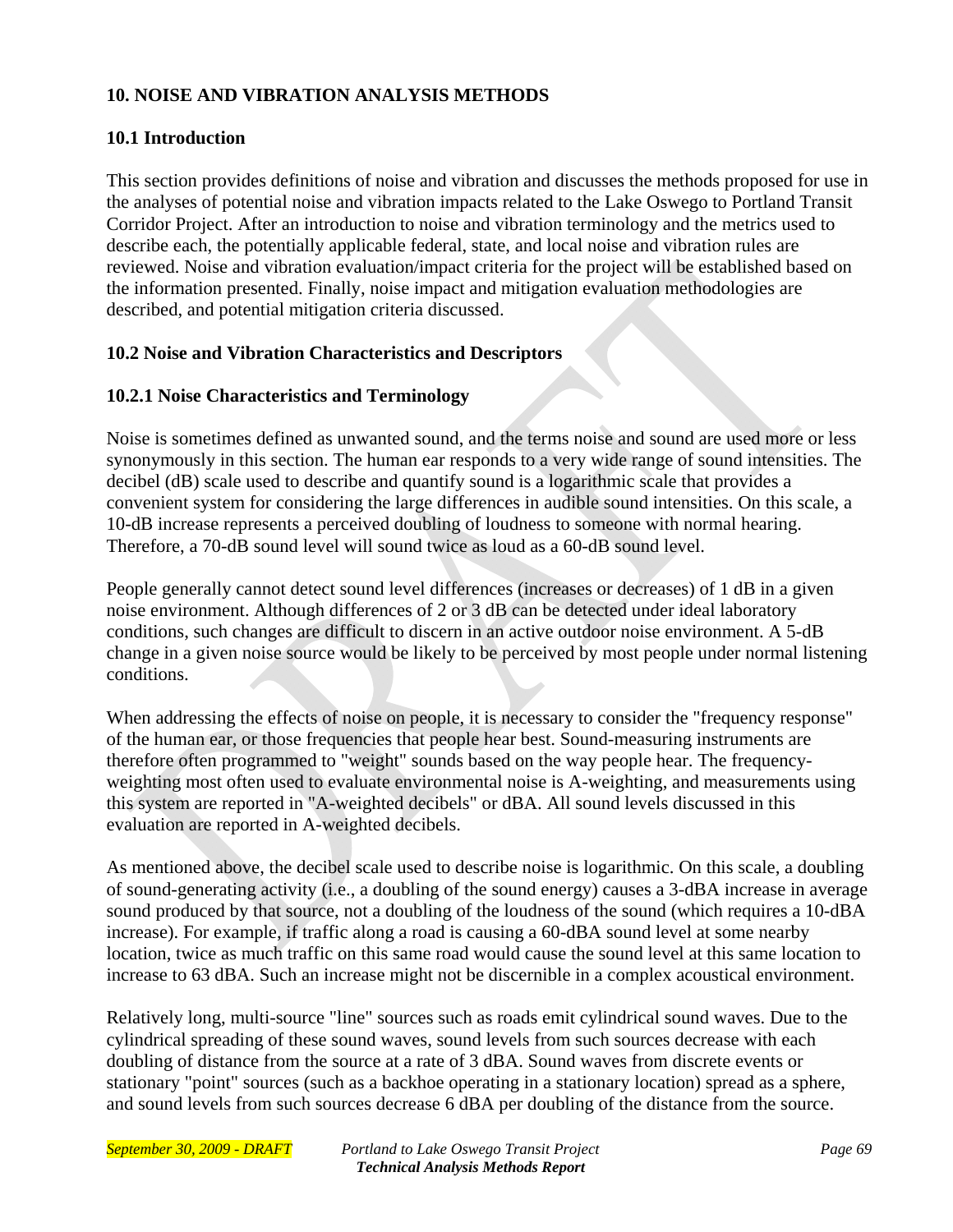Conversely, moving half the distance closer to a source increases sound levels by 3 dBA and 6 dBA for line and point sources, respectively.

For a given noise source, a number of factors affect the sound transmission from the source, which in turn affects the potential noise impact. Important factors include distance from the source, frequency of the sound, absorbency and roughness of the intervening ground surface, the presence or absence of obstructions and their absorbency or reflectivity, and the duration of the sound. The degree of impact on humans also depends on existing sound levels, and who is listening.

Typical sound levels of some familiar noise sources and activities are presented in Figure 10-1.



# **10.2.2 Sound Level Descriptors**

# **A. Equivalent Sound Level, Leq**

The Leq is a noise metric representing the level of a constant sound that contains the same sound energy as the actual fluctuating sound over the same time period. As such, the Leq can be considered an energy-average sound level. Because the Leq considers sound levels over time, this metric accounts for the number, levels, and durations of noise events during a time interval (e.g., 1 hour).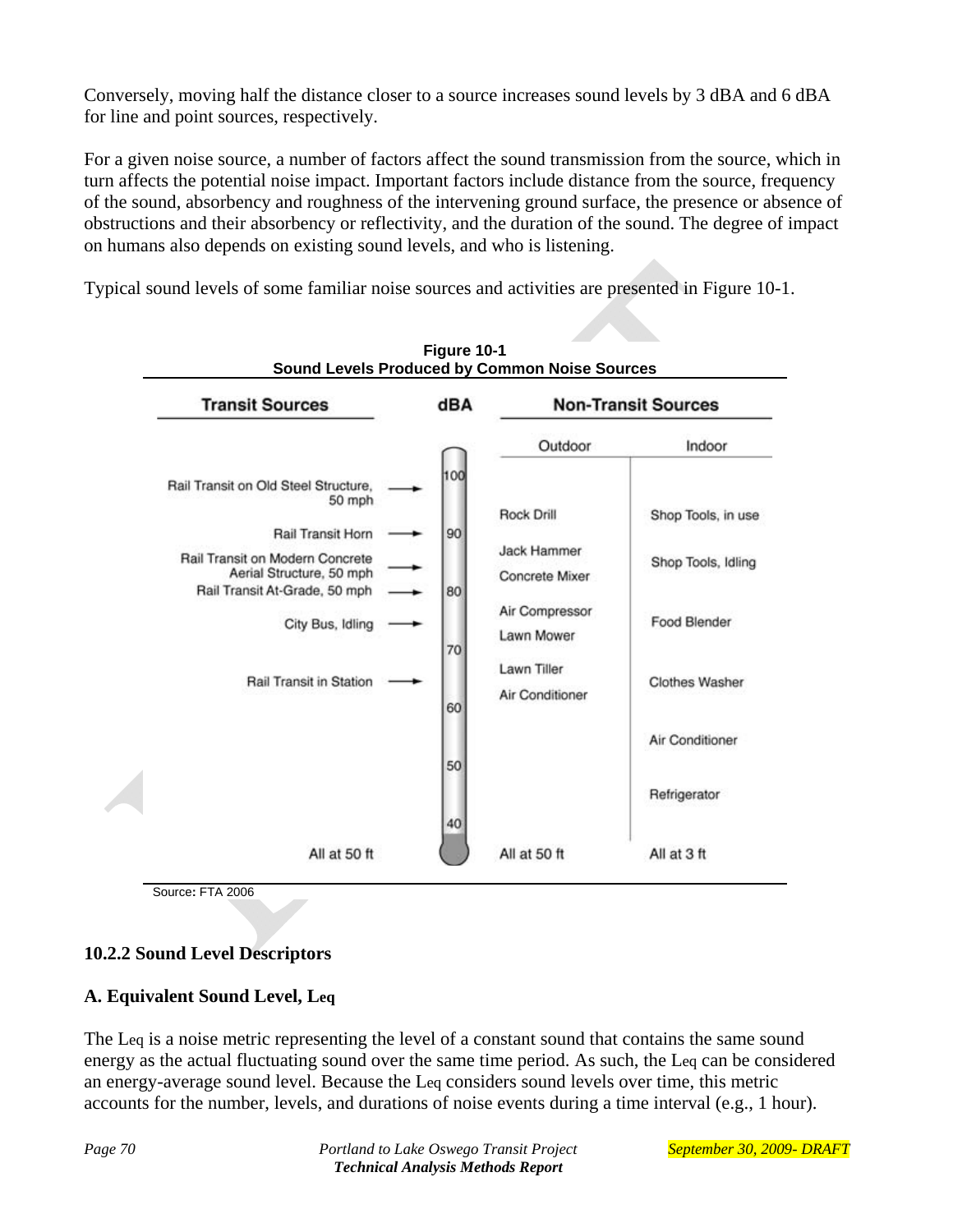Federal regulatory agencies often use the equivalent sound level (Leq) to characterize sound levels and to evaluate noise impacts. The Leq is the level that if held constant over the same period of time would have the same sound energy as the actual, fluctuating sound. As such, the Leq can be considered an energy-average sound level. But this metric should not be confused with an arithmetic average which tends to de-emphasize high and low values, because the Leq gives most weight to the highest sound levels because they contain the most sound energy.

FTA noise impact criteria apply the hourly Leq of the hour of greatest transit activity during hours of noise sensitivity to assess potential impacts at receivers involving primarily daytime use (i.e., where potential sleep disturbance is not an issue). Thus, the Leq is used to consider impacts at locations such as parks, schools, libraries, or churches.

### **B. Day-Night Sound Level, Ldn**

The Ldn is like a 24-hour Leq, except that the calculation of this metric includes an additional 10 dBA for sound levels between 10 p.m. and 7 a.m. This noise metric therefore reflects the greater noise sensitivity of most people during the nighttime hours when typical background noise is lower and most people are sleeping. The Ldn is used to characterize the noise environment in situations or areas where there are both daytime and nighttime uses, such as residences, hospitals, and hotels.

Most urban and suburban neighborhoods typically have sound levels in the range of Ldn 50 to 70 dBA. An Ldn of 70 dBA is a noisy environment that might be found at buildings on busy surface streets, close to a freeway, or near a busy airport. These sorts of sound levels are usually considered unacceptable for residential land uses without special measures taken to enhance outdoor/indoor sound insulation. Residential neighborhoods that are not near major sound sources typically have levels in the range of Ldn 55 to 60 dBA. If there is a freeway or moderately busy arterial nearby (or any nighttime noise), Ldn is usually in the range of 60 to 65 dBA.

Most environmental impact assessments in the United States use Ldn to describe the community noise environment. Studies of community response to a wide variety of noises indicate that Ldn is a good measure of the noise environment. Efforts to derive measures that are better correlated to community response have not been successful, although there are still efforts in the acoustical community to develop improved measures. The noise impact criteria included in the May 2006 FTA *Transit Noise and Vibration Impact Assessment* manual use Ldn for assessing noise impacts to residential and other properties used for sleeping.

# **C. Maximum Sound Level, Lmax**

The Lmax is the maximum sound level that occurred during a specified period. It may be one of the descriptors used to characterize the sound level of an individual event such as an automobile or train passby. One thing missing from the Lmax is any information about the duration of frequency of occurrence of such events. For example, a single dog bark could be somewhat annoying, but such an event would hardly compare with a neighbor's dog barking all night. The maximum level of train noise, Lmax, has been used in many environmental assessments of urban rail transit noise. This descriptor has the advantage of being independent of other community noise and the specific train schedule. An argument often advanced for use of Lmax is that it, and not Leq, reflects human response to occasional loud noises such as transit trains that pass by every 5 to 30 minutes or freight trains that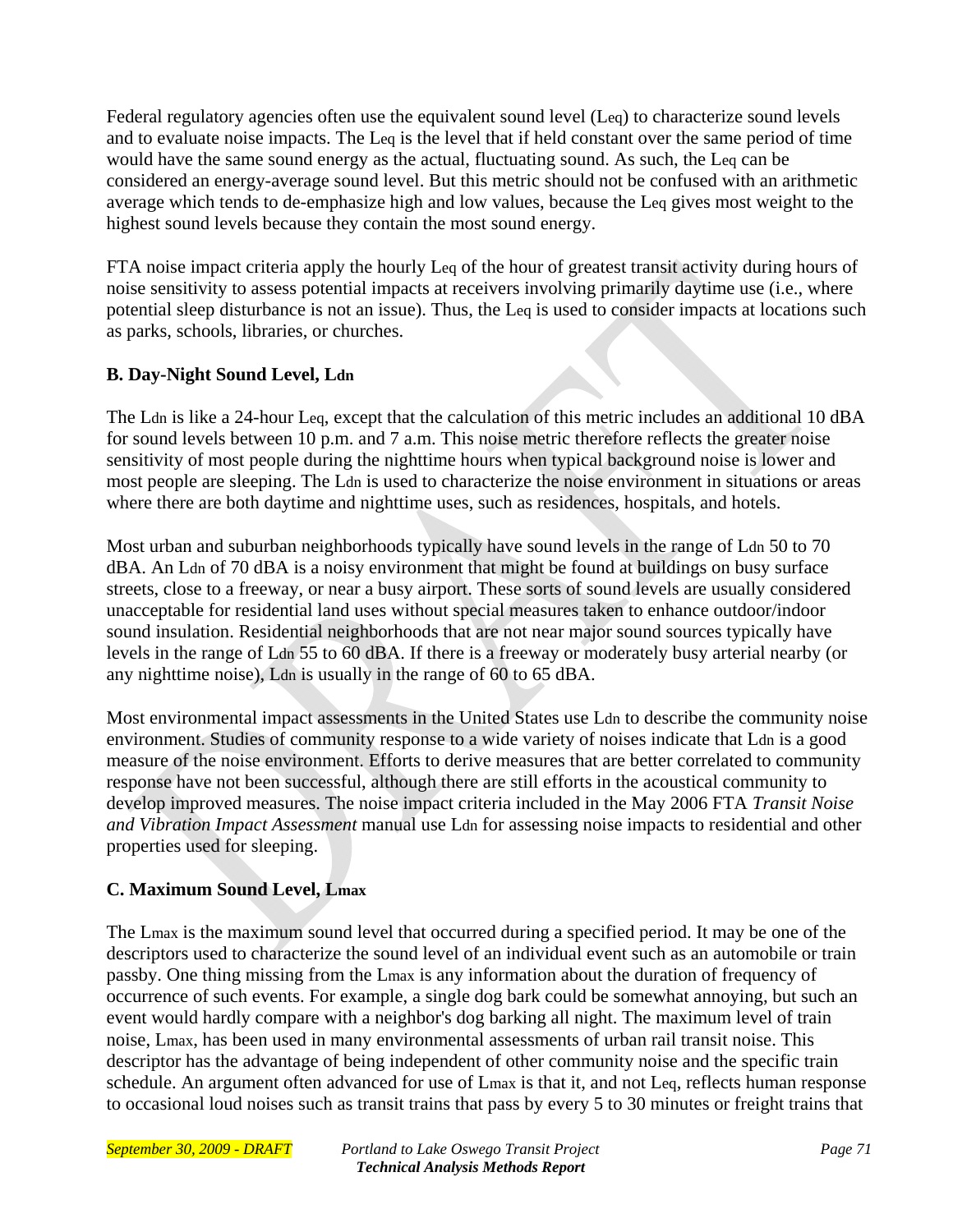may only occur a few times per day. Although there is some common sense logic in this argument, the available research on community response to environmental noise does not confirm the hypothesis. Although Lmax may be useful for providing additional information regarding a single type of source, it fails to describe the effects of many sources with widely varying levels, some of which occur frequently; others infrequently.

### **D. Statistical Noise Level, Ln**

The Ln is a statistical noise level descriptor, where the "n" is a percentage of the measurement time; usually one hour. For example, an hourly L50 of 60 dBA means that the sound level was at or above 60 dBA for 50 percent of that hour (or for 30 minutes). Oregon and Washington use various Ln values to determine compliance with their noise regulations.

### **10.2.3 Ground-Borne Vibration Terminology and Descriptors**

Vibration is an oscillatory motion that can be measured and characterized by the frequency and amplitude of waves of motion. Ground-borne vibration (GBV) consists of oscillatory waves that propagate from the source through the ground to adjacent buildings. Vibration amplitude can be measured as displacement, velocity, or acceleration. Displacement is a measure of the distance a point moves away from its resting position. Velocity represents the instantaneous speed and direction of the movement, and acceleration is the rate of change of the velocity. Although displacement is easier to understand than velocity or acceleration, it is rarely used for describing ground-borne vibration.

While it is conceivable for ground-borne vibration from rail rapid transit trains to cause building damage, the vibration from trains is almost never of sufficient amplitude to cause even minor cosmetic damage to buildings. The real concern is that the vibration and radiated noise can be intrusive and annoying to building occupants. The building vibration caused by ground-borne vibration may be perceived as: 1) motion of building surfaces such as rattling of windows, items on shelves or pictures hanging on walls or 2) as a low-frequency rumbling noise, which is referred to as ground-borne noise.

Because it takes time for the human body to perceive and respond to vibration signals, vibration amplitude (i.e., the size of the wave of motion) is usually characterized using a "smoothed" amplitude based on the root mean square (RMS). RMS vibration velocity is considered the best available measure of potential human annoyance from ground-borne vibration. FTA methodology for assessing potential impacts from vibration from transit facility operations considers vibration amplitude reported as RMS velocity, converted to vibration decibel levels or VdB.

The use of RMS vibration velocity or VdB for vibration-related annoyance is in contrast to the use of peak-particle velocity (PPV) for describing vibration levels. Most vibration measurements are performed to monitor the potential for building damage from construction activities, not annoyance, and these measurements are usually in terms of PPV. The PPV represents the maximum instantaneous peak in the velocity of an object's vibratory motion about the equilibrium position. It is used to define the thresholds of potential building damage from vibration since it is thought to be more directly correlated to peak stresses in building components than RMS vibration.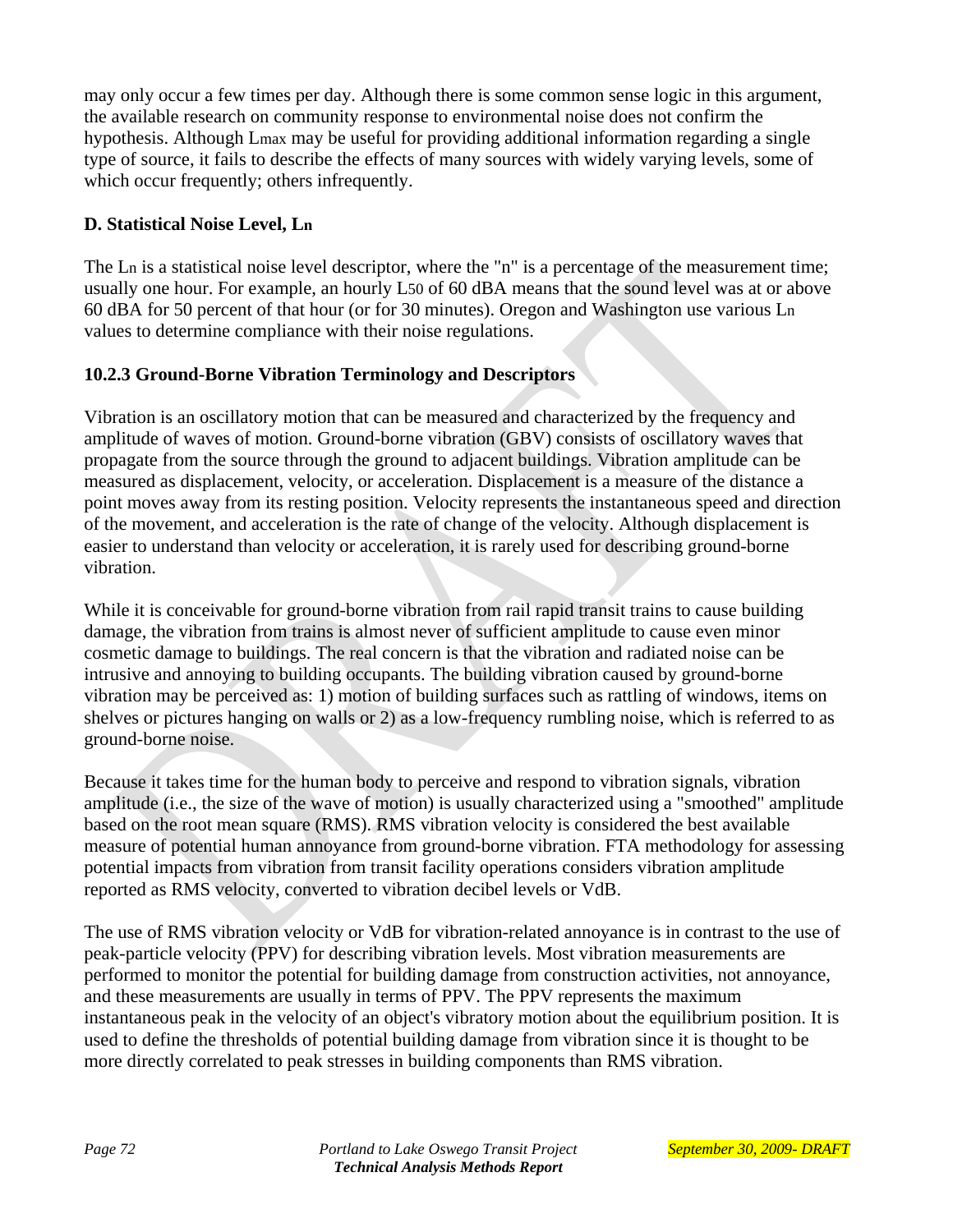#### **10.3 Noise Limits and Criteria and Vibration Criteria (Related Laws and Regulations)**

The noise and vibration assessment for the proposed project will consider these issues in accord with the impact criteria described in this section. Other potentially applicable noise limits are also discussed.

#### **10.3.1 Federal Transit Administration (FTA) Noise Impact Criteria**

The FTA describes its noise impact criteria for transit projects in the manual entitled Transit Noise and Vibration Impact Assessment (FTA 2006). These criteria apply to rail projects; stationary facilities like transit stations, maintenance facilities, and park and ride lots; and buses traveling on local roads and highways or in bus-only highway lanes.

The FTA noise impact criteria apply a sliding scale of impact levels of project-related noise based on the existing sound levels. These criteria are based on applying one of two metrics commonly used to quantify sound levels – the hourly equivalent sound level (Leq) and the day-night sound level (Ldn), both described above.

FTA noise impact criteria use the hourly Leq of the hour of heaviest transit activity during hours of noise sensitivity to assess potential impacts at receivers involving primarily daytime use (i.e., where potential sleep disturbance is not an issue). Thus, the Leq is used to consider impacts at locations such as parks, schools, libraries, or churches. The Ldn is used to describe the noise environment in areas where there is both nighttime and daytime use, such as residences, hospitals, and hotels. FTA transit noise impact criteria are shown in Table 10-1.

| Land Use Categories and Metrics for Transit Noise Impact Criteria |                              |                                                                                                                                                                                                                                                                                                                                                                                                                                                                                                                                                                                                                         |  |
|-------------------------------------------------------------------|------------------------------|-------------------------------------------------------------------------------------------------------------------------------------------------------------------------------------------------------------------------------------------------------------------------------------------------------------------------------------------------------------------------------------------------------------------------------------------------------------------------------------------------------------------------------------------------------------------------------------------------------------------------|--|
| <b>Land Use</b><br>Category                                       | <b>Noise Metric</b><br>(dBA) | <b>Description of Land Use Category</b>                                                                                                                                                                                                                                                                                                                                                                                                                                                                                                                                                                                 |  |
|                                                                   | Outdoor Leq(1) $a$           | Tracts of land where quiet is an essential element in their intended purpose. This<br>category includes lands set aside for serenity and quiet, and such land uses as<br>outdoor amphitheaters and concert pavilions, as well as National Historic<br>Landmarks with significant outdoor use.                                                                                                                                                                                                                                                                                                                           |  |
| 2                                                                 | Outdoor Ldn                  | Residences and buildings where people normally sleep. This category includes<br>homes, hospitals, and hotels, where a nighttime sensitivity to noise is assumed to<br>be of utmost importance.                                                                                                                                                                                                                                                                                                                                                                                                                          |  |
| 3                                                                 | Outdoor Leg(1) <sup>a</sup>  | Institutional land uses with primarily daytime and evening use. This category<br>includes schools, libraries, and churches, where it is important to avoid interference<br>with such activities as speech, meditation, and concentration on reading material.<br>Buildings with interior spaces where quiet is important, such as medical offices,<br>conference rooms, recording studios, and concert halls fall into this category, as do<br>places for meditation or study associated with cemeteries, monuments, and<br>museums. Certain historical sites, parks, and recreational facilities are also<br>included. |  |

**Table 10-1.** 

Source: U.S. Federal Transit Administration's Transit Noise and Vibration Impact Assessment Manual, May 2006. FTA-VA-90-1003-06.<br><sup>a</sup> Equivalent sound level of the noisiest hour of transit-related activity during period of

FTA noise impact criteria are based on comparing expected project-related noise to existing sound levels (see Figure 10-2). Under these criteria, receiving locations with low existing sound levels can be exposed to greater increases in overall noise due to the addition of project noise before an impact occurs. Conversely, locations with higher existing sound levels can be exposed to smaller increases in

*September 30, 2009 - DRAFT Portland to Lake Oswego Transit Project Page 73 Technical Analysis Methods Report*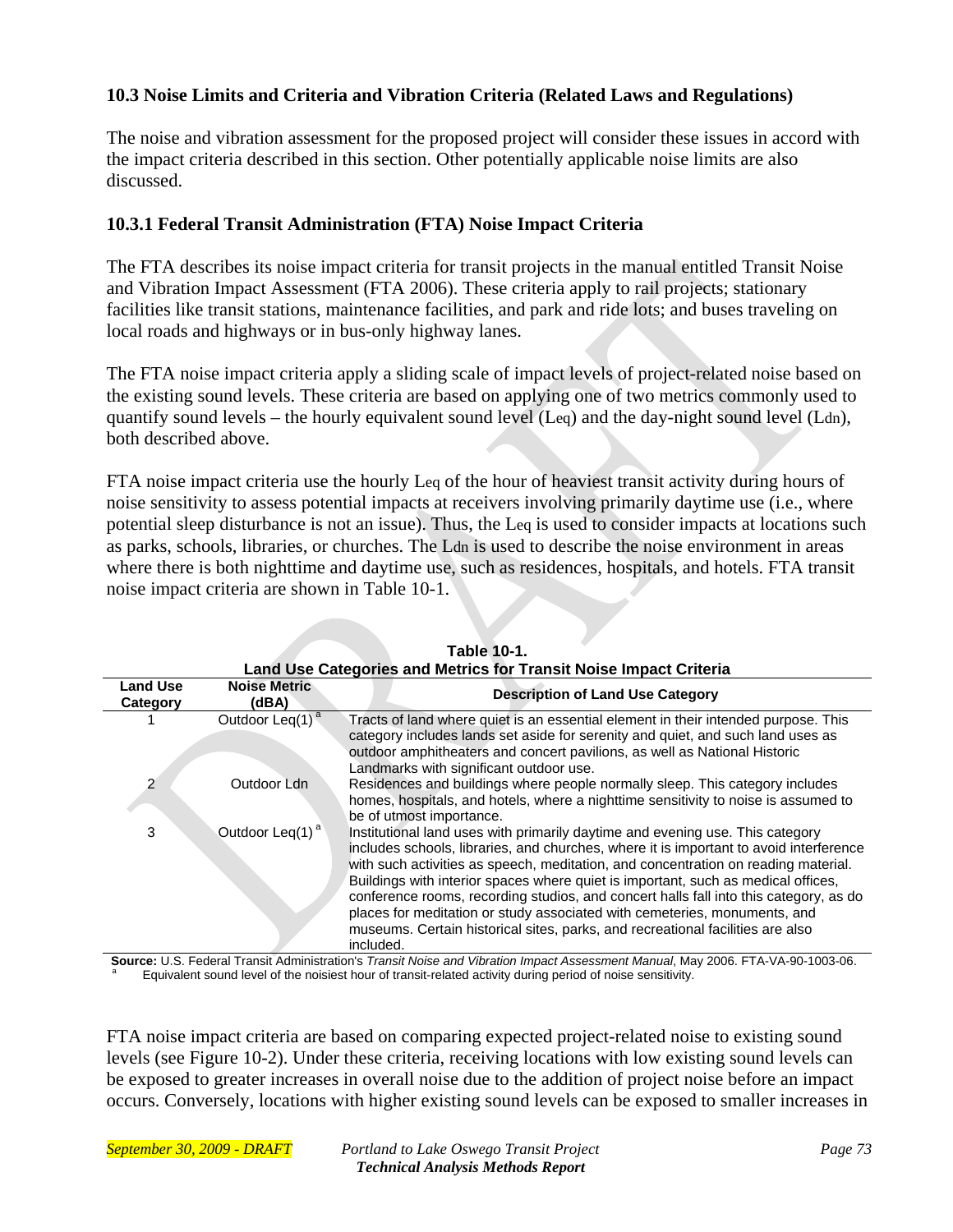overall noise before an impact occurs. For example, residential locations with an existing sound level of Ldn 40 dBA would not be considered severely impacted unless there would be a 15-dBA increase caused by project noise, while residential locations with an Ldn 60 dBA baseline would be considered severely impacted by less than a 5-dBA increase.

The FTA noise impact criteria are used to consider exterior locations only, such as patios, decks, pools, and play areas. When there are no such exterior uses near a sensitive receiver, the impact criteria are applied near building doors and windows. FTA guidance assumes a typical building will provide an outdoor-to-indoor noise reduction of about 25 dBA, which can in some instances result in interior sound levels that do not warrant additional noise mitigation even if impact-level noises are likely outside the building.

FTA noise impact criteria allow for special consideration of the noise-sensitive nature of some historically significant sites. Historically significant sites with residential uses, with considerable outdoor use required for site interpretation, or where quiet indoor levels are important to the operation of the site are treated as noise-sensitive receivers and evaluated using FTA criteria. Where historically significant sites are used for commercial or industrial purposes, despite being listed in the national or local historic registry, such sites are not considered noise-sensitive uses, and FTA does not identify or consider impact noise levels for such receivers.



*Page 74 Portland to Lake Oswego Transit Project September 30, 2009- DRAFT Technical Analysis Methods Report*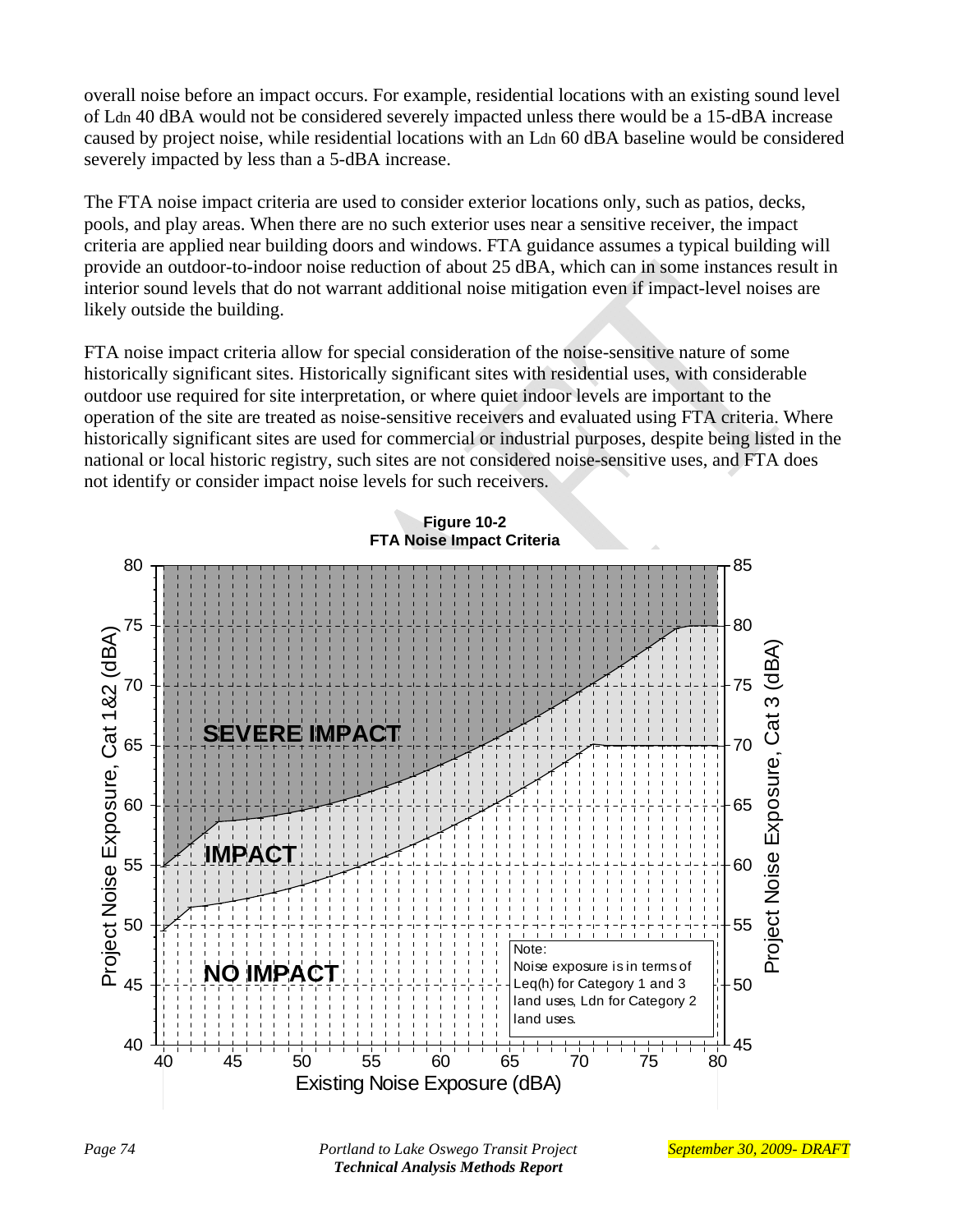Finally, FTA also recommends identifying the maximum sound level (Lmax) from rail transit projects, particularly for those locations where the equipment and proximity to noise-sensitive uses indicate a potential for impacts. The Lmax is the maximum sound level that occurs during a given time interval and this metric provides additional information with which to evaluate the potential effect of individual train events. FTA does not employ direct noise impact criteria for applying Lmax levels, but does provide guidance for considering Lmax levels in interior spaces for evaluating the effectiveness of noise mitigation for reducing interior noise levels. This guidance provides de facto interior noise criteria for train noise based on the Lmax, as described below.

When there are no exterior uses at locations where potential FTA noise impacts have been identified, the FTA interior noise mitigation guidelines may be applied. These guidelines are based on the Lmax during a noise event. For train pass-bys and other transit noise sources (i.e., without horn noise) the interior Lmax noise mitigation criterion is 65 dBA. For train horn noise, the Lmax noise mitigation criterion is 70 dBA (FTA 2006, p 6-44, with clarification provided in FTA 2007). That is, to be considered cost effective, the building structure and/or other noise mitigation measures must reduce the exterior sound levels by at least 5 dBA, and resulting interior sound levels must not exceed the Lmax levels identified above. Therefore, if there are no exterior uses at an impacted receiver and the interior Lmax due to project-related sources does not exceed 65 dBA, no additional mitigation measures (e.g., sound insulation) would be required under FTA policy.

# **10.3.2 FHWA/ODOT Noise Impact Criteria**

The Federal Highway Administration (FHWA) has adopted noise standards that apply to traffic noise associated with its projects. These criteria are intended for analyzing effects related to new, expanded, or substantially modified roads controlled by state or federal agencies.<sup>7</sup> For alternatives or projects that affect traffic volumes on state or federal roadways but do not otherwise result in substantial modifications to the roadway, the FHWA traffic noise criteria and the Oregon state implementation of these rules through state policies, although not strictly applicable, are used to provide readers a perspective on the noise levels and the potential for noise impacts related to traffic sources.

The FHWA defines a traffic noise impact as a predicted traffic noise level (peak hourly Leq) approaching or exceeding the noise abatement criteria (e.g., 67 dBA at exterior locations associated with residential uses or 72 dBA for exterior use areas associated with other types of developed lands that are not particularly sensitive to noise), or when the predicted traffic noise levels substantially exceed the existing noise levels. FHWA leaves the definition of "approach" to the states. The Oregon State Department of Transportation (ODOT) defines "approaching" the FHWA limits as sound levels within 2 dBA of the criterion level. ODOT defines "substantially exceeding" existing noise levels as an increase greater than 10 dBA.

The Macadam Additional Lane design option of the Streetcar Alternative would result in the addition of a restricted travel lane (for streetcar use and for traffic turning right) on approximately 1,500 feet of Macadam Avenue, a state-controlled roadway. Therefore, FHWA/ODOT noise impact assessment procedures should be considered. However, this lane would not result in additional overall traffic

 $\overline{a}$ 

 $7$  ODOT clarifies that a substantially modified road would include one where a significant change in the horizontal or vertical alignment could lead to a perceptible increase in noise (i.e., at least a 2 to 3 dBA increase).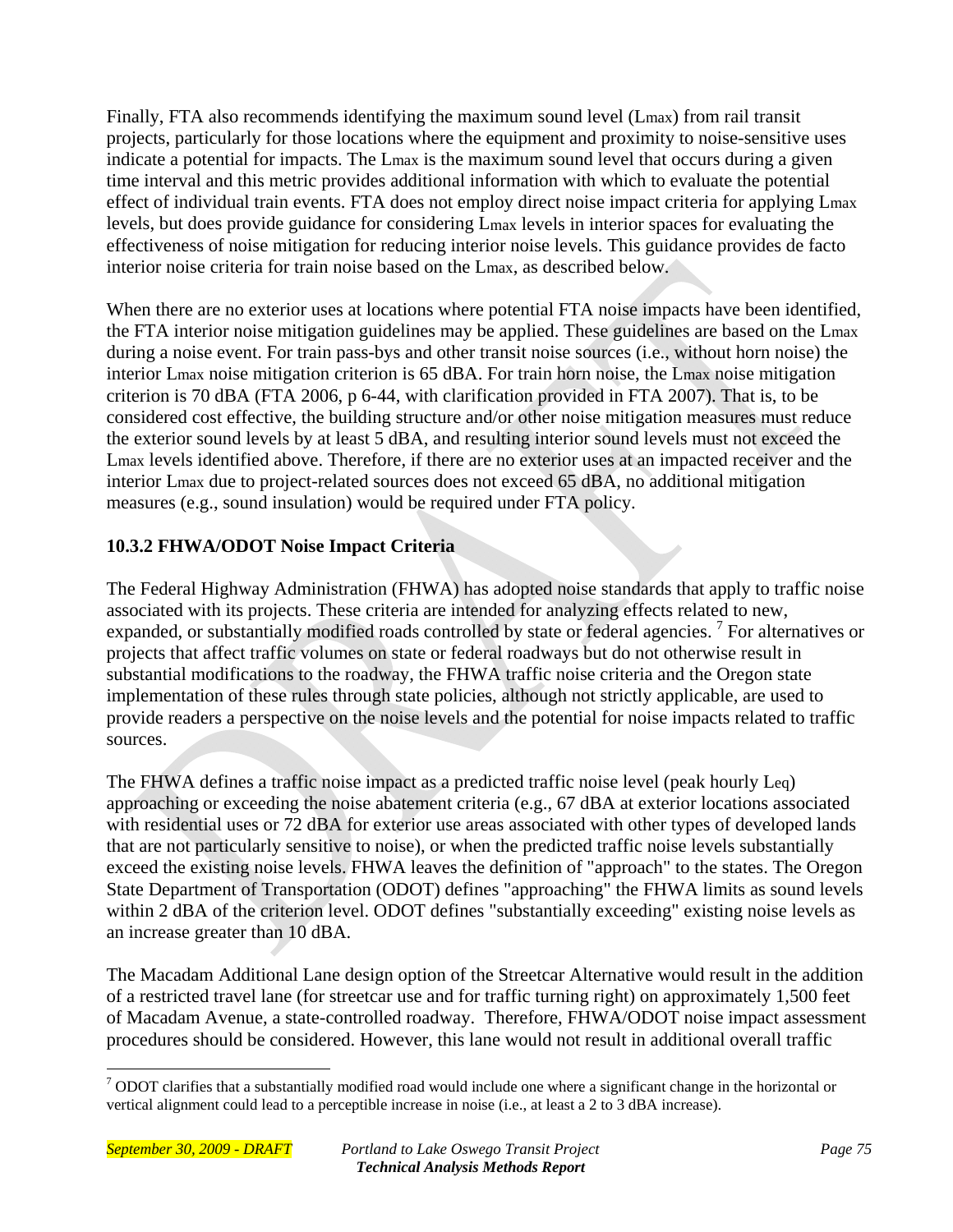volumes on Macadam Avenue, would not represent an additional through lane, and would not be expected to result in a 2-3 dBA increase in noise on such a busy road. Therefore, it would not be designated a "substantial realignment" according to ODOT criteria. Furthermore, the addition of a streetcar in the lane, which is quieter than a heavy truck and would be less frequent than trucks, would be expected to result in virtually no increase in overall traffic noise. Therefore, we do not propose to conduct a traffic noise impact study for the Macadam Additional Lane design option of the Streetcar Alternative. Instead, the following text (or similar) will be included in the relevant environmental documentation for the project:

In accordance with the provisions of 23 CFR 772 (h), (which defines a Type I *project,) the proposed project will not add a through lane of traffic, construct a new roadway on a new alignment, result in an acoustically significant shift in the roadway alignment, or bring about a new traffic noise impact. Therefore, a traffic noise study is not required.* (ODOT Noise Manual, March 2009, pg 2.)

The Enhanced Bus Alternative would result in additional bus traffic traveling on a state highway but would not result in new, expanded, or substantially modified roads controlled by state or federal agencies. Therefore, the FHWA/ODOT noise impact criteria do not specifically apply and will be used only as a means of characterizing potential increases in traffic noise due to this alternative.

### **10.3.3 State Noise Control Regulations and Ordinances**

The State of Oregon has noise control ordinances that may pertain to certain aspects of the project. The ordinances regulate noise from commercial and industrial land uses near noise sensitive receivers. The Oregon DEQ noise limits for new and existing industrial and commercial noise sources would be applicable to any maintenance bases, park and rides, and any other project-related ancillary facilities in areas where no local noise criteria exist. The applicable noise limits are shown in Table 10-3.

In addition to the overall noise limits shown in Table 10-2, OAR 340-35-035(1)(B)(b) specifies that new noise sources located on previously unused sites should not increase the ambient L10 or L50 noise levels by more than 10 dBA in any one hour. The resulting ambient statistical noise levels are to include all noises generated or indirectly caused by or attributable to the new source, even those otherwise exempt from the Oregon noise limits.

| <b>Statistical</b><br>Level | Allowable Statistical Noise Levels in Any One Hour |                  |  |
|-----------------------------|----------------------------------------------------|------------------|--|
|                             | 7 a.m. - 10 p.m.                                   | 10 p.m. - 7 a.m. |  |
| L50                         | 55                                                 | 50               |  |
| L10                         | 60                                                 | 55               |  |
| l 1                         | 75                                                 | 60               |  |

Source: OAR 340-35-035

The L50, L10, and L1 statistical noise descriptors are the sound levels exceeded 50%, 10%, and 1% of the time, respectively.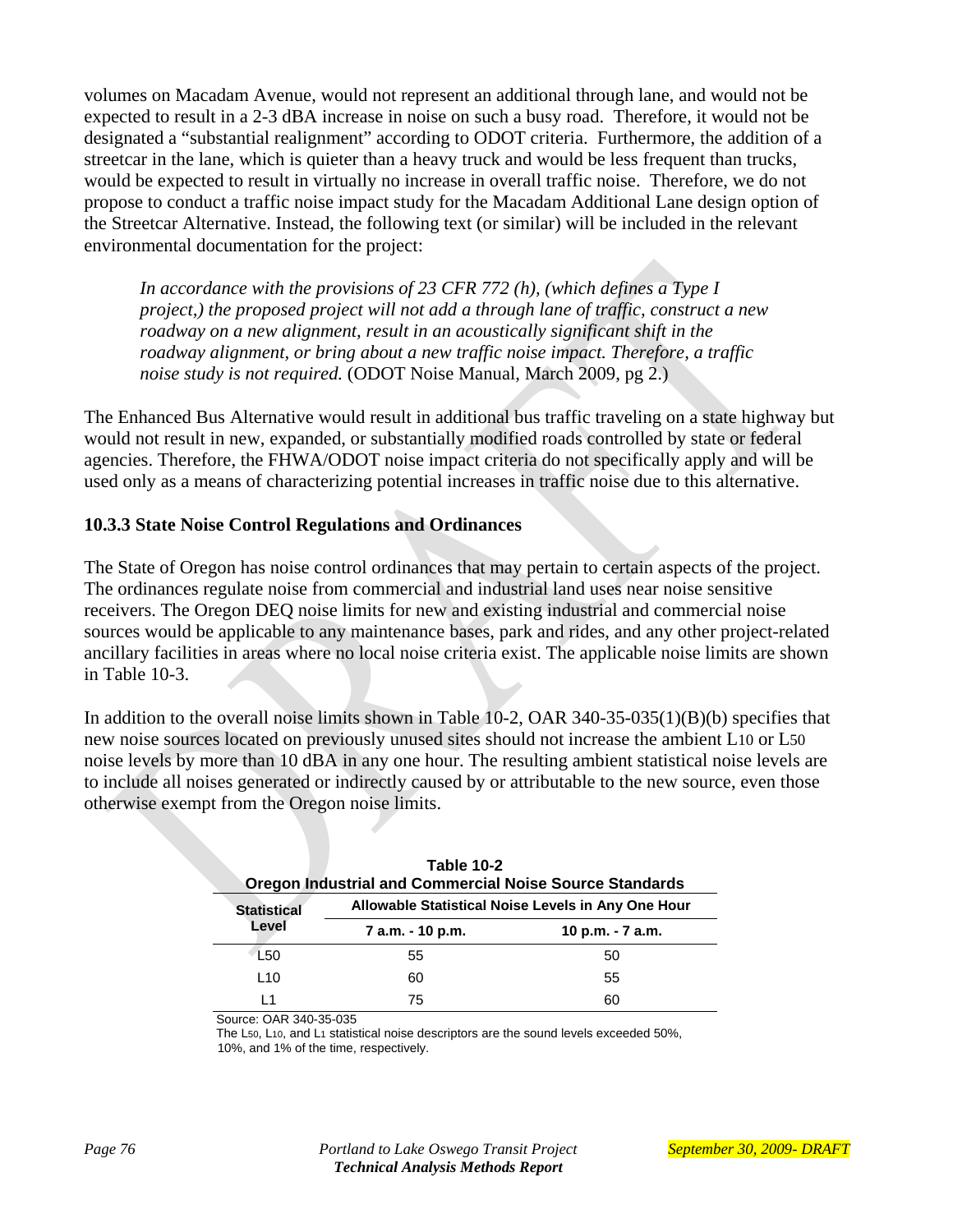Traffic on public roads and construction activities are exempt from the noise regulations (per OAR 340-35-035(5)).

#### **10.3.4 Local Noise Control Regulations and Ordinances**

The streetcar line could potentially affect communities is unincorporated Multnomah or Clackamas Counties, the City of Portland, and/or the City of Lake Oswego. The applicable noise regulations in each jurisdiction are provided below. The applicability of these various noise rules will be determined during the course of the noise impact analysis.

#### **A. Multnomah County**

Multnomah County has no specific regulations regarding noise. Therefore, the applicable noise limits for activities or facilities in unincorporated Multnomah County would be those established by the State of Oregon or the City of Portland, the latter of whom may have jurisdiction by virtue of the City's enforcement of the zoning code in this area.

#### **B. Clackamas County**

Chapter 6.05 of the Clackamas County Code establishes limits on noise levels of 60 dBA between 7 a.m. and 10 p.m. and 50 dBA between 10 p.m. and 7 a.m. Noise from construction-related activities is exempt from these limits between 6 a.m. and 10 p.m.

#### **C. City of Portland Noise Regulations**

Title 18 of the Portland Municipal Code establishes noise control regulations for sources in the City of Portland. The permissible sound levels, by land use, are shown in Table 10-3. The City of Portland also has limits on tonal noise sources with maximum permissible sound pressure levels for octave band sound levels. Since the project is not expected to have any tonal noise sources, the maximum octave band levels are not presented here, but can be found in Section 18.10.010 of the City's noise ordinance.

Between 7 a.m. and 6 p.m., Monday through Saturday, the permissible sound level for construction activities is 85 dBA at 50 feet. This standard does not apply to trucks, pile drivers, pavement breakers, scrapers, concrete saws, and rock drills. Exempt sounds include sounds made by warning devices operated continuously for 3 minutes or less.

| Table 10-3<br>City of Portland Permissible Sound Level (dBA)<br>(7 a.m. - 10 p.m., otherwise minus 5 dBA) |                                    |                   |            |                   |
|-----------------------------------------------------------------------------------------------------------|------------------------------------|-------------------|------------|-------------------|
| <b>Zone Categories</b>                                                                                    | <b>Zone Categories of Receiver</b> |                   |            |                   |
| of Source                                                                                                 | <b>Residential</b>                 | <b>Open Space</b> | Commercial | <b>Industrial</b> |
| Residential                                                                                               | 55                                 | 55                | 60         | 65                |
| Open Space                                                                                                | 55                                 | 55                | 60         | 65                |
| Commercial                                                                                                | 60                                 | 60                | 70         | 70                |
| Industrial                                                                                                | 65                                 | 65                | 70         | 75                |

Source: PMC 18.10.010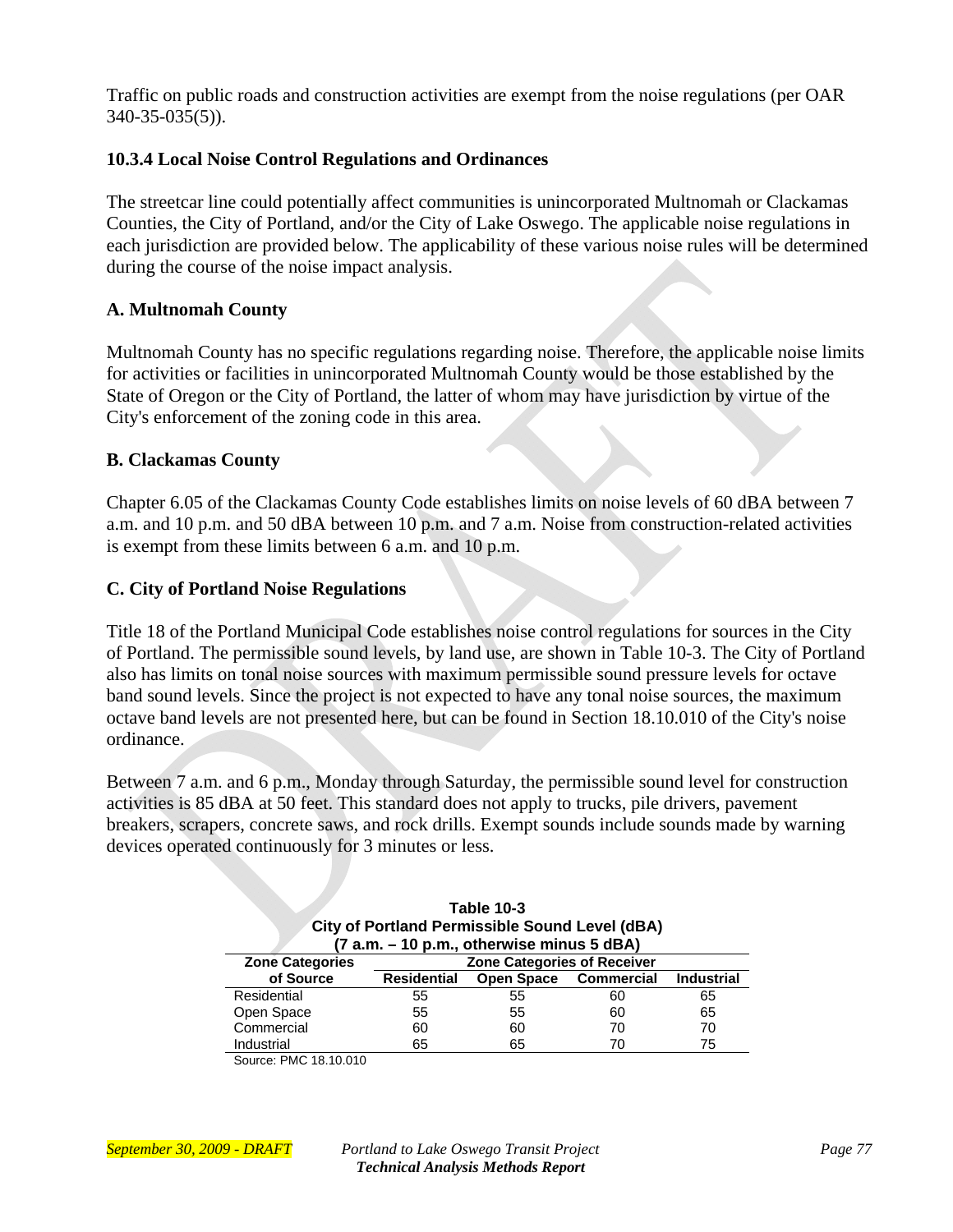#### **D. City of Lake Oswego**

The City of Lake Oswego City Code, Section 34.10.537-539 identifies noise disturbances and noise that is prohibited. Construction-related noise is allowed between 7 a.m. and 6 p.m. Monday through Friday (or Monday through Saturday in other than residential zones); between 8 a.m. and 6 p.m. on Saturdays in residential zones, and between 10 a.m. and 6 p.m. on Sundays and holidays. The Lake Oswego City Code does not specify noise limits that appear to pertain to facility operational noise.

#### **10.3.5 FTA Vibration Impact Criteria**

#### **A. Impact Criteria Applied to Operation**

According to FTA criteria, the approximate threshold of perception of vibration for most humans is 65 VdB. However, FTA considers perceptible levels of vibration acceptable in some settings, depending on the type of receiver and the frequency of occurrence of vibration events. The three FTA vibration impact categories of receiving locations and the related GBV impact criteria are described below.

**Category 1** – The most sensitive receivers for vibration assessment include vibration-sensitive research and manufacturing facilities where equipment such as electron microscopes and high resolution lithographic equipment can be very sensitive to vibration, even at levels well below the human annoyance level (as distinct from the threshold of perception). The FTA impact criterion for sensitive research facilities is 65 VdB, regardless of frequency of occurrence.

**Category 2** – The next most vibration sensitive uses are residences and places where people sleep.

**Category 3** – Although considered less sensitive than Category 1 or 2 receivers, institutional uses such as churches, schools, and quiet offices also have the potential to be affected by GBV. FTA includes office buildings in Category 3, but not all buildings that include office space. For example, most industrial buildings have office space, but such buildings primarily for industrial uses are not considered Category 3 receivers.

| Table 10-4              |                           |                                                         |                     |                          |                               |                     |
|-------------------------|---------------------------|---------------------------------------------------------|---------------------|--------------------------|-------------------------------|---------------------|
|                         |                           | <b>Ground-Borne Vibration and Noise Impact Criteria</b> |                     |                          |                               |                     |
|                         |                           | <b>GB Vibration Impact Levels</b>                       |                     |                          | <b>GB</b> Noise Impact Levels |                     |
| <b>Land Use</b>         | (VdB re 1 micro-inch/sec) |                                                         |                     | (dB re 20 micro Pascals) |                               |                     |
| <b>Category</b>         | <b>Frequent</b>           | <b>Occasional</b>                                       | <b>Infrequent</b>   | <b>Frequent</b>          | <b>Occasional</b>             | <b>Infrequent</b>   |
|                         | Events <sup>a</sup>       | Events <sup>p</sup>                                     | Events <sup>c</sup> | Events <sup>a</sup>      | Events <sup>p</sup>           | Events <sup>c</sup> |
| Category 1 <sup>ª</sup> | $65$ VdB <sup>e</sup>     | $65$ VdB <sup>e</sup>                                   | $65$ VdB $^e$       | $25$ dBA                 | $25$ dBA $^{\circ}$           | $25$ dBA            |
| Category 2              | 72 VdB                    | 75 VdB                                                  | 80 VdB              | 35 dBA                   | 38 dBA                        | 43 dBA              |
| Category 3              | 75 VdB                    | 78 VdB                                                  | 83 VdB              | 40 dBA                   | 43 dBA                        | 48 dBA              |

Source: U.S. Federal Transit Administration's *Transit Noise and Vibration Impact Assessment Manual*, May 2006. FTA-VA-90-1003-06. <sup>a</sup> "Frequent Events" is defined as more than 70 vibration events of the same source per day. Most rapid transit projects fall into this category.

<sup>b</sup> "Occasional Events" is defined as between 30 and 70 vibration events of the same source per day. Most commuter trunk lines have this many operations.

<sup>c</sup> "Infrequent Events" is defined as fewer than 30 vibration events of the same kind per day. This category includes most commuter rail branch lines.

<sup>d</sup> Although not specifically identified as "Category 1" uses, concert halls, TV studios, and recording studios have the same ground-borne vibration and noise level criteria as Category 1 uses.

<sup>e</sup> This criterion limit is based on levels that are acceptable for most moderately sensitive equipment such as optical microscopes. Vibrationsensitive manufacturing or research will require detailed evaluation to define the acceptable vibration levels. Ensuring lower vibration levels in a building often requires special design of the HVAC systems and stiffened floors.

 $<sup>f</sup>$  Vibration-sensitive equipment is generally not sensitive to ground-borne noise, so these levels do not apply to the Category 1 uses. The</sup> specified ground-borne noise levels apply to concert halls and TV and recording studios.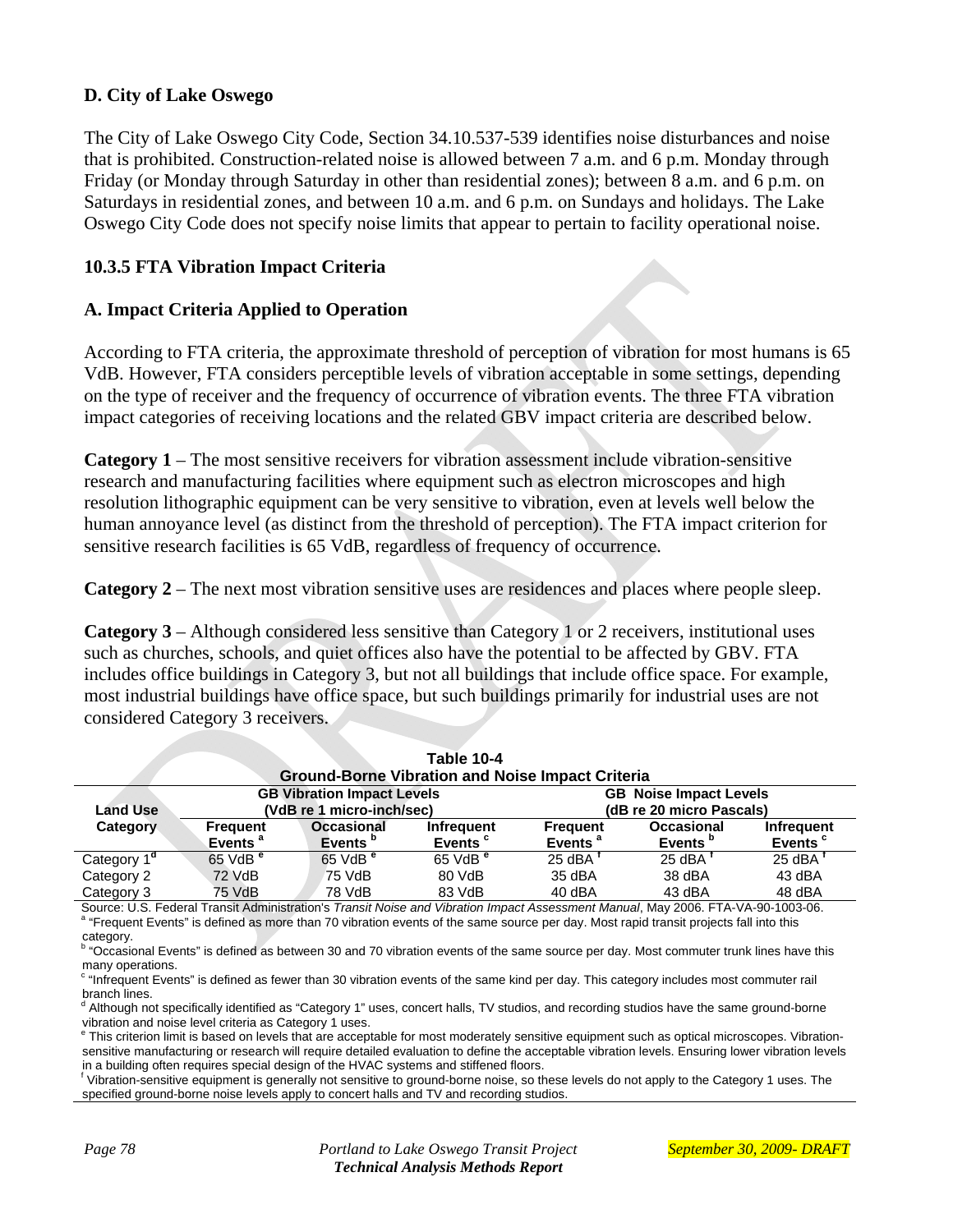Some buildings such as concert halls, TV and recording studios, and theaters can be very sensitive to vibration and noise but do not fit into any of the three categories. However, the vibration impact criteria for these uses are the same as identified in Table 10-4 for Category 1 land uses.

### **B. Vibration Damage Criteria Applied to Construction**

FTA screening and general impact procedures will be applied to evaluate the potential for vibration damage during construction of the proposed streetcar facility. Construction equipment and activities can result in varying degrees of ground-borne vibration (GBV), depending on the equipment and methods employed. Such GBV diminishes in strength with distance from the source. Unlike GBV related to transit facility operation which is assessed based on its potential to affect (i.e., be perceived by and possibly annoy) people, construction-related GBV is typically assessed based on its potential to physically damage buildings. Construction GBV should therefore be assessed quantitatively in cases where construction activities occur very near buildings. Note that the values are given in terms of peak particle velocity (PPV) in inches per second, a standard metric for characterizing GBV when assessing the potential for building damage.

The potential for GBV to cause damage to buildings varies based on the types of buildings (i.e., building materials and structural techniques) involved. The FTA guideline vibration damage criteria for various structural categories are listed in Table 10-5.

| <b>FTA Construction Vibration Damage Criteria</b>                                           |
|---------------------------------------------------------------------------------------------|
| PPV (in/sec)                                                                                |
| 0.5                                                                                         |
| 0.3                                                                                         |
| 0.2                                                                                         |
| 0.12                                                                                        |
| Source: U.S. Federal Transit Administration's Transit Noise and Vibration Impact Assessment |
|                                                                                             |

# **10.4 Data Collection**

The noise and vibration assessments will require collection of data related to existing sound levels (noise) as well as an inventory of buildings and uses (vibration). The techniques to be employed in these data collection efforts are described in later portions of the noise and vibration section of this report.

### **10.5 Affected Environment**

The affected acoustical environment in the project area will be characterized using sound level measurements and field observations at selected locations. The existing vibration environment will be described in general terms based primarily on a survey of uses in the area. Both sorts of environments are described further below.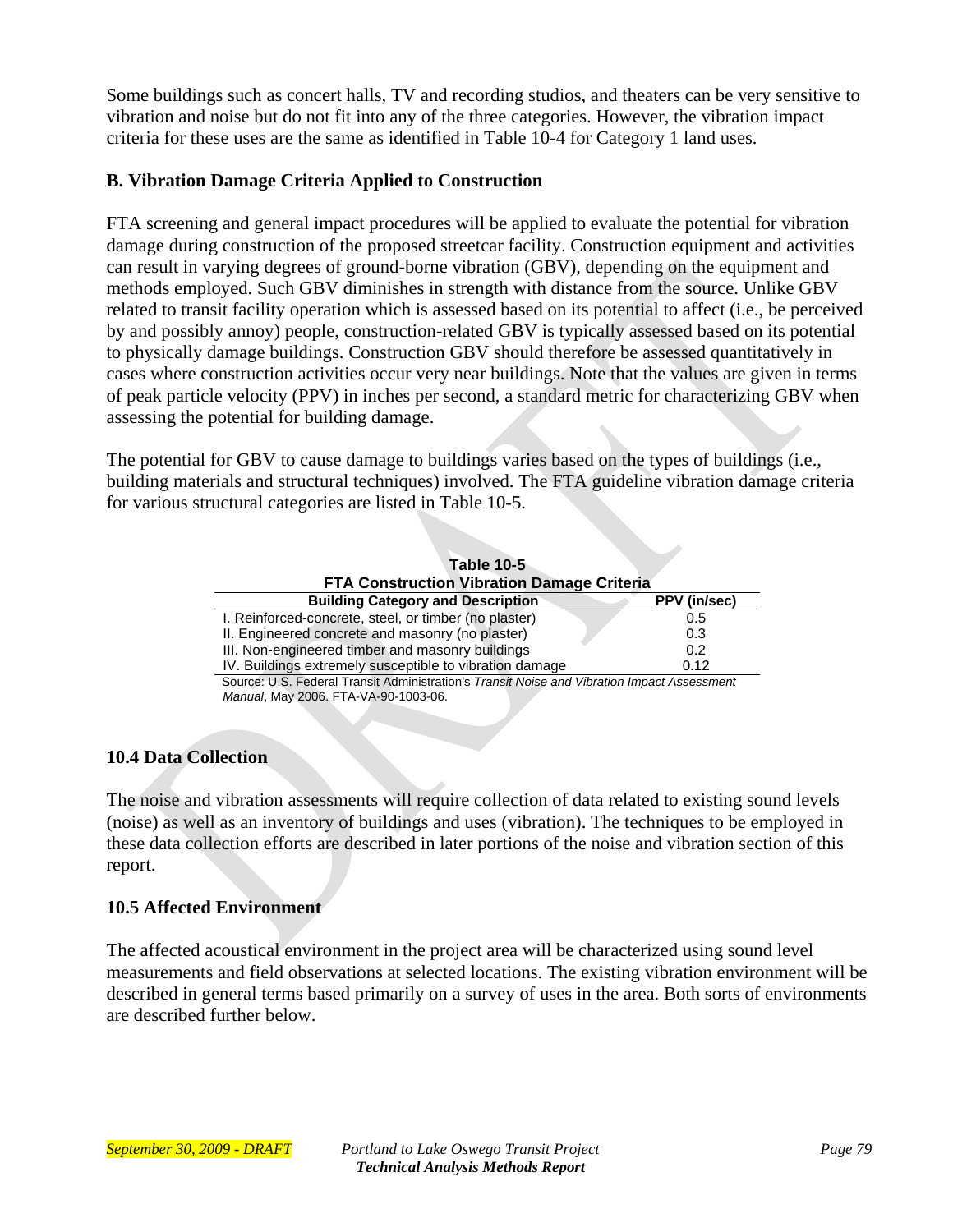### **10.5.1 Sound Level Measurements**

FTA noise impact criteria are based upon comparing the existing sound levels at potentially affected receivers with projected project-related sound levels. Therefore, obtaining an accurate assessment of existing sound levels is critical to characterizing the potentially affected environment and conduct of the impact assessment. Existing sound levels will be captured using the following methodology.

Existing noise levels for potentially affected areas along the project alignment will be established by sound level measurements (SLMs). Monitoring efforts are expected to include from 15 to 25 longterm (approximately 24-hour) SLMs and additional short-term SLMs throughout the study area. All short-term SLMs will be observed and documented with specific notes. All 24-hour SLMs will be primarily unobserved except during deployment and retrieval of the equipment, with possible occasional short-term visits to verify equipment operation and security. Collected sound level data will be loaded onto a computer and the data analyzed and summarized using a spreadsheet program. Observations during this field work will include existing sound sources and detailed notation of the presence and locations of noise-sensitive uses.

Locations for ambient noise monitoring will be selected after performing an on-site review of the alignment alternatives and design options and after discussion and approval of right of entry for accessing SLM locations on private properties. The criteria for monitoring location selection will include proximity to project-related facilities, land use, and number of sensitive receivers in the area. In noise-sensitive areas where noise impacts from streetcar operations are possible, 24-hour noise monitoring using unattended monitors is the preferred approach. For areas potentially affected only by an increase in traffic or bus noise, staffed short-term measurements will be taken. In addition, short-term, staffed SLMs will be taken to provide data for intermediate locations that can be compared with data from long-term SLMs for use in estimating difference in day-night sound levels at additional locations throughout the project area.

All noise measurements will be taken with Larson Davis 820 Type I sound level meters that have been factory certified within the previous 12 months and field calibrated immediately prior to each measurement. The microphones of the meters will be fitted with wind screens and set approximately five feet above the ground (at a typical listening height). The meters will be set to record sound levels in hourly intervals for the long-term measurements and 15-minute intervals for the short-term measurements and will capture, at a minimum, the hourly Leq, L1, L10, L50, Lmin, and Lmax. Other noise metrics may be recorded if applicable criteria suggest the need.

# **10.5.2 Vibration Receiver/Use Survey**

Existing uses and vibration sources will be characterized based on a field survey of the potentially affected area. This survey will be conducted based on FTA screening distances for vibration (described in a later section), and will depict the uses of all buildings within those screening distances based on field observations and determinations of uses. These data may be supplemented for locations where uses cannot be discerned based on field observations using publicly available databases that characterize land uses.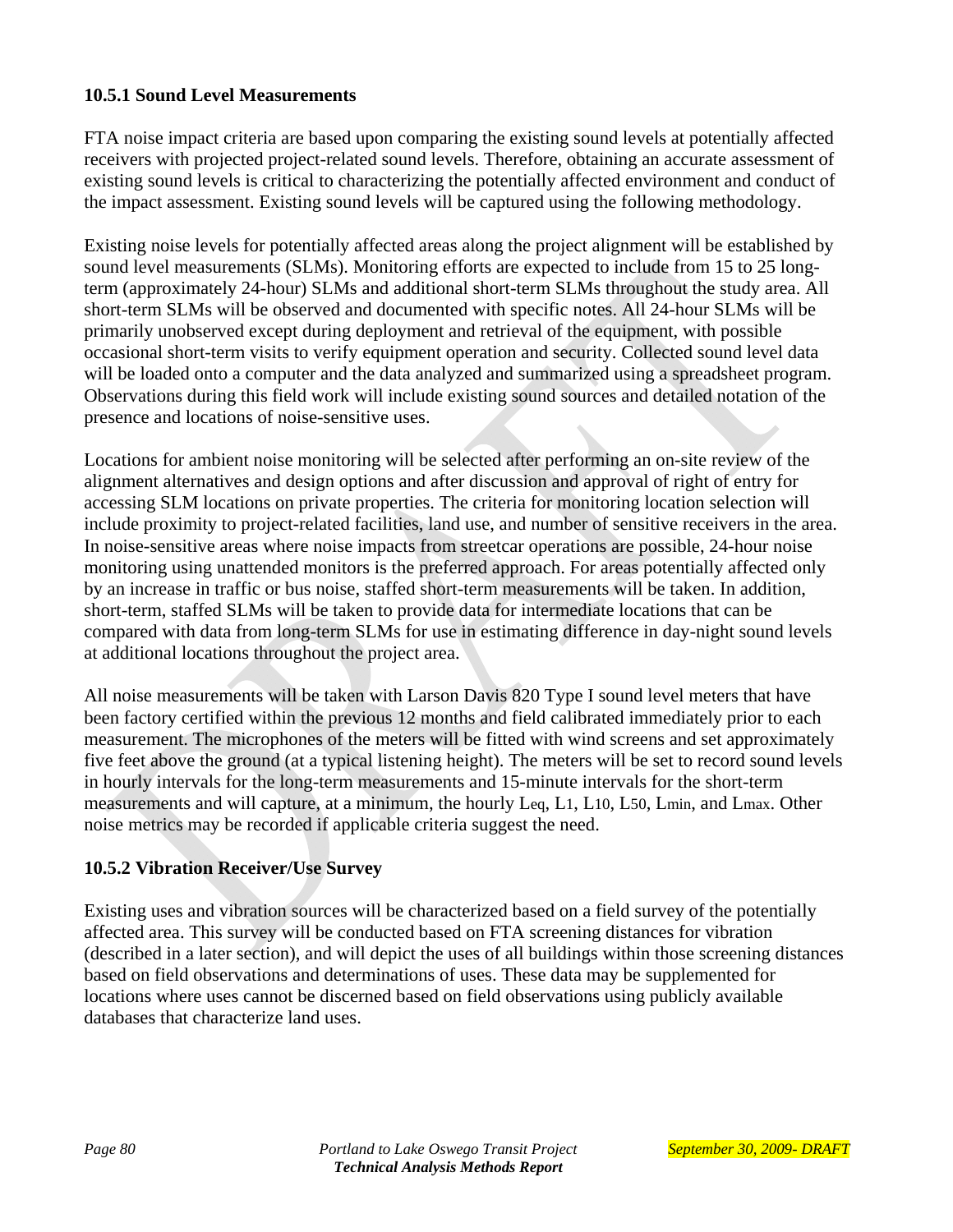#### **10.6 Impact Assessment Analysis Methods**

This section discusses the proposed methods for conducting the noise and vibration impact analyses. By virtue of the FTA methods employed, the analytical methods described below will address both the direct and the cumulative impacts associated with the proposed facility. Potential indirect impacts associated with, for example, related development will not be considered in these impact analyses.

#### **10.6.1 Noise Impact Assessment Procedures**

#### **10.6.1.1 Operational Impacts**

Operational environmental noise impacts will be considered for various elements of the proposed project alternatives. At a minimum, potential noise impacts could occur from streetcar operations at close proximity to sensitive receivers or from an increase in bus volumes on public roadways with the Enhanced Bus Alternative. If additional ancillary facilities, such as a maintenance base, are included as part of the project, noise from these facilities also needs to be considered. No such ancillary facilities have yet been specifically identified with any of the project alternatives.

#### **A. Streetcar Alternative**

Noise from the operation of the Streetcar would primarily be expected to come from steel wheels rolling on steel rails (referred to as wheel/rail noise). Secondary sources, such as vehicle airconditioning systems, crossing-gate bells and other ancillary equipment, will sometimes be audible, but are not expected to be significant factors. The effect of crossing gate bells, if any, will be evaluated, and this evaluation may require a source sound level measurement to characterize these bells.

Potential noise impacts from operation of the proposed streetcar will be evaluated using FTA noise impact criteria, which require comparing the existing sound levels to estimated project-related sound levels. Streetcar noise impacts will be evaluated using up to three levels of assessment established by FTA procedures, depending on the individual location. The three levels of assessment are described below.

**Screening Assessment** – FTA has a screening procedure to identify locations where there is little possibility of noise impacts. This procedure provides screening distances for varying types of transit projects. The screening review applies the principle that if no sensitive receivers are identified within the specified screening distance, then no noise impacts would be expected and no further assessment is necessary. This screening procedure will be applied to the proposed streetcar line. The screening distance for low and intermediate capacity transit with steel wheels is 125 feet if there are no intervening obstructions. In other words, sensitive receivers farther than 125 feet from the streetcar line would not be expected to be impacted by operational noise from the line and would not need to be considered further in the noise impact assessment.

**General Assessment** – For receivers not eliminated in the screening assessment, a general noise impact assessment will be performed. The FTA general assessment procedures include using fairly simple spreadsheet calculations in conjunction with specific data like type of transit source, distance of the streetcar line from the receiver, speed and number of cars per train, average number of events during daytime and nighttime hours, number of intervening rows of buildings, and the absence or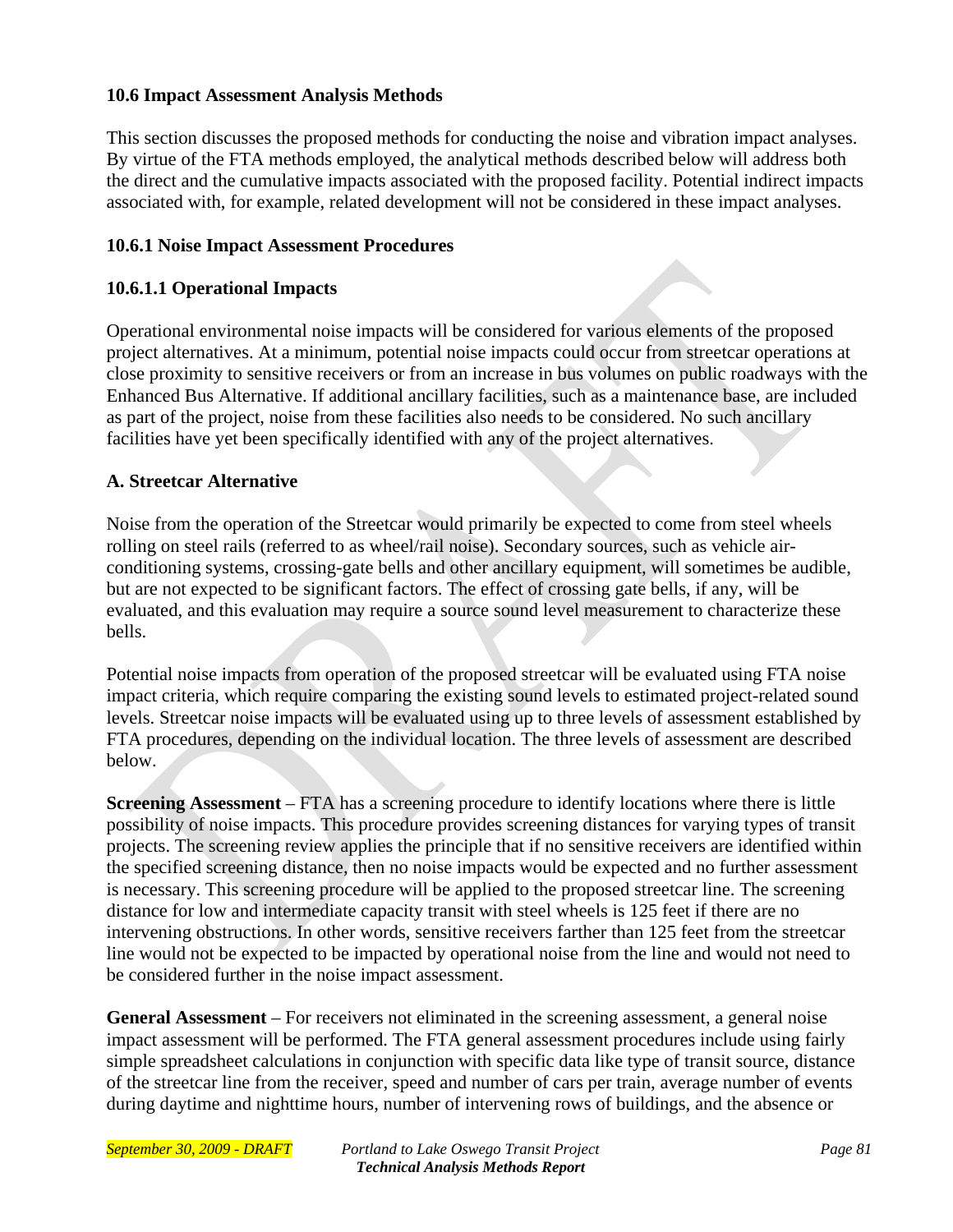presence of noise barriers, jointed track, or embedded track. The FTA procedures apply this information in calculations to estimate project-related noise. Because some of the information is fairly generic (e.g., the sound level information used to represent the streetcar), and because the calculation procedures are simple and do not consider complex terrain/structures, ground type, or meteorology, this level of assessment can only be expected to provide a gross idea of the potential for impact in relatively simple settings.

**Detailed Assessment** – If the general assessment indicates the streetcar would have the potential to impact nearby receivers, use of a detailed assessment may be warranted. A detailed assessment would include using a frequency-specific sound level measurement to characterize the streetcar noise source. This would be performed using the Cadna/A noise model, a sophisticated tool capable of considering complex terrain, intervening structures or barriers, ground types, vegetation, and meteorology. This level of assessment will provide the most accurate assessment of potential future project-related noise levels at individual receiving locations.

**Source Sound Level Measurements –** To prepare for the Cadna/A noise modeling necessary for portions of the project alignment, several frequency-specific source noise sound level measurements have been taken along the alignment to represent noise from some of the existing equipment and from the existing Willamette Shore Line Trolley. Additional source noise data representing new equipment that would be used on the project alignment will be taken as part of the specification testing of this equipment, and these data have been requested when they become available. These data will allow for both comparisons of the two noise sources and detailed noise modeling of the streetcar source to consider sound propagation over varying land types and in complex terrain. The data collected in these measurements will be summarized in the project documentation.

### **B. Buses**

Potential increases in bus noise due to an Enhanced Bus Alternative will be calculated using simple computations to consider the expected changes in traffic volumes due to the project, during the project's peak traffic hour. Because noise from buses traveling on public roadways is not subject to FTA noise impact criteria, impact criteria from other stakeholders will be applied. For purposes of this assessment, any potential impacts from buses will be characterized by comparing any projected bus-related sound level increases to FHWA/ODOT traffic noise impact criteria.

# **10.6.1.2 Construction Impacts**

Temporary intrusion from noise is associated with most large construction projects. Because of the short-term nature of the intrusion, construction noise is not usually considered an impact, unless the construction will last for an extended period of time. Construction noise will be briefly assessed using standard, published construction equipment sound levels and simple distance attenuation calculations.

# **10.6.2 Ground-borne Vibration Impact Assessment Procedures**

The vibration impact assessment identifies areas where the potential for either ground-borne vibration or ground-borne noise may exceed the applicable impact criteria.

### **A. Operation**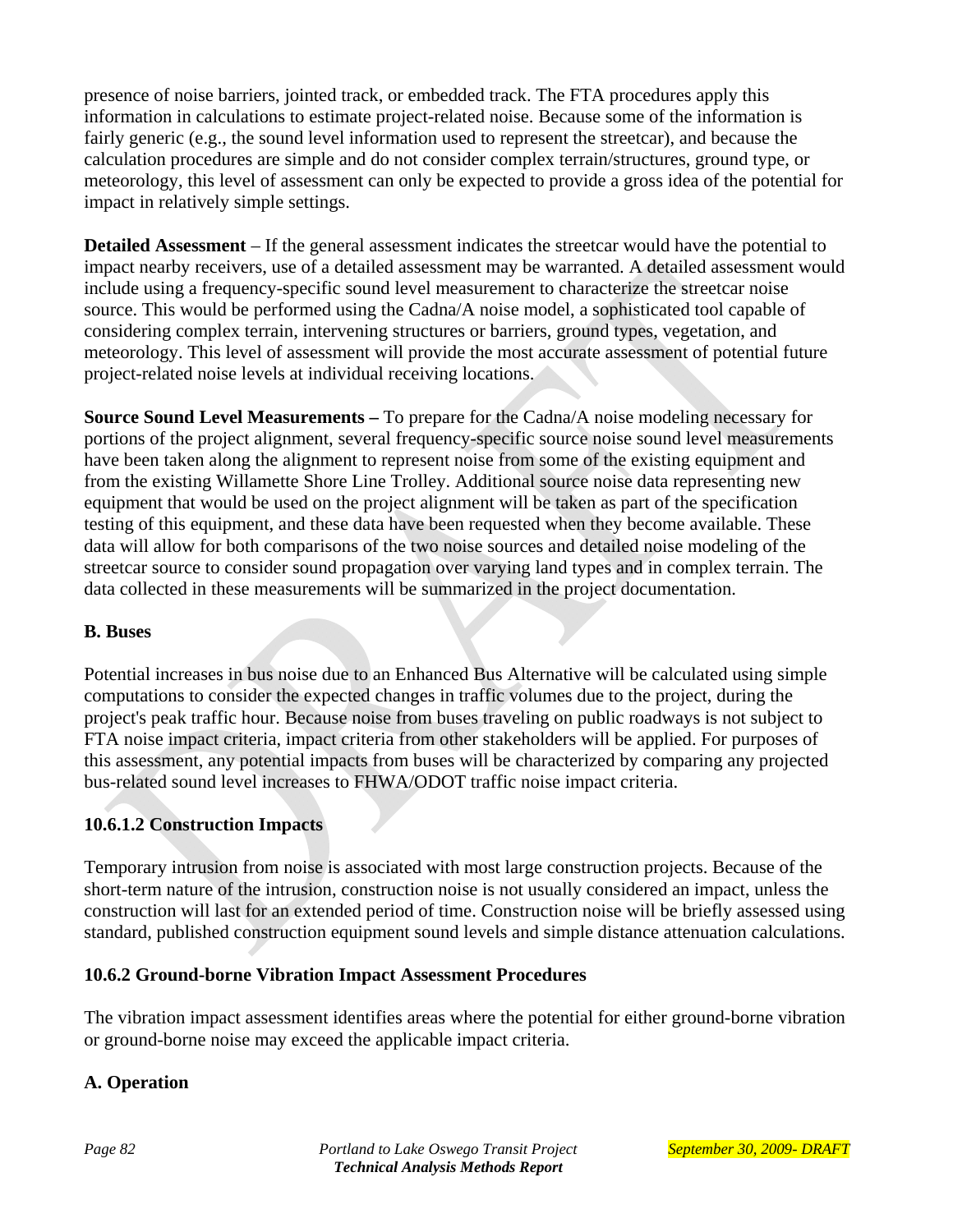The ground-borne vibration and noise assessment will focus on operation of the streetcar only. The addition of bus trips on existing roadways with the Enhanced Bus Alternative would not be expected to result in any vibration impacts.

**Screening Assessment:** As with the noise assessment, FTA provides a screening level assessment to identify locations for which ground-borne vibration (and related ground-borne noise) impacts are highly unlikely. The screening assessment is based on distances from the streetcar line to potentially affected receivers, and the distances vary by the type of receiver. For Category 1 receivers (e.g., research facilities with vibration-sensitive equipment, recording studios, etc.), the screening distance for intermediate capacity transit is 200 feet. For residences and places where people typically sleep (Category 2), the screening distance is 100 feet. For institutional uses such as offices (Category 3), the screening distance is 50 feet. More detail on the definition of each category is provided in the discussion of vibration impact criteria presented above.

**General Assessment:** A general vibration assessment will be performed for receivers within the screening distance for facility operation. Any ground-borne vibration (and related ground-borne noise) caused by operation of the streetcars will be a function of the streetcars traveling along steel track. Factors that will affect resulting levels of ground-borne vibration (and noise) include (1) the speed of the streetcars (2) the train suspension system, (3) condition of the wheels and track, (4) track type and treatments, (5) ground type, (6) building construction material and method, and (7) receiver location within the potentially affected buildings. The FTA guidance manual includes a chart used to estimate potential vibration levels (VdB) based on a reference travel speed, a general transit vehicle type, and distance from the track. From these reference vibration levels, various adjustments can be made to account for the factors outlined above. The resulting estimated ground-borne vibration levels at each potentially affected receiver will be compared to the FTA vibration impact criteria.

For ground-borne noise (GBN), an additional adjustment will be made to the estimated ground-borne vibration (GBV) level (in VdB) in order to estimate interior GBN levels in dBA. This adjustment is made based upon whether the vibration spectrum peak is expected to be around 30 Hz (low frequency) or around 60 Hz (high frequency). Because vibration from at-grade track is typically lower in frequency than vibration from subways, we will use the low frequency adjustment. The low frequency adjustment applies a reduction of 40 to the vibration VdB level to estimate the interior noise in dBA. The resulting estimated GBN level will then be compared to the suggested GBN criteria identified previously.

# **B. Construction**

FTA screening and general impact procedures (as necessary) will be used to evaluate the potential for vibration damage during construction of the proposed streetcar facility. The general FTA procedure for estimating vibration damage from construction activities is to adjust reference vibration source levels (provided for a distance of 25 feet) to account for variations in the distances from the building to the construction equipment. The types of buildings potentially being affected are also considered as explained in a later section. Representative construction equipment and associated vibration source levels are displayed in Table 10-6. Note that the values are given in terms of peak particle velocity (PPV) in inches per second, a standard metric for characterizing GBV when assessing the potential for building damage.

*September 30, 2009 - DRAFT Portland to Lake Oswego Transit Project Page 83 Technical Analysis Methods Report*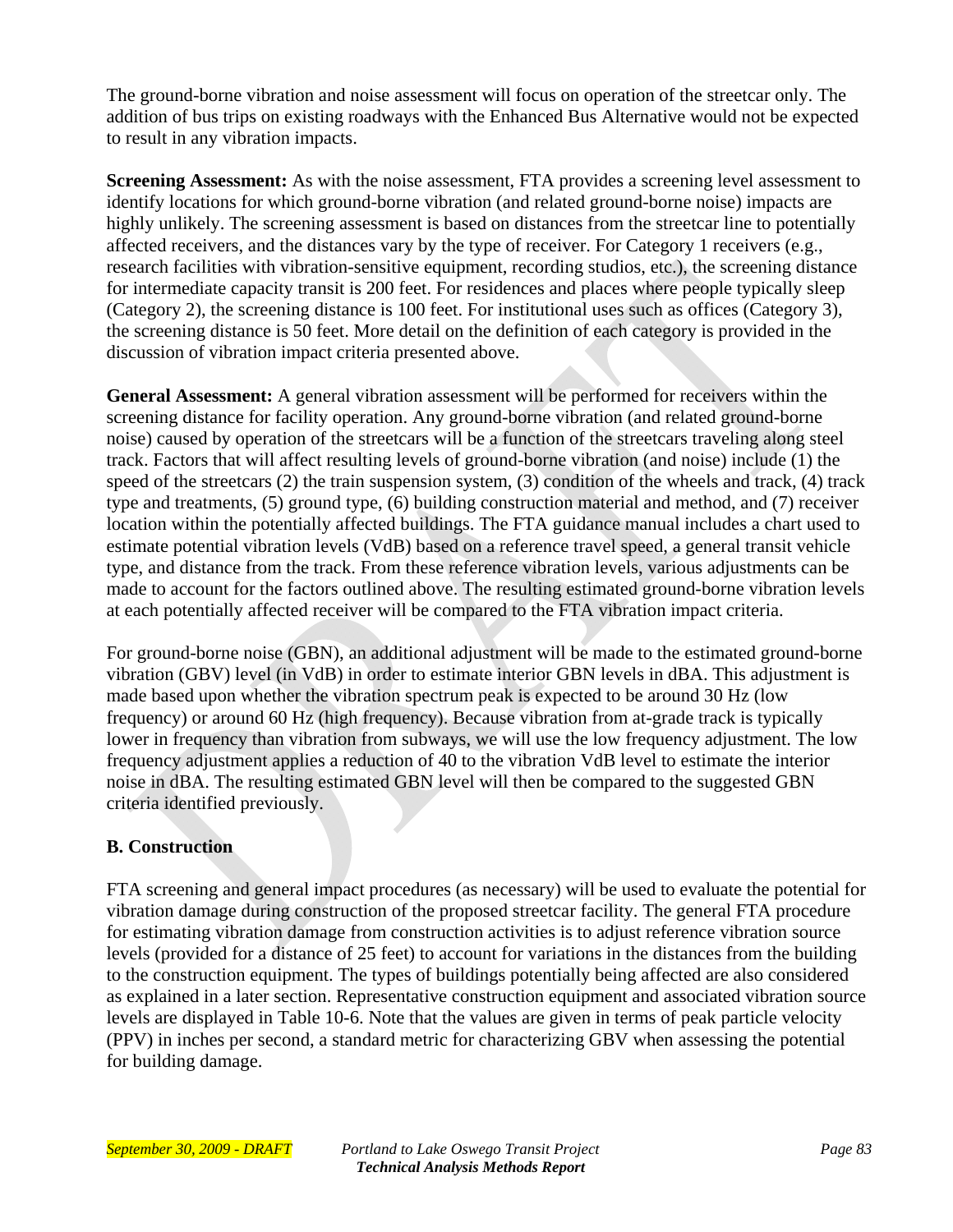| <b>Equipment</b>        |                    | PPV at 25 ft<br>(in/sec) |
|-------------------------|--------------------|--------------------------|
| Pile Driver (Impact)    | Upper Range        | 1.515                    |
|                         | Typical            | 0.644                    |
| Pile Driver (Sonic)     | <b>Upper Range</b> | 0.734                    |
|                         | Typical            | 0.170                    |
| <b>Vibratory Roller</b> |                    | 0.210                    |
| Hoe Ram                 |                    | 0.089                    |
| Large Bulldozer         |                    | 0.089                    |
| Caisson drilling        |                    | 0.089                    |
| Loaded trucks           |                    | 0.076                    |
| Jackhammer              |                    | 0.035                    |
| Small bulldozer         |                    | 0.003                    |
|                         |                    | $-$<br>.                 |

#### **Table 10-6 Vibration Source Levels for Construction Equipment**

**Source:** U.S. Federal Transit Administration's Transit Noise and Vibration Impact Assessment Manual, May 2006. FTA-VA-90-1003-06.

Depending on the types of construction equipment and the category of buildings, potential "minimum safe" distances for construction-related vibration damage range from 135 feet for the worst-case impact pile driving affecting a Category IV building (i.e., a building extremely susceptible to vibration damage) to less than five feet for bulldozers affecting Category I (i.e., least vibration sensitive) buildings (see Table 10-7).

|                        | to Reduce Potential for GBV Damage (ft)                                             |                    |                     |                               |                             |
|------------------------|-------------------------------------------------------------------------------------|--------------------|---------------------|-------------------------------|-----------------------------|
|                        | <b>Building Categories</b><br>(FTA Guideline Damage Thresholds)<br><b>Equipment</b> |                    |                     |                               |                             |
|                        |                                                                                     | Cat I<br>(0.5 PPV) | Cat II<br>(0.3 PPV) | <b>Cat III</b><br>$(0.2$ PPV) | <b>Cat IV</b><br>(0.12 PPV) |
| Pile Driver (Impact)   | Upper Range                                                                         | 53                 | 74                  | 97                            | 136                         |
|                        | Typical                                                                             | 30                 | 42                  | 55                            | 77                          |
| Pile Driver (Sonic)    | Upper Range                                                                         | 33                 | 46                  | 60                            | 84                          |
|                        | <b>Typical</b>                                                                      | 13                 | 18                  | 23                            | 32                          |
| Large Vibratory Roller |                                                                                     | 15                 | 20                  | 26                            | 37                          |
| Hoe Ram                |                                                                                     | 8                  | 12                  | 15                            | 21                          |
| Large Bulldozer        |                                                                                     | 8                  | 12                  | 15                            | 21                          |
| Caisson drilling       |                                                                                     |                    | 12                  | 15                            | 21                          |
| Loaded trucks          |                                                                                     |                    | 11                  | 14                            | 19                          |
| Jackhammer             |                                                                                     | 5                  | 6                   | 8                             | 12                          |
| Small bulldozer        |                                                                                     |                    | 3                   | 3                             | 4                           |

# **Table 10-7 "Minimum Safe Distances" from Construction Equipment**

Source: Calculations by ENVIRON based on FTA data and calculation techniques, 2009.

#### **10.7 Mitigation Measures**

#### **10.7.1 Noise Mitigation Measures and Criteria**

The approach used to mitigate impacts is dependent on the type of impact and method of analysis.

### **A. Operation**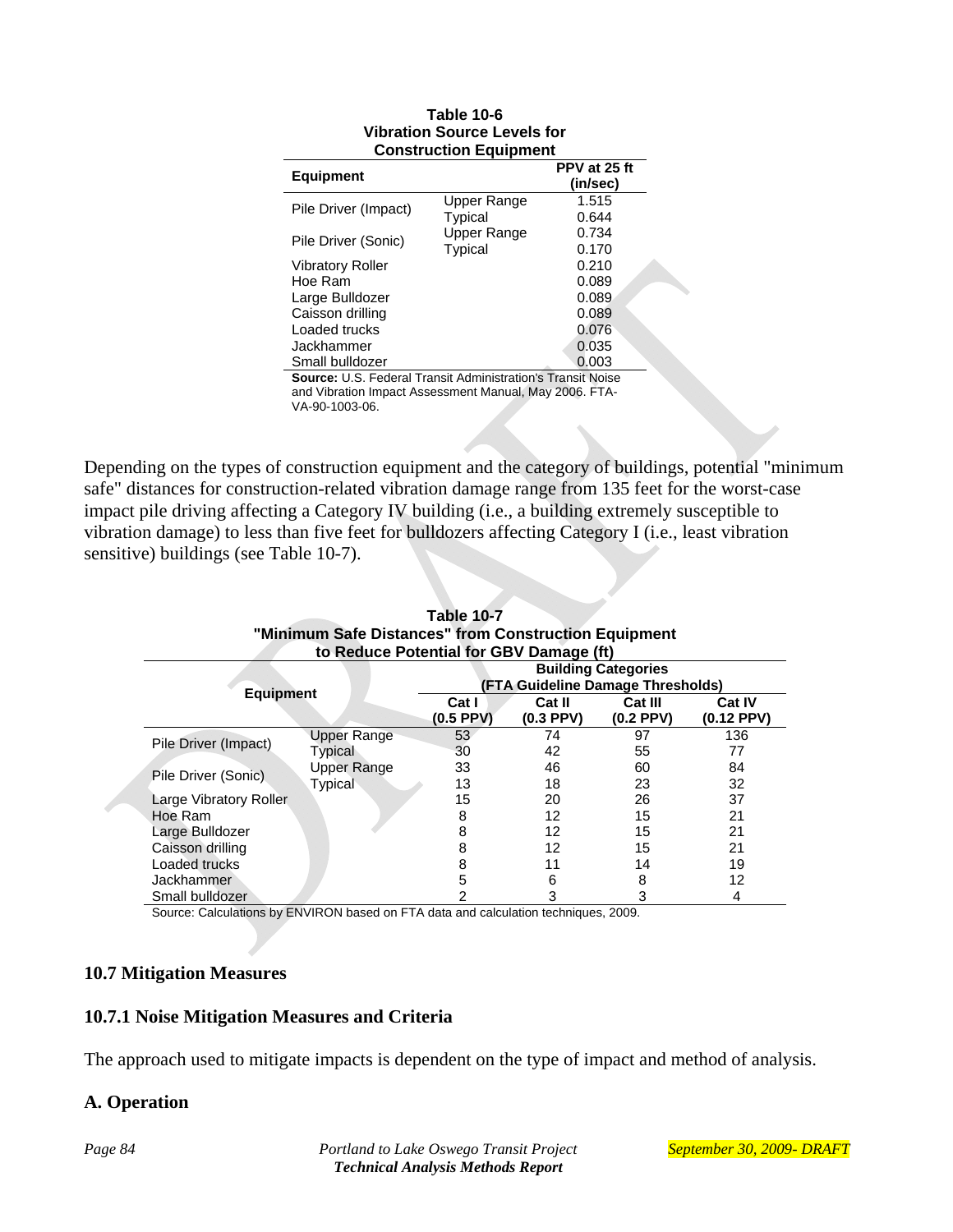**Streetcar Noise Mitigation.** Streetcar noise abatement measures that may be applied for the project include noise source modifications, noise barriers, operational management, alignment design, and in some cases, building sound insulation. This section discusses such potential mitigation measures intended to address impacts related to operation of the proposed transit facility. FTA favors noise mitigation that benefits exterior (and, by extension, interior) locations, instead of focusing mitigation for interior spaces only (i.e., building sound insulation).

The initial focus would be mitigating the noise source. In this case, the primary objective would be to reduce the noise from the wheel/rail interaction, which is expected to be the primary noise source related to the streetcar operation. TriMet and PSI maintain very effective wheel truing programs that serves to keep the rail wheels in good condition with a minimum of wheel flats. Periodic rail grinding also is also performed by TriMet and is an effective method of maintaining low overall noise levels from streetcar operations.

Streetcar noise management measures could include modifying travel speeds and applying noisereducing measures directly to the streetcar vehicles. A reduction in speed can reduce noise levels. In most cases, though, the reduction in speed conflicts with the project objectives and reduces available scheduling. Also, the reduction in noise levels is often insignificant (e.g., 1 to 3 dBA reductions with a 40 percent to 50 percent reduction in speed).

Alignment design measures involve moving the proposed alignment further away from noise sensitive receivers. Several potential alignments are under consideration for portions of the transit corridor, and a noise analysis will be performed for each of the alignments. In the event any noise impacts are identified, potential noise mitigation measures will be evaluated. It is expected that modifications to the proposed alignments would not be feasible due to limited right-of-way, locations of existing structures, and topographical conditions.

Noise barriers constitute an effective method of reducing noise associated with rail systems. Solid walls or earthen berms can be effective noise barriers. Earthen berms require much more right-of-way than walls and, for this reason, may not be feasible. Noise walls must be constructed with sufficient height to break line-of-sight between the noise source and the noise sensitive receiver. They must also be constructed with enough length to prevent significant flanking of noise around the ends of the walls. Openings in the wall (e.g., driveways, pedestrian access) can significantly reduce the barrier effectiveness. The effectiveness of potential noise barriers, if need to be considered as part of this assessment, will be assessed using the Cadna/A noise model.

In the event effective exterior noise mitigation is not possible, a variety of building treatments could reduce interior sound levels. Potential methods include installing improved outdoor/indoor sound insulation, upgrading windows, installing storm windows, and sealing or relocating all through-wall vents. These methods of noise mitigation reduce the noise levels on the inside of the structures and would only be considered in areas where no other method of noise mitigation was feasible.

**Bus Noise Mitigation.** It is not anticipated that the Enhanced Bus Alternative would result in noise impacts, so no noise mitigation assessment is proposed for this alternative. If noise impacts are identified due to an increase in traffic noise with the additional bus volumes, noise mitigation could be considered using ODOT reasonableness and feasibility criteria (with a . A brief discussion of the ODOT criteria follows.

*September 30, 2009 - DRAFT Portland to Lake Oswego Transit Project Page 85 Technical Analysis Methods Report*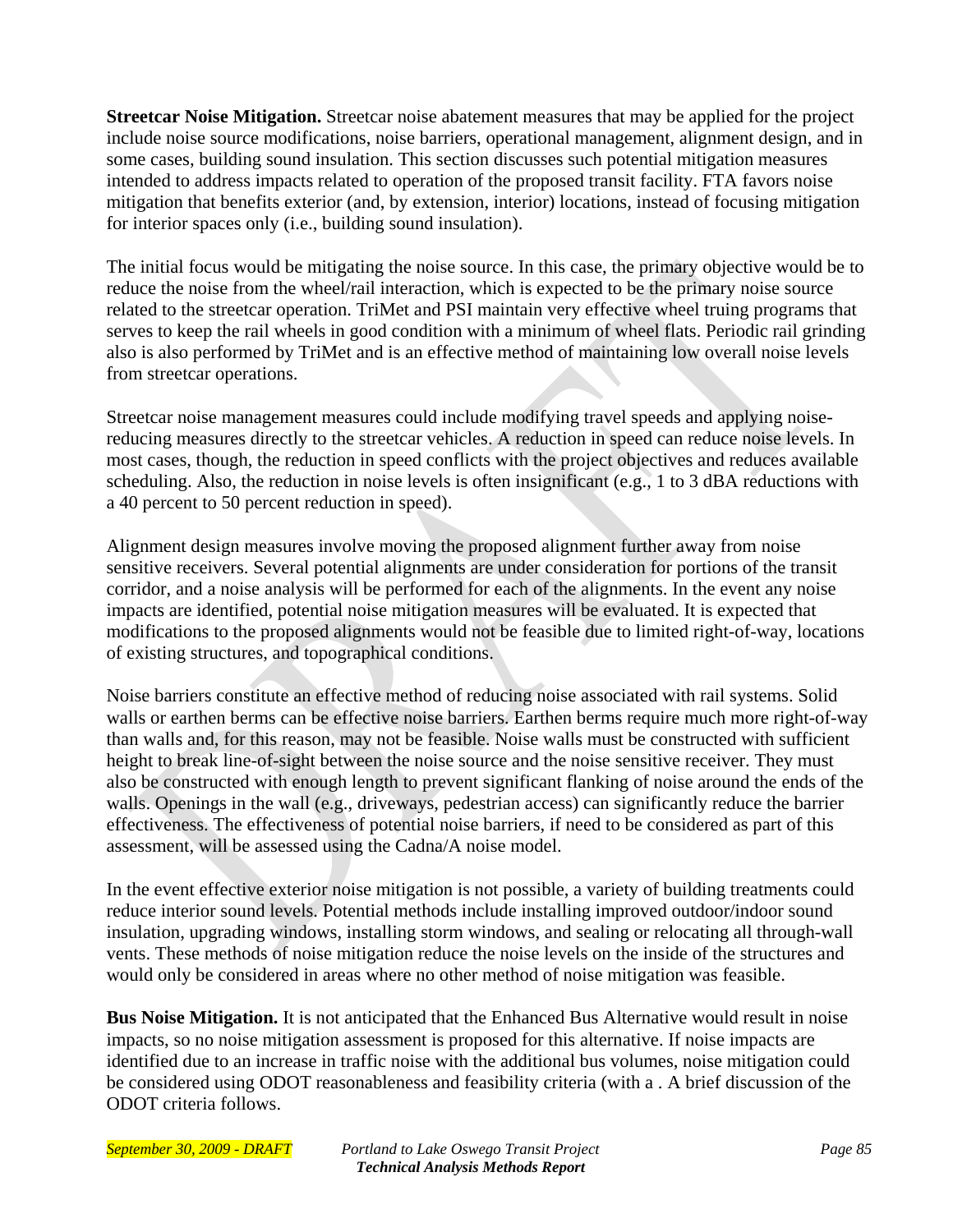- Traffic noise abatement measures that may be evaluated for the project include traffic management measures, highway design measures, and construction of noise barriers. This section discusses each of these mitigation measures.
- Traffic management measures include modification of speed limits. Reduction of traffic speed could reduce noise levels, but it typically only achieves a 3 dBA noise reduction for a 10 mph reduction in speed. Reducing speed typically conflicts with project objectives.
- Highway design measures include altering the roadway alignment and depressing roadway cut sections. No new construction of roadways is being considered as part of this project, so structural alternation of the roadways would not be practical.
- Construction of noise barriers between roadways and the affected receivers reduces noise levels by physically blocking the transmission of traffic-generated noise.

ODOT has cost criteria used for state and federally funded projects. For residential areas, all benefited residences must be considered in determining a noise barrier cost per residence. A benefited residence is any impacted or non-impacted residence that gets a reduction of 5 dBA or more with the barrier construction. A reasonable cost will be a typical maximum of \$25,000 per benefited residence. The typical maximum of \$25,000 can be exceeded, but shall not be higher than \$35,000 per residence. To exceed the \$25,000 limit, one or more of the following conditions must occur:

- 1. Equity and fairness
- 2. Logical termini for walls, close a gap between walls
- 3. Strong public support for mitigation
- 4. A noise increase of 10 dBA or more
- 5. High noise levels of peak-hour Leq 70 dBA or higher
- 6. The residence was constructed prior to 1976

# **10.7.2 Vibration Mitigation Measures**

# **A. Operation**

Vibration mitigation measures for at-grade streetcar systems include vehicle specifications, location and design of special track work (e.g., crossovers and turn outs), special vibration isolation track support systems, and operational changes. Each of these is discussed below:

- **Vehicle Specifications:** The ideal rail vehicle, with respect to minimizing ground-borne vibration, should have a low unsprung weight, a soft primary suspension and a minimum of metal-to-metal contact between moving parts of the truck. Specifications for the proposed streetcar will be reviewed to assess for these qualities.
- **Special Track work:** Near turnouts and crossovers, levels of ground-borne vibration will be 6 to 10 VdB higher than normal because of wheel impacts at frogs. A frog is the track device at the intersection of two crossing rails. It is often possible to avoid impacts from wheel impacts at frogs by locating special track work away from vibration sensitive receivers. Another approach is to use special movable-point or spring-nose frogs that close the gap between the mainline rails. These devices can reduce the vibration levels, although they may require more maintenance than normal frogs.
- **Vibration Isolation Track Support Systems:** Ballast mats are the most common treatment for reducing levels of ground-borne vibration from at-grade ballast and tie track. A ballast mat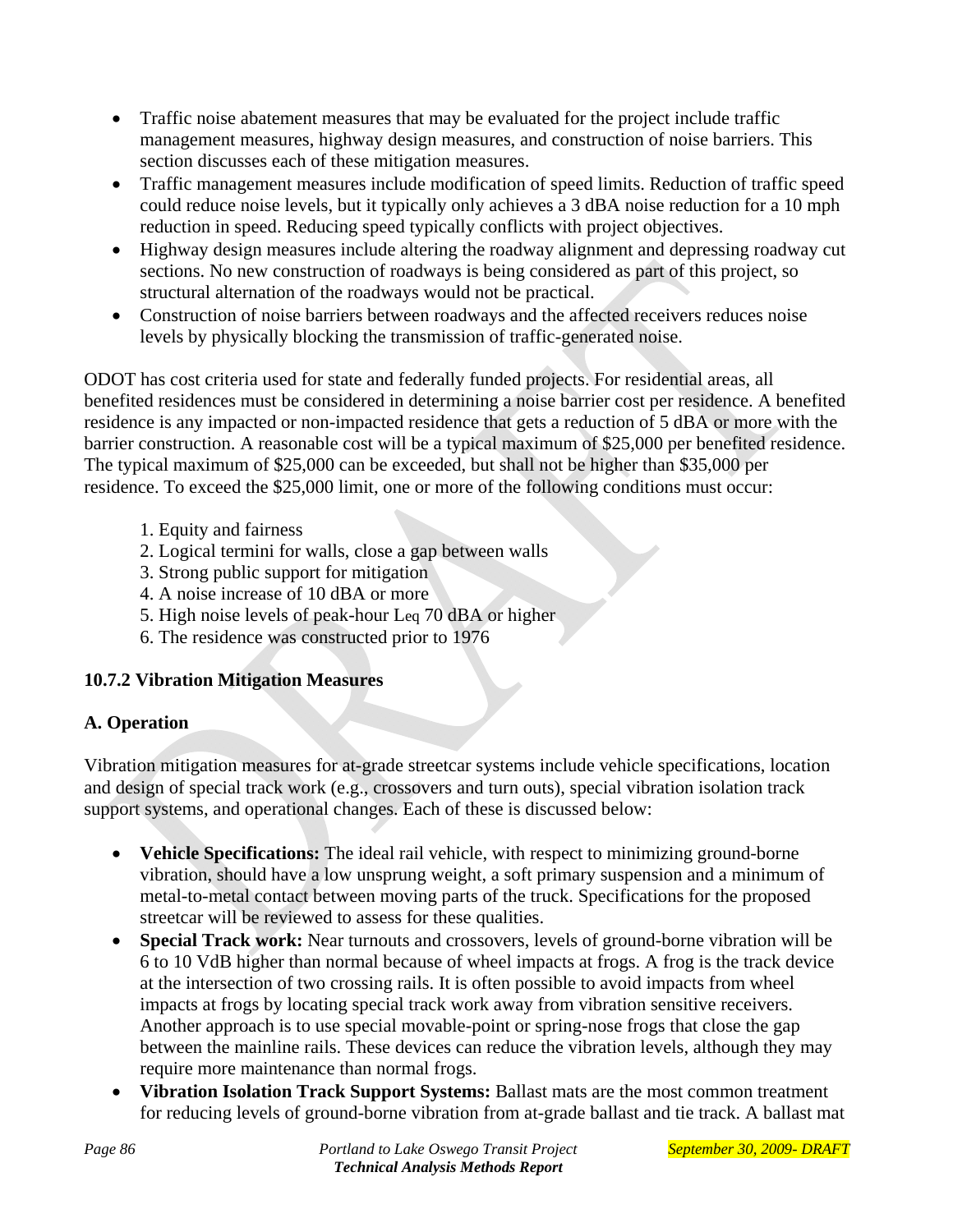basically consists of a rubber pad that is placed on a concrete slab. The normal ballast and tie track is then constructed on top of the ballast mat. There are rare circumstances where the concrete slab is not needed, and the ballast mats can be placed directly on the sub-grade. Another approach is to use resilient fasteners, which work in a similar fashion to ballast mats.

- **Equipment Maintenance:** Equipment maintenance includes truing the wheels on the light rail vehicles and performing periodic rail grinding. Wheel flats and rough tracks will increase vibration levels and maintaining the light rail vehicles and rail will help to keep vibration levels to a minimum.
- **Operational Changes:** This typically would require reducing the speed of the streetcar or the frequency of operation. It is unlikely that either of these would enable the streetcar line to meet its operating objectives. Therefore, these mitigation measures are unlikely to be implemented.

The primary approaches that will be used to minimize impacts from ground-borne vibration will be to make sure that the vehicle specifications will be state-of-the-art with respect to minimizing groundborne vibration, keep special track work as far away as possible from sensitive receptors and install resilient fasteners or ballast mats in areas where projections indicate that the vibration impact criteria would be exceeded.

### **B. Construction**

In the event equipment is anticipated to operate nearer to any of the buildings than the distances specified in Table 10-8, potential mitigation will be identified and could include increasing the distance between the activity and the building, changing the type of equipment used, and conducting pre-construction surveys of the building to track any potential damage.

### **10.8 Documentation**

A noise and vibration section for the project DEIS will be prepared to document the results of the noise and vibration analyses. The section will include accessible information regarding the affected environment, methods, existing noise levels, and information on the projected noise and vibration of the study alternatives. The discussion of the environmental consequences of the project will include projected noise and vibration levels, noise from ancillary facilities (if any), and an assessment of bus noise related to the project (for the Enhanced Bus Alternative). Project-related construction noise and vibration will also be discussed. Additional technical information will be provided for attachment to the DEIS or will be referenced..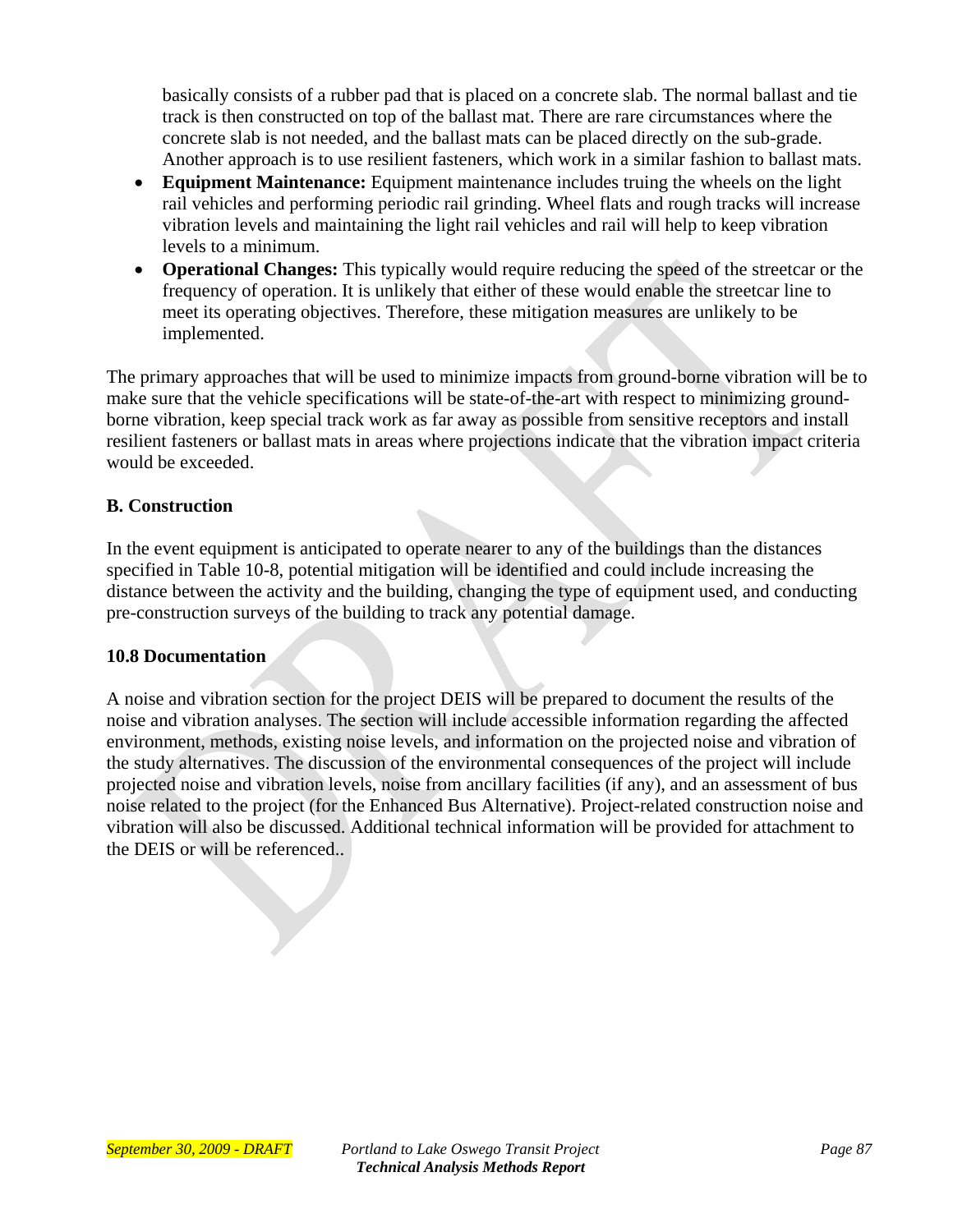# **11. AIR QUALITY ANALYSIS METHODS** (including Greenhouse Gases)

# **11.1 Introduction**

The Lake Oswego to Portland Transit Project (LOPT) is within a large metropolitan area and has the potential to impact air quality on both a regional and local scale. Air quality impacts for streetcar projects are typically closely related to traffic impacts. Regional air quality impacts could occur as a result of the transfer of trips between transportation modes, or the selection of alternatives that either increase or decrease general levels of traffic and congestion and associated air pollution levels. On a local scale, impacts could occur as a result of increased automobile traffic at park-and-ride facilities and as a result of modified traffic patterns at some intersections.

The purpose of the air quality analysis is to compare the existing air quality conditions to the projected conditions of air quality that would be expected with the LOPT alternatives. The analysis of regional impacts will be based primarily on average weekday regional vehicle miles traveled (VMT) and average weekday regional speeds as a surrogate for emissions. The analysis of local impacts will rely on the results of the traffic analysis to identify intersections with potentially high carbon monoxide (CO) concentrations. A conformity analysis will be completed for the selected alternative and will be documented in the Draft Environmental Impact Statement (DEIS).

### **11.2 Related Laws and Regulations**

The air quality analysis and technical report will be prepared following Federal, state, and local regulations and guidelines. The regulations are summarized below.

### **A. Federal**

- **Clean Air Act and Clean Air Act Amendments.** The Clean Air Act (CAA) and the Clean Air Act Amendments (CAAA) form the basis for a broad range of regulations that control allowable emissions and concentrations of air pollutants in the environment.
- **National Environmental Policy Act.** The National Environmental Policy Act of 1969 (NEPA) requires that Federal agencies consider environmental impacts before taking actions that could significantly affect the human environment. As interpreted by the Council of Environmental Quality (CEQ), NEPA requires that "reasonably foreseeable" direct, indirect, and cumulative effects of a proposed action be considered in the decision making process. The terms "effects" includes "aesthetic, historic, cultural, economic, social, or health" effects.
- **National Ambient Air Quality Standards.** National Ambient Air Quality Standards *(*NAAQS) were established by the Federal government to protect the public from air pollution. These standards are identified in EPA (and Oregon Department of Environmental Quality (ODEQ)) rules (EPA Office of Air Quality Planning (http://www.epa.gov/air/criteria.html) and Oregon Administrative Rule (OAR) 340-202-0050 through -0130). Geographic areas where concentrations of a pollutant exceed the ambient air quality standards are classified as nonattainment. Previously designated nonattainment areas, now in compliance with air quality standards, are classified as maintenance areas. Areas that meet, and have always met, the standards are classified as attainment. Federal regulations require states to prepare State Implementation Plans (SIPs) that identify emission reduction strategies for nonattainment and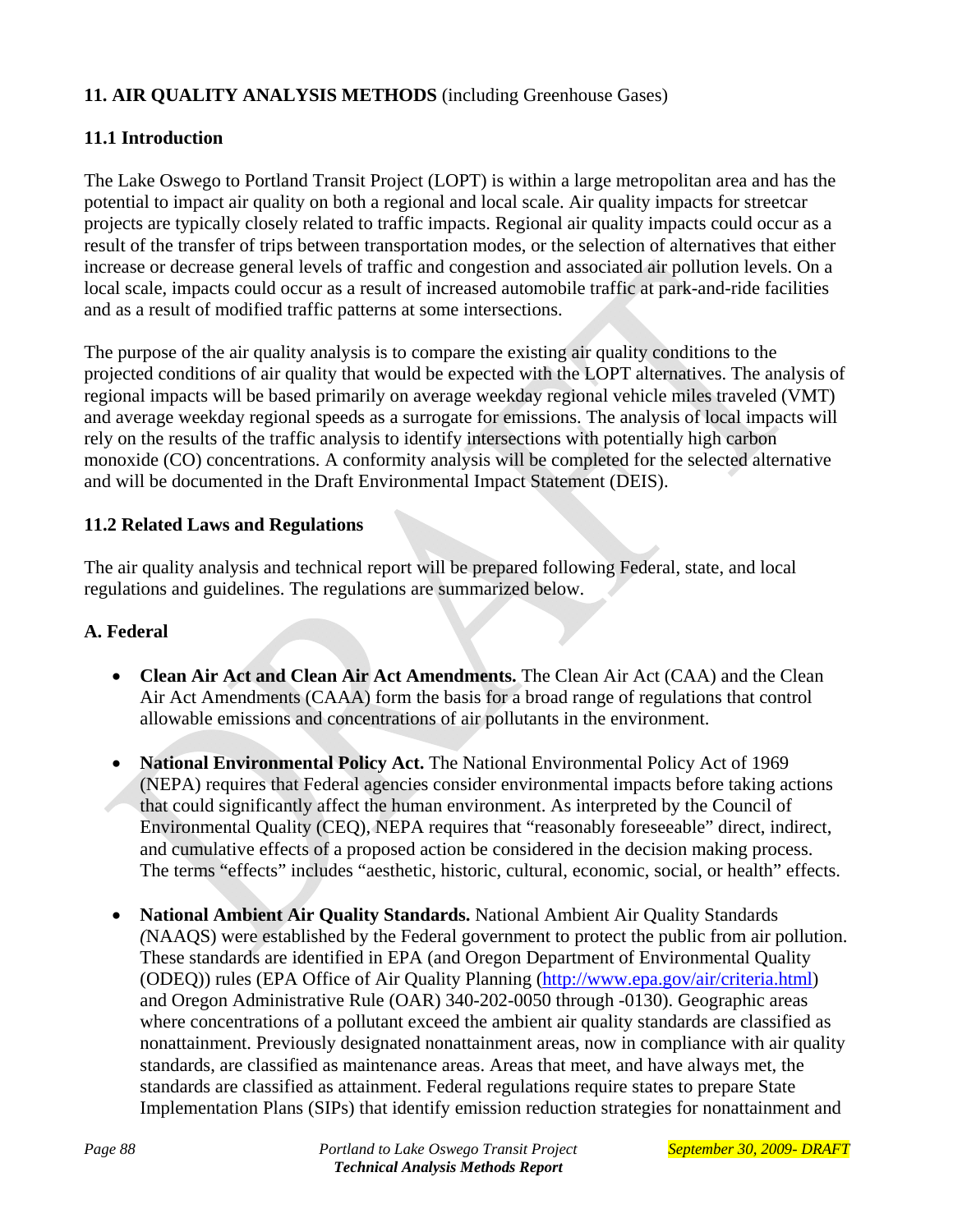maintenance areas. The Portland area is maintenance for carbon monoxide (CO) and ozone  $(O<sub>3</sub>)$ ; the SIP includes maintenance plans for both of these pollutants (ODEQ, 2004 and ODEQ, 2007, respectively). The Portland region is attainment for all other criteria pollutants.

 **Mobile Source Air Toxics.** The CAAA of 1990 identified 188 air toxics, also known as hazardous air pollutants (HAPs). The EPA defines air toxics as pollutants that cause or may cause cancer or other serious health effects. The EPA assessed this list of toxics and identified a group of 21 as Mobile Source Air Toxics (MSATs), which are set forth in an EPA final rule, Control of Emissions of Hazardous Air Pollutants from Mobile Sources (66 FR 17235). From the list of 21 MSATs, EPA identified six toxics as the priority MSATs. These are benzene, formaldehyde, acetaldehyde, diesel exhaust (particulate matter / diesel exhaust organic gases), acrolein, and 1,3-butadiene. While these MSATs are considered the priority transportation toxics, the EPA stresses that the lists are subject to change and may be adjusted in future rules.

The EPA is responsible for the establishment of NAAQS, national guidance, and guidelines for the uniform and scientifically reliable study of air pollutants. To date, there are no NAAQS for MSATs, and there are no established criteria for determining when MSAT emissions should be considered a significant issue. In its February 2006 interim guidance for MSATs in NEPA documents, the Federal Highway Administration (FHWA) has identified three levels of analysis:

- 1. No analysis for projects with no potential for meaningful MSAT effects;
- 2. Qualitative analysis for projects with a low potential MSAT effects; or
- 3. Quantitative analysis to differentiate alternatives for projects with higher potential MSAT effects.

Greater potential for MSAT effects typically occurs for roadways with an annual averaged daily traffic (AADT) volume of 140,000 to 150,000 vehicles or more per day in 2030 (design year).

 **Greenhouse Gases.** Climate change is a global problem caused by emissions of greenhouse gases (GHG) from every conceivable source in every nation of the world. Transit projects, in general, can both add (e.g., operations of mass transit) and reduce GHG (e.g., the overall reduction of vehicle trips). Studies suggest that transit operation emissions are less than GHG emissions from the operations of other build transportation alternatives (see Figure 2, at http://www.fta.dot.gov/documents/PublicTransportationsRoleInRespondingToClimateChange .pdf). Further, because transit projects funded by the Federal Transit Administration (FTA) vary – e.g., streetcar purchases; vehicle maintenance; construction of transit facilities, to name a few – it is difficult to provide an overall statement of transit projects' impacts on GHG. However, very generally speaking, the (adverse) impact of any one transit project on GHG emissions, even in a cumulative effects evaluation, is miniscule within the global context of the problem. Thus, the increased use of transit (in total) across the United States may have a measurable (positive and adverse) impact on the environment from the overall reduction in GHG emissions, a single transit project by itself will not. Therefore, as a general proposition, FTA does not view climate change as a useful consideration in choosing a preference from among the alternatives considered during the NEPA review of a single proposed transit project.

*September 30, 2009 - DRAFT Portland to Lake Oswego Transit Project Page 89 Technical Analysis Methods Report*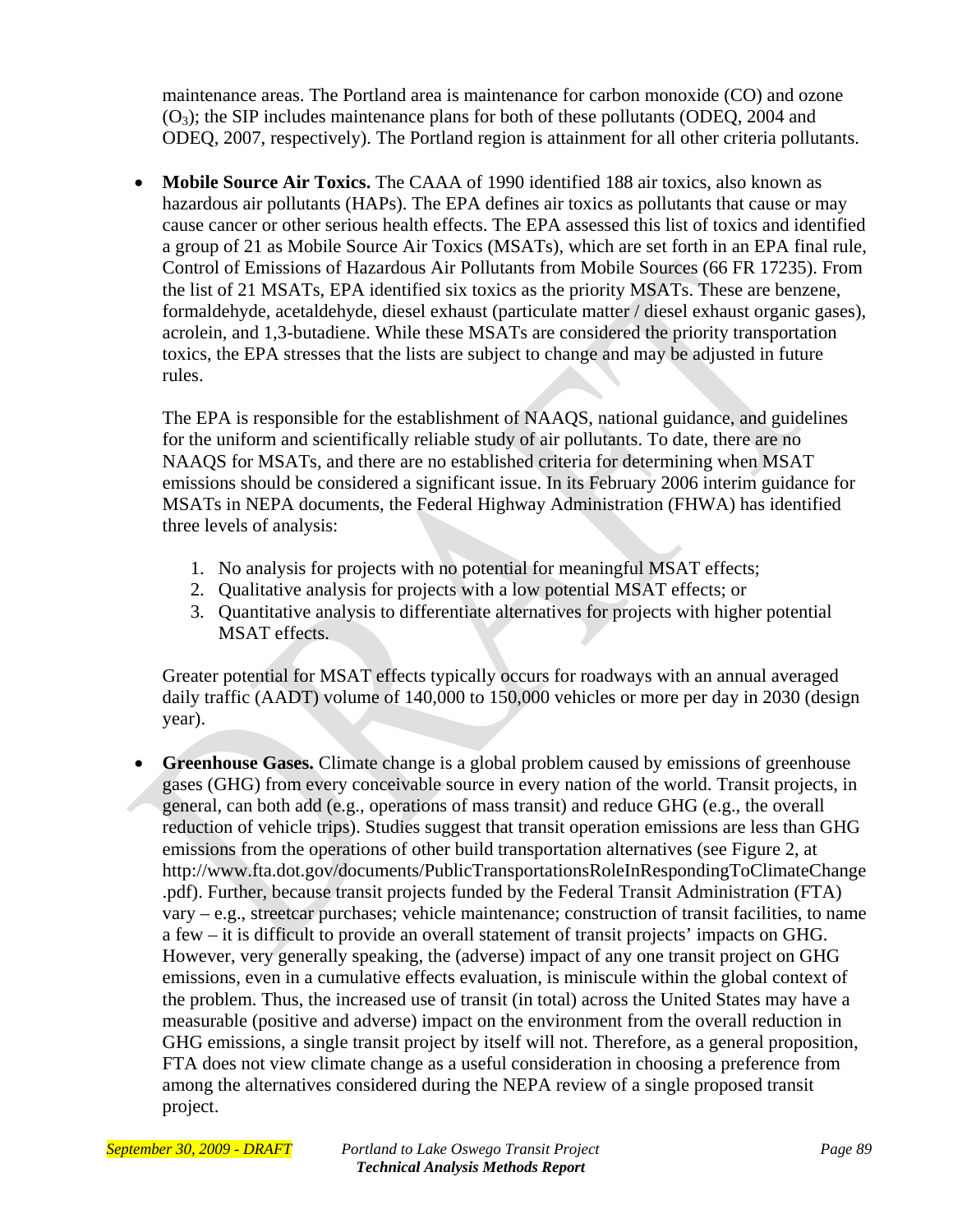There are no current Federal rules for greenhouse gas reporting, and the proposed rules would likely not apply to the LOPT project, based on source type and threshold emission levels for carbon dioxide  $(CO<sub>2</sub>)$ .

• In response to Public Law 110–161, EPA has issued the Final Mandatory Reporting of Greenhouse Gases Rule. The rule requires reporting of greenhouse gas (GHG) emissions from large sources and suppliers in the United States, and is intended to collect accurate and timely emissions data to inform future policy decisions. Under the rule, suppliers of fossil fuels or industrial greenhouse gases, manufacturers of vehicles and engines, and facilities that emit 25,000 metric tons or more per year of GHG emissions are required to submit annual reports to EPA. The gases covered by the proposed rule are carbon dioxide  $(CO_2)$ , methane  $CH_4$ ), nitrous oxide  $(N_2O)$ , hydrofluorocarbons (HFC), perfluorocarbons (PFC), sulfur hexafluoride  $(SF_6)$ , and other fluorinated gases including nitrogen trifluoride  $(NF_3)$  and hydrofluorinated ethers (HFE). The final rule was signed by the Administrator on September 22, 2009. However, given the characteristics of the LOPT project, no reporting will be required.

### **B. State of Oregon**

- **Air Quality Standards.** The ODEQ has established state ambient air quality standards (SAAQS) in OAR Chapter 340, Division 202 (OAR 340-202), "Ambient Air Quality Standards and Prevention of Significant Deterioration (PSD) Increments", The SAAQS are at least as stringent as the NAAQS. These standards are identified in EPA and ODEQ rules (EPA Office of Air Quality Planning (http://www.epa.gov/air/criteria.html) and OAR 340- 202-0050 through -0130).
- **Conformity.** Criteria and procedures for determining conformity with SIPs of transportation plans, programs, and projects in Oregon that are developed, funded, or approved by the U.S. Department of Transportation (USDOT) and by metropolitan planning organizations (MPOs) or other recipients of funds under Title 23 U.S.C. or the Federal Transit Laws are established in OAR 340-252, "Transportation Conformity". The conformity regulations are applicable to projects within nonattainment or maintenance areas, such as the LOPT.

The requirements to demonstrate conformity for a project are twofold. First, it must be included in a conforming Regional Transportation Plan (RTP) and Transportation Improvement Program (TIP) to address long-term regional impacts. Metro evaluates the total emissions associated with all planned projects in the Portland area to determine if the projects will cumulatively exceed the emissions budget for on-road mobile sources contained within the air quality SIP. If the emissions are within the budget, then no regional adverse air quality impacts occur as a result of the planned projects, and the RTP and the TIP are found to conform. This region-wide analysis, including the extension of streetcar service (LOPT) has been completed (Metro 2035 RTP, project number 10912), and approved by FTA (February 29, 2008).

The second requirement is that a project hot spot analysis must be performed for projects located in a CO, PM10, or PM2.5 (particulate matter less than 2.5 microns in diameter) nonattainment or maintenance area for intersections that meet hot spot analysis conformity criteria. This local hot spot analysis will be done as a part of the DEIS tasks. As mentioned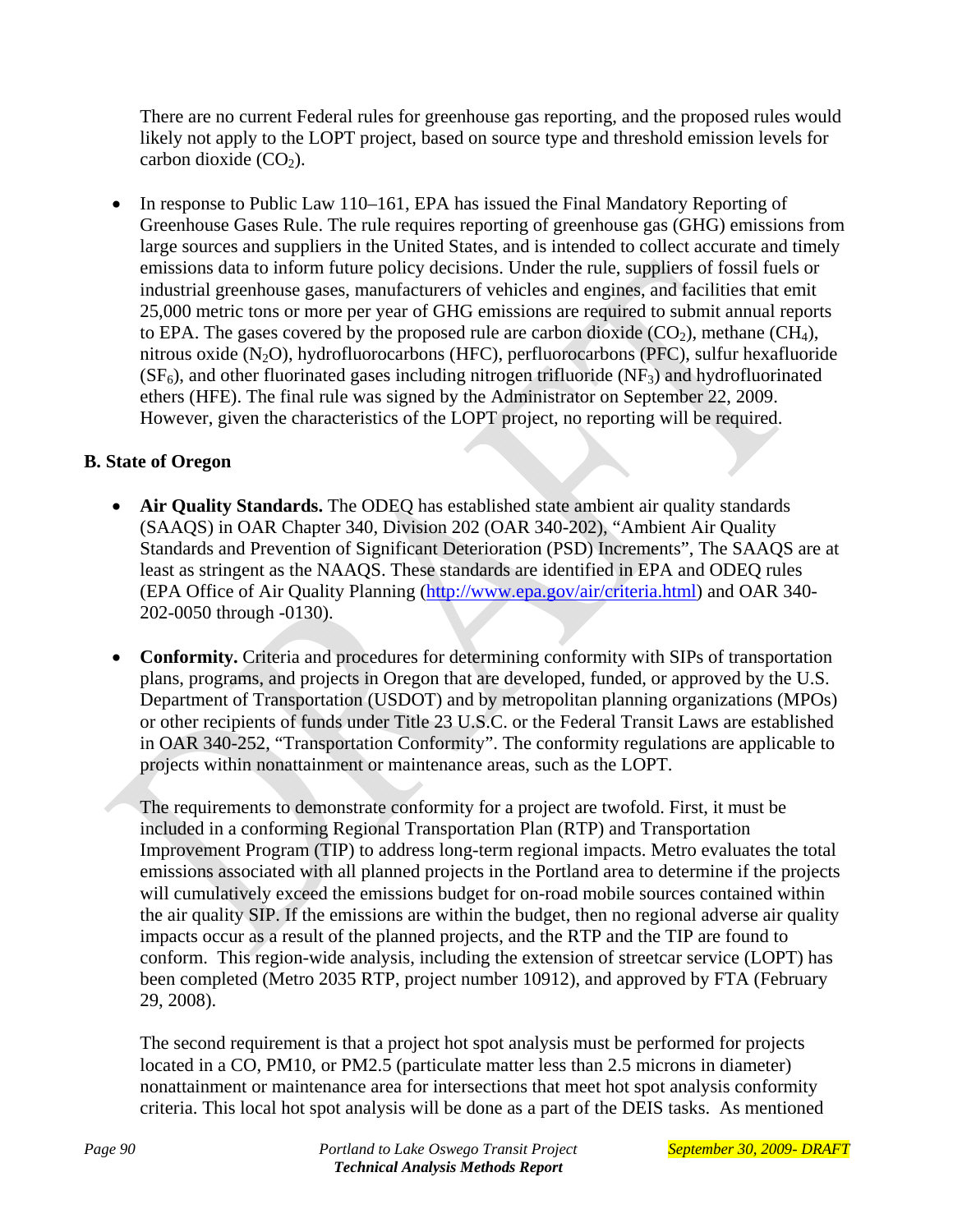above, the LOPT project is located in the Portland CO maintenance area. To meet project level conformity, the results of the hot-spot analysis must demonstrate that the project will not cause or contribute to a violation of the NAAQS in this area.

• **Permits.** The owner or operators of an indirect source, such as a parking facility having 1000 or more spaces and within an applicable CO maintenance area, are required to obtain an Indirect Source Construction Permit (ISCP) under OAR 340-254.

Stationary source of air pollution, such as asphalt and concrete mix plants, may be required to obtain air contaminant discharge permits (ACDP) from ODEQ. If these temporary facilities are used for the project, the operator or contractor would be required to obtain the appropriate permit(s).

- **Nuisance.** The operator of a source of fugitive dust, such as occur during construction activities, must take reasonable precautions to prevent dust from becoming airborne, and maintain and operate the source(s) to minimize emissions. Construction contractors are required to comply with OAR 340-208, which addresses visible emissions and nuisance requirements, including limits on fugitive dust that violates other regulations.
- Similar to the proposed Federal rule, GHG reporting is also covered under OAR 340-215. The rule does not apply to the LOPT project based on source type and threshold emission levels for CO2, which are lower than the Federal standard, but still well below emissions expected from any potential stationary or indirect sources associated with the project.

#### **C. Local**

There are no additional local laws or regulations related to air quality. Many local governments are in the process of developing policies on Climate Change and Greenhouse Gasses.

#### **11.3 Contacts, Coordination and Consultation**

As part of the investigation of air quality issues pertaining to the LOPT Project, personnel will coordinate with the project team, including the traffic consultant. In addition, staff will gather information from and/or coordinate with some or all of the following Federal, state, and local government agencies:

#### **A. Federal Agencies**

- United States Environmental Protection Agency (EPA)
- Federal Transit Administration (FTA)
- Federal Highway Administration (FHWA)

#### **B. State Agencies**

- Oregon Department of Environmental Quality (ODEQ)
- Oregon Department of Transportation (ODOT)

#### **C. Local Agencies**

- Metro
- Portland Bureau of Transportation (PBOT)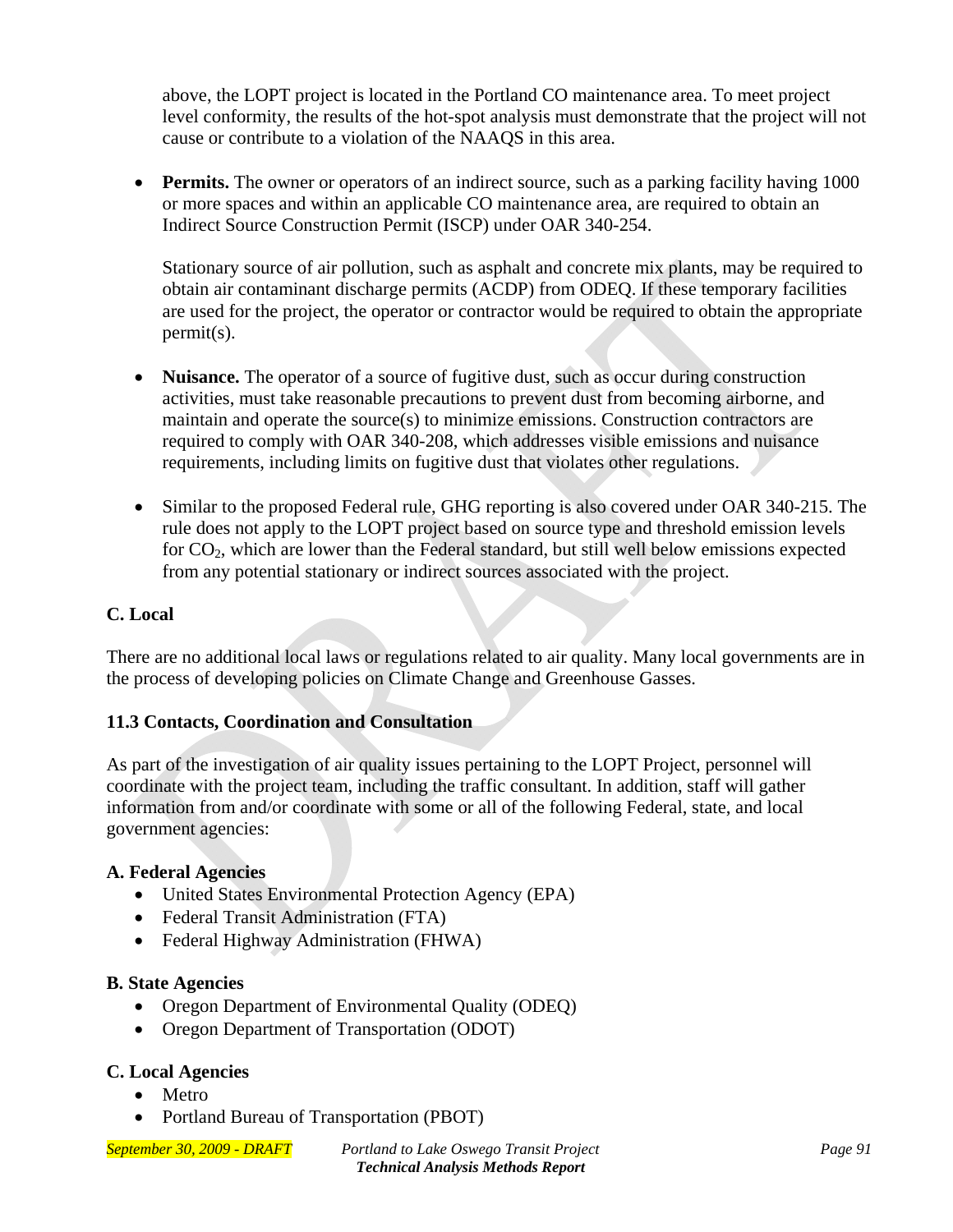### **11.4 Data Collection**

Traffic data will be obtained from the traffic consultant for the LOPT project. A data request will be submitted to the traffic consultant for traffic volumes, and intersection data from Synchro and HCM model outputs.

Additional traffic data, as necessary for regional analyses, will be obtained from Metro. MOBILE 6.2 emission factor data will also be obtained from Metro for the applicable analysis years.

Relevant existing air quality data will be obtained from ODEQ air quality monitoring reports.

Further descriptions of data needs are provided in the analysis methods below.

### **11.5 Analysis Methods**

# **11.5.1 Existing Air Quality**

Air quality conditions in the region and in the LOPT project corridor will be documented using existing ambient monitoring data available from ODEQ (ODEQ, 2008). The entire LOPT project is within the CO maintenance area, which is the only pollutant of concern for this analysis. Other pollutants will not be analyzed in detail.

### **11.5.2 Emission Factors**

Emission factors as a function of speed will be supplied by Metro for the regional emissions analysis. This will ensure that the emission factors used in this analysis are consistent with the emission factors used in the maintenance planning process. Emission factors used in the analysis of localized CO impacts in the corridor will be developed using MOBILE 6.2. This emissions model is an updated version of the Mobile Source Emission Factor Model program, which the EPA developed to calculate emission factors from highway motor vehicles in the units of grams per pollutant per mile traveled. Data for use in running MOBILE 6.2 will be provided by Metro, with consultation from DEQ on appropriate model input assumptions.

Emission factors and idle emission rates are based on average vehicle speeds, regional vehicle registration mixes and annual mileage accumulation rates, the effects of vehicle inspection and maintenance programs, and regional ambient conditions. Emission factors will be obtained for the current year (2009) and the future year analyses, for vehicle speeds of 2.5 mph (for calculating idle emission rates in grams per hour), and for the posted speed(s). Idle emission factors will be calculated by multiplying the 2.5 mph emission rates from MOBILE 6.2 (in gram per mile) by 2.5 (miles per hour), to obtain an idle emission rate in grams per hour, as required for CAL3QHC input. To be conservative, CO emission factors are based on winter temperatures.

# **11.5.3 Regional Impacts (Burden) Analysis**

A project area burden analysis is normally conducted to show that project emissions are within the budget accounted for within the SIP, and to compare potential air quality impacts between the No Build and Build Alternatives. As mentioned above, the 2035 RTP includes the LOPT, and has been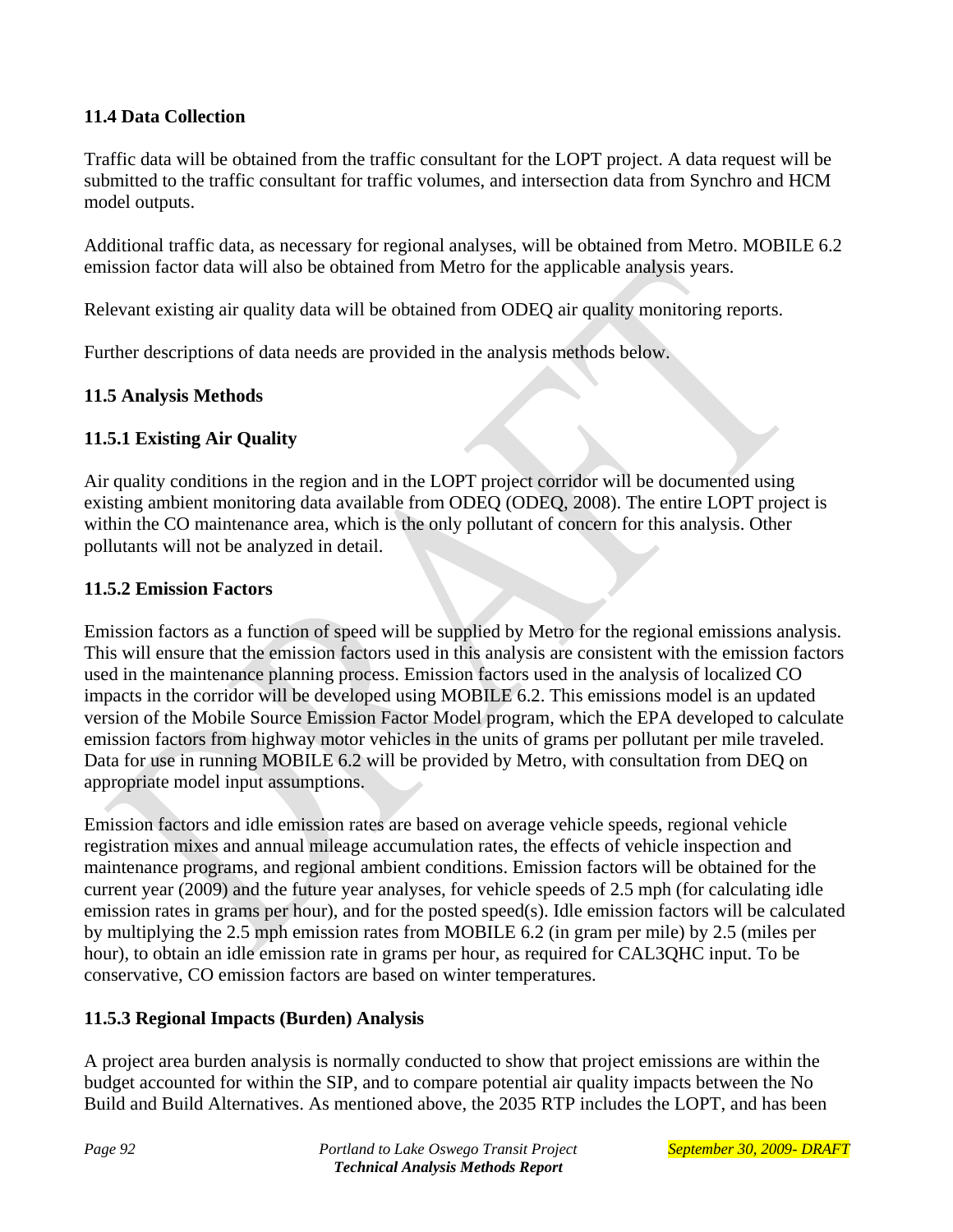approved by the FTA. A summary of this documentation and air quality conformity determination will serve to demonstrate this aspect of conformity for the project

### **11.5.4 Local Impacts (Hot Spots) Analysis**

A local CO hot-spot analysis is used to identify when traffic patterns, idle times, queue lengths, and vehicle CO emission rates might lead to elevated CO levels near congested intersections, possibly exceeding the ambient air quality standards (AAQS). A comparative analysis of the local air quality impacts of the No-Build and Build Alternatives will be performed on the three or four most congested, highest volume intersections, depending on the representativeness of intersections being modeled. Signalized intersections for the CO analysis will be selected using traffic data from the LOPT project traffic analysis, following ODOT and EPA guidance (ODOT, 2008 and EPA, 1992, respectively). The guidance recommends ranking intersections based on level-of-service (LOS) and traffic volumes (vph) to select the intersections where CO impacts are most likely to occur. Signalized intersections expected to operate at LOS D, E, or F must be included in the ranking analysis.

Carbon monoxide levels near the intersections will be predicted using the EPA approved CAL3QHC air dispersion model (EPA, 1995). Project CO impact modeling evaluates PM peak hour estimated traffic counts for existing conditions (2009) and future year analyses for both the No Build and Build Alternatives. CAL3QHC is a line-source dispersion model that predicts pollutant concentrations near roadways. CAL3QHC input variables include MOBILE 6.2 free-flow and calculated idle emission factors, roadway geometries, traffic volumes, site characteristics, signal timing, and meteorological conditions. Peak one-hour concentrations are predicted using stable meteorology and peak-hour traffic flow. Table 11-1 lists the CAL3QHC input parameters used in all of the modeling analyses. Intersection signalization parameters will be obtained from the traffic consultant. Receptor locations will be selected following the methodology presented in EPA guidance (EPA, 1992). Receptors will be located on both sides of the roadways at distances of 3, 25 and 50 m along the roadway as measured from the center of the intersection and at least 3 meters from the edge of the active roadway surface. A breathing height of 1.8 meters is specified as the receptor elevation.

| Table 11-1<br><b>CAL3QHC Input Parameters</b> |                                           |  |  |
|-----------------------------------------------|-------------------------------------------|--|--|
| <b>Averaging Time</b>                         | 60 minutes (1 hour)                       |  |  |
| Surface Roughness                             | Locations to be determined                |  |  |
| Wind Speed                                    | 1 meter/sec (approximately 2.2 mph)       |  |  |
| Wind Angle                                    | 0 to 360 degrees, in 10 degree increments |  |  |
| <b>Stability Class</b>                        | 4 (D)                                     |  |  |
| Mixing Height                                 | 1,000 meters                              |  |  |
| Persistence Factor (1-hr to 8-hr conversion)  | 0.76 (Portland average)                   |  |  |
| <b>Ambient Background Concentration</b>       | $2.0$ ppm                                 |  |  |
| Source: ODOT, 2008                            |                                           |  |  |

The evaluation of localized CO impacts is based on winter weather conditions. CO emissions are inversely proportional to temperature, due to less efficient combustion at lower temperatures. In addition, maximum CO concentrations usually occur during winter months when temperature inversions trap vehicle emissions near the ground. For the LOPT Project, 1-hour CO concentrations

*September 30, 2009 - DRAFT Portland to Lake Oswego Transit Project Page 93 Technical Analysis Methods Report*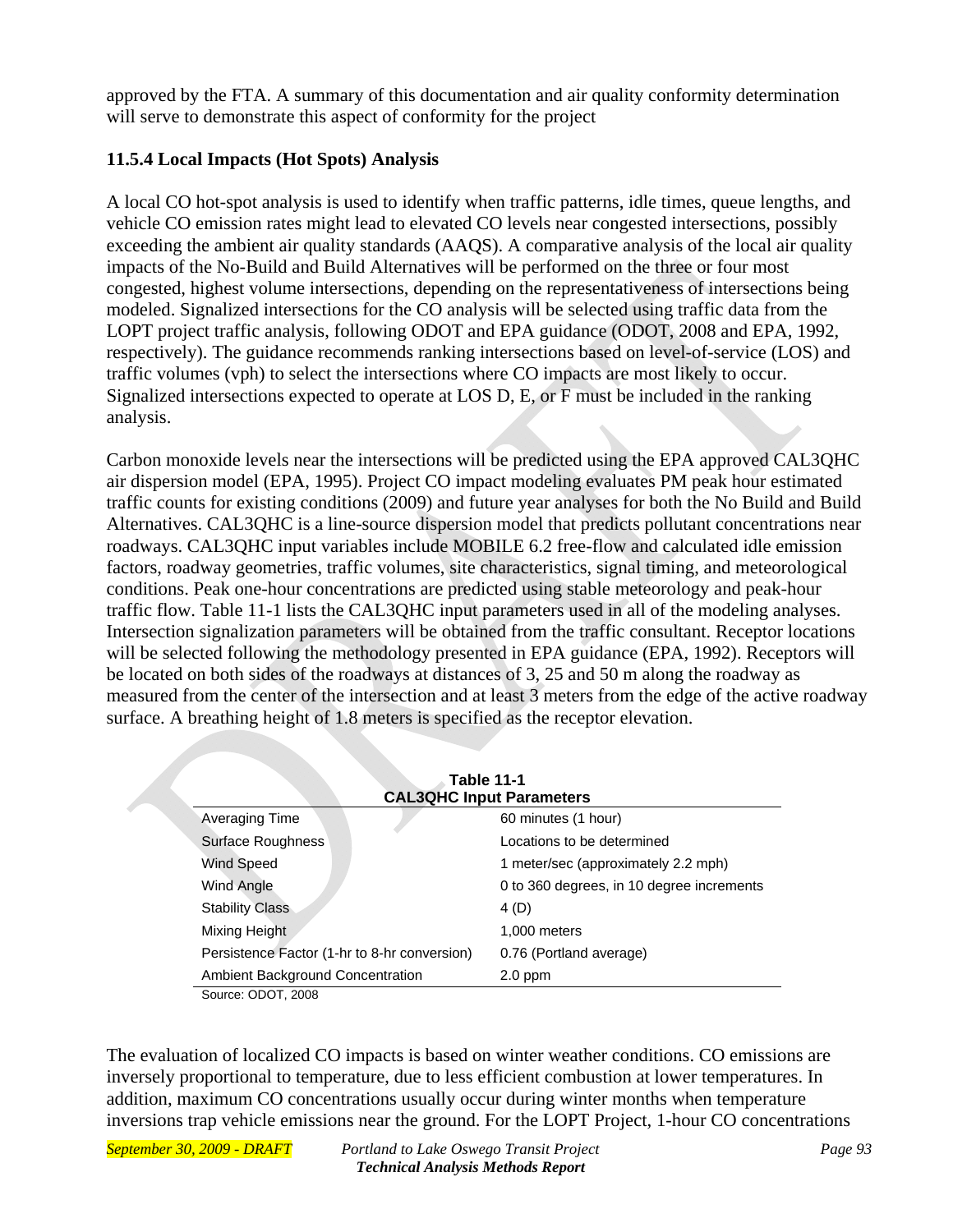will be predicted using the CAL3QHC model. A background concentration of 2 ppm will be used for the 1-hour average (ODOT, 2008). Average 8-hour CO concentrations will then be calculated by multiplying the 1-hour concentrations by the average ODOT persistence factor for Portland of 0.76 (ODOT, 2008).

### **11.5.5 Mobile Source Air Toxics (MSATs)**

As discussed above in Section 11.2.1, the level of analysis for MSATs is dependent on the potential for the project to have an impact on MSATs, typically based on project traffic levels. The FHWA's Interim Guidance on Air Toxics Analysis (FHWA, 2006) will be used to evaluate MSAT impacts from the LOPT project.

### **11.5.6 Greenhouse Gases (GHGs)**

As discussed above in Section 11.2.1, the impact of individual transit projects on GHGs is typically so small that it is neither relevant nor meaningful; it is not viable to evaluate a single project's effect on climate change. However, as discussed above, an estimate of operating GHG emissions will be made for the project alternatives following the methodologies used by Metro in their regional analysis for the statewide GHG reduction goals..

### **11.5.7 Conformity Demonstration**

To demonstrate conformity, a project must be included in a conforming RTP and a hot spot analysis must be performed using Federally approved air quality models. Confirmation of the project's inclusion in the RTP will be made. The methodology for the hot spot analysis is discussed above in Section 11.5.4.

# **11.5.8 Short-Term (Construction) Effects**

The potential for impacts to air quality during construction will be addressed qualitatively in the Air Quality Technical Report. Potential construction impacts would likely be expected from clearing, excavation, grading, blasting, and demolition. Short-term impacts may also result from additional traffic congestion during construction.

# **11.5.9 Indirect Effects**

The forecast traffic volumes used to analyze the air quality impacts of the project alternatives will be based on the future expected land use and employment information for the project area. These analysis methodologies include expected traffic from development in the region and project area and traffic related air quality impacts will include expected development.

### **11.5.10 Cumulative Effects**

The forecast traffic volumes used to analyze the air quality impacts of the project alternatives will include traffic from other sources. Background concentrations representing the cumulative emissions of other sources in the area are added into the predicted local concentrations for CO at intersections. Because of these inclusive analysis methodologies, the impacts will be representative of cumulative air quality impacts.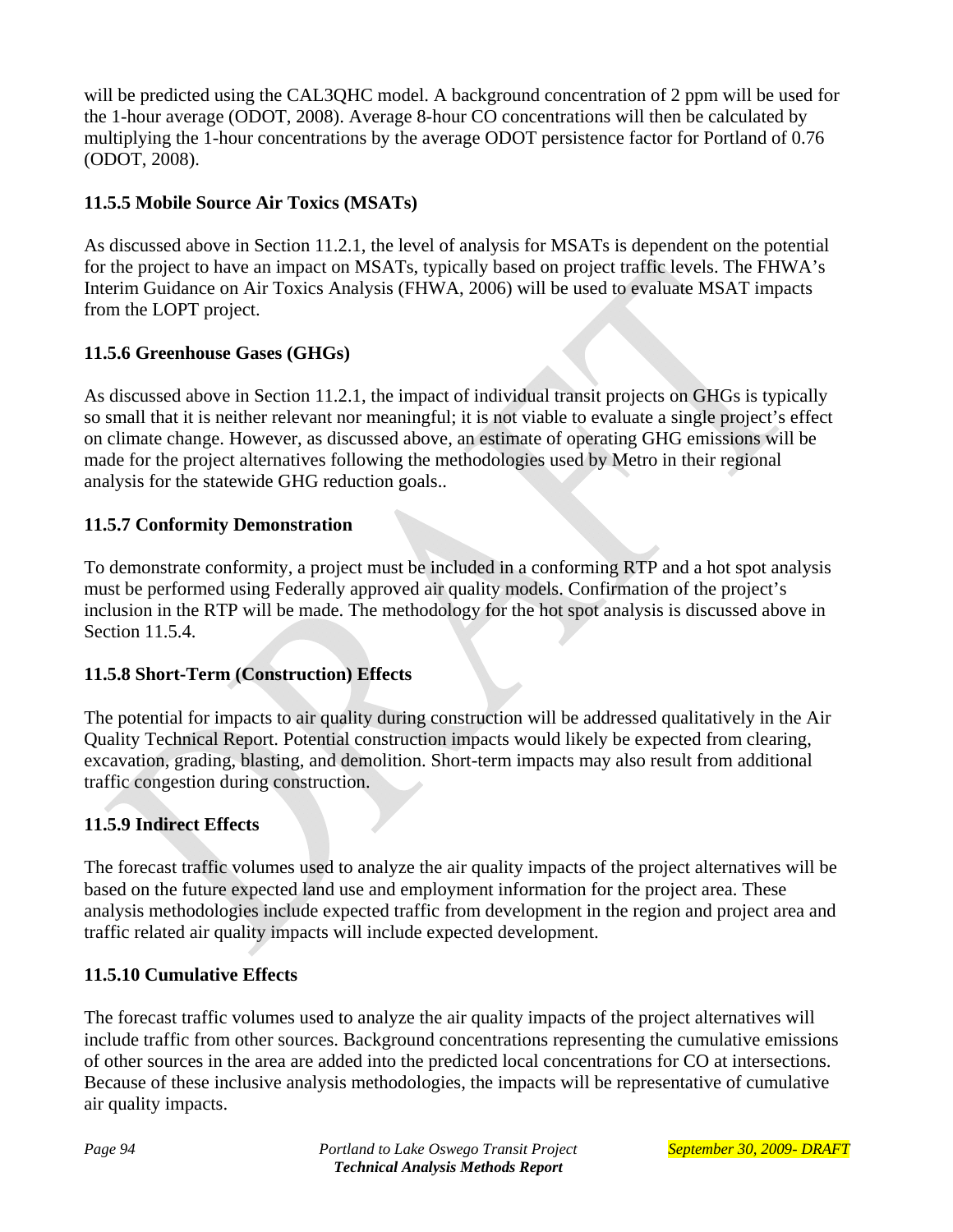#### **11.5.12 Summary of Permits Required**

As discussed above in Section 11.2.2, the owner or operators of an indirect source, such as a parking facility having 1000 or more spaces and within an applicable CO maintenance area, are required to obtain an ISCP under OAR 340-254. Stationary sources of air pollution, such as asphalt and concrete mix plants, may be required to obtain an ACDP from ODEQ. If these temporary facilities are used for the project, the operator or contractor would be required to obtain the appropriate permit(s).

#### **11.6 Mitigation Measures**

Mitigation alternatives will be identified and considered where the evaluation of air quality impacts for the LOPT alternatives indicates that potential adverse impacts could result.

#### **11.8 Documentation**

The description of the affected environment, the results of the analysis, and the potential mitigation measures identified in the analysis will be documented in the DEIS. A technical memorandum may be prepared as additional documentation. A conformity determination will be included.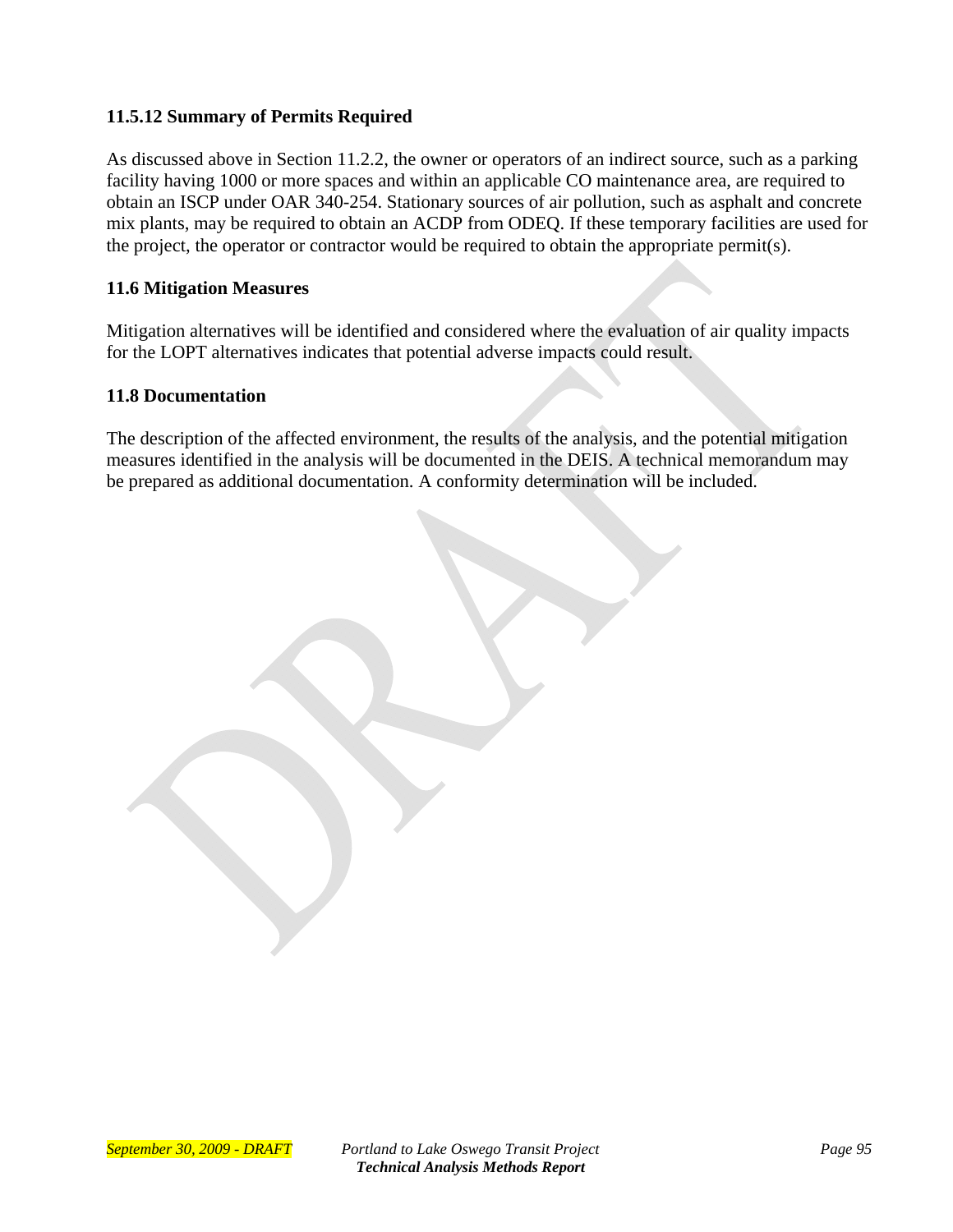# **12. ENERGY IMPACT ANALYSIS METHODS**

### **12.1 Introduction**

The purpose of performing an energy analysis is to compare, in general, the amount of energy that each alternative would require to construct and operate the facility. Energy use and supply in the greater Portland/Vancouver area will be characterized for petroleum, electricity, natural gas, including supply sources, rates of energy use, and demand forecasts.

The energy consumption of the proposed project will be evaluated using the existing year, the design year and future year. It will evaluate the No-Build Alternative and the Streetcar Alternative. The existing year will serve as the base year condition in this analysis. This section describes the analysis methods that will be used to identify the effects on energy expenditure of the project alternatives and design options.

#### **12.2 Related Laws and Regulations**

No specific federal, state of local energy regulatory standards apply to the project. However, several federal state and local polices related to energy use should be considered. The analysis of energy consumption for the project alternatives will consider the expected energy demand for construction and operations of the study alternatives.

#### **12.2.1 Federal**

There are various Federal laws, regulations and guidelines related to energy conservation, many of which specifically address transit as a means for reducing energy use and use of fossil fuels. The most significant of these include:

- National Environmental Policy Act (NEPA) of 1969.
- Federal Highway Administration Technical Advisory T6640.8.
- Energy Policy Act of 2005 Public Law 109-58.
- Intermodal Surface Transportation Efficiency Act (ISTEA) of 1991.
- US Energy Policy Conservation Act (Title 42 of the United States Code (42 USC 6201, 13401, and 13431).
- Clean Energy Act (CEA) of 2007.
- Safe, Accountable, Flexible, Efficient Transportation Equity Act: A Legacy for Users (SAFETEA-LU)
- American Recovery and Reinvestment Act of 2009.
- Annual Energy Outlook 2009.
- State Energy Programs (SEP) Goals (10 CFR 420).

#### **12.2.2 State of Oregon**

- Oregon State Energy Plan, Biennial Energy Plan.
- Oregon Statewide Planning Goals and Guidelines: Goal 13 Energy Conservation, (OAR 660-015-0000(13)).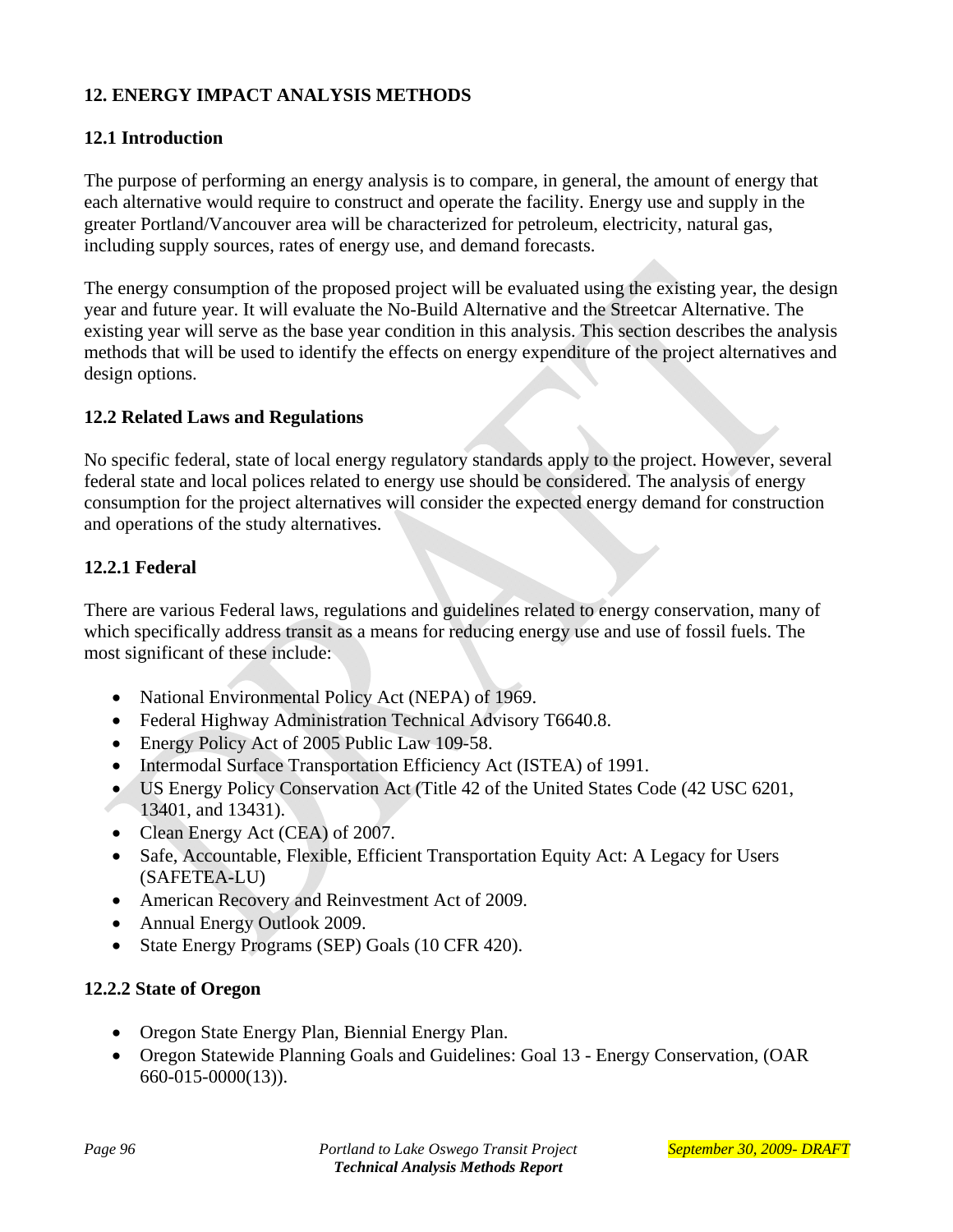- Transportation Planning Rule (OAR 660-12-035). Section 35 of the State Transportation Planning Rule (TPR), Oregon Administration Rule (OAR) (OAR 660-12-035)
- Oregon Transportation Plan.
- Oregon Highway Plan.

### **12.2.3 Local Jurisdictions**

#### **A. Metro**

• Regional Travel Options 2008-2013 Strategic Plan

### **B. City of Portland**

- City of Portland Comprehensive Land Use Plan.
- City of Portland: Energy Efficient Transportation Policy**.**

#### **C. City of Lake Oswego**

Lake Oswego Comprehensive Plan

#### **D. Multnomah County**

 Multnomah County Comprehensive Plan *Policy 22: Energy Conservation* The development of energy-efficient land uses and practices;

#### **E. Clackamas County**

Clackamas County's *Energy Sources and Conservation* plan.

#### **12.3 Analysis Methods**

The procedures and analysis will be in accordance with the ODOT Energy Manual (April 1997), Caltrans and the FTA (Federal Transit Administration). Energy used for operation and construction will be determined for each of the project alternatives. Operational energy use includes the amount of fuel energy used to operate vehicles in the primary and secondary APIs. To determine construction energy, an analysis method developed by the California Department of Transportation (Caltrans) will be useds which calculates energy use based on energy factors for manufacturing, processing and placement of construction materials.

Information to determine light rail and bus energy use, such as Vehicle Miles Traveled (VMT), will be provided by Metro's regional travel model. Bus energy efficiency (miles per gallon) will be based on fuel consumption estimates from the FTA and USDOE (United States Department of Energy).

#### **12.3 Contacts, Coordination and Consultation**

Sources for data for the energy analysis are:

### **A. Federal**

- US Department of Energy (USDOE)
- Federal Highway Administration (FHWA)
- Bonneville Power Administration (BPA)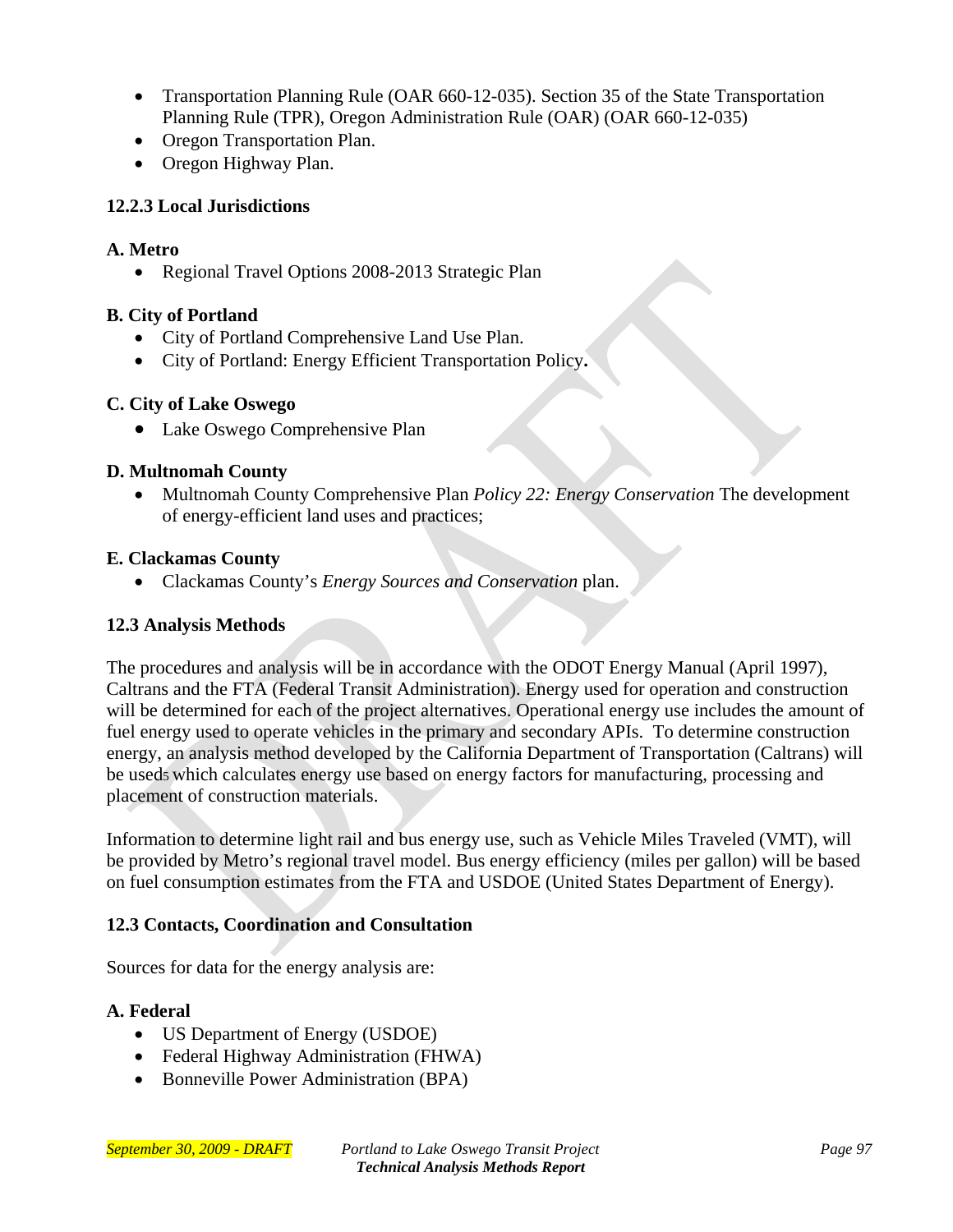### **B. State of Oregon**

- Office of Energy
- Department of Environmental Quality (DEQ)
- Department of Transportation

### **C. Regional and Local**

- Northwest Power Planning Council
- Pacific Northwest Utilities Conference Committee (PNUCC)
- Tri Met
- Metro
- Portland Streetcar Inc (PSI)
- City of Portland
- City of Lake Oswego

### **12.4 Data Collection**

Traffic volume data will be obtained from the modeling conducted for the project and reported in the transportation and traffic technical memorandum. Metro will provide travel demand model runs from the Metro regional model. These EMME/2 forecasting model runs will be calibrated for the Existing Year condition to develop growth rates for future forecasting.

Future traffic volumes forecasts for the following years: design year for the opening year of the project and the future year (2035) for the planning horizon.

### **12.5 Affected Environment Profile**

The affected environment section provides a discussion of general energy use including the type, source and utilization for applicable energy sources in the Pacific Northwest Region and State of Oregon. This section provides a brief and general description of:

- existing use and demand for energy resources in the nation and region;
- present energy use for transportation; and
- available and forecasted supply and demand of energy.

Specifically, the discussion focuses on the energy use of petroleum fuel, electricity, and natural gases. Since gasoline and diesel are the primary fuel sources for the transportation sector the discussion focuses on energy derived from petroleum-based fuel sources. Energy use generally refers to energy originating from crude oil products, since energy derived from these sources generally account for over 95 percent of the total energy demand for the transportation sector.

# **12.5.1 Oregon Energy Supply and Demand**

For energy generation, Oregon is part of the Pacific Northwest Regional Power system as defined by the Pacific Northwest Electric Power Planning and Conservation Act. Along with Oregon, Washington, Idaho, western Montana, and portions of Nevada, Utah, and Wyoming within the Columbia River drainage basin comprise this power system. Utilities comprising the Pacific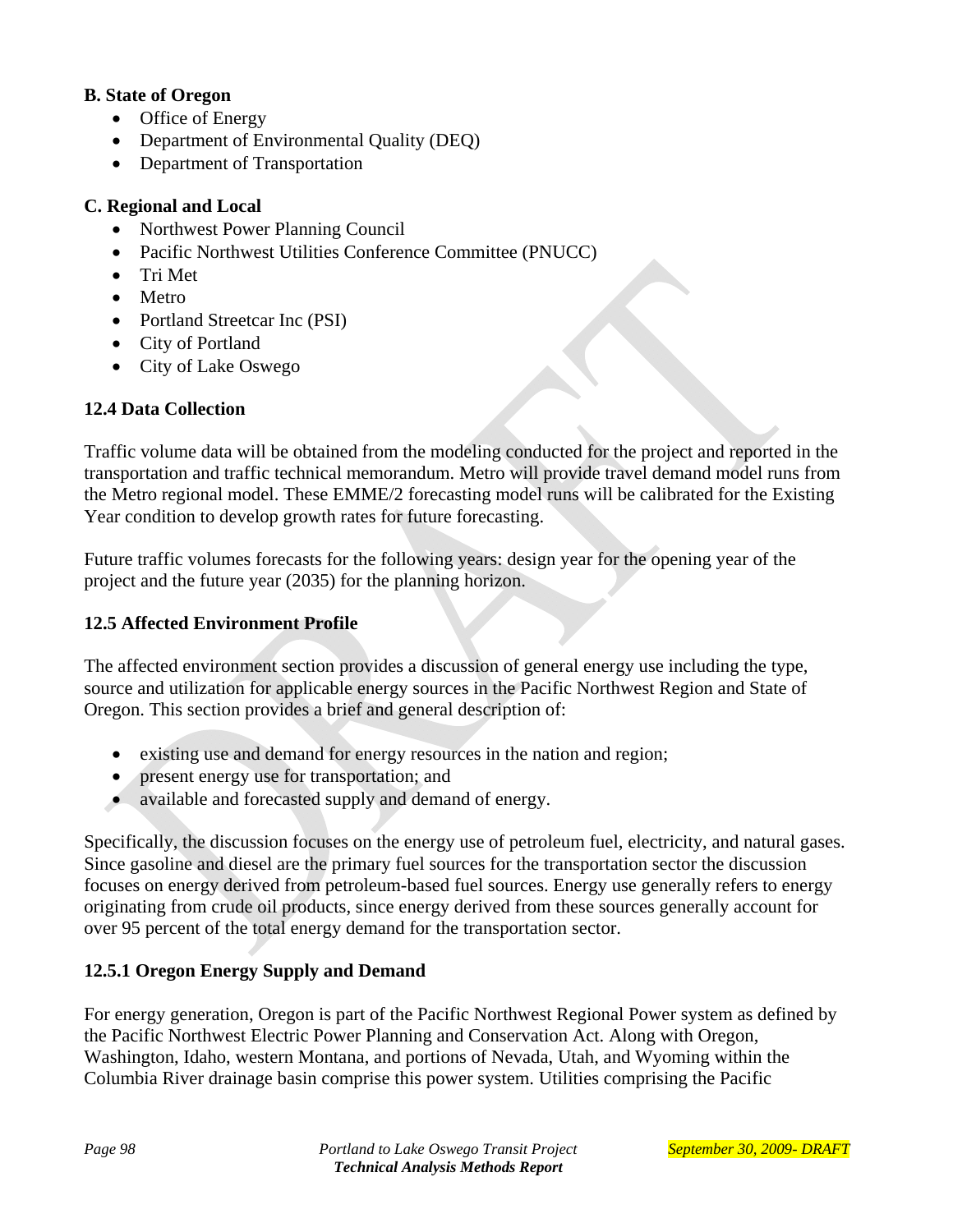Northwest regional power system are bonded by coordinated operation of the regional hydroelectric generation system (OOE 2000).

Oregon utilities are also part of the Western Systems Coordinating Council (WSCC), and interconnected transmission system that links utilities and power suppliers in all 11 western states and the western Canadian provinces of British Columbia and Alberta. Being connected to this system allows participating utilities to purchase, sell and exchange power to optimize load and resource diversity amongst the participants.

### **12.5.2 Petroleum**

Petroleum is the largest source of energy used in Oregon. Oregon imports 100 percent of its petroleum. Approximately 90 percent of Oregon's petroleum comes from refineries in the Puget Sound area in Washington through the Olympic Pipeline to Portland and then on to Eugene.

The remaining ten percent comes from California and some amounts come from the northern Rockies states and are imported from Asia and Canada. Oil from California is transported by ship, truck and rail and oil from the Rockies states are transported from Salt Lake City through Chevron's pipeline. Imported oil arrives by ship, truck, and rail (OOE 2000).

Between 1990 and 1997, Oregon's petroleum consumption grew by about eight percent (ODOE 2000). In 2000, approximately 47 percent of Oregon's energy consumption came from petroleum. Since then, the demand for petroleum has decreased, but still accounts for the largest share of energy consumption at 35.7 percent, which is substantially less than the national average of 40.5 percent (USDOE 2004).

### **12.5.3 Electricity**

Hydroelectricity (Hydro) power is the primary source of Oregon's electrical power production, supplying approximately 60 percent of the electric supply in the Pacific Northwest (OOE 2000). Most of the Hydro power is tied to the Federal hydroelectric system, marketed and distributed by the Bonneville Power Administration (BPA), a Federal agency under the Department of Energy. BPA operates and maintains approximately 75 percent of the Pacific Northwest region's high-voltage transmission, and BPA facilities distribute approximately 45 percent of all the electric power used in the Northwest.

# **12.5.4 Natural Gas**

The majority of natural gas consumed in Oregon comes from Western Canada. Additional natural gas used in Oregon is from the Rocky Mountain area, and a small amount comes from Oregon production fields. Gas flows into Oregon through two major pipelines. The Williams Northwest Pipeline brings natural gas produced in British Columbia, Canada and the Rocky Mountain states through Washington State, and the Pacific Gas and Electric Gas Transmission Northwest which transports gas produced in Alberta, Canada. The two major gas pipelines intersect near Stanfield, in eastern Oregon (OOE).

### **12.5.5 Other Energy Supplies**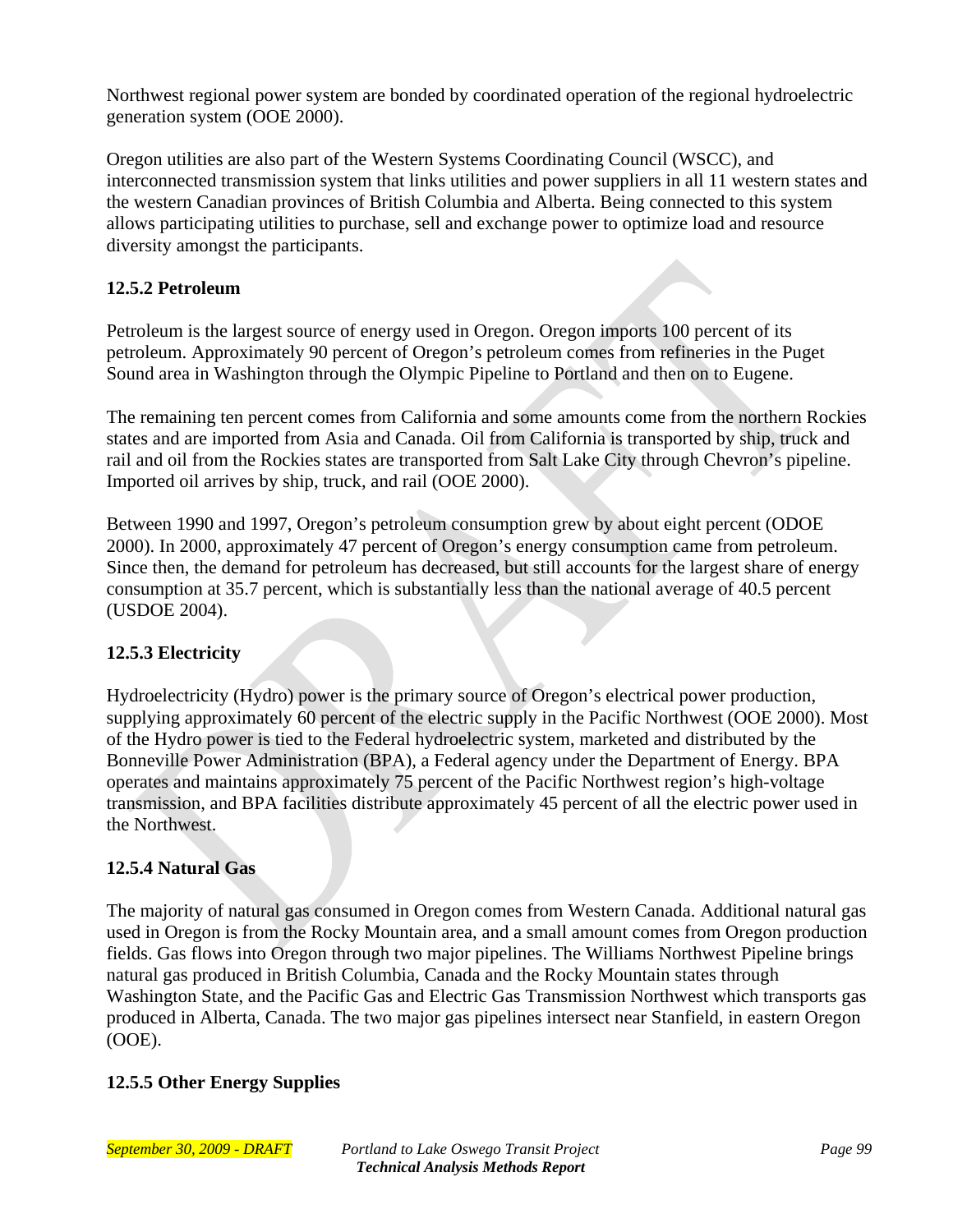Other energy sources include coal and renewable resources (Hydropower, wood and wood byproducts, solar, wind, geothermal and biomass). Coal is primarily used in Oregon for power generation, and coal use has remained relatively steady. Most of the electrical generation from coal is produced in Montana and Wyoming and some of this electricity may be purchased for use in Oregon.

Renewable resources provide an increasing amount of energy, and Oregon uses more renewable energy than any other states. Hydropower and wood provide the majority of Oregon's energy supply, and Hydropower provides over half of the state's electricity. Wood supplies electricity for the lumber and paper industry.

Wind, geothermal, solar and biomass account for smaller portions of the Pacific Northwest's energy supply, but advances in technology, volatility in the more traditional power supply markets, and decrease cost of generating power from renewable sources have made renewable energy and especially wind power a more integral component of the power supply for the region.

### **12.6 Impact Assessment Analysis Methods**

Energy analysis addresses two components: direct impact (operational energy consumption) and indirect impact (construction energy consumption). Direct energy impacts refer to the fuel consumed by study alternatives, such as buses and streetcar vehicles. Indirect energy impacts refer to the energy associated with construction of the study alternatives. The following sections describe the analysis methods.

### **A. Direct Impact - Operational Energy Consumption**

The operational energy evaluation will involve an analysis of the energy consumed by the operations of vehicles for the No Build Alternative and Streetcar Alternative. Also referred to as the direct energy impact of the project, the operations energy is the energy consumed by vehicles using a facility based on vehicular volumes, weight, and average travel speeds. The project's long-term effects on energy supply and demand are related to the operations of the affected transportation facilities.

The direct energy analysis will be analyzed by applying the Urban VMT Fuel Consumption Method. The calculations procedure follows the guidelines outlined in the California Department of Transportation (CALTRANS) Energy and Transportation Systems Manual (CALTRANS, 1983).

Traffic volumes used for the energy analysis include average daily trips (ADT) and VMT. Vehicle type are separated into eight categories including light-duty gasoline automobiles, light duty gasoline trucks, medium-duty gasoline trucks, heavy-duty gasoline trucks, light-duty diesel automobiles, lightduty diesel trucks, heavy-duty diesel vehicles (trucks and buses), and motorcycles. Each classification is associated with a unique fuel consumption rate; autos are assumed to use gasoline fuel and trucks are assumed to use diesel fuel.

The operations energy formula will be applied to the VMT to produce the average daily and annual fuel consumption for each alternative. The calculation uses the number of vehicles, the types of vehicles, an estimated average vehicle speed and the length of roadway. The traffic volume and distance will be multiplied by a fuel consumption factor specific to the year, and estimated speed for the roadway section.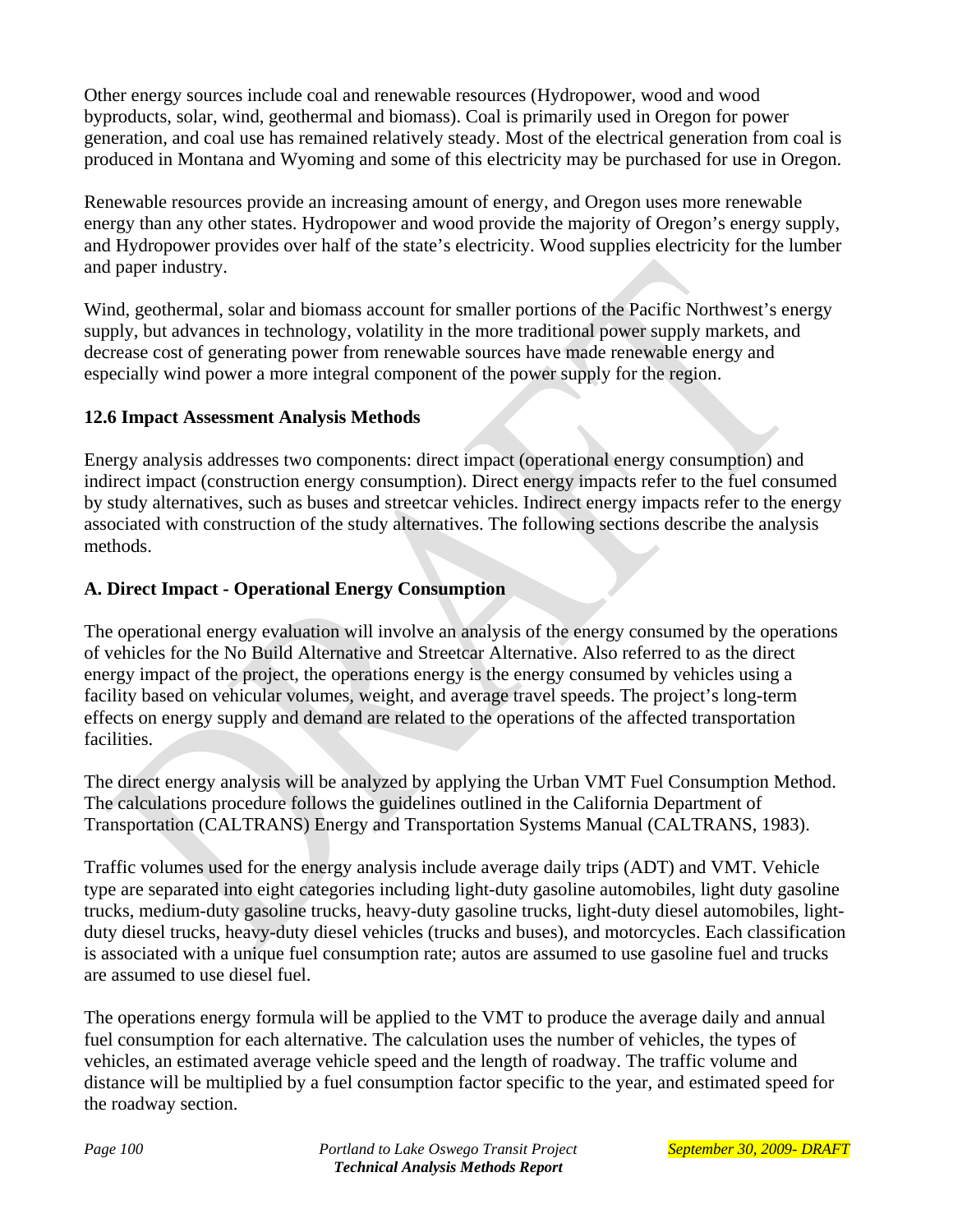The aggregated fuel consumption will then converted to British Thermal Units (Btu)2, which will be used to provide a common unit for the purposes of calculating and comparing the different forms of energy involved in the project.

The following equation will be applied to calculate the vehicle fuel energy:

# **Operations Energy Formula: E = V x L x FCR x CF**

Where:  $E =$  Energy consumed (Btu);

- $V =$  Number of vehicles (ADT);
- $\bullet$  L = Length of roadway segment (miles);
- FCR  $=$  Fuel consumption rate (gal/mile) for average speed; and
- $\bullet$  CF = Btu per gallon conversion factor based on fuel type (gasoline vs. diesel).

Operations energy determinations include the following assumptions for vehicles:

- One gallon of gasoline for light and medium automobile vehicles provides 125,000 Btu of energy; and
- One gallon of diesel for heavy gasoline trucks provides 139,000 Btu of energy.

Computations for determining energy use for Streetcars will be determined by using the number of Streetcar vehicle miles traveled and current utility records for electrical use. The number of Streetcar vehicle miles traveled per year will be multiplied by the average electrical energy consumption factor in kilowatt-hours (kwh) to obtain the total kwh per year of electrical use. This figure is multiplied by the Btu conversion factor to determine yearly energy consumption in Btu for the Streetcar Alternative.

The following equation will be applied to calculate the Streetcar energy:

((Streetcar miles/year x 8 kwh/car mile) x 3,412 Btu/kwh days per year) =  $0.124$  x 109 Btu/day)

Streetcar miles will be provided by Portland Streetcar Inc, TriMet and Metro and the energy consumption factors will be provided by Portland Streetcar Inc and TriMet.

# **B. Indirect Impact – Construction Energy Consumption**

The construction energy evaluation involves analyzing the total energy required for the construction of the Streetcar Alternative. Also referred to as the indirect energy impact of the project, construction energy covers production and transport of materials, powering on-site equipment, worker transportation and factors including the materials used in construction. The project's temporary effects on energy demand are exclusively associated with the construction of the project because no additional energy would be required after the construction is complete.

The indirect energy analysis will be conducted using the Input-Output Approach for Urban Conventional Highway Construction developed by CALTRANS (1983). The estimated amount of energy consumed by the construction of the project was based on preliminary construction cost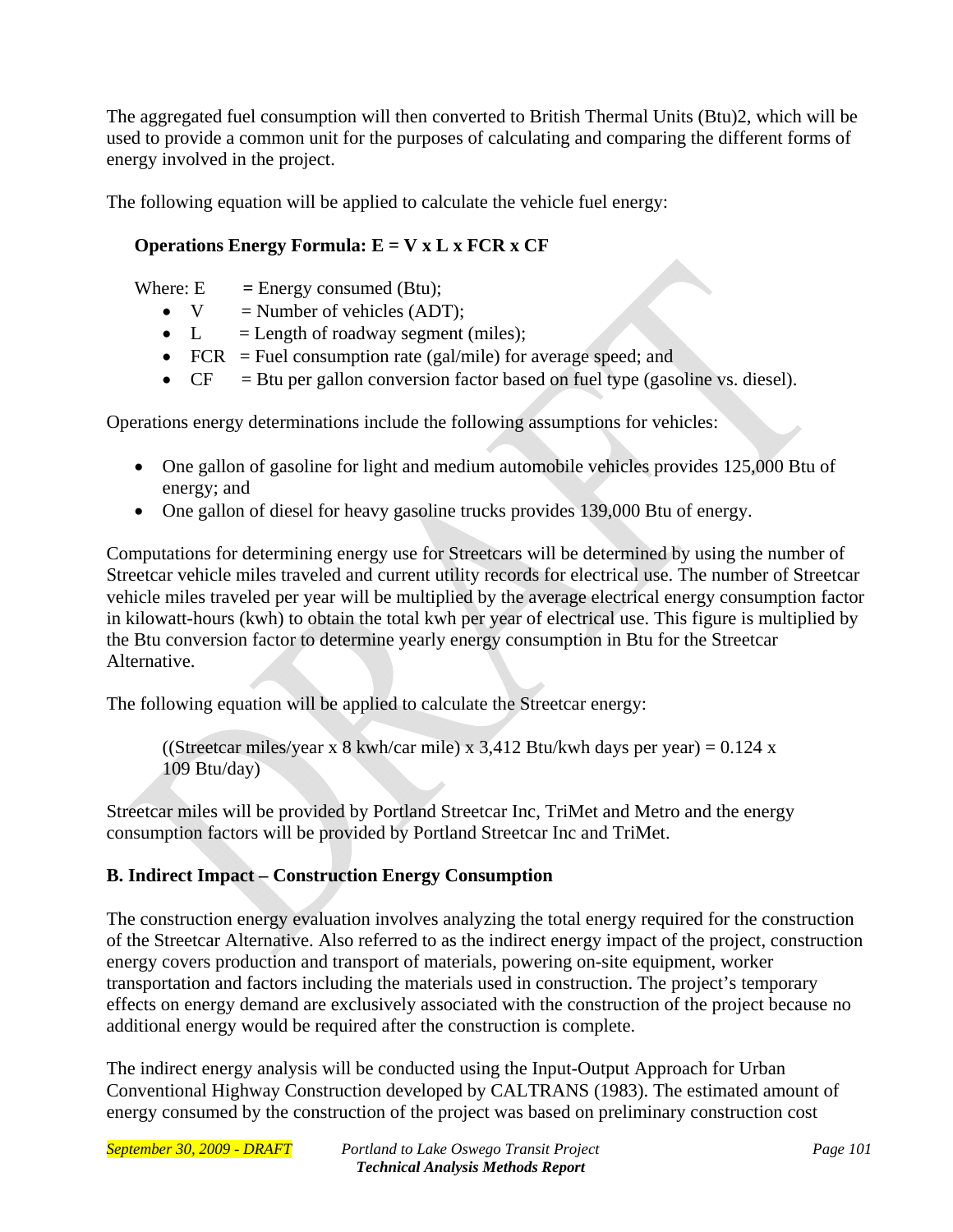estimates. This approach estimates the construction energy requirements using energy factors that were developed for a variety of construction activities (e.g. construction of structures, site work, etc.). These energy factors relate project costs with the amount of energy required to manufacture, process, and place construction materials and structures.

The Input-Output Approach assigns an energy-to-dollar ratio to various roadway construction activities. The cost estimates for each type of facility are reduced to a base-year equivalent and then multiplied by the appropriate Btu per dollar ratio. Data necessary for this analysis included the type of facility proposed, i.e. urban conventional highway; and the cost of each construction activity as determined for the base year.

The following equation was applied to calculate the construction fuel energy:

# **Construction Energy Formula: E = C x DEF x DC**

Where:  $E =$  Energy consumed (Btu);

- $\bullet$  C = Cost of a particular construction activity (2009\$);
- DEF  $=$  Dollar-to-Energy Factor (Btu/1973\$); and
- $\bullet$  DC = Dollar Conversion, Price Escalation (1973\$/2009\$).

The analysis will be interpolated to relate the current year/planning horizon year (2009/2035).

### **C. Cumulative Effects Approach**

Cumulative effects occur when a project's effects are combined with those from past, present, and future projects. They can also result from individually small but collectively substantial actions that occur over a long period of time. The energy analysis relies on information generated from the forecasts of future traffic volumes and operations. The transportation model takes into account other planned and future projects and the effects of those projects on the various transportation modes, thus capturing cumulative effects.

# **12.7 Approach to Potential Energy Mitigation Measures**

Mitigation measures are typically provided to reduce significant impacts of the project alternatives. Mitigation measures are typically not required to reduce energy impacts. However, measures are typically identified to help reduce long-term and short-term energy use.

# **A. Measures for Indirect Impacts**

Potential measures to reduce the energy consumed by the construction of the project could include conservation of construction materials and energy-efficient practices during construction.

# **B. Measures for Direct Impacts**

A typical goal for many transit and transportation projects is to reduce the operational energy consumed in the overall transportation system. If the energy analysis shows that the Streetcar Alternative would reduce energy consumption as compared to the No Build Alternative, then mitigation measures would not be required. If energy consumption would not be reduced by one of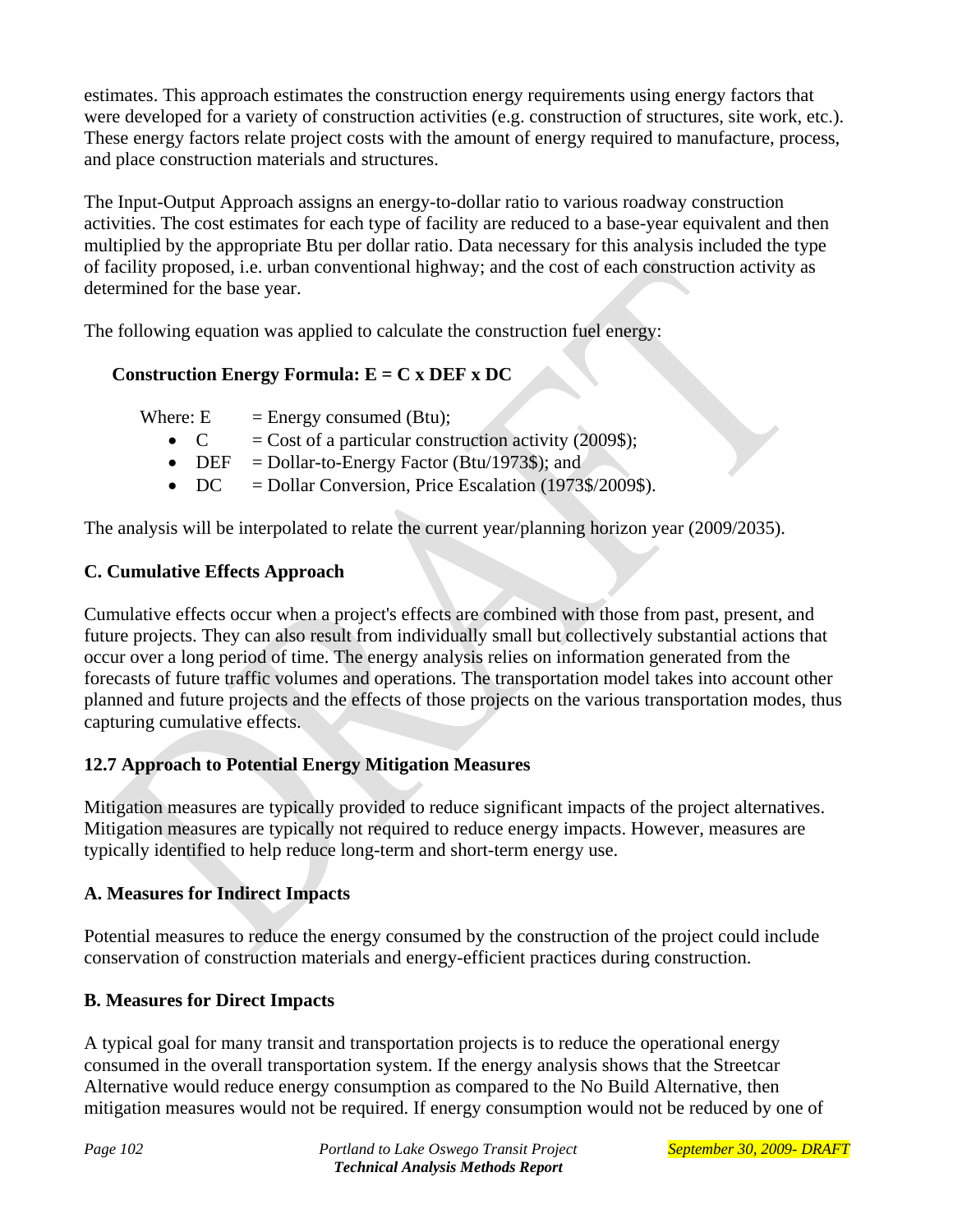the build alternatives, then decision-makers must factor this into their evaluation of whether to choose a build alternative and weigh other benefits against the increased use of energy in the transportation system. Other measures that reduce operational energy usage (reduce travel demand, improve operational efficiency, etc.) may also need to be considered.

#### **12.8 Documentation**

The energy analysis will be summarized in the DEIS. A technical memorandum may be prepared to provide additional documentation on the results of the energy analysis. The report would include sections describing the affected environment, existing energy levels, and information on the projected energy needs of the study alternatives. Project-related construction energy needs will also be discussed.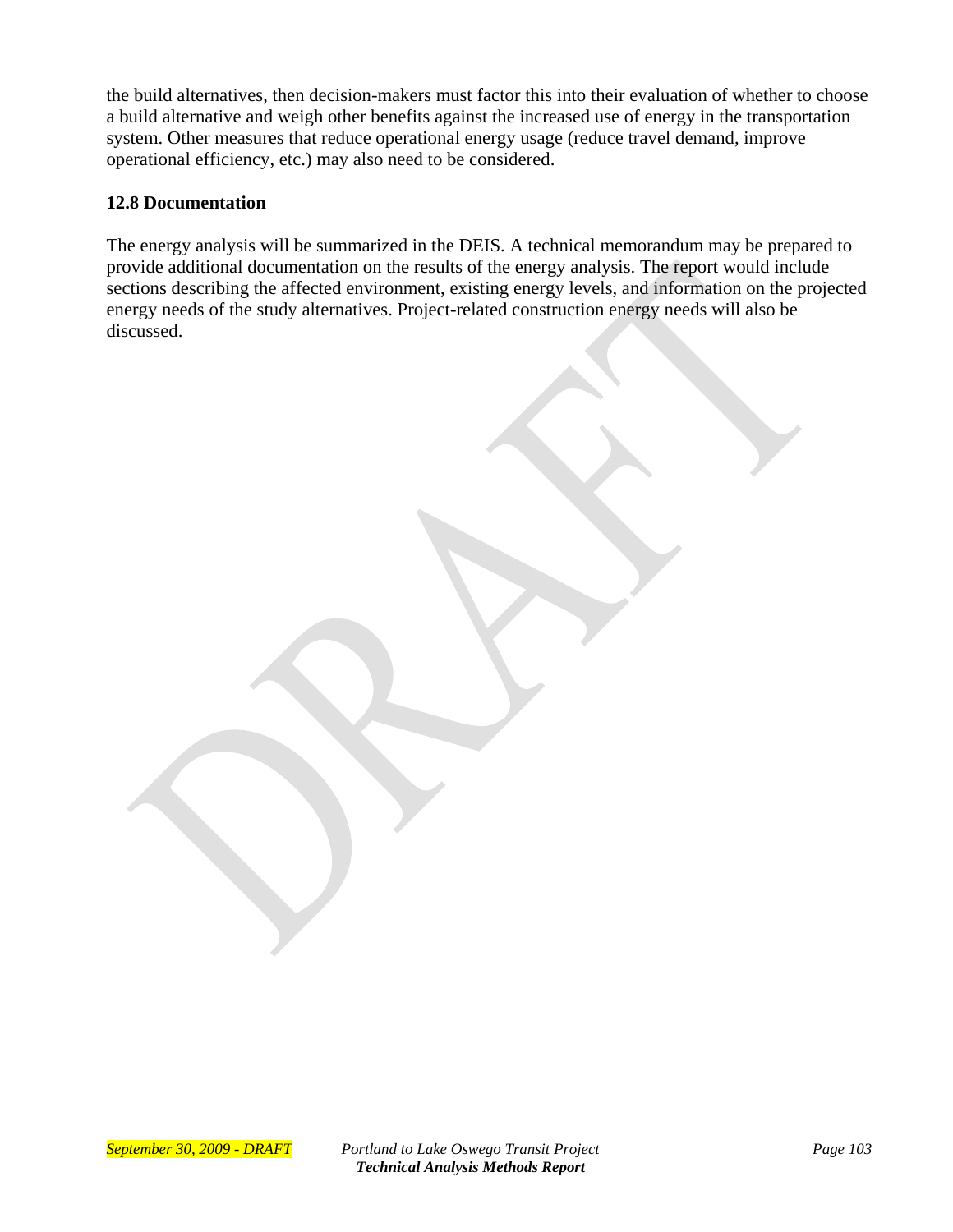# **13. HAZARDOUS MATERIALS ANALYSIS METHODS**

### **13.1 Introduction**

This section describes the data sources and methods that will be used to help identify potential hazardous material or hazardous waste sites within the Lake Oswego to Portland Transit Project corridor. Hazardous wastes are defined in 40 CFR 261.3 as those specifically named in the regulation, or substances exhibiting ignitability, corrosivity, reactivity, or toxicity.

A hazardous material site is a location or facility which has a known or suspect recognized environmental condition (REC). The term "recognized environmental condition" is defined in American Society for Testing and Materials (ASTM) E 1527-05 as:

*"…the presence or likely presence of any hazardous substances or petroleum products on a property under conditions that indicate an existing release, a past release, or a material threat of a release of any hazardous substances or petroleum products into structures on the property or into the ground, groundwater or surface water of the property. The term includes hazardous*  substances or petroleum products even under conditions in compliance with laws.<sup>8</sup> The term is *not intended to include de minimus conditions that generally do not present a material risk of harm to public health or the environment and that generally would not be the subject of an enforcement action if brought to the attention of appropriate governmental agencies."* 

Existing conditions with the project's area of potential effect will be assessed for the presence of suspected presence of hazardous substances sites of concern, and to comparatively evaluate the environmental issues likely to be encountered in the construction and operation of the project alternatives. The analysis will also identify potential avoidance and mitigation measures, including applicable regulatory standards that could be used to minimize risk. Methods and data sources presented in this report are based on existing information and best professional judgment. However, they may not identify or be inclusive of all RECs in the project area. As the project enters later development stages, including advanced design, property acquisition, and construction, more detailed environmental engineering investigations and analysis may be conducted, including the development of appropriate site-specific management plans.

# **13.2 Related Laws and Regulations**

Federal and state laws regulate the generation, sale, use, transportation and disposal of hazardous materials in the project area, as well as cleanup and reuse of sites contaminated by hazardous materials. Regulatory records will be reviewed to determine which sites may impact the study alternatives.

### **A. Federal Environmental Protection Laws**

The following federal rules and regulations will guide data collection for hazardous material site in the study corridor. These rules and regulations are implemented and enforced by the U.S. Environmental Protection Agency (EPA).

 $\overline{a}$ 

<sup>&</sup>lt;sup>8</sup> Asbestos is not considered a hazardous substance under state rules. Asbestos has been found to be a human carcinogen. There is no regulatory safe level for human exposure to asbestos containing materials (ACMs).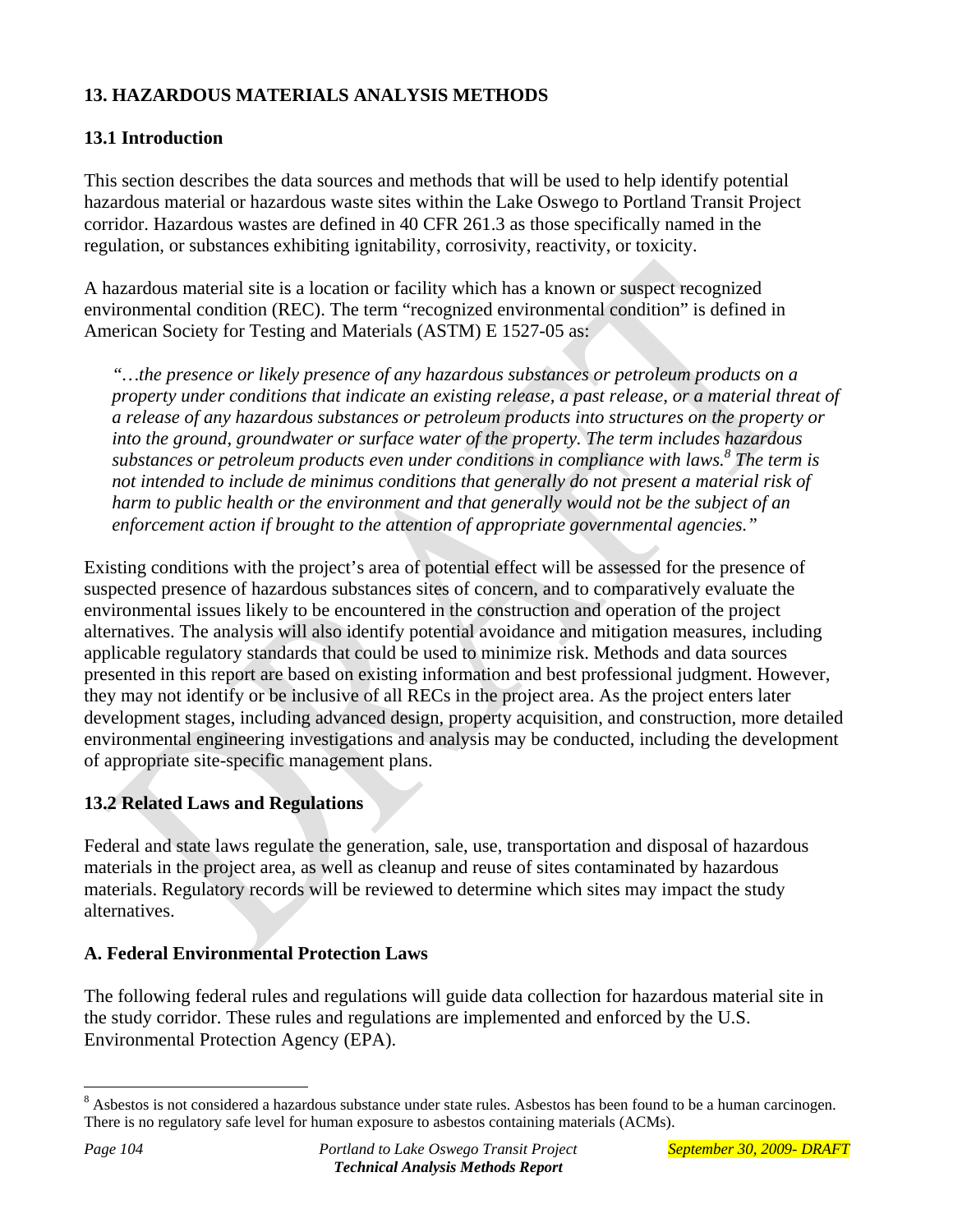- Comprehensive Environmental Response, Compensation and Liability Act (CERCLA) 1980. 42 USC 9601 et seq.
- Resource Conservation and Recover Act (RCRA) of 1976. 42 USC 9601 et seq.
- The Superfund Amendments and Reauthorization Act (SARA) of 1986. 42 USC 9601 et seq.
- The Federal Insecticide, Fungicide and Rodenticide Act (FIFRA) of 1972. 7 USC 136 et sec.
- The Toxic Substances Control Act (TSCA). 15 USC (C. 53) 2601-2692.

# **B. State of Oregon Regulations**

The following State of Oregon regulations will guide data collection for hazardous materials sites in the project area. These rules and regulations are implemented and enforced by the Oregon Department of Environmental Quality (DEQ).

- Hazardous Waste and Hazardous Materials I and Hazardous Waste and Hazardous Materials II. 2003 Oregon Revised Statutes (ORS) 465 and 466, as amended.
- Underground Storage Tank Rules. 1990. Oregon Administrative Rules (OAR) 340-150.
- Residential Heating Oil Underground Storage Tanks. 1998 OAR 340-177.
- Groundwater Ouality Protection. 1998. OAR 340-040.
- Environmental Hazards Notice. 1998. OAR 340-130.
- Standards Applicable for Dry Cleaning Stores Facilities and Dry Stores. 2002. OAR 340.124.
- Illegal Drug Lab Cleanup Assistance. 1999. OAR 340-140.
- Hazardous Waste Management System. 2003 OAR 340-100 to 110, 120, 124 and 142.
- Hazardous Substance Remedial Action Rules. 1997. OAR 340-122.

# **13.3 Contacts, Coordination and Consultation**

The following agencies are sources of data that are expected to be used for the Hazardous Materials analysis. These agencies may be contacted by project staff to coordinate the collection on data and review the project analyses:

- U.S. Environmental Protection Agency (EPA)
- Oregon Department of Environmental Quality (DEQ)
- Oregon Water Resources Division
- Oregon Division of Consumer Business Services
- Oregon State Fire Marshall

# **13.4 Data Collection**

# **A. Federal and State Database Search**

A search of federal and state regulatory database records will be conducted by Environmental Data Resources, Inc. (EDR) of Milford, Connecticut. The EDR database report will meet the government records search requirements of ASTM E 1527-05 Standard Practice for Environmental Site Assessments. A detailed list on environmental databases is presented in Table 13-1. Archived regulatory files are not considered reasonably ascertainable and therefore will not be reviewed. The databases shown in the list in Table 13-1 will provide information regarding known as well as potential hazardous materials sites.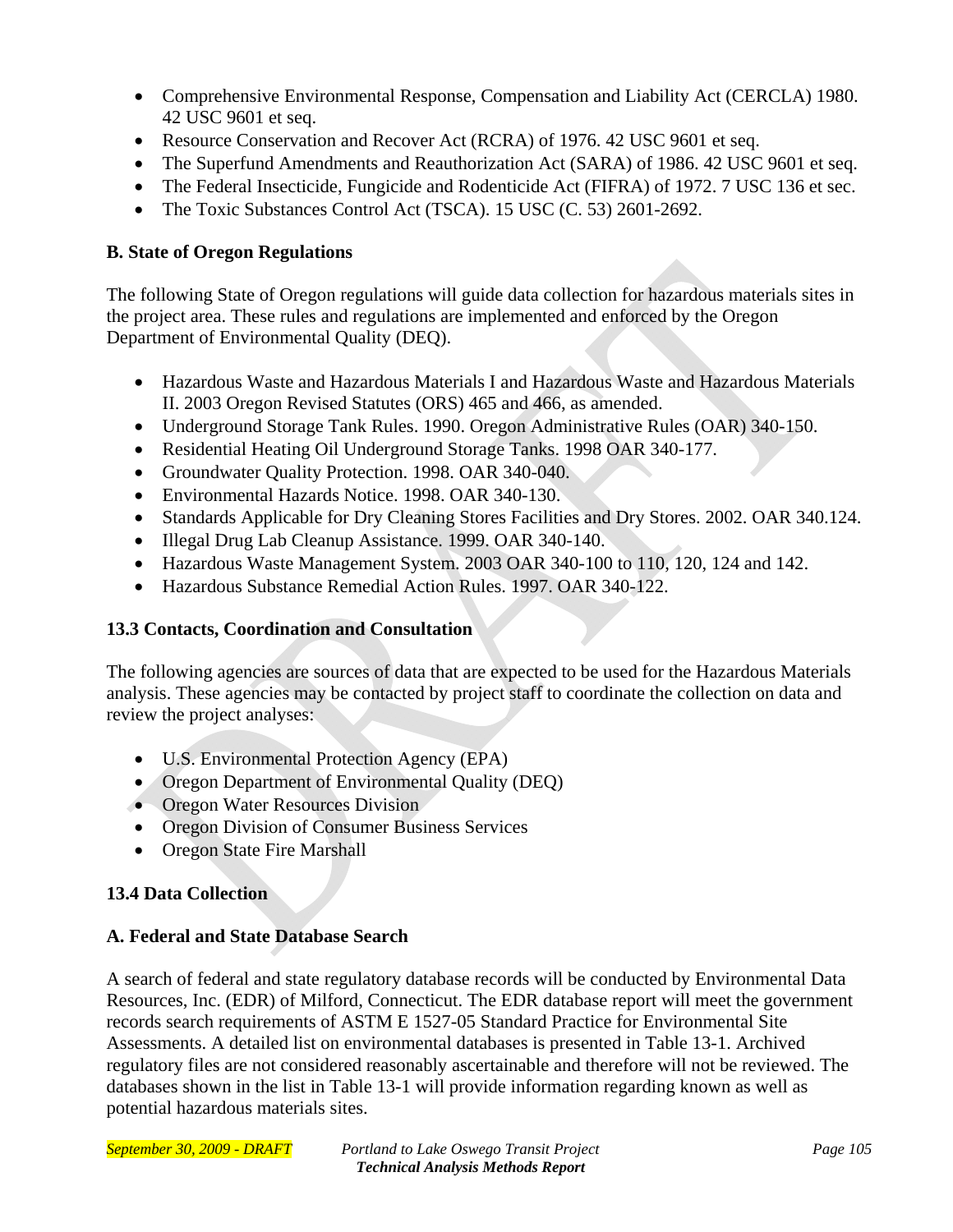#### **Table 13-1 Environmental Database Search Data Sources List \_\_\_\_\_\_\_\_\_\_\_\_\_\_\_\_\_\_\_\_\_\_\_\_\_\_\_\_\_\_\_\_\_\_\_\_\_\_\_\_\_\_\_\_\_\_\_\_\_\_\_\_\_\_\_\_\_\_\_\_\_\_\_\_\_\_\_\_\_\_\_\_\_\_\_\_\_\_\_\_\_\_\_\_\_\_\_\_**

#### **Federal ASTM Standard**

 NPL – National Priority List Proposed NPL – Proposed National Priority List CERCLIS – Comprehensive Environmental Response, Compensation, and Liability Information System CERC-NFRAP – CERCLIS No Further Remedial Action Planned CRRACTS – Corrective Action Report RCRIS-TSD – Resource Conservation and Recover Information System-Transportation, Storage, or Disposal Facilty RCRIS-LQG – Resource Conservation and Recovery Information System-Large Quantity Generator RCRIS-SQG – Resource Conservation and Recovery Information System-Small Quantity Generator ERNS – Emergency Response Notification System

#### **State ASTM Standard**

 OR SHWS-ECSI – Oregon Environmental Cleanup Site Information OR SWF/LF – Oregon Solid Waste Facilities List / Landfill Sites OR LUST – Oregon Leaking Underground Storage Tank Database OR UST – Oregon Underground Storage Tank Database OR VCS – Oregon Voluntary Cleanup Program Sites OR CRL – Oregon Confirmed Release List OR INDIAN UST – Oregon Underground Storage Tank Database on Indian Land OR INDIAN LUST – Oregon Leaking Underground Storage Tank Database on Indian Land

#### **Federal ASTM Supplemental**

 CONSENT – Superfund (CERCLA) Consent Decrees ROD – Records of Decision Delisted NPL – National Priority List Deletions FINDS – Facility Index System / Facility Identification Initiative Program Summary Report HMIRS – Hazardous Materials Information Reporting System MLTS – Material Licensing Tracking System MINES – Mines Master Index File NPL Liens – Federal Superfund Liens PADS – PCB Activity Database System DOD – Department of Defense Sites RAATS – RCRA Administrative Action Tracking System TRIS – Toxic Chemical Release Inventory System TSCA – Toxic Substances Control Act SSTS – Section 7 Tracking Systems FTTS – FIFRA/TSCA Tracking System-FIFRA (Federal Insecticide, Fungicide, & Rodenticide Act)/TSCA (Toxic Substances Control Act) UMTRA – Uranium Mill Tailings Remedial Action US ENG CONTROLS – Engineering Controls in Place ODI – Open Dump Inventory FUDS – Formerly Used Defense Sites INDIAN RESERV – Indian Reservations

#### **State or Local ASTM Supplemental**

OR SPILLS – Oregon Spill Data

 OR AST – Oregon Aboveground Storage Tank Sites OR HIST LF – Oregon Old Closed Solid Waste Disposal Sites OR HSIS – Oregon Hazardous Substance Information Survey OR AOC COL – Oregon Columbia Slough OR ENG CONTROLS – Oregon Engineering Controls in Place OR DRYCLEANERS – Oregon Registered Dry Cleaning Facilities OR HAZMAT – Oregon Spills Reported to Fire Marshall OR UIC – Oregon Underground Injection Control OR CDL – Oregon Uninhabitable Drug Lab Properties

#### **EDR Proprietary Historical Databases**

OR Coal Gas – Oregon Former Manufactured Gas (Coal Gas) Sites

#### **Brownfield Databases**

 US Brownfields – Brownfields Projects US Inst Control – Intuitional Control Site List OR Brownfields – Oregon Brownfields Projects

 OR Inst Control – Intuitional Control Site List \_\_\_\_\_\_\_\_\_\_\_\_\_\_\_\_\_\_\_\_\_\_\_\_\_\_\_\_\_\_\_\_\_\_\_\_\_\_\_\_\_\_\_\_\_\_\_\_\_\_\_\_\_\_\_\_\_\_\_\_\_\_\_\_\_\_\_\_\_\_\_\_\_\_\_\_\_\_\_\_\_\_\_\_\_\_\_\_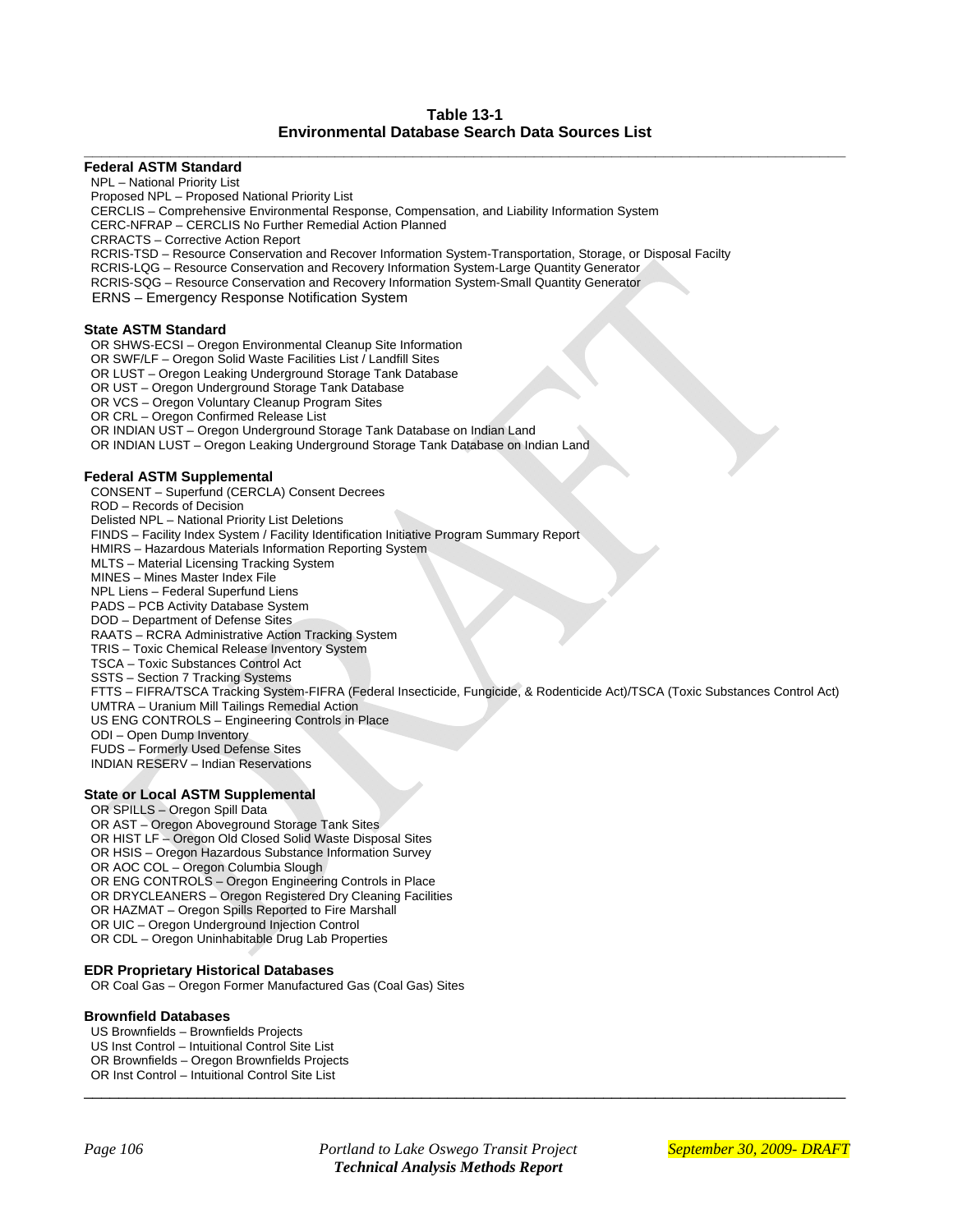## **B. Historic Land Use Research**

Historic land use information will be reviewed using available and relevant fire insurance maps (Sanborn maps) and aerial photographs. Sanborn maps typically show historic features or former buildings, including hazardous chemical or fuel storage areas, potential release pathways (i.e. drains) and use of properties. Additional information includes site addresses, building materials, property boundaries, utility lines, and underground storage tanks. Aerial photographs can indicate commercial and industrial land uses that have potential to be impacted by the project.

When available aerial photographs and Sanborn maps will be reviewed from mid-1930s to present in approximate10 year intervals. Sanborn maps will be ordered from EDR covering a 1 block radius surrounding the study alternatives.

## **C. Other Data Sources**

As available and appropriate, data from previous technical reports, agency file reviews, field investigations, or other site-specific evaluations that have been completed for other projects in the corridor will be examined. For example, information from the following DEQ web sites will be researched.

- Environmental Cleanup Site Information (ECSI)
- Leaking Underground Storage Tank (LUST)
- Underground Storage Tank (UST)

# **13.5 Affected Environment Profile**

The area of potential effect (APE) for the identification of potential hazardous material or hazardous waste sites within the area of the study alternatives will be adjacent parcels or lands within 500 feet of the study alternatives. As noted earlier hazardous wastes are defined in 40 CFR 261.3 as those specifically named in the regulation, or substances exhibiting ignitability, corrosivity, reactivity, or toxicity.

The EDR database report will include the standard ASTM search radii (around the boundary of the study alternatives) for the respective databases. The search area is expanded beyond the APE to include sites either incorrectly mapped or sites with potentially long contaminated groundwater plumes. URS will review the EDR database report for hazardous material sites then located within the APE or with contamination potentially entering the APE as defined above.

#### **13.6 Impact Assessment Analysis Methods**

The following will be considered in evaluating impacts:

1. Would project operations pose a risk to human health or the environment by exposing hazardous substances? This would be evaluated using sound environmental practices and strategic goals.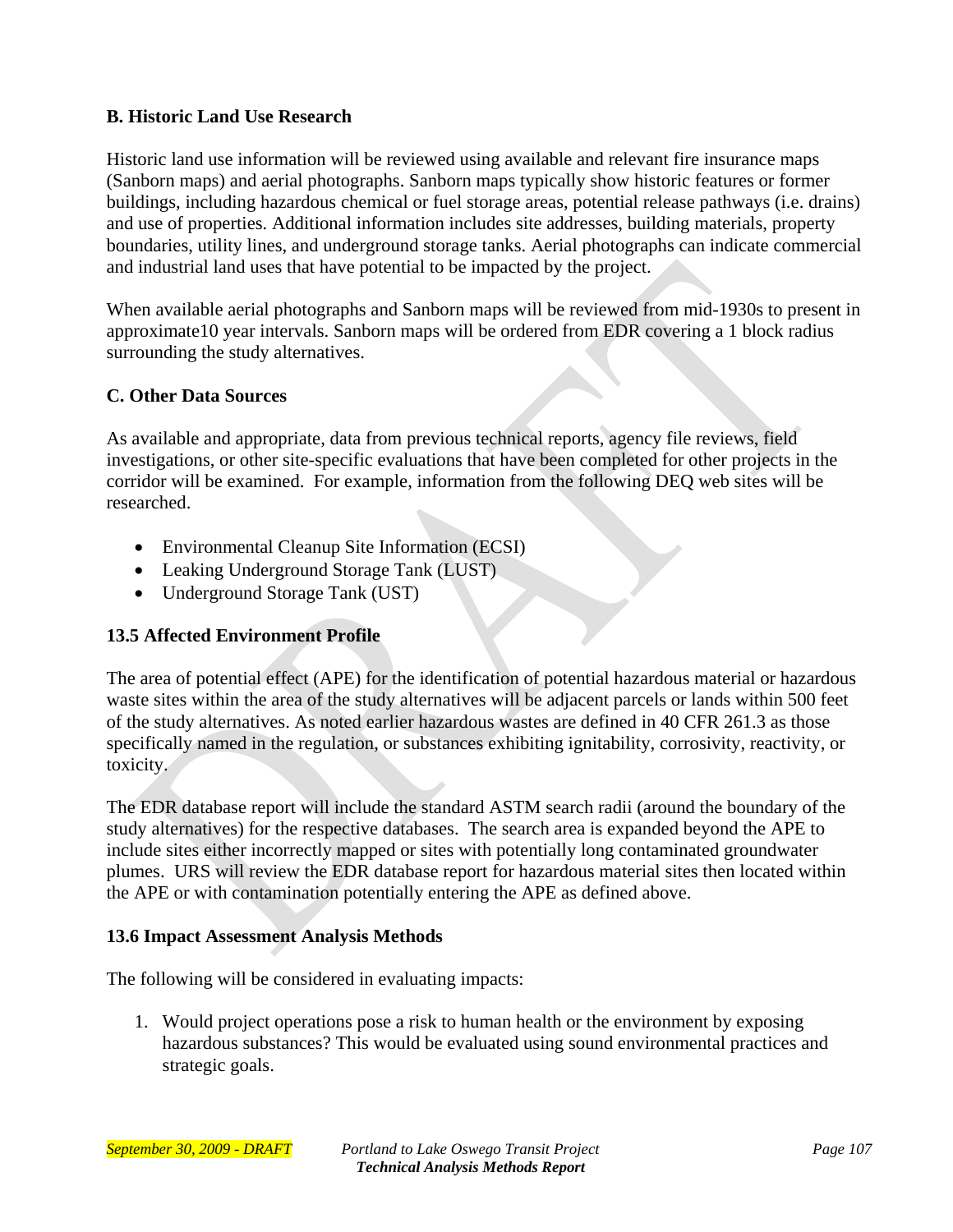- 2. Would project construction activities expose or exacerbate contamination, posing a risk to human health or the environment? This evaluation would rely on applicable state of federal standards and an assessment of exposure pathways and potential receptors.
- 3. If the project were to acquire a hazardous materials site, what are the sites that may pose the highest concerns for cleanup, potential project delays, and added costs or liabilities associated with the site cleanup? Could one of the study alternatives or a design option provide an opportunity to avoid or minimize the risk? This evaluation would be based on an assessment of known sites on, adjacent, or near the proposed Streetcar alignment, with a focus on properties to be acquired. The current status of regulatory and cleanup actions will be recorded. The evaluation will also reflect the type of contamination and the media contaminated, and will apply professional judgment to assess the level of concern that contamination may pose for a potential property acquisition, including the level of cost and difficulty in cleanup, and the potential that contamination may have migrated or could still migrate to other properties, such as through groundwater.

An appendix table will be generated which will include the hazardous material sites located within the APE as either "near" or "displaced" by the study alternatives (Affected Environment). The term "displaced" refers to sites that could be displaced by or acquired for the study alternatives; the term "near" refers to sites located within the APE.

Using the appendix table, an Affected Environment table will be generated showing the number and type of known hazardous material sites located within the APE as either "near" or "displaced".

A review of the DEQ ECSI and LUST web sites will be conducted for additional site information which may not be provided in the EDR database report. These web sites provide a summary of the regulatory status (i.e. no further action determination), contaminants of concern, investigation history, and types of media impacted (i.e. sediment, surface water, soil, and/or groundwater). This additional information will be added to the appendix tables.

The impacts of the hazardous material sites will be evaluated for each alternative (Environmental Consequences). A table will be prepared of the hazardous material sites by each alternative.

# **13.6.1 Long-Term Impacts Approach**

Long-term impacts could include remedial actions to address the exposure or mobilization of contaminated materials. Remedial actions could include deed restrictions, engineering controls, placement of soil caps, or groundwater treatment systems. Remedial actions could impact the project by causing delays, additional costs, or operational conflicts. If a contaminated site is discovered prior to construction (during a pre-construction assessment) the property owner would largely be responsible for remedial actions, including cleanup. It is in the best interest of the project to identify contaminated sites, and either avoid them or identify the property owner prior to acquisition. The project will also explore potential contamination within the Willamette Shoreline right-of-way and assess issues related to cleanup if contamination is found. The analysis will also discuss the use of and policies for managing hazardous materials in the operation and maintenance of Streetcar operations and maintenance facilities.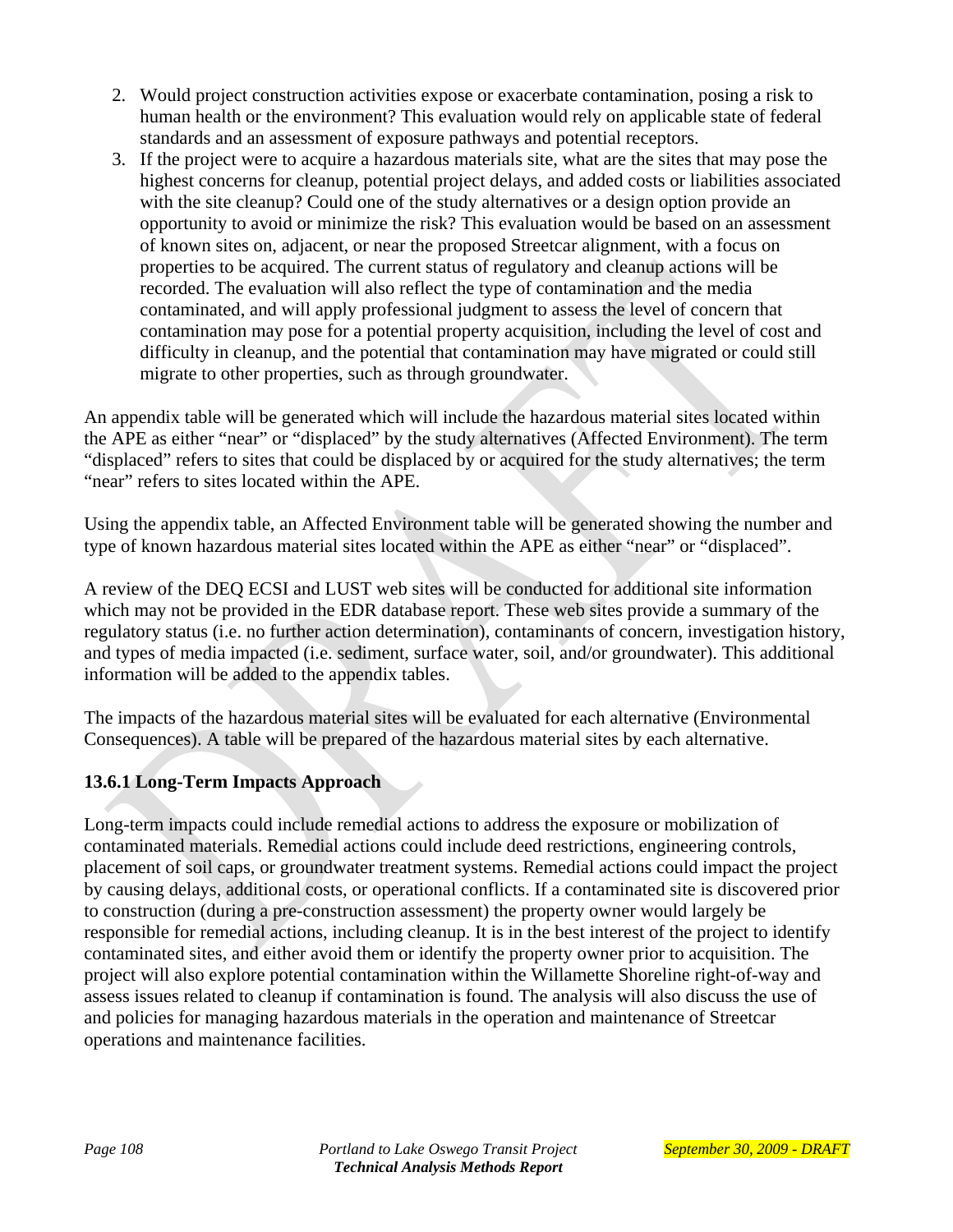# **13.6.2 Short-Term Impacts Approach**

Short-term impacts could include increased costs and delays from:

- Notification to regulatory agencies.
- Work stoppage due to potential exposure to construction and excavation workers.
- Identification of and negotiation with potentially responsible parties and/or regulatory agencies.
- Focused investigation/characterization of affected media.
- Implementation of remedial actions.

Construction-related equipment relies heavily on petroleum products. Improper fuel transfers may result in spills to the ground potentially leading to soil and groundwater contamination. Other chemicals are also used during construction activities. Chemical pollutants such as points, acids for cleaning masonry surfaces, cleaning solvents, asphalt products, concrete-curing compounds, and fertilizers may be used at construction sites and may be carried in runoff. Fertilizers used in landscaping contain nitrogen and phosphorus which, in large doses, can adversely affect surface waters, causing eutrophication (a condition which excessive algal growth occurs and reduces oxygen available to aquatic wildlife). This evaluation will consider typical construction techniques and compounds involved, if available, and will discuss the potential adverse effects of those compounds if released to the environment.

# **13.6 3 Cumulative Effects Approach**

Numerous project actions could potentially have beneficial and non-beneficial effects on the project area, both during and after the completion of activities. When combined with other projects and potential development, beneficial cumulative effects include:

- Improved public and environmental safety within and adjacent to the project area as a result of subsurface investigations and site-remediation actions necessary for construction activities and risk-based site closures in the area (associated with anticipated projects in the area).
- Better understanding of existing hazardous materials located above and below the ground surface.
- Enhanced understanding of existing geologic conditions due to subsurface investigations and excavations.

The potentially non-beneficial effects include:

- Possible increase to human health and safety hazards due to potential disturbance and exposures to contaminated soil and groundwater during and after construction activities. The level of exposure to construction workers could be minimized with proper training and the use of appropriate protective equipment.
- Potential increased use of hazardous materials in the project area as a result of possible increased commercial development and activity due to project completion. Further development of the area may lead to the likelihood that sites not contaminated with hazardous materials will become contaminated. Further construction of utility corridors and structures on the impacted sites will lead to exposure to construction workers and building occupants.
- Potential increased cumulative demand for impacted soil disposal facilities.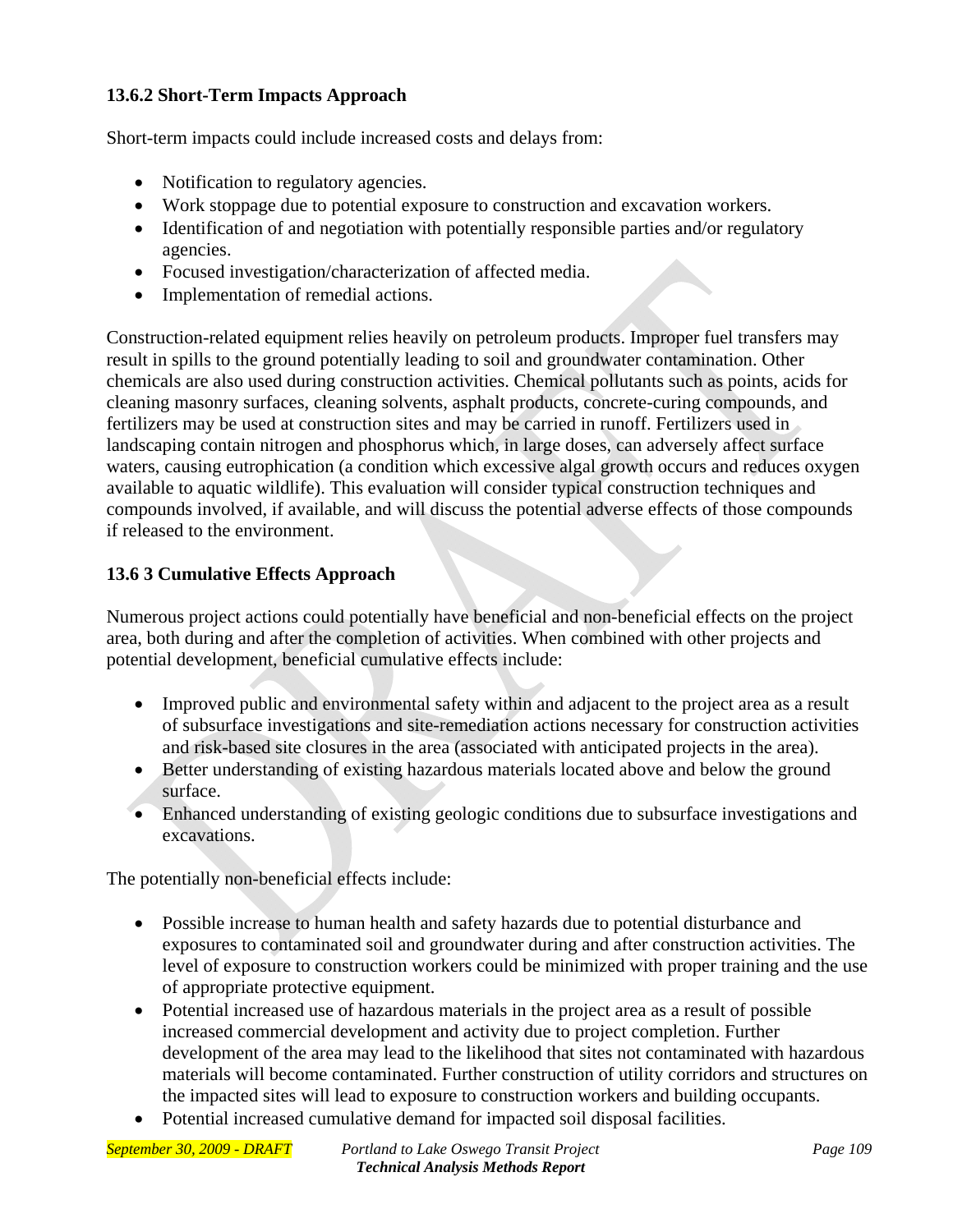# **13.7 Mitigation Measures**

The acquisition and/or leasing of land containing hazardous materials could incur risk of financial liability if contamination requiring characterization, removal, or disposal were to be discovered. To reduce liability risks, the data compiled in this report would be reviewed and evaluated to identify parcels where hazardous materials are known to exist or may be present.

Prior to acquisition and/or leasing, the appropriate regulatory agencies would be contacted in order to determine whether more recent information is available, and whether further assessment of the parcels is scheduled. Entering into an agreement with a regulatory agency, such as a Prospective Purchase Agreement (PPA) may lessen future liabilities resulting from purchasing impacted properties.

Where potential hazardous materials sites would be displaced or are located in close proximity to the proposed alternative, additional in-depth study would be conducted as needed. This could include conducting geophysical surveys and/or conducting subsurface assessments. A limited sampling and analysis program, coordinated in conjunction with geotechnical investigations, could be developed and implemented on sites with known contamination.

Adverse impacts from contamination during construction would be minimized or avoided. A work plan would be designed for each site, which would include actions to be implemented if construction activities encounter impacted soil and/or groundwater. The contaminated sites must be investigated by a qualified contractor. Controls and measures would be planned, designed and implemented to avoid further exacerbation of impacted sites, and plans and procedures would be prepared to prevent future releases or spills.

Depending on the selected alternative and the potential severity of hazardous materials exposure associated with it, a Health and Safety Plan would be developed for all construction activities consistent with applicable laws in effect at the time of construction.

The closure of impacted soil and/or groundwater areas remaining beneath the newly constructed alternative would be addressed with the appropriate regulatory agencies prior to construction.

Mitigation measures for hazardous material spills will consist of accident prevention and diverting spilled materials away from surface water resources.

The construction contractor will comply with all applicable federal, state, and local laws and regulations as they pertain to the storage, handling, management, transportation, disposal and documentation of hazardous substances (as defined in ORS 465.200); oil and hazardous materials (as defined in OAR 340-108-0002); hazardous waste (as defined in 40 CFR 261 and OAR 340-101- 0033); solid waste (as defined in 40 CFR 258, ORS 459 and OAR 340).

For all facilities or residences in the project area that will be renovated, relocated, or demolished, the appropriate governing bodies will be contacted to assure proper handling and disposal of regulated materials. With their approval, the work will be completed in accordance with the appropriate laws, rules, and regulations.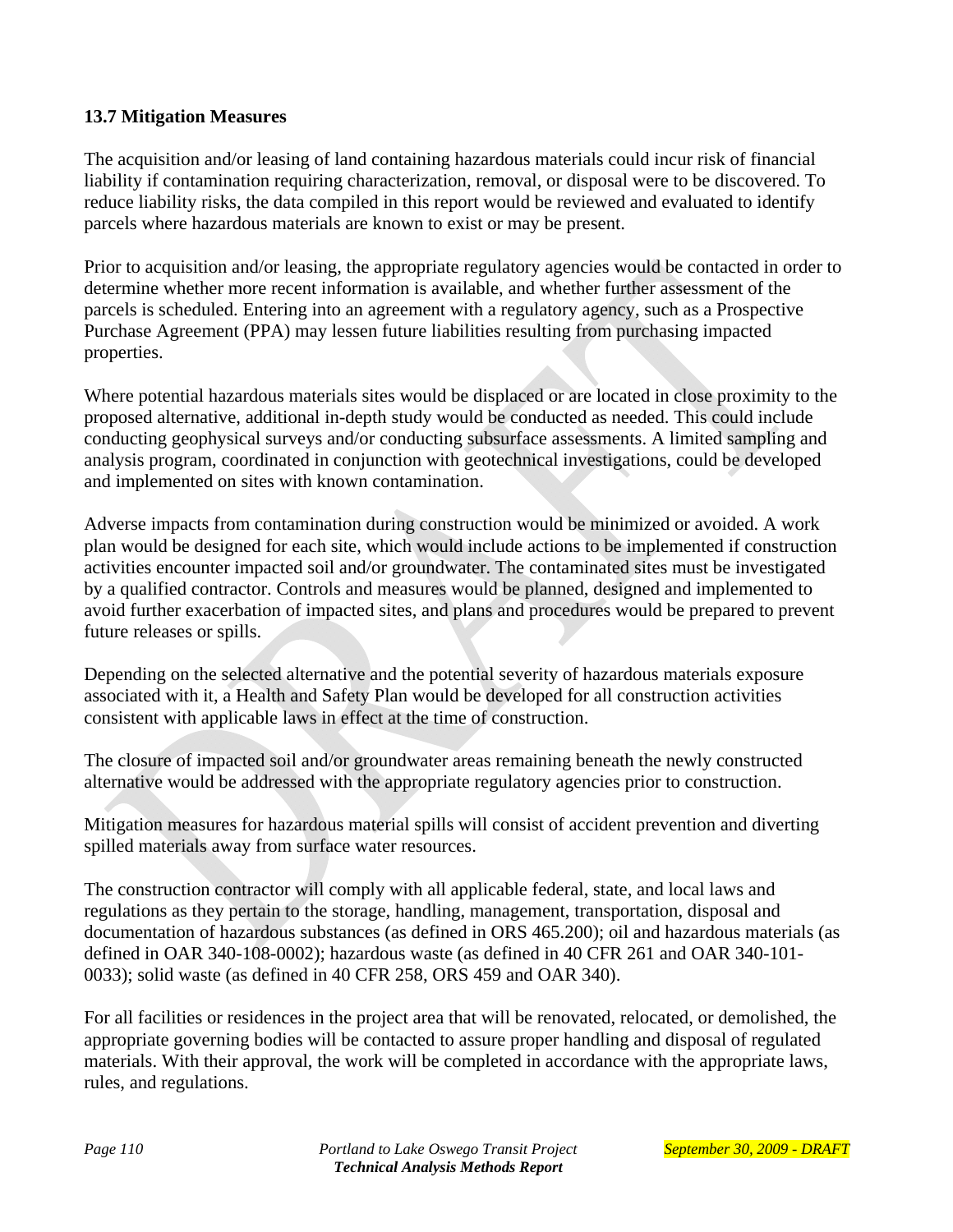The construction of the preferred alternative may require the demolition of structures. Asbestoscontaining materials (ACM) and other hazardous building materials including: lead-containing paints, polychlorinated biphenyl (PCB) light ballasts, mercury vapor-containing fluorescent light tubes, and mercury halide lights may have been used in these buildings.

For buildings to be relocated or demolished, the DEQ is required to be notified, even for those not containing ACM. Prior to the removal of the buildings in the proposed right of way, an Asbestos Hazard Emergency Response Act (AHERA) accredited asbestos inspector and an Oregon Department of Human Services (DHS) certified lead-based paint inspector will complete a hazardous building materials assessment. If ACM is detected in buildings that will be demolished or removed, the contractor and method of removing, handling, and disposal of the materials will be approved by the DEQ.

## **13.8 Documentation**

The hazardous materials analysis will identify and document known or suspected hazardous materials sites, analyze the data, and compare the study alternatives in relation to potential impacts. Preliminary environmental engineering recommendations (mitigation) will be presented. A technical memorandum may be prepared that would include sections on analysis methods, data collection, agency coordination, affected environment, impacts of study alternatives, and potential mitigation measures. A summary of the data and analysis will be presented in the DEIS.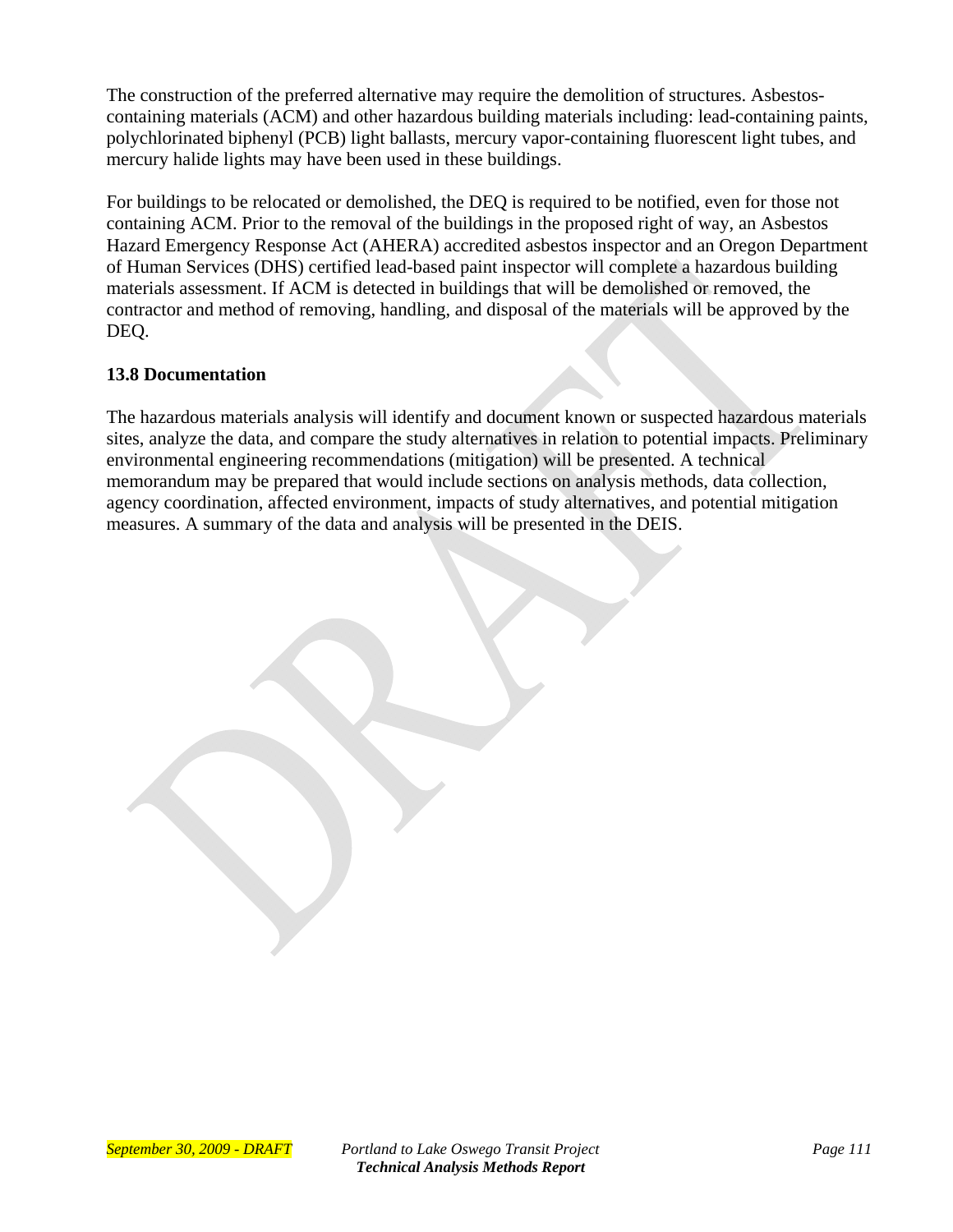# **14. TRANSPORTATION AND TRAFFIC ANALYSIS METHODS**

# **14.1 Introduction**

The purpose of this chapter is to describe the approach for data collection, impacts analysis, and mitigation that the Lake Oswego to Portland Transit Project will use for traffic and transit analysis. The analysis will be developed to comply with the National Environmental Policy Act (NEPA), applicable state transportation policy, and local transportation planning policies and standards.

As the project evolves and the range of project alternatives and options becomes better understood, methods may be refined to address new and/or different issues.

# **14.2 Related Laws and Regulations**

# **A. ODOT and City of Portland Standards**

Local traffic impacts are measured by impacts to intersection Level of Service (LOS), delay, and queuing. The Oregon Department of Transportation (ODOT) and the City of Portland have defined standards for intersection operations. A description of the development and application of these standards to local street operations is provided below.

The ODOT Analysis Procedures Manual (APM) requires that the performance standards from the Oregon Highway Plan (OHP) be used to analyze existing conditions and the No-Build Alternative. ODOT has jurisdiction over OR 43, which runs north-south through the study area. The general OHP volume-to-capacity (V/C) standard for intersections on OR 43 is 0.99 for the highest two consecutive hours of weekday traffic volumes. Two segments of OR-43, between Bancroft Street and Taylors Ferry Road and between Terwilliger Boulevard and McVey Avenue, are Special Transportation Area, which may have alternative operational standards for each segment.

The APM states that the LOS standards contained in the Highway Capacity Manual (HCM) will be used for the evaluation of all build alternatives. The V/C standard listed in the HDM for regional highways and for district/local roads is 0.85. For all other intersections in the study area under ODOT's jurisdiction, a V/C standard of 0.99, as stated in the OHP, will be applied to the build alternatives.

The results from the Synchro/SimTraffic intersection models for the intersections along OR 43 are measured against the above standards for both the evening peak hours. Limited analysis of the morning peak hours will be prepared for locations where the morning peak traffic could be important. Table 14-1 summarizes the intersection standards for ODOT.

For City of Portland roadways, driveways, and intersections in the study area, LOS standards from the Portland Bureau of Transportation (PBOT) apply. Like ODOT, PBOT has two tiers of standards—one that is used for the analysis of the No-Build Alternative and one for the build alternatives. The LOS standard in PBOT's Transportation System Plan (TSP) states that signalized intersections must meet LOS D in the No-Build Alternative. Unsignalized intersections must meet a standard of LOS E. These standards also apply to the build alternatives. However, in the case where intersections in the build alternatives do not meet the LOS standard, they are still considered to be performing acceptably if they pass PBOT's "do no worse" policy. That is, intersections in the build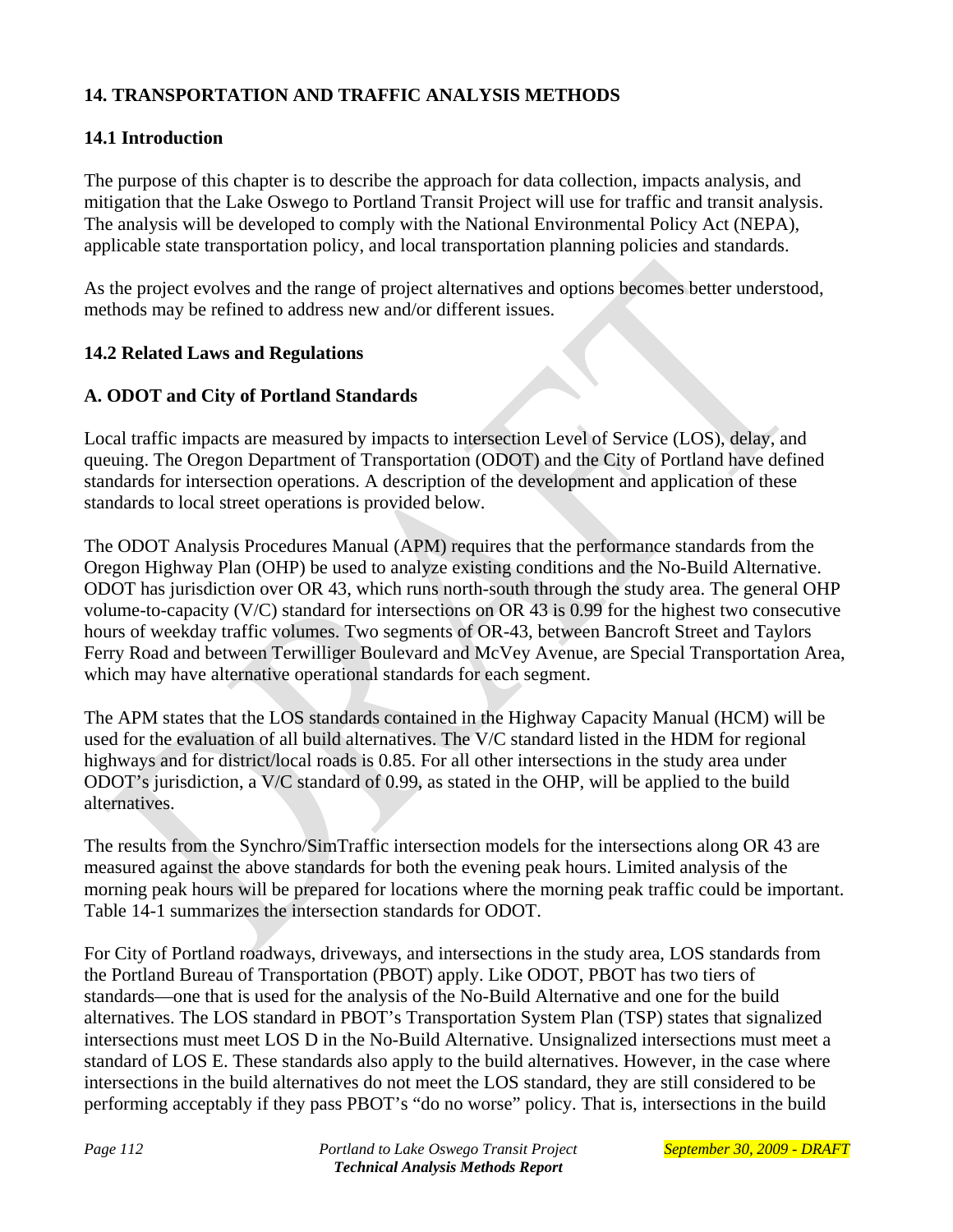alternatives that fail to meet the LOS D/E standard, but perform better than under the No-Build Alternative, meet PBOT's requirements. Table 14-1 summarizes the intersection standards for the City of Portland.

| Table 14-1<br><b>ODOT and City of Portland Intersection Standards</b> |               |                 |                 |                |  |  |
|-----------------------------------------------------------------------|---------------|-----------------|-----------------|----------------|--|--|
| <b>Jurisdiction</b>                                                   | <b>Method</b> | <b>Existing</b> | <b>No Build</b> | <b>Build</b>   |  |  |
| ODOT (street intersections) $7,2$                                     | V/C           | 0.99            | 0.99            | 0.99           |  |  |
| City of Portland (signalized) <sup>3</sup>                            | LOS           |                 |                 | $D^4$          |  |  |
| City of Portland (unsignalized) <sup>3</sup>                          | ∟OS           |                 |                 | E <sup>4</sup> |  |  |

**Table 14-1** 

**1** The standard stated in the Oregon Highway Plan applies to existing conditions and the No-Build Alternative.<br><sup>2</sup> The standard stated in the Oregon Highway Design Manual applies to the huild elternatives.

The standard stated in the Oregon Highway Design Manual applies to the build alternatives.

**3** Based on the Portland Transportation System Plan.

**4** PBOT also considers build alternatives to meet standards if they perform no worse than the No Build.

For purposes of the Draft Environmental Impact Statement (DEIS), if the project would degrade an intersection's performance to an unacceptable LOS, the project will work with the operating jurisdiction to develop a cost-effective solution to mitigate the intersection performance to the minimum of the peak hour standard. If vehicular queuing blockages occur with both the No-Build Alternative and the project, then the project would be mitigated to No-Build conditions.

If the No-Build Alternative does not meet warrants or safety criteria (e.g., traffic signal warrants, access spacing criteria) but the project does, the project would include mitigation measures to address the warrants or safety impacts.

## **14.3 Contacts, Coordination and Consultation**

- Federal
- State
- Local

#### **14.4 Data Collection**

The foundation of any traffic operations analysis is a clear and thorough understanding of existing conditions through the collection of detailed traffic data. The study area for the Lake Oswego to Portland Transit Project contains a diverse transportation system with a highway system, a network of local area roads, and bicycle and pedestrian systems. The traffic composition within the study area is mix of commuters, truck traffic, transit users, local business and residential traffic, and bicycle and pedestrian users.

The traffic data to be used in this analysis will be collected primarily during the summer of 2009. Data will include intersection turn movement counts on OR 43 at up to 20 signalized intersections, 22 unsignalized intersections, and 28 driveways. AM peak hour counts will also be collected, at up to five locations that are evaluated in the PM peak hour where the total entering volume is higher in the AM peak hour. In addition, PM peak period travel time runs and queuing observations, as well as 24 hour classification counts at select locations along the highway, will be collected. Bicycle and pedestrian counts will be collected as part of the intersection turning movement counts. Traffic data collection will occur during August of 2009. Traffic counts will be seasonally adjusted to represent the peak month of traffic volumes.

*September 30, 2009 - DRAFT Portland to Lake Oswego Transit Project Page 113 Technical Analysis Methods Report*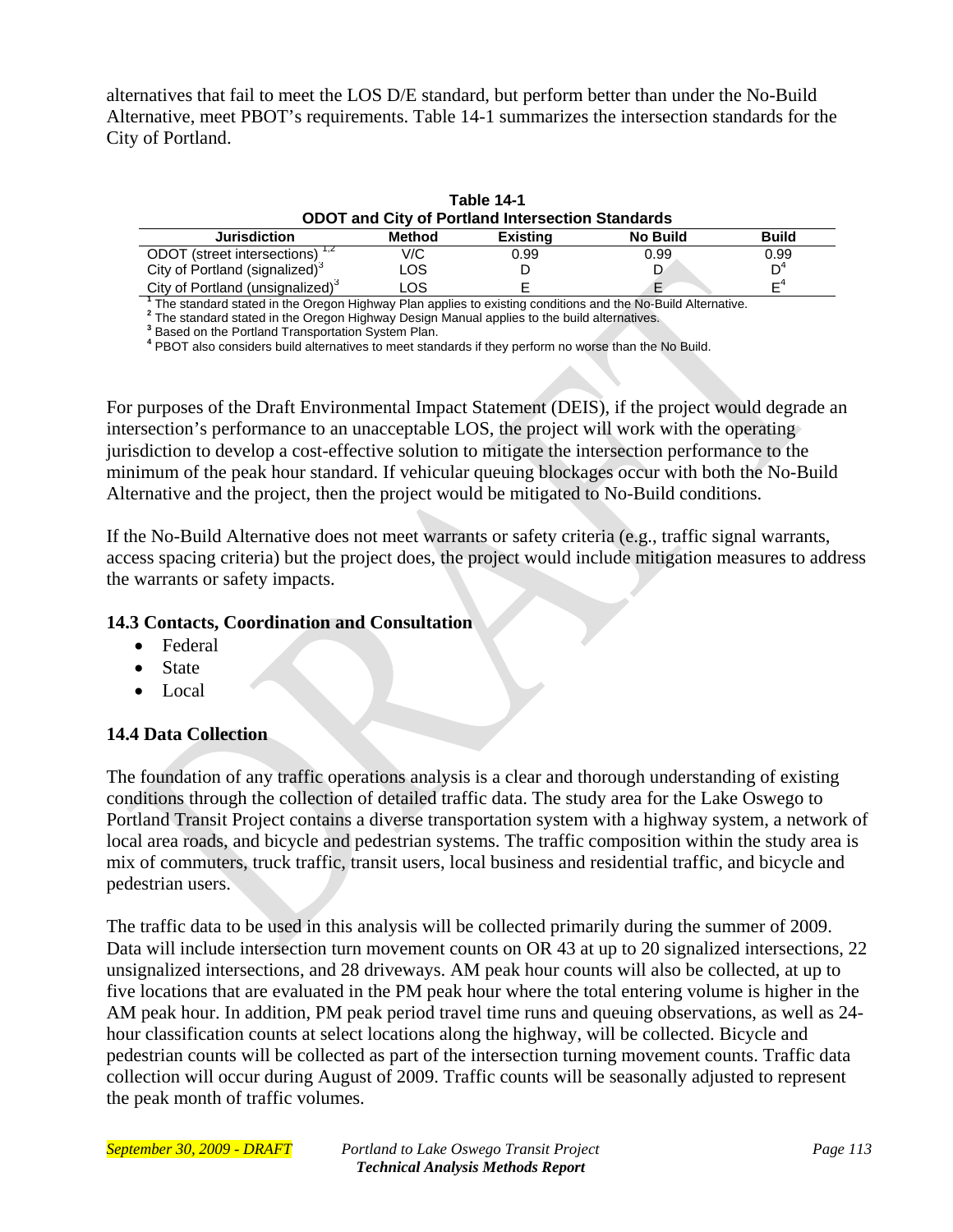The various traffic counts for this study will be collected at sites that will be identified through discussions with Metro, ODOT, the City of Lake Oswego, TriMet, and the City of Portland staff.

The preliminary set of intersections to be evaluated is listed below. Additional intersections and/or driveway access points may be added:

- A. OR Highway 43 in the John's Landing area at the following cross streets:
	- 1. Bancroft Street
	- 2. Moody Avenue
	- 3. Hamilton Court
	- 4. Seymore Court/Kelly Avenue
	- 5. Julia Street
	- 6. Richardson Court
	- 7. Mitchel Street
	- 8. Boundary Street/Landing Square
	- 9. Sweeney Street
	- 10. Riverside Lane
	- 11. Flower Street
	- 12. Pendleton Street
	- 13. Iowa Street/driveway
	- 14. Carolina Street
- 15. Dakota Street/driveway
- 16. Nebraska Street
- 17. Idaho Street
- 18. Vermont Street
- 19. Florida Street
- 20. California Street/driveway
- 21. Texas Street
- 22. Nevada Street
- 23. Taylor Ferry Road/Miles Street
- 24. Sellwood Ferry Road
- 25. Sellwood Bridge Connection
- 26. River View Cemetery Driveway
- 27. Radcliffe Road

5. Palatine Hill Road 6. Riverwood Road

## B. OR Highway 43 Between John's Landing and Lake Oswego at the following cross streets:

- 1. Briarwood Road
- 2. Midvale Road/Elk Rock Road
- 3. Greenwood Road/Breyman Avenue
- 4. Military Road
- 7. Carey Lane
- 8. Riverdale Road
- C. OR-43 in Lake Oswego Area at the following cross streets:
	- 1. Terwilliger Boulevard connection/Stampher Road
	- 2. E Avenue
	- 3. D Avenue
	- 4. B Avenue
	- 5. A Avenue

# **14.5 Affected Environment Profile**

- 6. Foothills Road
- 7. North Shore Road
- 8. Leonard Street
- 9. Church Street
- 10. Wilbur Street/Middlecrest Road
- 11. McVey Avenue/Green Street

A profile of the affected transportation environment will be prepared, including the roadway demand to capacity ratio, average travel speeds on OR-43, AM and PM peak hour travel speeds on OR-43, signalized intersection operations on OR-43, trip distribution, model split, and duration of congestion on OR-43.

# **14.6 Impact Assessment Analysis Methods**

The impact assessment will focus on a comparison of the alternatives and design options. At the project level, the effect of each alternative on the transportation system will be evaluated with respect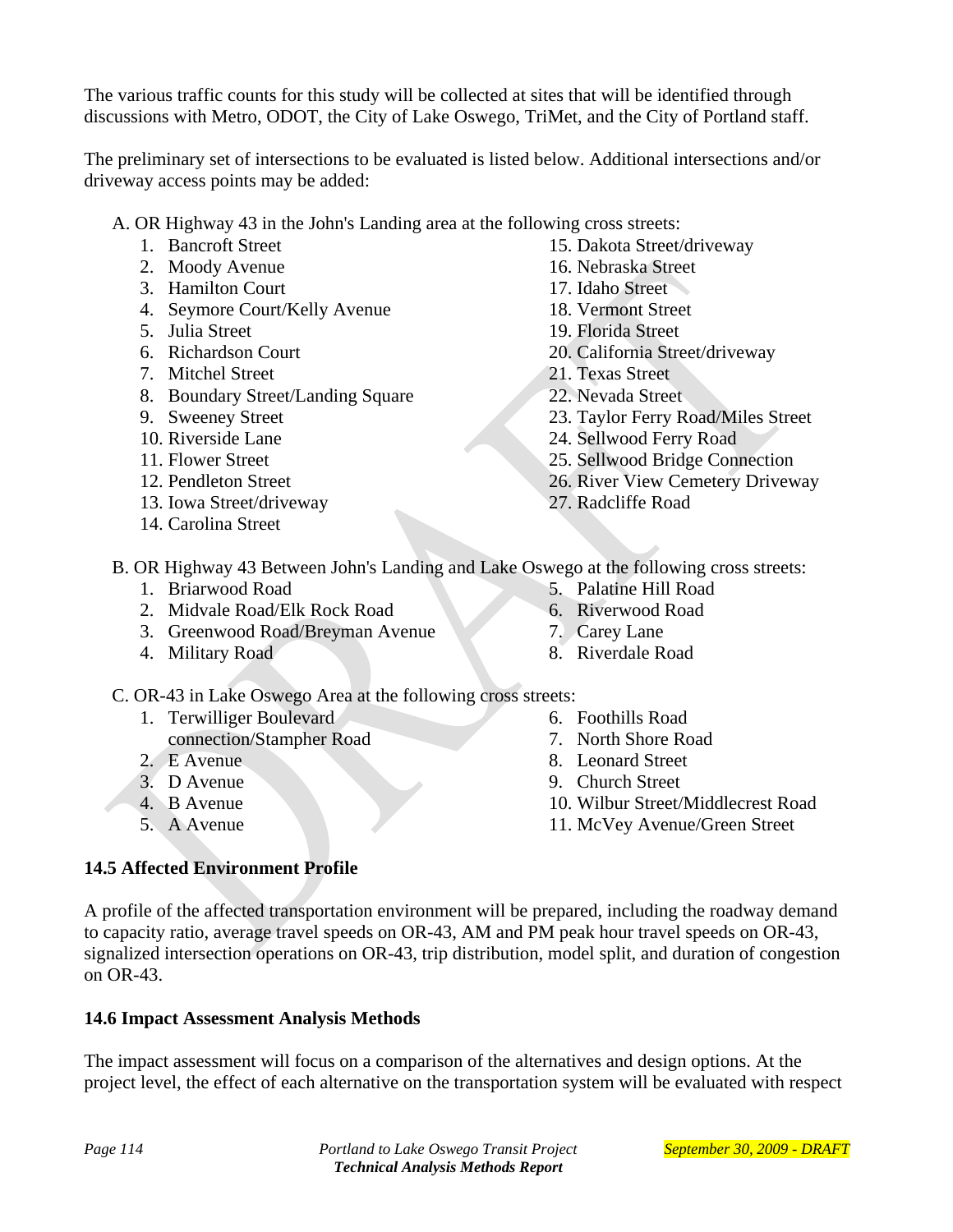to its compatibility with the statewide transportation standards and guidelines, the Regional Transportation Plan and the local Transportation System Plans.

The analysis will evaluate the effectiveness of the project alternatives in serving existing and future transportation demands within the corridor. The analysis of impacts will include travel time and other direct impacts, indirect impacts including parking revenue impacts, short-term construction impacts, and cumulative effects.

**Direct Effects:** The analysis of direct effects of the various alternatives during construction and operation addresses impacts that could result from acquisition of right-of-way, changes to traffic operations and changes to transit and parking.

**Indirect Effects:** This analysis will consider the effects of other project influences on the transportation system. The analysis would also include assessments of the degree that potential land uses changes would affect transportation, as well as a qualitative assessment of potential changes in transportation safety related to the various alternatives.

**Construction-Related Effects:** This analysis will evaluate the short-term impacts of the timing and duration of construction on the transportation system.

**Cumulative Effects:** This section will review the extent of induced impacts resulting from the project in combination with other projects in the corridor.

# **14.6.1 Study Area**

The study area for the traffic analysis will follow the alignment of OR 43 from Bancroft Street in Portland to McVey Avenue in Lake Oswego and the alignment of the existing Willamette Shoreline tracks from the existing southern terminus of the Portland Streetcar near Bancroft Street to the southern terminus of the transit alignment near the Albertson's site in Lake Oswego. The specific limits of the study area will be determined once the project alternatives and options are finalized.

#### **14.6.2 Study Periods**

The traffic analysis will be focused on existing conditions (generally in 2009) and projected year 2035 conditions. Current traffic volumes within the study area are typically at their highest on weekdays between 7 a.m. and 9 a.m. and between 4 p.m. and 6 p.m. This trend is expected to continue into the future. The majority of the traffic performance analyses for this report will focus on PM peak hour, with limited analysis of the AM peak hour. In addition, some data will be presented for a daily (24-hour) period.

Future year traffic volumes will be based on travel demand forecasts to be provided by Metro with post-processing by David Evans and Associates Inc. (DEA) using ODOT analysis procedures methodology.

# **14.6.3 Travel Demand Forecasting Overview**

Travel demand models have been in use since the 1950s and use a market-based approach by considering both the transportation supply and travel demand for producing mobility characteristics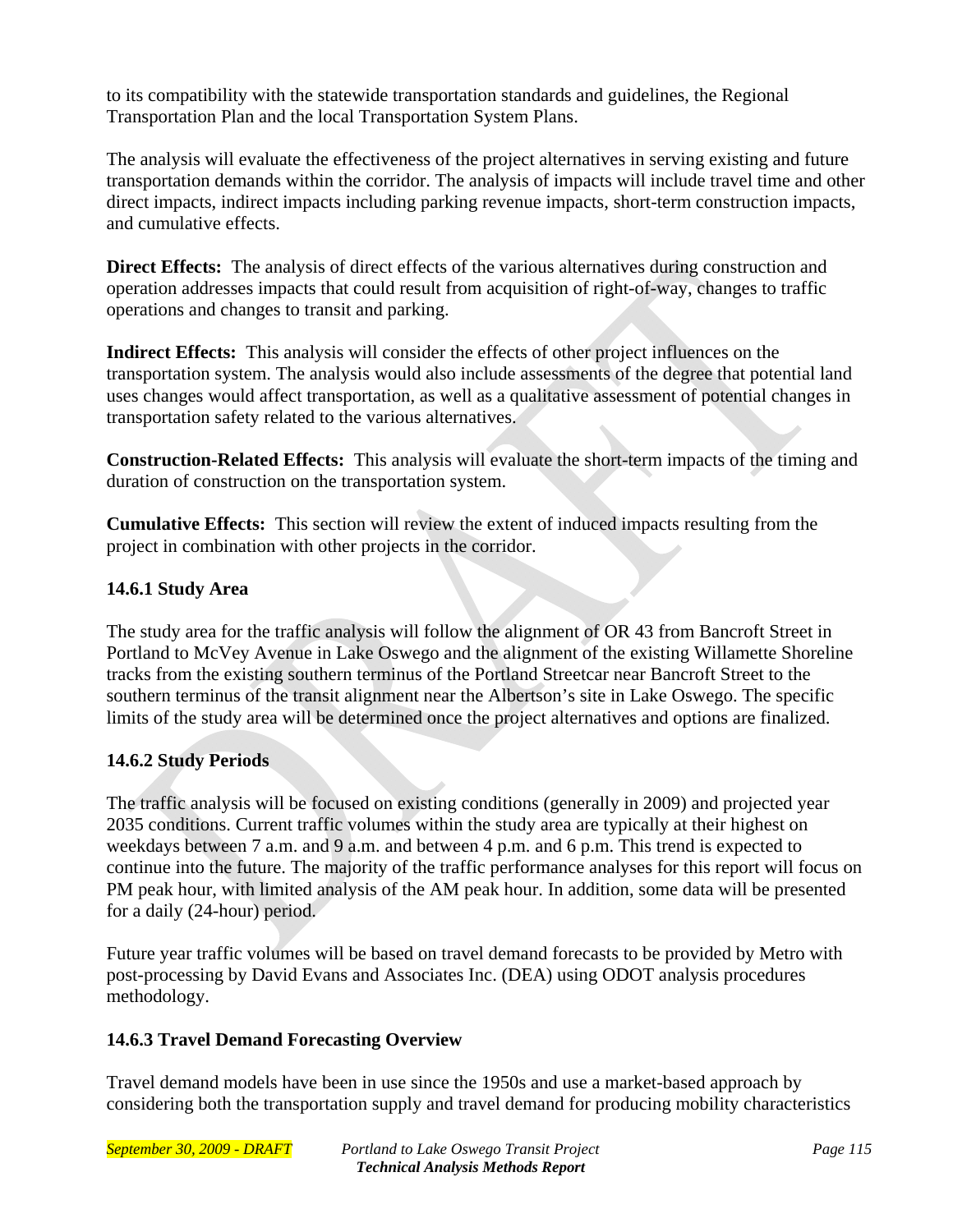such as roadway traffic volumes and transit ridership. Metro will manage the travel demand modeling for this project and provide model results to the project team.

The regional travel demand model uses a four-step process, which includes the following components:

- Trip generation determines the location, magnitude, and purpose of trip-making based on land use and socioeconomic input data.
- Trip distribution identifies origins and destinations of trips which allows the calculating of trip lengths and travel times from transportation system attributes.
- In mode choice, trips are sorted into the various vehicle, transit, walk and bike modes.
- Through an equilibrium assignment of trips, routing choices for vehicle and transit trips are determined for several time periods throughout the day.

Various modeling tools will be used to forecast travel demands and evaluate traffic operations. These are defined in the following sections.

# **A. EMME**

The EMME transportation modeling software program assigns regional travel demands to a transportation network using an equilibrium assignment. The assignment results in roadway link volumes where no traveler can achieve additional travel time savings by changing routes. The software program itself is used to edit networks, analyze data, display and plot results, and import and export data.

The transportation analysis will use Metro's regional travel forecasting model to simulate highway and transit option packages to derive transportation performance measures. The transit assignments will be done using the EMME software package.

# **B. VISSIM**

VISSIM is a behavior-based multipurpose traffic simulation program. For many engineering disciplines, simulation has become an indispensable instrument to optimize complex technical systems. This is especially true for transportation planning and traffic engineering, where simulation is an invaluable and cost-reducing tool.

VISSIM offers a wide variety of roadway and transit applications, integrating multiple modes of transportation including truck, bus, streetcar, bicycle, pedestrian, and general vehicular traffic. The traffic simulation model is able to model complex traffic conditions and is capable of analyzing traffic operations under both uncongested and congested conditions. For this analysis, VISSIM will be used to model streetcar operations on OR 43 in the John's Landing area (Bancroft Street to Taylors Ferry Road), at the Sellwood Bridge under the preferred replacement configuration, and in the Lake Oswego area (A Avenue to North Shore Boulevard). An existing VISSIM model for the John's Landing area will be provided by ODOT to use as a base for this analysis.

# **C. Synchro/SimTraffic**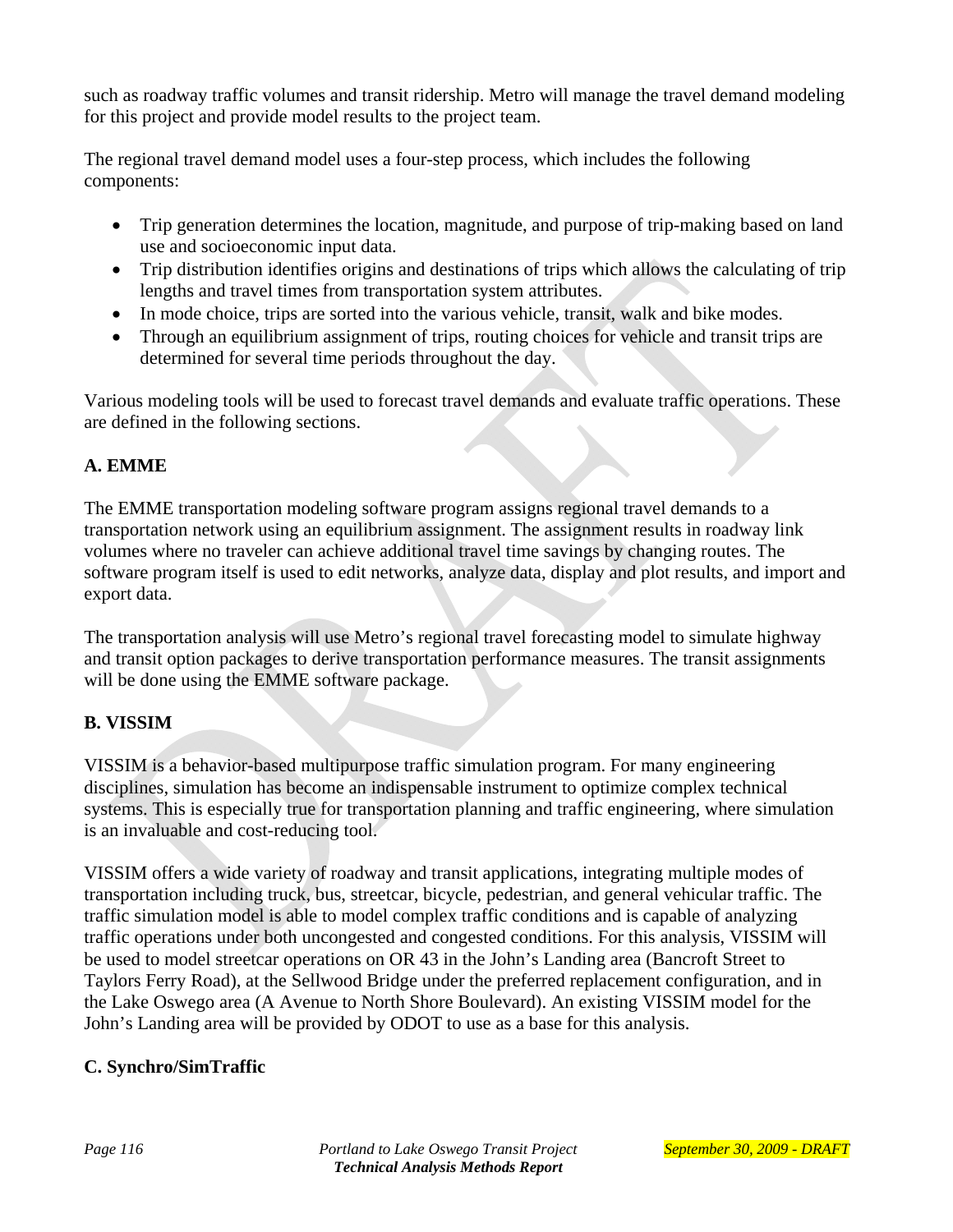Synchro is a software application for optimizing traffic signal timing and performing intersection capacity analysis. The software optimizes traffic signal splits, offsets, and cycle lengths for individual intersections, an arterial, or a complete network. SimTraffic is a microscopic model that simulates individual vehicles using the roadway network. The Synchro/SimTraffic software will be used to provide Highway Capacity Manual (HCM) based intersection analysis to support the traffic, air, noise, and energy analyses.

As a microsimulation model, SimTraffic animates traffic flow based on input volumes and signal timing and is able to model congested conditions on arterials, including overcapacity operations at signalized intersections, unbalanced lane utilization, and vehicle queue buildup, and dissipation over morning and afternoon/evening peak periods. SimTraffic models signalized and unsignalized intersections, and roadway segments with automobiles, trucks, pedestrians, and buses. By basing the traffic analysis on driver behavior (driver reaction to the environment) rather than individual capacities, SimTraffic is able to model arterials as a traffic system, where congestion at one intersection influences operations both upstream and downstream of that intersection.

# **14.6.4 Transportation Operations Analysis Overview**

## **A. Streetcar Operations**

The VISSIM simulation model will be used to guide design improvements in shared-traffic alignment in OR 43 (Macadam Avenue) in the Johns Landing area. The VISSIM model will simulate traffic operations on OR 43, including general vehicles, trucks, bicycles, pedestrians, and the streetcar. Where appropriate, signal timing will be modified to include transit signal priority and/or preemption. When signal timing is changed, efforts will be made to maintain the No-Build level of arterial bandwidth on OR 43.

The VISSIM model will be used to evaluate both the impact of the general traffic operations on the streetcar and the impact of streetcar operations on the general traffic. Travel time, delay, and queuing will be used to evaluate the impacts.

ODOT will provide the project with a VISSIM model of streetcar operations on OR 43. This model will be used as the base for all VISSIM analysis. The model will be updated with new regional model traffic volumes to be provided by Metro and recalibrated to new traffic counts to be collected during June 2009.

# **B. Local Street Operations**

At signalized intersections, LOS is a function of control delay, which includes initial deceleration delay, queue move-up time, stopped delay, and final acceleration delay. Delays and V/C ratios are calculated for all movements at a signalized intersection, since all movements are stopped at some time during the signal cycle. Some movements, particularly side street approaches or left turns onto side streets, may experience longer delays because they receive only a small portion of the green signal time during a signal cycle even though their V/C ratio may be relatively low. It is important to examine both factors—delay and V/C ratio—before drawing conclusions about operational performance. The intersection capacity utilization (ICU) value will also be determined for each intersection. The ICU is the sum of time required to serve all movements at saturation given a reference cycle length, divided by the reference cycle length.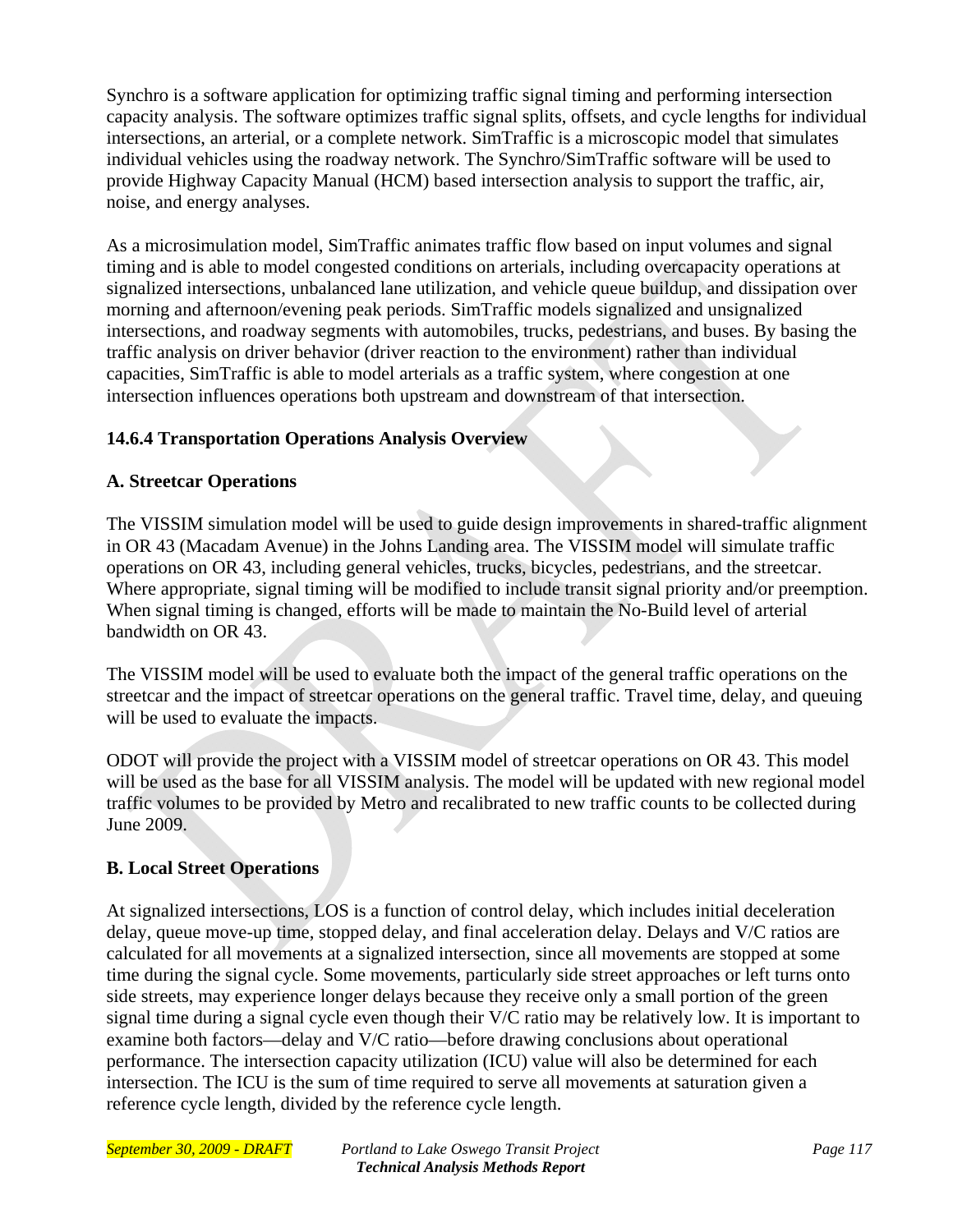At stop sign-controlled intersections, LOS is also a function of control delay. In addition to calculating delay, the analysis calculates V/C ratio for all stopped movements at the intersection. Although delays can sometimes be long for some movements at stop sign-controlled intersections, the V/C ratio may indicate that there is adequate capacity to process the demand for that movement.

Key signalized and stop sign-controlled intersections will be evaluated with the Synchro/SimTraffic analysis software package, which uses methodology outlined in the *2000 Highway Capacity Manual*  prepared by the Transportation Research Board. Table 14-2 summarizes the LOS criteria for both signalized and unsignalized intersections based on the manual's criteria.

| Table 14-2<br><b>LOS Criteria for Signalized and Unsignalized Intersections</b><br><b>Control Delay (seconds/vehicle)</b> |                                 |                                   |  |  |
|---------------------------------------------------------------------------------------------------------------------------|---------------------------------|-----------------------------------|--|--|
| LOS                                                                                                                       | <b>Signalized Intersections</b> | <b>Unsignalized Intersections</b> |  |  |
| Α                                                                                                                         | $\leq 10$                       | $\leq 10$                         |  |  |
| В                                                                                                                         | $> 10$ and $\leq 20$            | $> 10$ and $\leq 15$              |  |  |
| ⌒                                                                                                                         | $> 20$ and $\leq 35$            | $>$ 20 and $\leq$ 25              |  |  |
|                                                                                                                           | $>$ 35 and $\leq$ 55            | $>$ 35 and $\leq$ 35              |  |  |
|                                                                                                                           | $> 55$ and $\leq 80$            | $> 55$ and $\leq 50$              |  |  |
|                                                                                                                           | > 80                            | > 50                              |  |  |

Source: Transportation Research Board, *Highway Capacity Manual*, 2000, p. 16-2 for signalized intersections and p. 17-2 for unsignalized intersections.

Note: The LOS criteria are based on control delay, which includes initial deceleration delay, queue move-up time, stopped delay, and final acceleration delay.

The LOS criteria for unsignalized intersections are somewhat different than the criteria used for signalized intersections. The primary reason for this is that drivers expect different levels of performance from different kinds of transportation facilities. In general, the expectation is that a signalized intersection is designed to accommodate higher traffic volumes than an unsignalized intersection. Additionally, several driver behavior considerations combine to make delays at signalized intersections less onerous than at unsignalized intersections. For example, drivers at signalized intersections are able to relax during the red interval, while drivers on the minor street approaches to two-way stop sign-controlled intersections must remain attentive to the task of identifying acceptable gaps and vehicle conflicts. Also, there is often much more variability in the amount of delay experienced by individual drivers at unsignalized intersections than signalized intersections. For these reasons, the total delay threshold for any given LOS is considered to be less for an unsignalized intersection than for a signalized intersection.

# **14.6.5 Performance Criteria**

Project performance criteria will be developed based on the project Purpose and Need statement. The specific performance criteria will be finalized once the Purpose and Need statement for the project is finalized.

Some potential criteria that relate directly to traffic and safety include:

- Mobility, reliability, accessibility, congestion reduction, and efficiency;
- Modal choice; and
- Safety.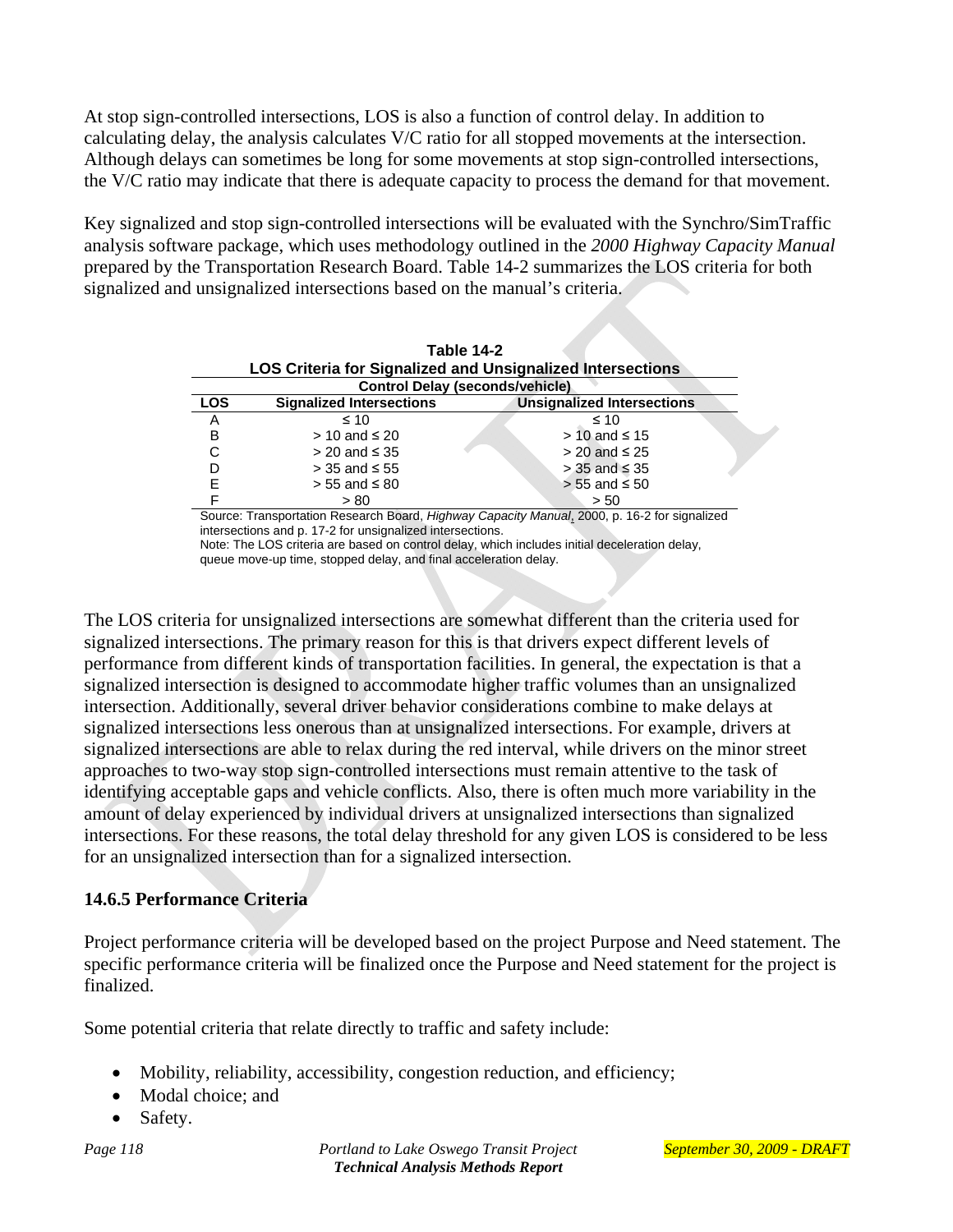The following sections describe specific measures used to evaluate each traffic and safety-related criterion in the project area.

# **A. Mobility, Reliability, Accessibility, Congestion Reduction and Efficiency**

Measures used to evaluate mobility, reliability, accessibility, congestion reduction, and efficiency include:

- Reduction in travel times and delays.
- Reduction in the number of hours of highway congestion.
- Improvement in person throughput in the OR 43 corridor between Lake Oswego and Portland.
- Improvement in vehicle throughput in the OR 43 corridor between Lake Oswego and Portland.

# **B. Modal Choice**

Measures used to evaluate modal choice include:

- Increased transit mode split.
- Improvement in pedestrian/bicycle connectivity.
- Increase in vehicle occupancy.

## **C. Safety**

Measures used to evaluate safety include:

- Enhancement in transit/vehicle/freight/ safety.
- Enhancement in pedestrian/bicycle facilities and safety.

#### **14.7 Mitigation Measures**

The transportation and traffic impacts analysis will identify potential mitigation measures that could reduce or eliminate adverse transportation impacts related to the study alternatives. Potential mitigation options will be identified. It is expected that commitments to mitigation will be identified for the Preferred Alternative in conjunction with development of the FEIS.

#### **14.8 Documentation**

A transportation and traffic analysis will document analysis methods, coordination, data collection, operations, analysis of potential impacts, and any mitigation recommendations. The results will be summarized in the DEIS. Further details of the traffic and transportation will be documented in a technical memorandum.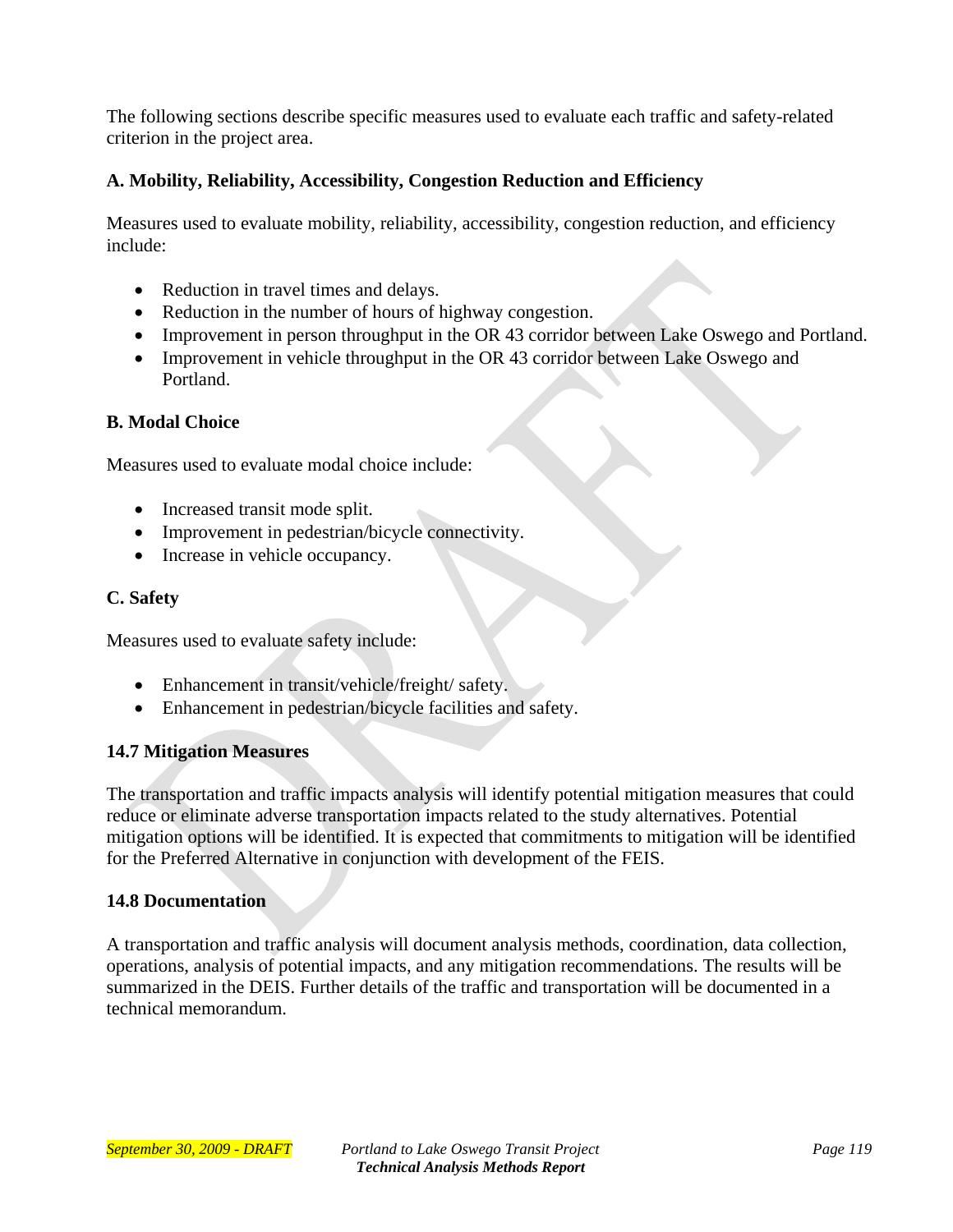# **15. PUBLIC SAFETY AND SECURITY ANALYSIS METHODS**

# **15.1 Introduction**

This section describes the methods that will be used to collect data and evaluate impacts to public safety and security for the Lake Oswego to Portland Transit Project. This analysis will be developed to comply with the National Environmental Policy Act (NEPA), state and local policies, standards and regulations, and to respond to concerns raised by the community through the public and community involvement processes.

The safety and security section of the DEIS will document potential safety and security issues and impacts and the project's design, operational and mitigation measures to minimize transit related impacts to public safety and security. Public safety and security will include potential damage or loss of property as well as potential harm or injury to members of the public, arising through the construction and operation of the transit system and its facilities. Some of the issues that will be considered in this analysis will also be discussed in other sections of the DEIS, including public services and traffic. For instance, the public services analysis will identify potential impacts to emergency services facilities and operations in the corridor, including police, fire, and medical emergency response. The public safety analysis, by contrast will discuss how the potential location of transit facilities might change public safety conditions based on transit related crime statistics and accident rates.

This section is also intended to communicate programs already in place and assumed to be part of the project alternatives, but which may not be readily understood by the general public. For instance, TriMet has developed and adopted a system-wide Transit Security Plan that also includes community policing goals and techniques to transit security. The study will include evaluation of the existing policies as they relate to the unique character of this corridor as a relatively remote property traversing undeveloped areas, steep slopes, trestles and a tunnel. Elements of the plan would be incorporated into the design and operation of the Lake Oswego to Portland Transit Project.

Local police and emergency response services would support TriMet's Transit Police activities. Some of these activities include:

- In house training of transit district employees to increase awareness of and prevention of criminal activities;
- Coordination with local law enforcement and emergency services agencies and personnel;
- Facility design and operations standards, principles and guidelines that would improve visibility at transit stations, reduce conditions that could encourage crime, and facilitate effective security enforcement and emergency response; and
- Emergency communication, tracking and surveillance technology.

# **15.2 Related Laws and Regulations**

This section describes laws, regulations and other guidance that will guide data collection and the criteria for gauging potential project effects.

# **A. Federal**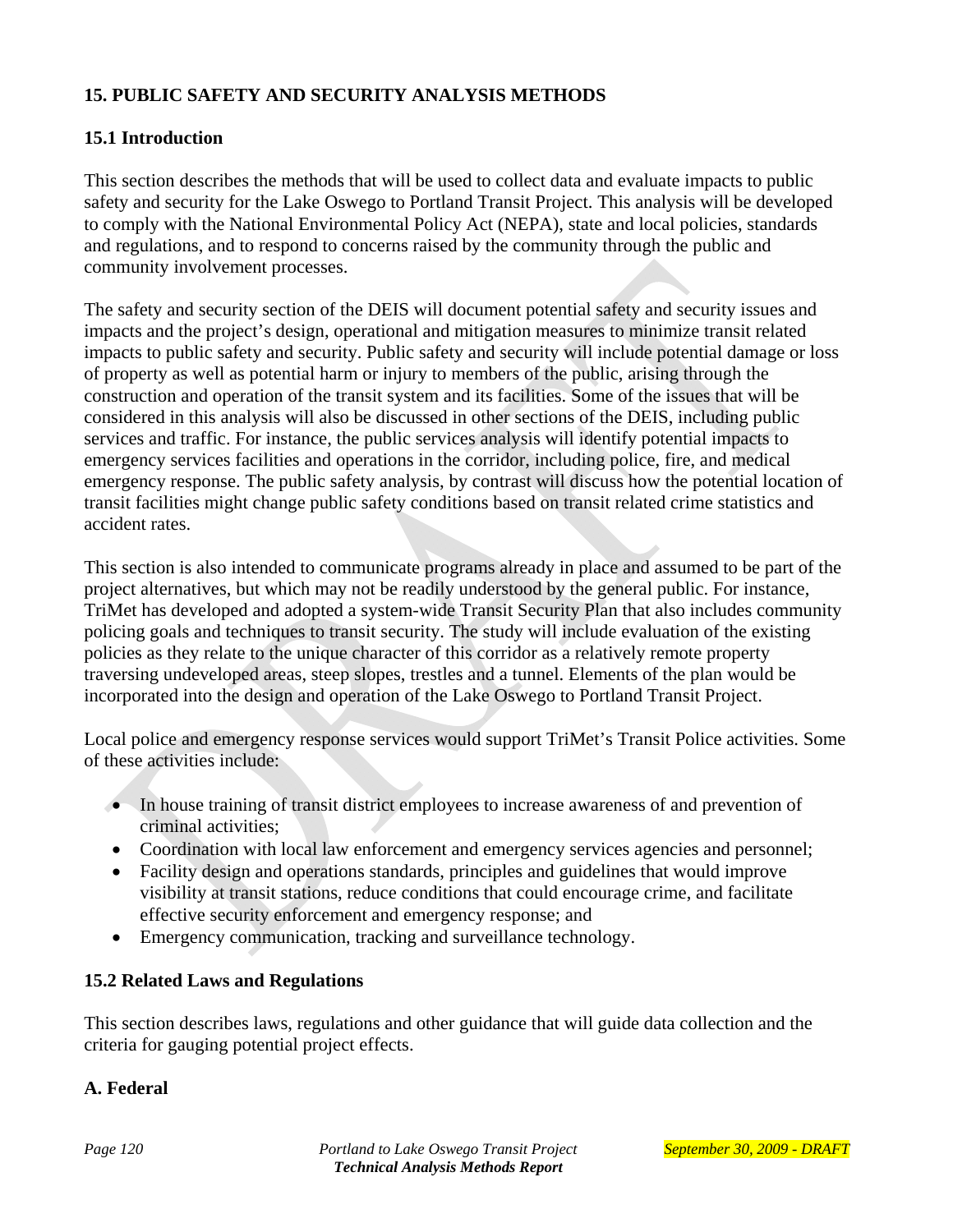National Environmental Policy Act (NEPA) as implemented through 40 CFR 1508. Issues raised during scoping should be addressed in the DEIS.

Federal Transportation Administration regulations and guidelines implementing fire/life/safety measures applicable the project.

# **B. Local**

Local jurisdiction plans and polices regarding emergency service operational goals and service standards that would be used to evaluate effects and impacts including facilities and response times. These plans often establish long range goals, strategies and service standards that will be used to evaluate programs and approaches to minimize public safety concerns.

# **15.4 Data Collection**

The project team will collect information from:

- FTA's National Transit Database (NTD) reporting program for transit-related crime and public safety incidents
- TriMet, including programs and proposals to enhance transit security and in response to directives in SAFETEA-LU
- Transportation Security Administration (TSA), which administers grants and programs under the Department of Homeland Security
- Statistical information on crime occurrences in the corridor, and available information from the cities of Lake Oswego and Portland, Multnomah and Clackamas Counties, the State of Oregon and TriMet on crime incidence and security measures in the project area, and on the existing transit system.

The study will also rely on information gathered from other technical analyses, such as accident location reporting in the Transportation section of the DEIS, and analysis of potential impacts to emergency response times, which will be discussed in the public services section of the community impacts analysis.

The study will include projections of motorized, pedestrian and non-motorized transportation traffic in and across the corridor to establish potential rates of exposure to assist with the development of mitigation measures and priorities.

# **15.3 Contacts, Coordination and Consultation**

This study will include data from or coordination with facility staff or representatives from the following agencies and service districts/providers:

- Oregon State Police
- Lake Oswego Police
- Clackamas County Sheriff
- Multnomah County Sheriff
- Portland Police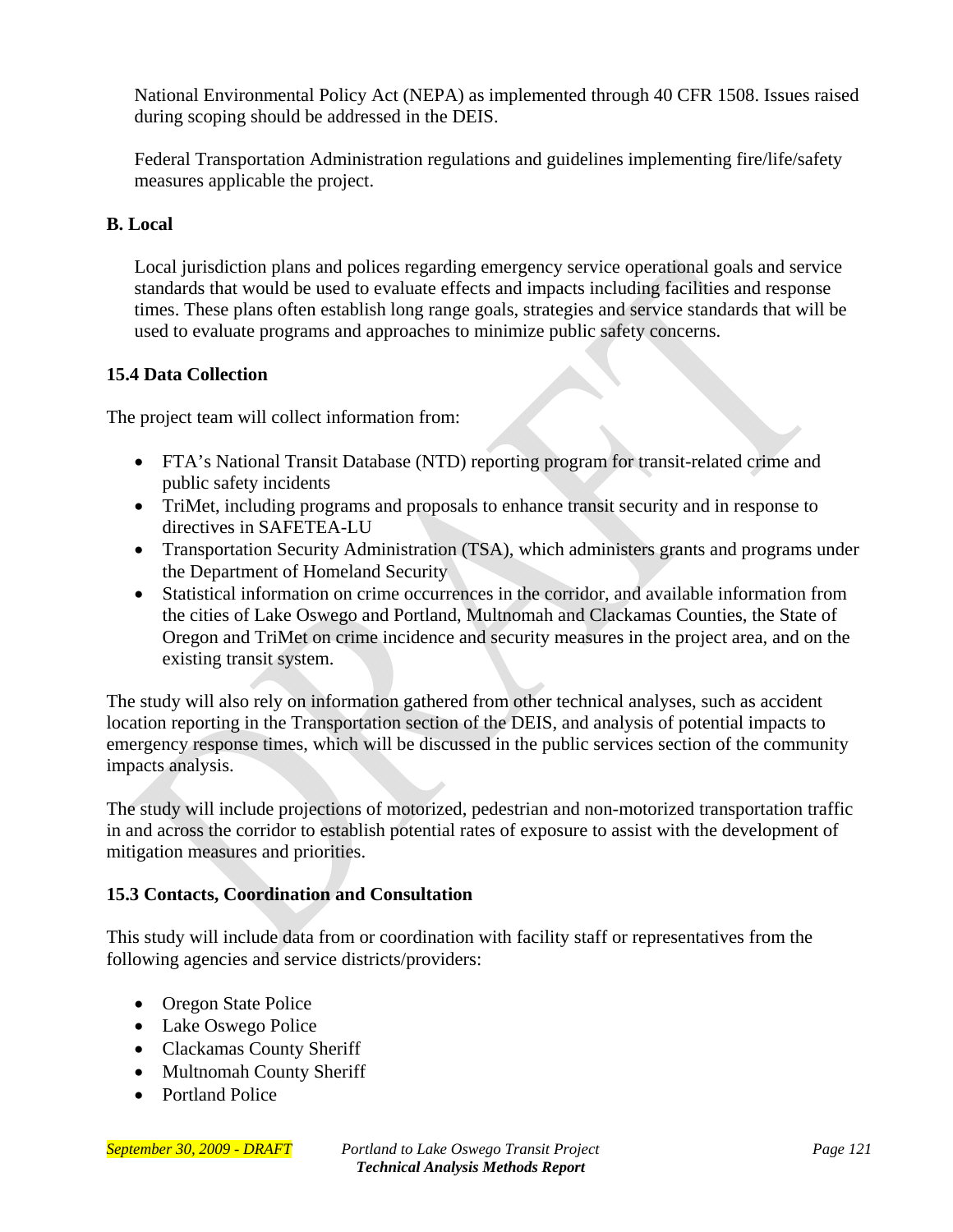# **15.4 Analysis Methods**

This evaluation will address whether safety and security conditions would be negatively affected by either construction activities or the long term operation of the project. The analysis will be coordinated with the public involvement activities, which is designed to provide community members the opportunity t--o voice concerns and provide input about project design, project facility locations, and other project related issues that would influence safety and security. Project staff will provide safety and security information to the Project's technical and citizen advisory committees.

# **15.5 Affected Environment Profile**

The affected environment profile will identify the location of existing public safety service areas and facilities. This may include fire and emergency medical services and law enforcement. Information will document location of service providers, type of service provided, area served, population served, and critical access routes and response times. The affected environment profile will report crime statistics collected by each locally to provide an overlay of existing conditions along the corridor.

## **15.6 Impact Assessment Analysis Methods**

The project team will evaluate the degree to which study alternatives may affect public safety and security conditions. The analysis will also respond to comments and concerns raised through project related public involvement activities. It will address public safety issues at specific study alternative facilities, such as park-and-ride lots and transit stops.

#### **15.7 Mitigation Measures**

TriMet and Portland Streetcar Inc (PSI) programs for fire/life/safety and standard design procedures will be referenced as potential impact mitigation/minimization measures, along with recommendations of project staff.

#### **15.8 Documentation**

The safety and security evaluation will be documented in the DEIS. Additional details of the safety and security analysis may be included in a technical memorandum.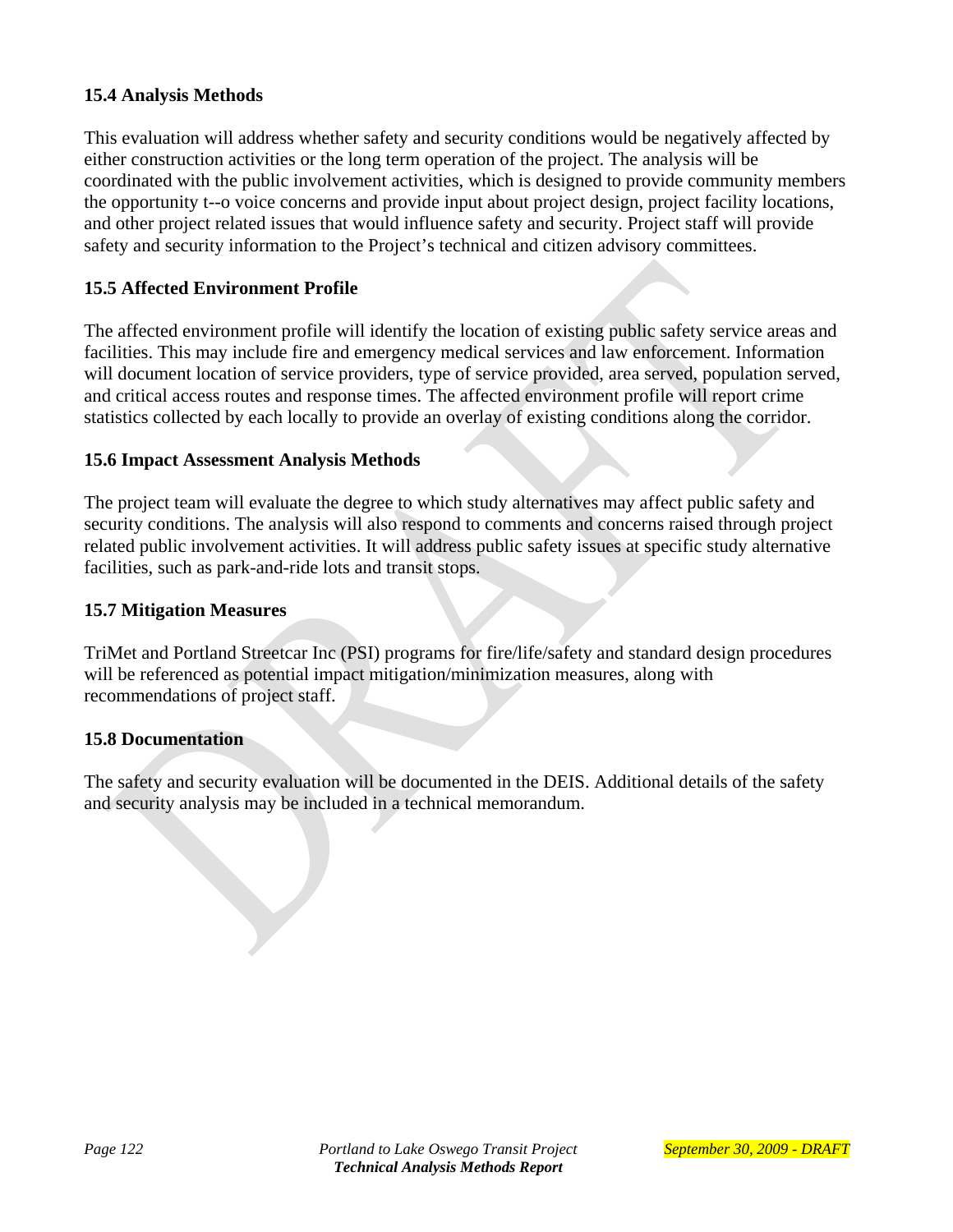# **16. UTILITY IMPACT ANALYSIS METHODS**

# **16.1 Introduction**

This section describes the methods that will be used to collect data and evaluate impacts to major utilities by the study alternatives. Major utilities generally include any utility not owned by an individual property owner. This includes major water, sewer, power, gas, fiber optics and storm pipes in the public right-of-way. It does not include power, cable, water and sewer services to individual properties.

The Willamette Shore Line right-of-way presents a somewhat unique circumstance for utilities. It is an abandoned railroad line that includes some utilities, but it is not public right-of-way. Instead it is owned by the Consortium of local agencies that purchased it from the railroad. It currently contains some utilities. Utilities within the corridor and/or crossing the corridor are subject to the Consortium's review and approval.

# **16.2 Related Laws and Regulations**

This section describes the laws and regulations and other guidance for data collection and gauging potential project effects on utilities.

## **A. Federal**

National Environmental Policy Act (NEPA) as implemented through 40 CFR 1508.

This act requires federal agencies consider effects to the environment when a project has a federal nexus. The Portland to Lake Oswego Transit Project would be considered to have a federal nexus because of possible federal transit funding for the project improvements. Streetcar projects frequently encounter utility conflicts and require utility improvements or relocations.

Code of Federal Regulations Title 23 (23CFR Part 645) 23 CFR 645.

This code governs federal reimbursement for Utility Relocations. It defines eligibility and applicability for payment.

• National Electric Safety Code (NESC) and the National Electric Code (NEC).

These codes developed by the National Bureau of Standards, the NESC and the NEC are designed to bring consistency and safety to the design, construction, operation and use of electric supply and communication installations throughout the U.S.

#### **B. State**

• Oregon Statewide Planning Goal 11 – Public Facilities and Services. Oregon Administrative Rules (OAR) 660-015-0000(11).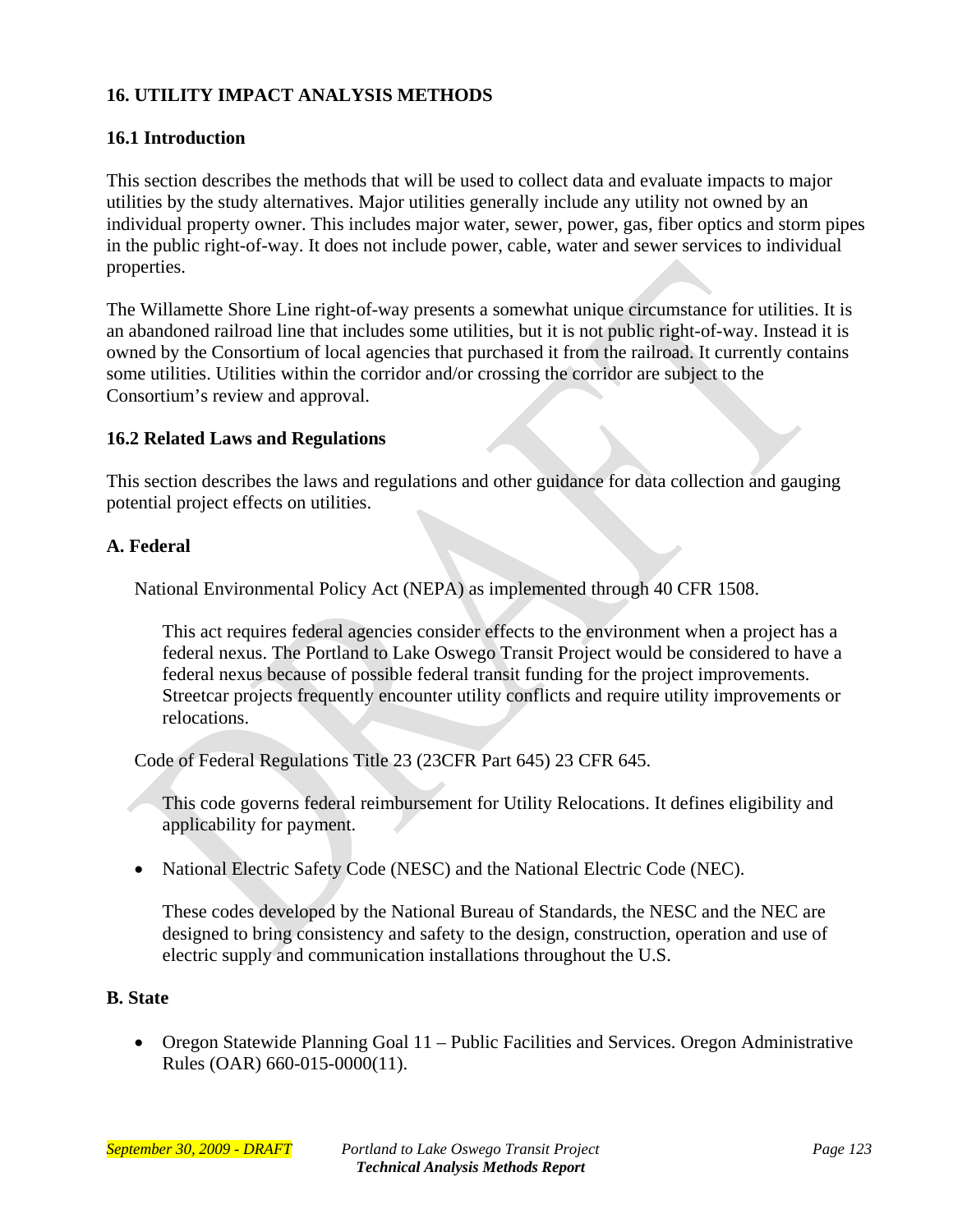This regulation requires local jurisdictions in Oregon to develop community plans that include public facility plans. It primarily pertains to water and sewer provisions.

- Oregon Department of Transportation Oregon Highway 43 runs north and south the length of the corridor. There are many utilities within this right-of-way that could be affected by a transit improvement in the corridor.
- Local Agencies: The City of Portland, City of Lake Oswego, Multnomah County, and Clackamas County all have jurisdictional lands in the corridor. Each has a comprehensive plan with utility elements that could apply in the corridor, both within the Willamette Shoreline rail corridor and within other public rights-of-way within the corridor.

# **16.3 Contacts, Coordination and Consultation**

Project planning and engineering staff efforts will involve coordination and/or collecting data from representatives from at least the following agencies or providers:

# **A. Water, wastewater, and stormwater collection:**

- City of Portland, Water Bureau and Bureau of Environmental Sciences
- City of Lake Oswego,
- Multnomah County,
- Clackamas County
- Oregon Department of Transportation (ODOT)
- water districts in unincorporated areas

# **B. Telecommunications Services**

- QWEST
- Sprint
- T-Mobile
- Verizion
- Comcast

# **C. Electricity**

- Portland General Electric
- PacifiCorp and Pacific Power

# **D. Natural Gas**

• Northwest Natural

# **16.4 Data Collection**

The project team will collect information from a number of sources, including: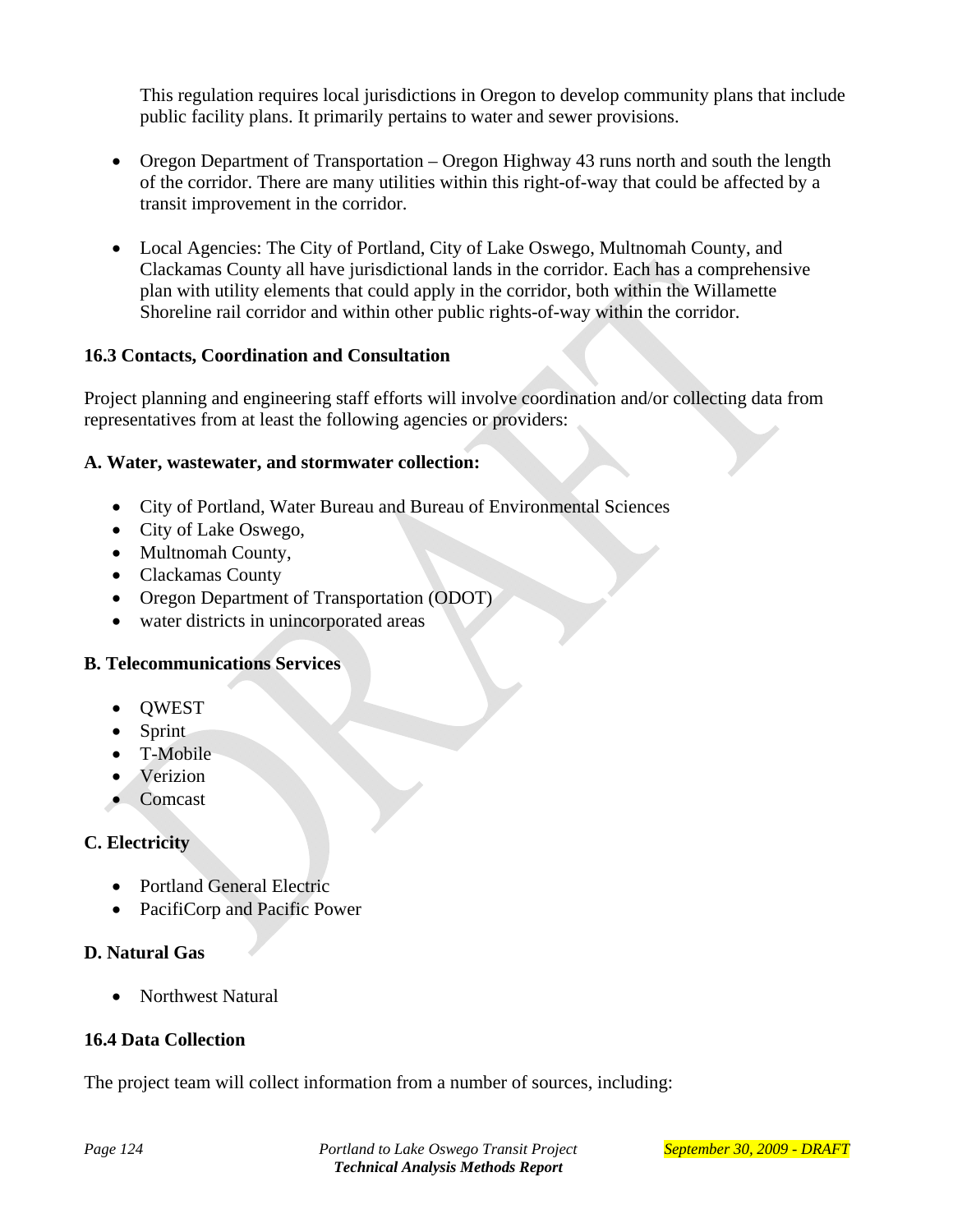- Preliminary project design maps
- Maps and GIS data from Metro's Regional Land Information System, the City of Portland, the City of Lake Oswego. Primarily, Metro's Regional Land Information System information will help to identify facility locations and services in the corridor area. The following types of information will be identified:
	- o Sewer districts
	- o Water districts
	- o Utility lines and corridors

After examining maps, collecting and reviewing existing documents and project design information, the project team will conduct field visits along and within the vicinity of the project area to identify and confirm utility facilities and infrastructure that may be affected by the study alternatives. The field review will include a summary of overhead electrical transmission and distribution wires and towers, telephone lines, substations, and other utility structures that could interfere with or be compromised by the study alternatives. This inventory is intended to identify the major utilities and utility owners that could be affected by the study alternatives.

# **16.5 Affected Environment**

The description of affected utilities will identify the location of major facilities, lines, pipes, conduits, systems, and other infrastructure on a map, either provided by the design team, service providers, or GIS. This section will indicate other relevant, significant characteristics associated the utilities and their proximity to the study alternatives and options. It may include:

- Service lines
- Areas served
- Population served
- Critical access routes
- Land identified for current or future utility improvements

# **16.6 Impact Assessment**

Based on available project design information, the project team will evaluate whether the project design would result in any direct or indirect impacts to utility services and infrastructure. The construction impacts discussion will address the projects typical effects on existing overhead and below grade utilities such as utility crossings, utility services interruptions and revisions, utility relocations, street grades, future accessibility to infrastructure, and the ability of existing faculties to withstand potential vibrations or settlement from project alternatives. The emphasis will be on major utilities. The effects of the project on minor utilities or local connections will be more general, identifying the types of impacts that would be expected. Operation impacts may include new utility infrastructure requirements to serve the study alternatives, including rail lines, power substations, with emphasis on potential utility upgrades and substations required to meet the electrical power demand, and potential conflicts with existing utility operations.

If a major utility could be affected by construction or operation of the study alternatives, the level of impact will be estimated depending on the purpose of the affected facility, the approximate number of customers affected, and the length of the transmission conduit (e.g. pipe, wires, etc.)